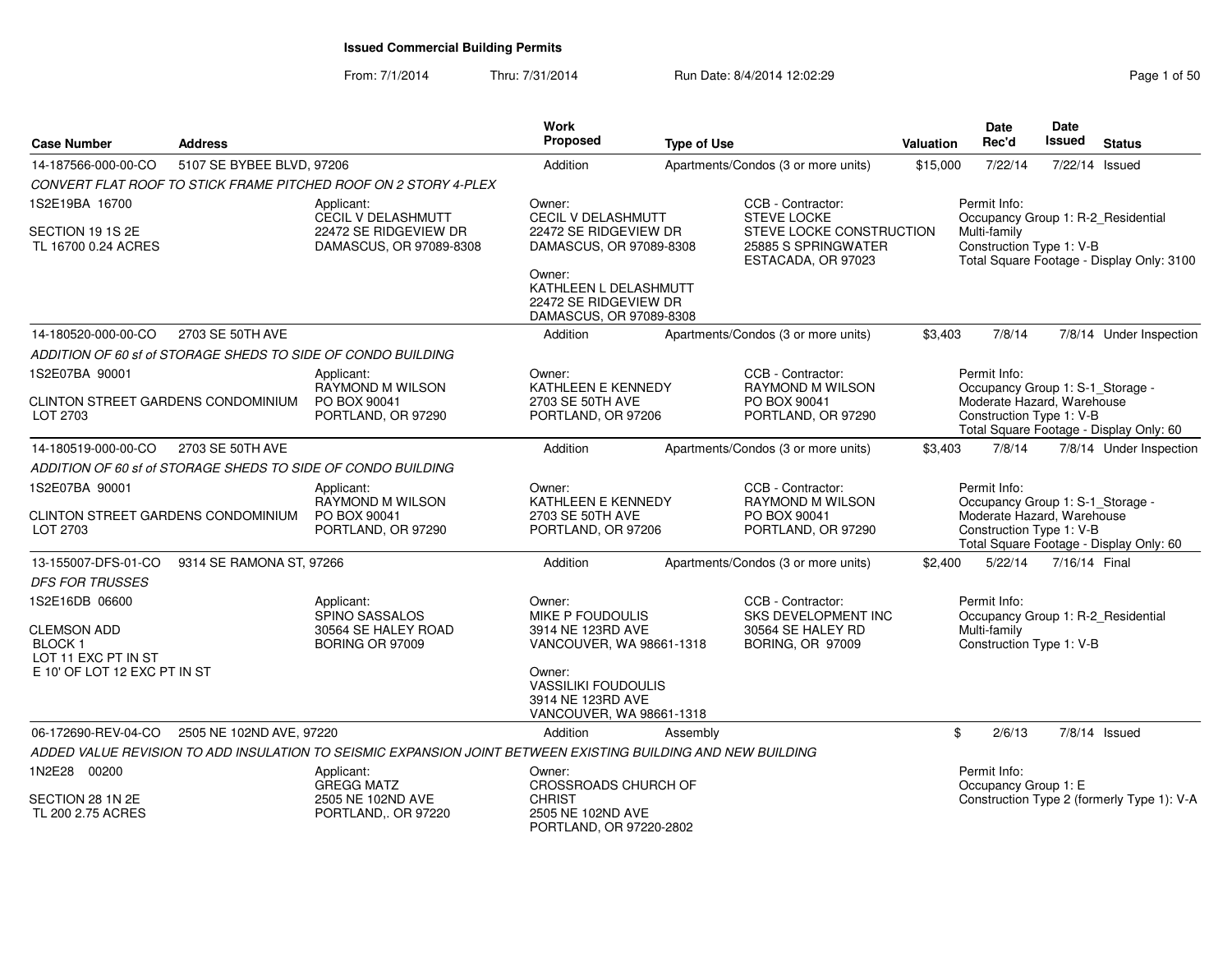From: 7/1/2014

Thru: 7/31/2014 Run Date: 8/4/2014 12:02:29 Rege 2 of 50

| <b>Case Number</b>                                        | <b>Address</b>               |                                                                                                                                                                 | Work<br>Propose                                                                                 | <b>Type of Use</b> |                                                                                                                 | Date<br><b>Rec'd</b><br>Valuation   | Date<br><b>Issued</b><br><b>Status</b>                                |
|-----------------------------------------------------------|------------------------------|-----------------------------------------------------------------------------------------------------------------------------------------------------------------|-------------------------------------------------------------------------------------------------|--------------------|-----------------------------------------------------------------------------------------------------------------|-------------------------------------|-----------------------------------------------------------------------|
| 14-179046-000-00-CO                                       | 7126 SE MILWAUKIE AVE, 97202 |                                                                                                                                                                 | Addition                                                                                        | Assembly           |                                                                                                                 | 7/7/14<br>\$12,000                  | 7/7/14 Under Inspection                                               |
|                                                           |                              | SHELL TENANT IMPROVEMENT TO ADD 2 HOUR FIRE SEPARATIONS, ADD EXTERIOR EGRESS STAIRS AT SOUTH ELEVATION IN BASEMENT, WORK DONE FOR FUTURE TENANT                 |                                                                                                 |                    |                                                                                                                 |                                     |                                                                       |
| 1S1E23AB 12600                                            |                              | Applicant:                                                                                                                                                      | Owner:                                                                                          |                    | CCB - Contractor:                                                                                               | Permit Info:                        |                                                                       |
| WESTMORELAND<br>BLOCK 4<br>LOT 8&9                        |                              | <b>TERRY HELLEM</b><br>PROJECTIVE BUILDING DESIGNS<br>PO BOX 6542<br>BEAVERTON OR 97007                                                                         | PDXCHQ LLC<br>6932 SW 2ND AVE<br>PORTLAND, OR 97219                                             |                    | ANTHONY EUGENE BECKET INC  Occupancy Group 1: A-3_Assembly -<br>6923 SW 2ND AVE<br>PORTLAND, OR 97219           | General                             | Construction Type 1: III-B<br>Total Square Footage - Display Only: 44 |
| 12-216039-REV-02-CO 2305 SE 82ND AVE                      |                              |                                                                                                                                                                 | Addition                                                                                        | Assembly           |                                                                                                                 |                                     | \$ 7/30/14 7/30/14 Issued                                             |
| revision - update special inspection information sht S011 |                              |                                                                                                                                                                 |                                                                                                 |                    |                                                                                                                 |                                     |                                                                       |
| IS2E05DD 00300<br>SECTION 05 1S 2E                        |                              | Applicant:<br>Sam Stadler<br>SRG Partnership Inc.                                                                                                               | Owner:<br>PO BOX 19000                                                                          |                    | CCB - Contractor:<br>PORTLAND COMMUNITY COLLEGE ONEILL WALSH COMMUNITY<br><b>BUILDERS LLC</b>                   | Permit Info:<br>Med.Off., Pub.Bldg. | Occupancy Group 1: B Bank, Off.                                       |
| TL 300 11.29 ACRES                                        |                              | 621 SW Morrison St #200<br>Portland, OR 97205                                                                                                                   | PORTLAND, OR 97280-0990<br>Owner:<br><b>DISTRICT</b><br>PO BOX 19000<br>PORTLAND, OR 97280-0990 |                    | 4444 SE 27TH AVE<br>PORTLAND, OR 97202                                                                          |                                     | Construction Type 1: II-B                                             |
| 13-206499-DFS-01-CO 750 NE COLUMBIA BLVD - BLDG A, 97211  |                              |                                                                                                                                                                 | Addition                                                                                        | <b>Business</b>    |                                                                                                                 | \$2,000<br>6/6/14                   | 7/10/14 Issued                                                        |
| DFS FOR FIRE ESCAPE, STEEL STAIRS AND HAND RAIL           |                              |                                                                                                                                                                 |                                                                                                 |                    |                                                                                                                 |                                     |                                                                       |
| 1N1E11C 01200                                             |                              | Applicant:<br>DAVID A THOMPSON<br>TEC EQUIPMENT INC<br>10360 N VANCOUVER WAY<br>PORTLAND OR                                                                     | Owner:<br>D THOMPSON PROPERTIES LLC<br>PO BOX 11272<br>PORTLAND, OR 97211-0272                  |                    | CCB - Contractor<br>DTP DESIGN DEVELOPMENT<br>MAINTENANCE INC<br>750 NE COLUMBIA BLVD<br>PORTLAND, OR 97211     | Permit Info:<br>Med.Off., Pub.Bldg. | Occupancy Group 1: B Bank, Off.,<br>Construction Type 1: V-B          |
|                                                           |                              | Applicant:<br>JAMES ROWELL<br><b>TEC EQUIPMENT</b><br>750 NE COLUMBIA BLVD<br>PORTLAND OREGON 97211                                                             |                                                                                                 |                    |                                                                                                                 |                                     |                                                                       |
| 14-129014-REV-01-CO  1820 SW VERMONT ST, 97219            |                              |                                                                                                                                                                 | Addition                                                                                        | <b>Business</b>    |                                                                                                                 | \$6/18/14                           | 7/25/14 Issued                                                        |
|                                                           |                              | REVISION TO CHANGE FROM BALOON FRAMING TO PLATFORM FRAMING OF ELEVATOR SHAFT WALL; CHANGE WALL TYPES TO CONFORM WITH REVISION OF FRAMING.                       |                                                                                                 |                    |                                                                                                                 |                                     |                                                                       |
| 1S1E21BA 09600                                            |                              | Applicant:<br>PAUL WOLFE                                                                                                                                        | Owner:                                                                                          |                    | <b>CCB - Contractor</b><br>COOPER MOUNTAIN VINEYARDS PHAIR CONSTRUCTION COMPANY Occupancy Group 1: B_Bank, Off. | Permit Info:                        |                                                                       |
| SECTION 21 1S 1E<br>TL 9600 0.59 ACRES                    |                              | DOMINEK ARCHITECTURE<br>330 SE MLK BLVD, SUITE 350<br>PORTLAND, OR 97214                                                                                        | 1440 SW TAYLOR ST<br>PORTLAND, OR 97205                                                         |                    | PO BOX 4722<br>SALEM, OR 97302-8722                                                                             | Med.Off., Pub.Bldg.                 | Construction Type 1: V-B                                              |
| 14-146107-000-00-CO 3525 NE M L KING BLVD, 97212          |                              |                                                                                                                                                                 | Addition                                                                                        | <b>Business</b>    |                                                                                                                 |                                     | \$248,000 4/22/14 7/10/14 Issued                                      |
|                                                           |                              | NEW SHELL AND CORE UPGRADES TO EXISTING BUILDING, NO OCCUPANCY THIS PERMIT; INTERIOR- BUILD OUT 2 NEW RESTROOMS AND UTILITY ROOM, EXPOSE ROOF TRUSSES. EXTERIOF |                                                                                                 |                    |                                                                                                                 |                                     |                                                                       |
| 1N1E22DD 15100                                            |                              | Applicant:<br>BRANNON LOBDELL                                                                                                                                   | Owner:<br>HOUNDSTOOTH DEVELOPMENT                                                               |                    | <b>CCB - Contractor</b><br>ORANGE DESIGN INDUSTRIES LL( Occupancy Group 1: B_Bank, Off.,                        | Permit Info:                        |                                                                       |
| ALBINA HMSTD                                              |                              | <b>BRANNON RITNER LOBDELL</b>                                                                                                                                   | <b>LLC</b>                                                                                      |                    | PO BOX 42015                                                                                                    | Med.Off., Pub.Bldg.                 |                                                                       |
| <b>BLOCK 5</b><br>LOT <sub>6</sub>                        |                              | <b>ARCHITECTURE</b><br>5420 NE 35TH PL<br>PORTLAND OR 972115037207                                                                                              | 1250 E BURNSIDE ST #124<br>PORTLAND, OR 97214                                                   |                    | PORTLAND, OR 97242                                                                                              |                                     | Construction Type 1: V-B<br>Total Square Footage - Display Only: 4600 |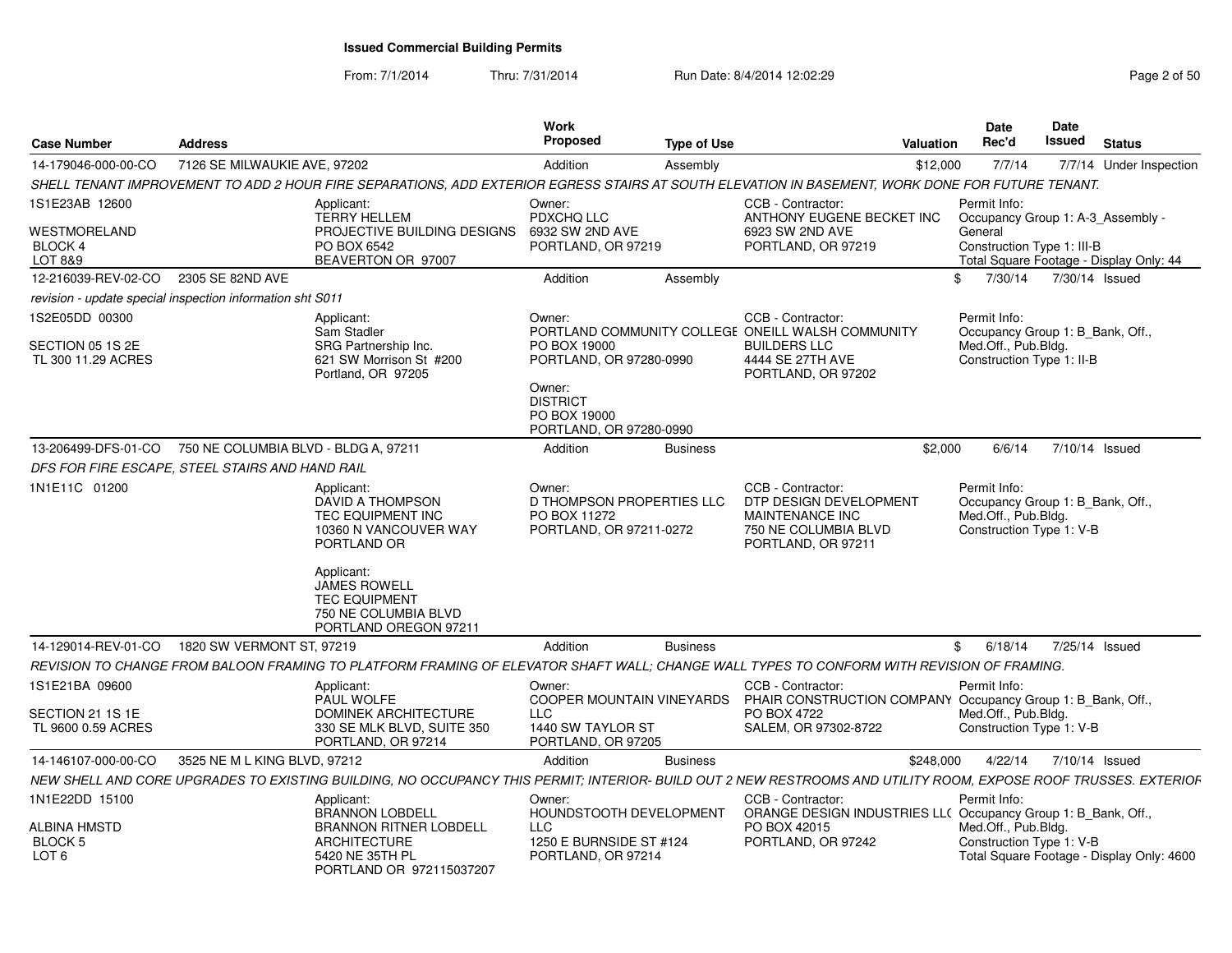From: 7/1/2014Thru: 7/31/2014 Run Date: 8/4/2014 12:02:29 Rege 3 of 50

| <b>Case Number</b>                                                                                                                         | <b>Address</b>                |                                                                                                                                                               | Work<br><b>Proposed</b>                                                                                               | <b>Type of Use</b> |                                                                         | Valuation   | <b>Date</b><br>Rec'd | Date<br><b>Issued</b>                                                  | <b>Status</b>  |                         |
|--------------------------------------------------------------------------------------------------------------------------------------------|-------------------------------|---------------------------------------------------------------------------------------------------------------------------------------------------------------|-----------------------------------------------------------------------------------------------------------------------|--------------------|-------------------------------------------------------------------------|-------------|----------------------|------------------------------------------------------------------------|----------------|-------------------------|
| 13-215727-DFS-01-CO                                                                                                                        | 3708 NE 122ND AVE, 97230      |                                                                                                                                                               | Addition                                                                                                              | <b>Business</b>    |                                                                         | \$3,000     | 5/22/14              | 7/1/14 Final                                                           |                |                         |
| <b>DFS FOR TRUSSES</b>                                                                                                                     |                               |                                                                                                                                                               |                                                                                                                       |                    |                                                                         |             |                      |                                                                        |                |                         |
| 1N2E23CC 00700                                                                                                                             |                               | Applicant:<br><b>SPINO SASSALOS</b>                                                                                                                           | Owner:<br>BR GROUP LLC                                                                                                |                    | CCB - Contractor:<br>SKS DEVELOPMENT INC                                |             | Permit Info:         | Occupancy Group 1: B_Bank, Off.,                                       |                |                         |
| <b>BEECHWAY</b>                                                                                                                            |                               | 30564 SE HALEY ROAD                                                                                                                                           | 10905 NE SANDY BLVD                                                                                                   |                    | 30564 SE HALEY RD                                                       |             | Med.Off., Pub.Bldg.  |                                                                        |                |                         |
| BLOCK 1<br>LOT 1&2                                                                                                                         |                               | BORING OR 97009                                                                                                                                               | PORTLAND, OR 97220                                                                                                    |                    | <b>BORING, OR 97009</b>                                                 |             |                      | Construction Type 1: V-B                                               |                |                         |
| 14-152149-000-00-CO                                                                                                                        | 4030 NE HALSEY ST. 97232      |                                                                                                                                                               | Addition                                                                                                              | <b>Business</b>    |                                                                         | \$3,510,000 | 5/2/14               |                                                                        | 7/17/14 Issued |                         |
|                                                                                                                                            |                               | TENANT IMPROVEMENT-ADDITION TO THE NORTH ELEVATION-EXISTING BUILDING IS TO BE REMODELED FOR USE AS A HARDWARE STORE WITH A GARDEN CENTER, OFFICES AND RESTROC |                                                                                                                       |                    |                                                                         |             |                      |                                                                        |                |                         |
| 1N1E36AA 00200                                                                                                                             |                               | Applicant:<br><b>MATTHEW LILLARD</b>                                                                                                                          | Owner:<br><b>KTJ 232 LLC</b>                                                                                          |                    | CCB - Contractor:<br><b>LCG PENCE</b>                                   |             | Permit Info:         | Occupancy Group 1: M_Store, Service                                    |                |                         |
| <b>LAURELHURST</b>                                                                                                                         |                               | <b>BAYSINGER PARTNERS</b>                                                                                                                                     | 5125 COUNTY ROAD 101 #100                                                                                             |                    | 2720 SW CORBETT                                                         |             | Station              |                                                                        |                |                         |
| BLOCK 44<br>LOT 1-8 TL 200                                                                                                                 |                               | ARCHITECTURE PC<br>1006 SE GRAND AVE., SUITE 300<br>PORTLAND OR 97214                                                                                         | MINNETONKA, MN 55345-4158                                                                                             |                    | PORTLAND OR 97201                                                       |             |                      | Construction Type 1: III-B<br>Total Square Footage - Display Only: 587 |                |                         |
| 14-114508-DFS-01-CO                                                                                                                        | 13132 SE RAMONA ST, 97236     |                                                                                                                                                               | Addition                                                                                                              | Educational        |                                                                         | \$14,000    | 6/11/14              |                                                                        | 7/8/14 Issued  |                         |
| <b>DFS FOR TRUSSES</b>                                                                                                                     |                               |                                                                                                                                                               |                                                                                                                       |                    |                                                                         |             |                      |                                                                        |                |                         |
| 1S2E14CA 05200                                                                                                                             |                               | Applicant:<br><b>CHERYL PIN</b>                                                                                                                               | Owner:<br><b>SCHOOL DISTRICT #40</b>                                                                                  |                    | CCB - Contractor:<br><b>EMERICK CONSTRUCTION CO</b>                     |             | Permit Info:         | Occupancy Group 1: E_School                                            |                |                         |
| <b>LAMARGENT PK NO 2</b><br>LOT <sub>4</sub><br>9&10 TL 5200<br>SPLIT MAP R201356 (R466201100)                                             |                               | <b>CORNERSTONE MANAGEMENT</b><br><b>GROUP</b><br>1600 SW Tualatin Sherwood Rd.,<br>Suite 202<br>Sherwood, OR 97140                                            | 1500 SE 130TH AVE<br>PORTLAND, OR 97233-1719                                                                          |                    | PO BOX 66100<br>PORTLAND, OR 97290-6100                                 |             |                      | Construction Type 1: V-B                                               |                |                         |
| 14-151877-000-00-CO                                                                                                                        | 14700 NE SACRAMENTO ST. 97230 |                                                                                                                                                               | Addition                                                                                                              | Educational        |                                                                         | \$105,000   | 5/14/14              |                                                                        |                | 7/9/14 Under Inspection |
|                                                                                                                                            |                               | 330 SQ FT KITCHEN ADDITION FOR REFRIGERATION AND FREEZER; 200 SQ FT INTERIOR RENOVATION FOR DRY STORAGE                                                       |                                                                                                                       |                    |                                                                         |             |                      |                                                                        |                |                         |
| 1N2E25CB 01700                                                                                                                             |                               | Applicant:<br><b>DEB FRANCE</b>                                                                                                                               | Owner:<br>SCHOOL DISTRICT NO 7                                                                                        |                    | CCB - Contractor:<br><b>Tom Severson</b>                                |             | Permit Info:         | Occupancy Group 1: E_School                                            |                |                         |
| SECTION 25 1N 2E<br>TL 1700 7.67 ACRES                                                                                                     |                               | OH PLANNING & DESIGN<br><b>ARCHITECTURE</b><br>115 NW FIRST AVE, SUITE 300<br>PORTLAND OR 97209                                                               | 1204 NE 201ST AVE<br>FAIRVIEW, OR 97024<br>Owner:<br>ADMINISTRATION OFFICE<br>1204 NE 201ST AVE<br>FAIRVIEW, OR 97024 |                    | CENTREX CONSTRUCTION INC<br>8250 SW HUNZIKER RD<br>TIGARD, OR 972238260 |             |                      | Construction Type 1: V-B<br>Total Square Footage - Display Only: 330   |                |                         |
| 14-106043-REV-02-CO                                                                                                                        | 4900 N BASIN AVE, 97217       |                                                                                                                                                               | Addition                                                                                                              | Factory/Industrial |                                                                         | \$5,000     | 7/23/14              |                                                                        | 7/23/14 Issued |                         |
|                                                                                                                                            |                               | VALUE ADDED REVISION TO ADD NORTH DOCK "B" TO SCOPE OF WORK, NEW 7" CONCRETE SLAB AND CONTAINMENT CURB WITH A SECLUDED CATCH BASIN TO ENCLOSE TRASH ENCLOSUR  |                                                                                                                       |                    |                                                                         |             |                      |                                                                        |                |                         |
| 1N1E21BC 00100                                                                                                                             |                               | Applicant:<br><b>JENNIFER KIMURA</b>                                                                                                                          | Owner:<br>FRED MEYER INC                                                                                              |                    | CCB - Contractor:<br>PERLO CONSTRUCTION LLC                             |             | Permit Info:         | Occupancy Group 1: F-1_Industrial Plant -                              |                |                         |
| SECTION 21 1N 1E<br>TL 100 5.27 ACRES<br>LAND & IMPS SEE R590392 (R941210611)<br>FOR OTHER IMPS & R646280 (R941210612)<br>FOR MACH & EQUIP |                               | <b>VLMK CONSULTING ENGINEERS</b><br>3933 SW KELLY AVENUE<br>PORTLAND, OR 97239                                                                                | 1014 VINE ST 7TH FLOOR<br>CINCINNATI, OH 45202-1141                                                                   |                    | 7190 SW Sandburg St.<br>Portland, OR 97223                              |             | Factory, Mod.Hazard  | Construction Type 1: III-B                                             |                |                         |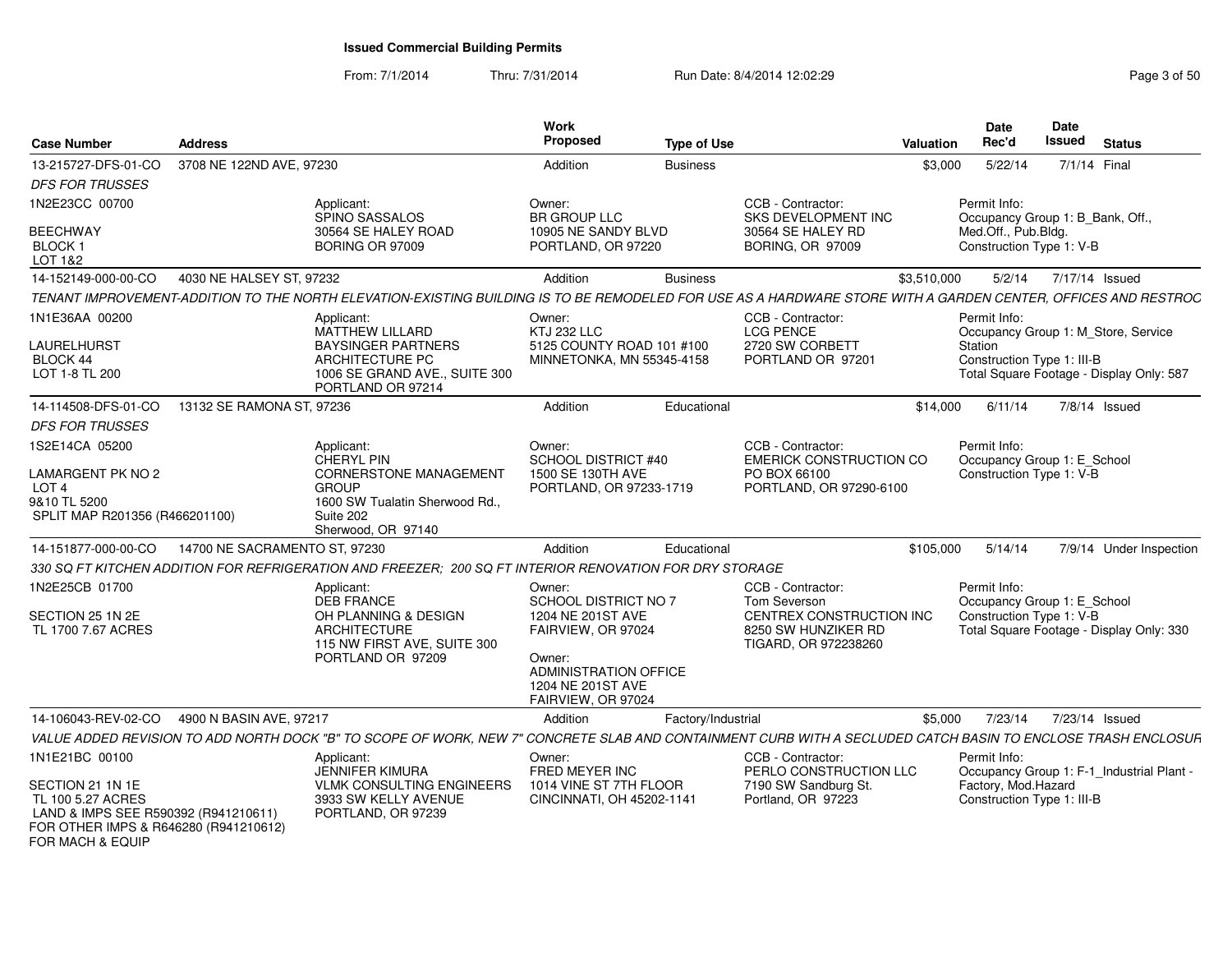From: 7/1/2014Thru: 7/31/2014 Run Date: 8/4/2014 12:02:29 Rege 4 of 50

| <b>Case Number</b>                                                                                                                                                        | <b>Address</b>              |                                                                                                              | Work<br>Proposed                                                                                                                                                                    | <b>Type of Use</b> |                                                                                   | <b>Valuation</b> | <b>Date</b><br>Rec'd                                                                                       | <b>Date</b><br>Issued | <b>Status</b>                                                                           |
|---------------------------------------------------------------------------------------------------------------------------------------------------------------------------|-----------------------------|--------------------------------------------------------------------------------------------------------------|-------------------------------------------------------------------------------------------------------------------------------------------------------------------------------------|--------------------|-----------------------------------------------------------------------------------|------------------|------------------------------------------------------------------------------------------------------------|-----------------------|-----------------------------------------------------------------------------------------|
| 13-174409-DFS-02-CO                                                                                                                                                       | 100 NE COLUMBIA BLVD, 97217 |                                                                                                              | Addition                                                                                                                                                                            | Factory/Industrial |                                                                                   | \$5,000          | 6/2/14                                                                                                     |                       | 7/2/14 Issued                                                                           |
| DFS FOR ATTACHMENT OF EQUIPMENT                                                                                                                                           |                             |                                                                                                              |                                                                                                                                                                                     |                    |                                                                                   |                  |                                                                                                            |                       |                                                                                         |
| 1N1E10D 00100<br>SECTION 10 1N 1E<br>TL 100 24.54 ACRES<br>LAND & IMPS SEE R646208 (R941100251)<br>FOR MACH & EQUIP<br><b>ENTERPRISE ZONE</b><br>POTENTIAL ADDITIONAL TAX |                             | Applicant:<br>PETER PETERSON<br>25415 NE 150TH AVE<br>BATTLE GROUND, WA 98604                                | Owner:<br>MONDELEZ GLOBAL LLC<br>3 PARKWAY NORTH #300<br>DEERFIELD, IL 60015<br>Owner:<br>PROPERTY TAX DEPT - DF2S TAX<br>3 PARKWAY NORTH #300<br>DEERFIELD, IL 60015               |                    | CCB - Contractor:<br>S2 INDUSTRIAL INC<br>PO BOX 1268<br>MARCOLA, OR 97454        |                  | Permit Info:<br>Factory, Mod.Hazard                                                                        |                       | Occupancy Group 1: F-1_Industrial Plant -                                               |
| 12-211243-REV-01-CO                                                                                                                                                       | 2515 NW 28TH AVE, 97210     |                                                                                                              | Addition                                                                                                                                                                            | Factory/Industrial |                                                                                   | \$               | 4/11/14                                                                                                    |                       | 7/9/14 Issued                                                                           |
|                                                                                                                                                                           |                             | CHANGE TANK SIZE FROM 6000GAL TO 12000GAL TANK, INTERIOR PARTITION AND LAYOUT MINOR MODIFICATIONS            |                                                                                                                                                                                     |                    |                                                                                   |                  |                                                                                                            |                       |                                                                                         |
| 1N1E29DB 00400                                                                                                                                                            |                             | Applicant:<br><b>MATT BURNS</b><br>OREGON OILS INC<br>2501 NW 28TH AVE<br>PORTLAND, OR 97210                 | Owner:<br>DB & EB LLC<br>2515 NW 28TH AVE<br>PORTLAND, OR 97210                                                                                                                     |                    |                                                                                   |                  | Permit Info:<br>Factory, Mod.Hazard<br>Construction Type 1: V-B                                            |                       | Occupancy Group 1: F-1 Industrial Plant -<br>Construction Type 2 (formerly Type 1): V-B |
| 13-174409-DFS-01-CO                                                                                                                                                       | 100 NE COLUMBIA BLVD, 97217 |                                                                                                              | Addition                                                                                                                                                                            | Factory/Industrial |                                                                                   | \$10,000         | 6/2/14                                                                                                     |                       | 7/2/14 Issued                                                                           |
| DFS FOR GUARDRAIL AT ROOF                                                                                                                                                 |                             |                                                                                                              |                                                                                                                                                                                     |                    |                                                                                   |                  |                                                                                                            |                       |                                                                                         |
| 1N1E10D 00100<br>SECTION 10 1N 1E<br>TL 100 24.54 ACRES<br>LAND & IMPS SEE R646208 (R941100251)<br>FOR MACH & EQUIP<br><b>ENTERPRISE ZONE</b><br>POTENTIAL ADDITIONAL TAX |                             | Applicant:<br>PETER PETERSON<br>25415 NE 150TH AVE<br>BATTLE GROUND, WA 98604                                | Owner:<br>MONDELEZ GLOBAL LLC<br>3 PARKWAY NORTH #300<br>DEERFIELD, IL 60015<br>Owner:<br>PROPERTY TAX DEPT - DF2S TAX<br>3 PARKWAY NORTH #300<br>DEERFIELD. IL 60015               |                    | CCB - Contractor:<br><b>S2 INDUSTRIAL INC</b><br>PO BOX 1268<br>MARCOLA, OR 97454 |                  | Permit Info:<br>Factory, Mod.Hazard                                                                        |                       | Occupancy Group 1: F-1_Industrial Plant -                                               |
| 13-234372-REV-04-CO                                                                                                                                                       | 5950 NE 122ND AVE, 97230    |                                                                                                              | Addition                                                                                                                                                                            | Mercantile         |                                                                                   | \$3,000          | 7/15/14                                                                                                    | 7/15/14 Issued        |                                                                                         |
|                                                                                                                                                                           |                             | VALUE ADDED REVISION TO STORMWATER SYSTEM, CHANGES TO PIPE SIZES                                             |                                                                                                                                                                                     |                    |                                                                                   |                  |                                                                                                            |                       |                                                                                         |
| 1N2E14C 00200<br>SECTION 14 1N 2E<br>TL 200 14.86 ACRES                                                                                                                   |                             | Applicant:<br>MELINDA VERMEER<br><b>BAYSINGER PARTNERS</b><br>1006 SE GRAND AVE ST 300<br>PORTLAND, OR 97214 | Owner:<br><b>GOODWILL INDUSTRIES OF THE</b><br>1943 SE 6TH AVE<br>PORTLAND, OR 97214-4508<br>Owner:<br><b>COLUMBIA WILLAMETTE INC</b><br>1943 SE 6TH AVE<br>PORTLAND, OR 97214-4508 |                    | CCB - Contractor:<br><b>LCG PENCE</b><br>2720 SW CORBETT<br>PORTLAND OR 97201     |                  | Permit Info:<br>Occupancy Group 1: S-1_Storage -<br>Moderate Hazard, Warehouse<br>Construction Type 1: V-B |                       | Construction Type 2 (formerly Type 1): V-B                                              |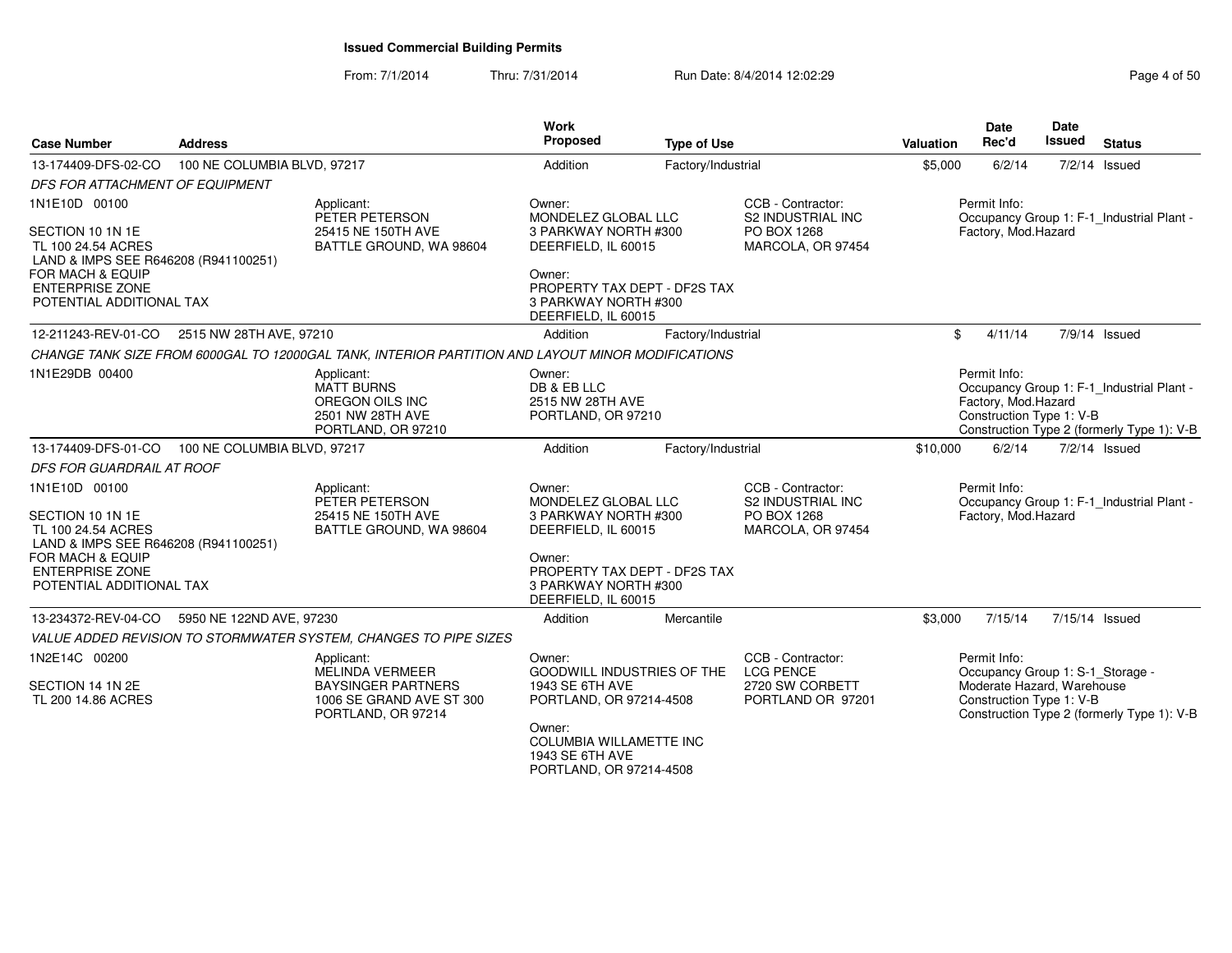| <b>Case Number</b>                                               | <b>Address</b>                                          |                                                                                                                        | Work<br>Proposed                                                                       | <b>Type of Use</b>         |                                                                               | Valuation | <b>Date</b><br>Rec'd                                                                                       | <b>Date</b><br>Issued | <b>Status</b>                              |
|------------------------------------------------------------------|---------------------------------------------------------|------------------------------------------------------------------------------------------------------------------------|----------------------------------------------------------------------------------------|----------------------------|-------------------------------------------------------------------------------|-----------|------------------------------------------------------------------------------------------------------------|-----------------------|--------------------------------------------|
| 13-234372-REV-01-CO                                              | 5950 NE 122ND AVE, 97230                                |                                                                                                                        | Addition                                                                               | Mercantile                 |                                                                               | \$        | 6/19/14                                                                                                    |                       | 7/25/14 Issued                             |
|                                                                  |                                                         | REVISION TO PUBLIC ACCESS TO PARKING FROM NE AIRPORT WAY.                                                              |                                                                                        |                            |                                                                               |           |                                                                                                            |                       |                                            |
| 1N2E14C 00200<br>SECTION 14 1N 2E<br>TL 200 14.86 ACRES          |                                                         | Applicant:<br>MELINDA VERMEER<br><b>BAYSINGER PARTNERS</b><br>1006 SE GRAND AVE ST 300                                 | Owner:<br>1943 SE 6TH AVE<br>PORTLAND, OR 97214-4508                                   | GOODWILL INDUSTRIES OF THE | CCB - Contractor:<br><b>LCG PENCE</b><br>2720 SW CORBETT<br>PORTLAND OR 97201 |           | Permit Info:<br>Occupancy Group 1: S-1_Storage -<br>Moderate Hazard, Warehouse<br>Construction Type 1: V-B |                       |                                            |
|                                                                  |                                                         | PORTLAND, OR 97214                                                                                                     | Owner:<br><b>COLUMBIA WILLAMETTE INC</b><br>1943 SE 6TH AVE<br>PORTLAND, OR 97214-4508 |                            |                                                                               |           |                                                                                                            |                       | Construction Type 2 (formerly Type 1): V-B |
| 13-234372-REV-03-CO                                              | 5950 NE 122ND AVE, 97230                                |                                                                                                                        | Addition                                                                               | Mercantile                 |                                                                               | \$        | 7/9/14                                                                                                     |                       | 7/9/14 Issued                              |
|                                                                  | <b>REVISION TO INCLUDE ENGINEERED PLUMBING DRAWINGS</b> |                                                                                                                        |                                                                                        |                            |                                                                               |           |                                                                                                            |                       |                                            |
| 1N2E14C 00200                                                    |                                                         | Applicant:<br><b>TROY EK</b>                                                                                           | Owner:                                                                                 | GOODWILL INDUSTRIES OF THE | CCB - Contractor:<br><b>LCG PENCE</b>                                         |           | Permit Info:<br>Occupancy Group 1: S-1_Storage -                                                           |                       |                                            |
| SECTION 14 1N 2E<br>TL 200 14.86 ACRES                           |                                                         | <b>TAPANI PLUMBING</b><br>2103 SE 12TH AVE<br>BATTLE GROUND, WA 98604                                                  | 1943 SE 6TH AVE<br>PORTLAND, OR 97214-4508                                             |                            | 2720 SW CORBETT<br>PORTLAND OR 97201                                          |           | Moderate Hazard, Warehouse<br>Construction Type 1: V-B                                                     |                       | Construction Type 2 (formerly Type 1): V-B |
|                                                                  |                                                         |                                                                                                                        | Owner:<br><b>COLUMBIA WILLAMETTE INC</b><br>1943 SE 6TH AVE<br>PORTLAND, OR 97214-4508 |                            |                                                                               |           |                                                                                                            |                       |                                            |
| 14-138839-000-00-CO                                              | 2820 SE 50TH AVE, 97206                                 |                                                                                                                        | Addition                                                                               | Storage                    |                                                                               | \$138,826 | 4/11/14                                                                                                    |                       | 7/18/14 Under Inspection                   |
|                                                                  |                                                         | PRE-ENGINEERED 3,060 SF METAL BUILDING ADDITION TO NE CORNER OF EXISTING SHOP BUILDING*OPTION 2 FOR STRUCTURAL REVIEW* |                                                                                        |                            |                                                                               |           |                                                                                                            |                       |                                            |
| 1S2E07BA 15900                                                   |                                                         | Applicant:<br><b>DON LIVINGSTONE</b>                                                                                   | Owner:<br>50TH AVENUE GARAGE LLC                                                       |                            | CCB - Contractor:<br><b>JASON EDWARD SCHIELE</b>                              |           | Permit Info:<br>Occupancy Group 1: S-1_Storage -                                                           |                       |                                            |
| LELAND PK<br>BLOCK <sub>2</sub><br>LOT 17 EXC S 15'<br>LOT 18-22 |                                                         | <b>LIVINGSTONE STUDIOS</b><br>ARCHITECTURE AND PLANNING<br><b>LLC</b><br>2697 SW VISTA AVE<br>PORTLAND OR 97201        | 2820 SE 50TH AVE<br>PORTLAND, OR 97206                                                 |                            | 20777 NE LAUGHLIN RD<br>YAMHILL, OR 97148                                     |           | Moderate Hazard, Warehouse<br>Construction Type 1: V-B                                                     |                       | Total Square Footage - Display Only: 3060  |
| 14-108955-000-00-CO                                              | 915 NE SCHUYLER ST, 97212                               |                                                                                                                        | Addition                                                                               | Utility                    |                                                                               | \$10,000  | 1/23/14                                                                                                    |                       | 7/2/14 Issued                              |
|                                                                  | REMOVE AND REPLACE ONE PANEL ANTENNA                    |                                                                                                                        |                                                                                        |                            |                                                                               |           |                                                                                                            |                       |                                            |
| 1N1E26CD 06400                                                   |                                                         | Applicant:<br><b>GEORGE PIERCE</b>                                                                                     | Owner:<br><b>HOUSING AUTHORITY OF</b>                                                  |                            | CCB - Contractor:<br><b>WESTOWER COMMUNICATIONS</b>                           |           | Permit Info:<br>Occupancy Group 1: U Private                                                               |                       |                                            |
| <b>HOLLADAYS ADD</b><br>BLOCK 254<br><b>LOT 1-8</b>              |                                                         | RYKA CONSULTING<br>918 SOUTH HORTON ST, SUITE<br>1002                                                                  | 135 SW ASH ST<br>PORTLAND, OR 97204-3540                                               |                            | <b>INC</b><br>19500 SW CIPOLE ROAD<br>TUALATIN, OR 97062                      |           | Garage\Utility Misc.                                                                                       |                       |                                            |
|                                                                  |                                                         | SEATTLE WA 98134                                                                                                       | Owner:<br>PORTLAND OREGON<br>135 SW ASH ST<br>PORTLAND, OR 97204-3540                  |                            |                                                                               |           |                                                                                                            |                       |                                            |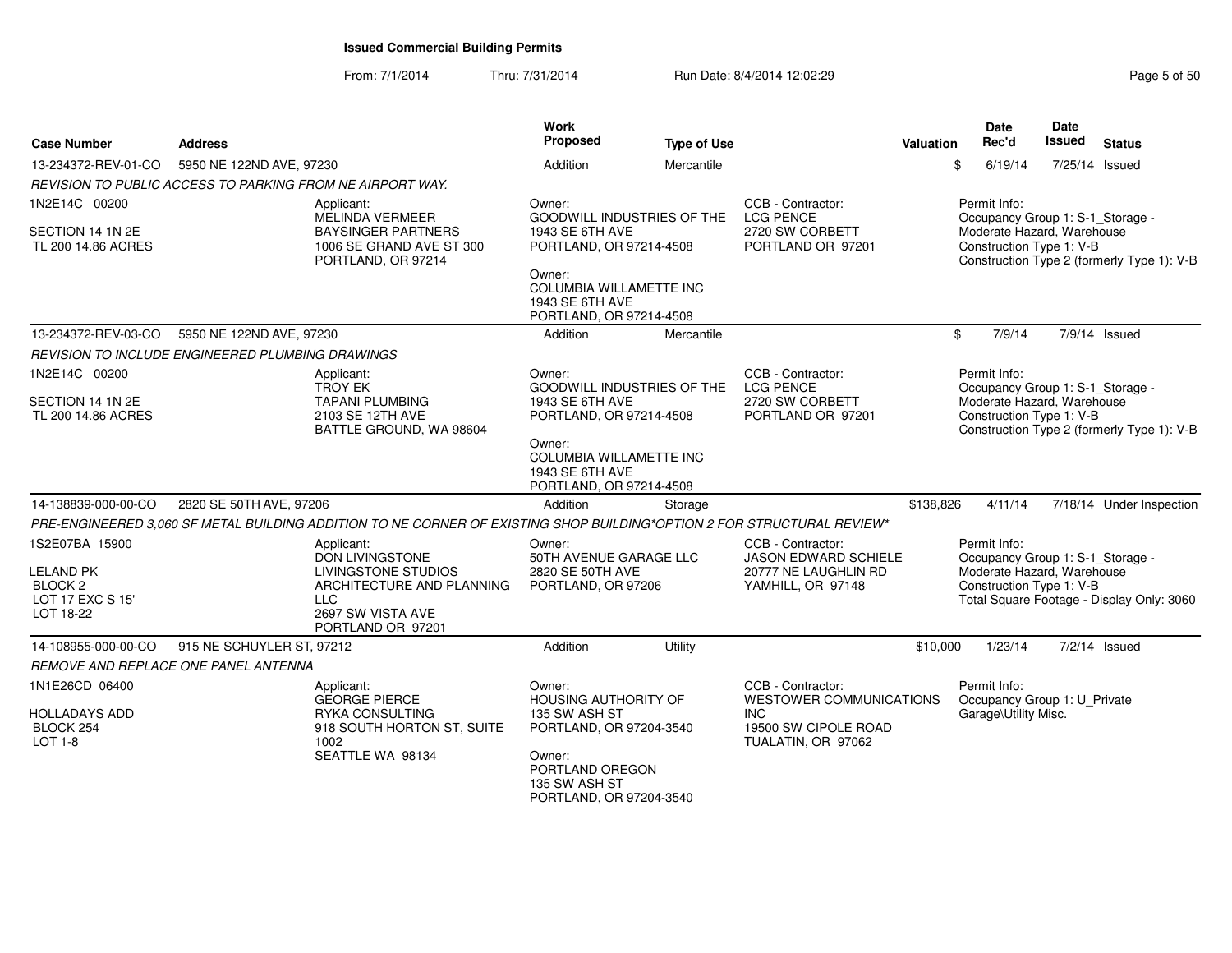From: 7/1/2014Thru: 7/31/2014 Run Date: 8/4/2014 12:02:29 Rege 6 of 50

| <b>Case Number</b>                                                                                     | <b>Address</b>                    |                                                                                                                                                             | <b>Work</b><br><b>Proposed</b>                                                    | <b>Type of Use</b> | <b>Valuation</b>                                                                                   |           | Date<br>Rec'd                                                                                              | <b>Date</b><br><b>Issued</b> | <b>Status</b>                          |
|--------------------------------------------------------------------------------------------------------|-----------------------------------|-------------------------------------------------------------------------------------------------------------------------------------------------------------|-----------------------------------------------------------------------------------|--------------------|----------------------------------------------------------------------------------------------------|-----------|------------------------------------------------------------------------------------------------------------|------------------------------|----------------------------------------|
| 14-160368-000-00-CO                                                                                    | 10509 NW CORNELIUS PASS RD, 97231 |                                                                                                                                                             | Addition                                                                          | Utility            |                                                                                                    | \$25,000  | 5/28/14                                                                                                    |                              | $7/2/14$ Issued                        |
|                                                                                                        |                                   | ADD 3 AT&T ANTENNAS TO EXSITING MONOPINE ADD EQUIPMENT INSIDE EXISTING EQUIPMENT SHELTER                                                                    |                                                                                   |                    |                                                                                                    |           |                                                                                                            |                              |                                        |
| 1N1W06B 01600                                                                                          |                                   | Applicant:<br>CHARLES WIENS                                                                                                                                 | Owner:<br><b>SIMON L BROWN</b>                                                    |                    | CCB - Contractor:<br><b>VELOCITEL INC</b>                                                          |           | Permit Info:<br>Occupancy Group 1: U Private                                                               |                              |                                        |
| SECTION 06 1N 1W<br>TL 1600 5.01 ACRES                                                                 |                                   | <b>VELOCITEL INC</b><br>4004 KRUSEWAY PLACE BLDG<br>4004 #220                                                                                               | <b>PO BOX 848</b><br>HILLSBORO, OR 97123-0848                                     |                    | 2415 CAMPUS DR SUITE 200<br><b>IRVINE, CA 92612</b>                                                |           | Garage\Utility Misc.<br>Construction Type 1: II-B                                                          |                              | Total Square Footage - Display Only: 1 |
|                                                                                                        |                                   | LAKE OSWEGO, OR 97035                                                                                                                                       | Owner:<br><b>TERRELL D BROWN</b><br><b>PO BOX 848</b><br>HILLSBORO, OR 97123-0848 |                    |                                                                                                    |           |                                                                                                            |                              |                                        |
| 14-114377-000-00-CO                                                                                    | 5405 N LAGOON AVE, 97217          |                                                                                                                                                             | Addition                                                                          | Utility            |                                                                                                    | \$120,000 | 2/6/14                                                                                                     |                              | 7/1/14 Issued                          |
|                                                                                                        |                                   | REINFORCE AND EXTEND EXISTING MONOPOLE, INSTALL 12 NEW ANTENNAS AND RELATED EQUIPMENT, INSTALL NEW OUTDOOR EQUIPMENT IN A NEW FENCED AREA ADJACENT COMPOUNL |                                                                                   |                    |                                                                                                    |           |                                                                                                            |                              |                                        |
| 1N1E20AB 00500                                                                                         |                                   | Applicant:<br><b>BRANDON CLOWER</b>                                                                                                                         | Owner:<br><b>TICE PROPERTIES</b>                                                  |                    | CCB - Contractor:<br><b>TEATHER BAILEY</b>                                                         |           | Permit Info:<br>Occupancy Group 1: U_Private                                                               |                              |                                        |
| SECTION 20 1N 1E<br>TL 500 1.17 ACRES                                                                  |                                   | 5505 SE TOLMAN ST<br>PORTLAND, OREGON 97206                                                                                                                 | 5405 N LAGOON AVE<br>PORTLAND, OR 97217                                           |                    | LEGACY WIRELESS SERVICES INC Garage\Utility Misc.<br>15580 SE FOR MOR COURT<br>CLACKAMAS, OR 97015 |           | Construction Type 1: II-B                                                                                  |                              |                                        |
| 14-113220-000-00-CO                                                                                    | 750 N FREMONT ST, 97227           |                                                                                                                                                             | Addition                                                                          | Utility            |                                                                                                    | \$12,000  | 2/4/14                                                                                                     |                              | 7/1/14 Under Inspection                |
|                                                                                                        |                                   | REPLACE 1 ANTENNA AND ADD 2 ON EXISTING MONOPOLE/WIRELESS COMMUNICATION FACILITY. ADD RELATED EQUIPMENT PER PLANS                                           |                                                                                   |                    |                                                                                                    |           |                                                                                                            |                              |                                        |
| 1N1E27BA 03800                                                                                         |                                   | Applicant:<br><b>BRANDON CLOWER</b>                                                                                                                         | Owner:<br>PARADISE 39 GRAPE LLC                                                   |                    | CCB - Contractor:<br><b>TEATHER BAILEY</b>                                                         |           |                                                                                                            |                              |                                        |
| <b>RIVERVIEW SUB</b><br>BLOCK 4<br>LOT 5-7 TL 3800                                                     |                                   | 5505 SE TOLMAN ST<br>PORTLAND, OREGON 97206                                                                                                                 | 6010 NE FLANDERS ST UNIT B-1<br>PORTLAND, OR 97213                                |                    | LEGACY WIRELESS SERVICES INC<br>15580 SE FOR MOR COURT<br>CLACKAMAS, OR 97015                      |           |                                                                                                            |                              |                                        |
| 14-114465-000-00-CO                                                                                    | 3575 SE DIVISION ST, 97214        |                                                                                                                                                             | Addition                                                                          | Utility            |                                                                                                    | \$25,000  | 2/11/14                                                                                                    |                              | 7/17/14 Issued                         |
|                                                                                                        |                                   | ADD (3) LTE PANEL ANTENNAS, (6) RADIO HEADS, (1) DC CONVERTER, CABLES, (1) GPS ANTENNA, AND (1) RADIO CABINET TO EXISTING ROOFTOP WIRELESS FACILITY         |                                                                                   |                    |                                                                                                    |           |                                                                                                            |                              |                                        |
| 1S1E01DC 09600<br>SWAN ADD<br>BLOCK <sub>3</sub><br><b>LOT 7-9</b>                                     |                                   | Applicant:<br><b>DAN DUTTON</b><br><b>VELOCITEL INC FOR AT&amp;T</b><br><b>MOBILITY</b><br>4004 KRUSE WAY PLACE, SUITE<br>220<br>LAKE OSWEGO, OR 97035      | Owner:<br>EMERSON HOUSE LLC<br>5335 MEADOWS RD #190<br>LAKE OSWEGO, OR 97035-3152 |                    | CCB - Contractor:<br><b>VELOCITEL INC</b><br>2415 CAMPUS DR SUITE 200<br><b>IRVINE, CA 92612</b>   |           | Permit Info:<br>Occupancy Group 1: S-1_Storage -<br>Moderate Hazard, Warehouse<br>Construction Type 1: V-B |                              |                                        |
| 14-129212-000-00-CO                                                                                    | 2800 NE 82ND AVE, 97220           |                                                                                                                                                             | Addition                                                                          | Utility            |                                                                                                    | \$20,000  | 3/20/14                                                                                                    |                              | 7/30/14 Issued                         |
|                                                                                                        |                                   | ADD 3 NEW ANTENNAS TO EXISTING MONOPOLE, 3 REMOTE RADIO HEADS WITH ANCILLARY EQUIPMENT AND CABLING                                                          |                                                                                   |                    |                                                                                                    |           |                                                                                                            |                              |                                        |
| 1N2E28BC 00400                                                                                         |                                   | Applicant:<br>SANDRA WALDEN                                                                                                                                 | Owner:                                                                            |                    | CCB - Contractor:<br>SKIDMORE LIMITED PARTNERSHII NORTH SKY COMMUNICATIONS                         |           |                                                                                                            |                              |                                        |
| SECTION 28 1N 2E<br>TL 400 12.51 ACRES<br>LAND & IMPS SEE R319057 (R942280381)<br><b>FOR BILLBOARD</b> |                                   | COMMERCIAL SOLAR VENTURES PO BOX 1587<br>621 SW ALDER #324<br>PORTLAND OR 97205                                                                             | CLACKAMAS, OR 97015                                                               |                    | PO BOX 87550<br>VANCOUVER WA 98687                                                                 |           |                                                                                                            |                              |                                        |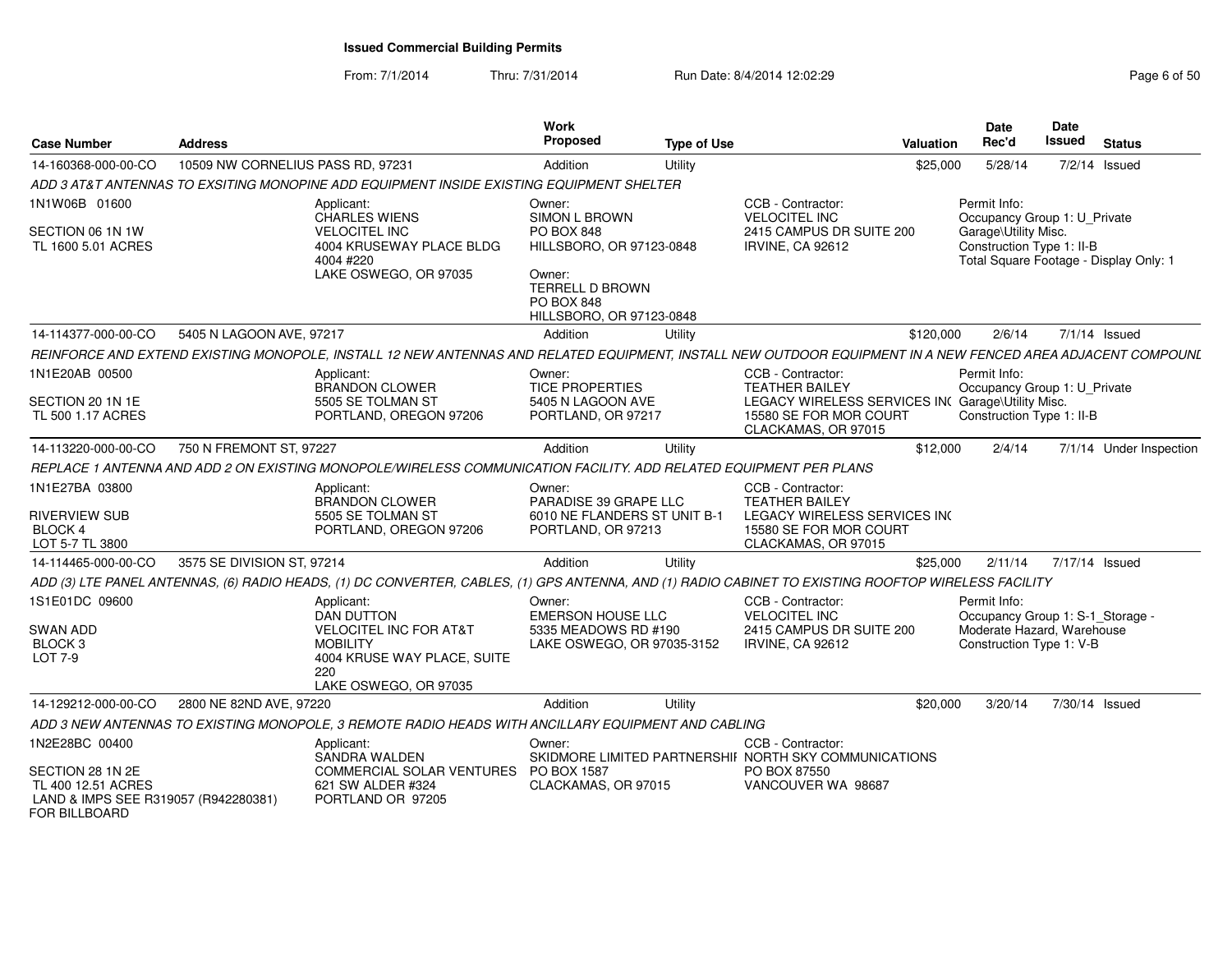From: 7/1/2014Thru: 7/31/2014 Run Date: 8/4/2014 12:02:29 Rege 7 of 50

| <b>Case Number</b>                                                                           | <b>Address</b>                                      |                                                                                                            | <b>Work</b><br><b>Proposed</b>                                                          | <b>Type of Use</b> |                                                                                                                  | Valuation | <b>Date</b><br>Rec'd                                                                             | Date<br><b>Issued</b> | <b>Status</b>                                              |
|----------------------------------------------------------------------------------------------|-----------------------------------------------------|------------------------------------------------------------------------------------------------------------|-----------------------------------------------------------------------------------------|--------------------|------------------------------------------------------------------------------------------------------------------|-----------|--------------------------------------------------------------------------------------------------|-----------------------|------------------------------------------------------------|
| 14-132118-000-00-CO                                                                          | 2222 SW SPRING GARDEN ST, 97219                     |                                                                                                            | Addition                                                                                | Utility            |                                                                                                                  | \$41      | 3/27/14                                                                                          |                       | 7/3/14 Issued                                              |
|                                                                                              |                                                     | ADD THREE PANEL ANTENNAS AND ANCILLARY EQUIPMENT TO EXISTING MONOPOLE                                      |                                                                                         |                    |                                                                                                                  |           |                                                                                                  |                       |                                                            |
| 1S1E21CC 02400<br><b>ALDER SPRINGS</b><br><b>BLOCK 2&amp;3 TL 2400</b><br><b>LOT TL 2400</b> |                                                     | Applicant:<br><b>DANIEL BAUM</b><br>SPRINT/AMERICAN TOWER<br>2922 WESTERN AVE APT 425<br>SEATLLE, WA 98121 | Owner:<br><b>LEASIDE INVESTMENTS LLC</b><br>14513 SW GRAYLING LN<br>BEAVERTON, OR 97007 |                    |                                                                                                                  |           | Permit Info:<br>Occupancy Group 1: U_Private<br>Garage\Utility Misc.<br>Construction Type 1: V-B |                       | Total Square Footage - Display Only: 1                     |
| Total # of CO Addition permits issued: 29                                                    |                                                     |                                                                                                            |                                                                                         |                    |                                                                                                                  |           |                                                                                                  |                       | Total valuation of CO Addition permits issued: \$4,292,073 |
| 14-186087-000-00-CO                                                                          | 444 N HAYDEN BAY DR                                 |                                                                                                            | Alteration                                                                              |                    | Apartments/Condos (3 or more units)                                                                              | \$2,800   | 7/18/14                                                                                          |                       | 7/18/14 Under Inspection                                   |
|                                                                                              |                                                     | REPLACE TWO POSTS AND BEAM ABOVE AT EXTERIOR 2ND FLOOR DECK. REMAINDER OF EXISTING DECK TO BE LEFT AS IS.  |                                                                                         |                    |                                                                                                                  |           |                                                                                                  |                       |                                                            |
| 2N1E34CD 90002<br>RIVERHOUSE CONDOMINIUM<br><b>LOT 444</b>                                   |                                                     | Applicant:<br><b>BARKLEYS GENERAL</b><br><b>CONTRACTING LLC</b><br>4705 N GANTEBEIN<br>PORTLAND, OR 97217  | Owner:<br>CHERYL D CALVERT<br>444 N HAYDEN BAY DR<br>PORTLAND, OR 97217                 |                    | CCB - Contractor:<br><b>BARKLEYS GENERAL</b><br><b>CONTRACTING LLC</b><br>4705 N GANTEBEIN<br>PORTLAND, OR 97217 |           | Permit Info:<br>Multi-family                                                                     |                       | Occupancy Group 1: R-2 Residential                         |
| 14-184044-000-00-CO                                                                          | 9610 SW 34TH PL, 97219                              |                                                                                                            | Alteration                                                                              |                    | Apartments/Condos (3 or more units)                                                                              | \$3,500   | 7/15/14                                                                                          |                       | 7/15/14 Under Inspection                                   |
| REPLACE 1 EXISTING DECK AT UNIT 6                                                            |                                                     |                                                                                                            |                                                                                         |                    |                                                                                                                  |           |                                                                                                  |                       |                                                            |
| 1S1E29AC 04900                                                                               |                                                     | Applicant:<br>Steve Gibson<br>10271 SE 54TH AVE<br>MILWAUKIE, OR 97222                                     | Owner:<br><b>INDIAN HILLS APTS LLC</b><br>PO BOX K<br>MADRAS, OR 97741-0042             |                    | CCB - Contractor:<br>CREATIVE CONTRACTING<br>13607 BARCLAY HILLS DR<br>OREGON CITY, OR 97045                     |           | Permit Info:<br>Multi-family<br>Construction Type 1: V-B                                         |                       | Occupancy Group 1: R-2 Residential                         |
| 14-181115-000-00-CO                                                                          | 4104 SE 174TH AVE, 97236                            |                                                                                                            | Alteration                                                                              |                    | Apartments/Condos (3 or more units)                                                                              | \$1,400   | 7/9/14                                                                                           |                       | 7/9/14 Final                                               |
| <b>RESIDING BUMPOUTS</b>                                                                     |                                                     |                                                                                                            |                                                                                         |                    |                                                                                                                  |           |                                                                                                  |                       |                                                            |
|                                                                                              |                                                     | Applicant:<br>Steve Gibson<br>10271 SE 54TH AVE<br>MILWAUKIE, OR 97222                                     | Owner:<br>ANDREWS FOOTHILLS LLC<br>5845 JEAN RD<br>LAKE OSWEGO, OR 97035                |                    | CCB - Contractor:<br><b>CREATIVE CONTRACTING</b><br>13607 BARCLAY HILLS DR<br>OREGON CITY, OR 97045              |           | Permit Info:<br>Multi-family<br>Construction Type 1: V-B                                         |                       | Occupancy Group 1: R-2_Residential                         |
| 14-181120-000-00-CO                                                                          | 4110 SE 174TH AVE, 97236                            |                                                                                                            | Alteration                                                                              |                    | Apartments/Condos (3 or more units)                                                                              | \$1,400   | 7/9/14                                                                                           |                       | 7/9/14 Final                                               |
| <i><b>REMOVE AND REPLACE SIDING</b></i>                                                      |                                                     |                                                                                                            |                                                                                         |                    |                                                                                                                  |           |                                                                                                  |                       |                                                            |
|                                                                                              |                                                     | Applicant:<br>Steve Gibson<br>10271 SE 54TH AVE<br>MILWAUKIE, OR 97222                                     | Owner:<br>ANDREWS FOOTHILLS LLC<br>5845 JEAN RD<br>LAKE OSWEGO, OR 97035                |                    | CCB - Contractor:<br><b>CREATIVE CONTRACTING</b><br>13607 BARCLAY HILLS DR<br>OREGON CITY, OR 97045              |           | Permit Info:<br>Multi-family<br>Construction Type 1: V-B                                         |                       | Occupancy Group 1: R-2_Residential                         |
| 14-181131-000-00-CO                                                                          | 3620 SE 88TH AVE, 97266                             |                                                                                                            | Alteration                                                                              |                    | Apartments/Condos (3 or more units)                                                                              | \$5,500   | 7/9/14                                                                                           |                       | 7/9/14 Under Inspection                                    |
|                                                                                              | REPAIR AND REPLACE WOOD MEMBERS DUE TO WATER DAMAGE |                                                                                                            |                                                                                         |                    |                                                                                                                  |           |                                                                                                  |                       |                                                            |
| 1S2E09CA 08000                                                                               |                                                     | Applicant:<br>JEFFERSON M GRAY<br>12512 NE 14TH CIR<br>VANCOUVER, WA 98684-4307                            | Owner:<br><b>JEFFERSON M GRAY</b><br>12512 NE 14TH CIR<br>VANCOUVER, WA 98684-4307      |                    |                                                                                                                  |           | Permit Info:<br>Multi-family<br>Construction Type 1: V-B                                         |                       | Occupancy Group 1: R-2_Residential                         |
| 14-181121-000-00-CO                                                                          | 4114 SE 174TH AVE                                   |                                                                                                            | Alteration                                                                              |                    | Apartments/Condos (3 or more units)                                                                              | \$1,400   | 7/9/14                                                                                           |                       | 7/9/14 Issued                                              |
| <b>REMOVE AND REPLACE SIDING</b>                                                             |                                                     |                                                                                                            |                                                                                         |                    |                                                                                                                  |           |                                                                                                  |                       |                                                            |
| 1S3E07DC 00700                                                                               |                                                     | Applicant:<br>Steve Gibson<br>10271 SE 54TH AVE<br>MILWAUKIE, OR 97222                                     | Owner:<br>ANDREWS FOOTHILLS LLC<br>5845 JEAN RD<br>LAKE OSWEGO, OR 97035                |                    | CCB - Contractor:<br><b>CREATIVE CONTRACTING</b><br>13607 BARCLAY HILLS DR<br>OREGON CITY, OR 97045              |           | Permit Info:<br>Multi-family<br>Construction Type 1: V-B                                         |                       | Occupancy Group 1: R-2_Residential                         |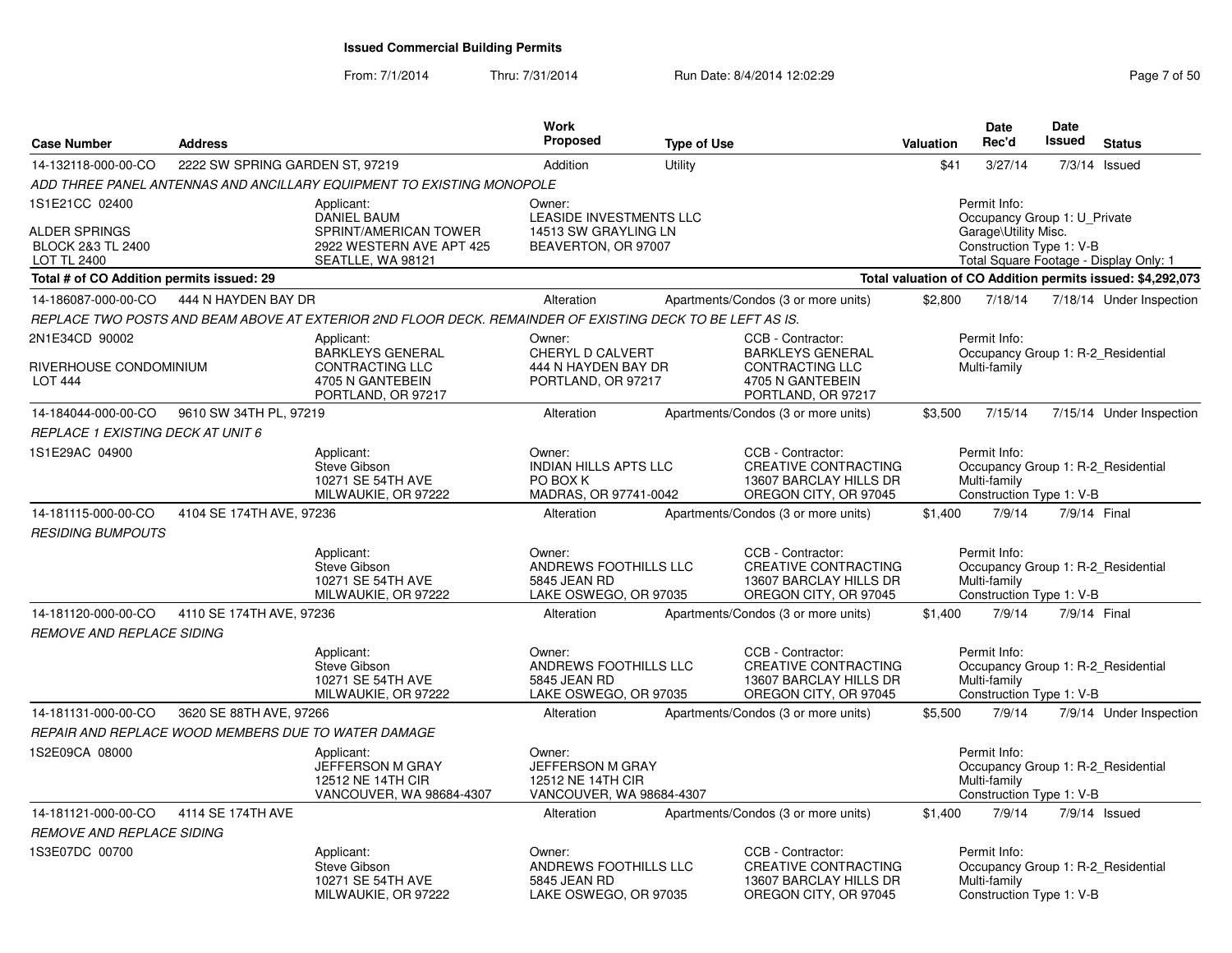From: 7/1/2014Thru: 7/31/2014 Run Date: 8/4/2014 12:02:29 Rege 8 of 50

| <b>Case Number</b>                                                                                                                            | <b>Address</b>             |                                                                                                                              | <b>Work</b><br><b>Proposed</b>                                                                                                                        | <b>Type of Use</b> |                                                                                                                    | <b>Valuation</b> | <b>Date</b><br>Rec'd                                                                           | Date<br><b>Issued</b> | <b>Status</b>                          |
|-----------------------------------------------------------------------------------------------------------------------------------------------|----------------------------|------------------------------------------------------------------------------------------------------------------------------|-------------------------------------------------------------------------------------------------------------------------------------------------------|--------------------|--------------------------------------------------------------------------------------------------------------------|------------------|------------------------------------------------------------------------------------------------|-----------------------|----------------------------------------|
| 14-161369-REV-01-CO                                                                                                                           | 3629 SE DIVISION ST, 97214 |                                                                                                                              | Alteration                                                                                                                                            |                    | Apartments/Condos (3 or more units)                                                                                | \$4,000          | 7/7/14                                                                                         |                       | 7/7/14 Issued                          |
| ADDED VALUE REVISION TO REPAIR DAMAGED BAY WINDOW                                                                                             |                            |                                                                                                                              |                                                                                                                                                       |                    |                                                                                                                    |                  |                                                                                                |                       |                                        |
| 1S1E01DC 09300<br><b>SWAN ADD</b><br>BLOCK <sub>3</sub><br>LOT 1&11&12                                                                        |                            | Applicant:<br>Robert Hayden<br>Delta Studios, Architecture and<br>Planning, LLC<br>3344 NE 25th Avenue<br>Portland, OR 97212 | Owner:<br>JUN O LEE<br>14801 NE 11TH ST<br>VANCOUVER, WA 98684-3667<br>Owner:<br><b>ARRIELLE MALI</b><br>14801 NE 11TH ST<br>VANCOUVER, WA 98684-3667 |                    | CCB - Contractor:<br>RAPID INTERVENTION TEAM INC<br>PO BOX 51<br>GLADSTONE, OR 97027                               |                  | Permit Info:<br>Occupancy Group 1: R-2_Residential<br>Multi-family<br>Construction Type 1: V-B |                       |                                        |
| 14-147117-000-00-CO                                                                                                                           | 1823 NE 25TH AVE           |                                                                                                                              | Alteration                                                                                                                                            |                    | Apartments/Condos (3 or more units)                                                                                | \$1.800          | 7/3/14                                                                                         |                       | 7/3/14 Under Inspection                |
|                                                                                                                                               |                            | RELOCATE WASHER/DRYER TO MAIN FLOOR; FRAME IN DOORWAY AND ADD LOUVER DOORS; SEE 13-204388-VI                                 |                                                                                                                                                       |                    |                                                                                                                    |                  |                                                                                                |                       |                                        |
| 1N1E25CC 60002<br>HANCOCK TERRACE CONDOMINIUM<br>LOT 1823                                                                                     |                            | Applicant:<br>PHILLIP J HOBIZAL<br>2056 SE 113TH AVE<br>PORTLAND, OR 97216-3619                                              | Owner:<br><b>SHIRLEY NORD</b><br>1823 NE 25TH AVE<br>PORTLAND, OR 97212                                                                               |                    | CCB - Contractor:<br>PJH CONSTRUCTION<br>2056 SE 113TH AVE<br>PORTLAND, OR 97216                                   |                  | Permit Info:<br>and Two Family<br>Construction Type 1: V-B                                     |                       | Occupancy Group 1: R-3_Residential One |
| 14-178467-000-00-CO                                                                                                                           | 4008 SE 174TH AVE          |                                                                                                                              | Alteration                                                                                                                                            |                    | Apartments/Condos (3 or more units)                                                                                | \$1,400          | 7/3/14                                                                                         | 7/3/14 Final          |                                        |
| REPLACE SIDING ON BUMP OUTS OF BUILDING UNIT 4032                                                                                             |                            |                                                                                                                              |                                                                                                                                                       |                    |                                                                                                                    |                  |                                                                                                |                       |                                        |
| 1S3E07DC 00700                                                                                                                                |                            | Applicant:<br><b>CREATIVE CONTRACTING</b><br>13607 BARCLAY HILLS DR<br>OREGON CITY, OR 97045                                 | Owner:<br>ANDREWS FOOTHILLS LLC<br>5845 JEAN RD<br>LAKE OSWEGO, OR 97035                                                                              |                    | CCB - Contractor:<br><b>CREATIVE CONTRACTING</b><br>13607 BARCLAY HILLS DR<br>OREGON CITY, OR 97045                |                  | Permit Info:<br>Occupancy Group 1: R-2_Residential<br>Multi-family<br>Construction Type 1: V-B |                       |                                        |
| 14-178471-000-00-CO                                                                                                                           | 4008 SE 174TH AVE          |                                                                                                                              | Alteration                                                                                                                                            |                    | Apartments/Condos (3 or more units)                                                                                | \$1,400          | 7/3/14                                                                                         | 7/3/14 Final          |                                        |
| REPLACE SIDING ON BUMP OUTS OF BUILDING UNIT 4128                                                                                             |                            |                                                                                                                              |                                                                                                                                                       |                    |                                                                                                                    |                  |                                                                                                |                       |                                        |
| 1S3E07DC 00700                                                                                                                                |                            | Applicant:<br><b>CREATIVE CONTRACTING</b><br>13607 BARCLAY HILLS DR<br>OREGON CITY, OR 97045                                 | Owner:<br>ANDREWS FOOTHILLS LLC<br>5845 JEAN RD<br>LAKE OSWEGO, OR 97035                                                                              |                    | CCB - Contractor:<br><b>CREATIVE CONTRACTING</b><br>13607 BARCLAY HILLS DR<br>OREGON CITY, OR 97045                |                  | Permit Info:<br>Occupancy Group 1: R-2_Residential<br>Multi-family<br>Construction Type 1: V-B |                       |                                        |
| 14-178473-000-00-CO                                                                                                                           | 4008 SE 174TH AVE          |                                                                                                                              | Alteration                                                                                                                                            |                    | Apartments/Condos (3 or more units)                                                                                | \$1,400          | 7/3/14                                                                                         | 7/3/14 Final          |                                        |
| REPLACE SIDING ON BUMP OUTS OF BUILDING UNIT 4134                                                                                             |                            |                                                                                                                              |                                                                                                                                                       |                    |                                                                                                                    |                  |                                                                                                |                       |                                        |
| 1S3E07DC 00700                                                                                                                                |                            | Applicant:<br><b>CREATIVE CONTRACTING</b><br>13607 BARCLAY HILLS DR<br>OREGON CITY, OR 97045                                 | Owner:<br>ANDREWS FOOTHILLS LLC<br>5845 JEAN RD<br>LAKE OSWEGO, OR 97035                                                                              |                    | CCB - Contractor:<br><b>CREATIVE CONTRACTING</b><br>13607 BARCLAY HILLS DR<br>OREGON CITY, OR 97045                |                  | Permit Info:<br>Occupancy Group 1: R-2_Residential<br>Multi-family<br>Construction Type 1: V-B |                       |                                        |
| 14-186514-000-00-CO                                                                                                                           | 14205 E BURNSIDE ST, 97230 |                                                                                                                              | Alteration                                                                                                                                            |                    | Apartments/Condos (3 or more units)                                                                                | \$70,000         | 7/18/14                                                                                        |                       | 7/18/14 Under Inspection               |
|                                                                                                                                               |                            | FIRE DAMAGE REPAIR - RESTORE BUILDING TO PRE-LOSS CONDITION                                                                  |                                                                                                                                                       |                    |                                                                                                                    |                  |                                                                                                |                       |                                        |
| 1N2E36CB 08000<br><b>ASCOT AC</b><br>INC PT VAC EDITH AVE S OF & ADJ-EXC E<br>240' LOT 153<br>EXC E 240' LOT 154<br>W 70' OF S 1/2 OF LOT 155 |                            | Applicant:<br><b>NICK</b><br><b>GROW CONSTRUCTION LLC</b><br>7900 SW HUNZIKER ST<br><b>TIGARD, OR 97223</b>                  | Owner:<br>PLAZA PROPERTIES LLC<br>9320 SW BARBUR BLVD #300<br>PORTLAND, OR 97219-5405                                                                 |                    | CCB - Contractor:<br><b>NICK</b><br><b>GROW CONSTRUCTION LLC</b><br>7900 SW HUNZIKER ST<br><b>TIGARD, OR 97223</b> |                  | Permit Info:<br>Occupancy Group 1: R-2_Residential<br>Multi-family<br>Construction Type 1: V-B |                       |                                        |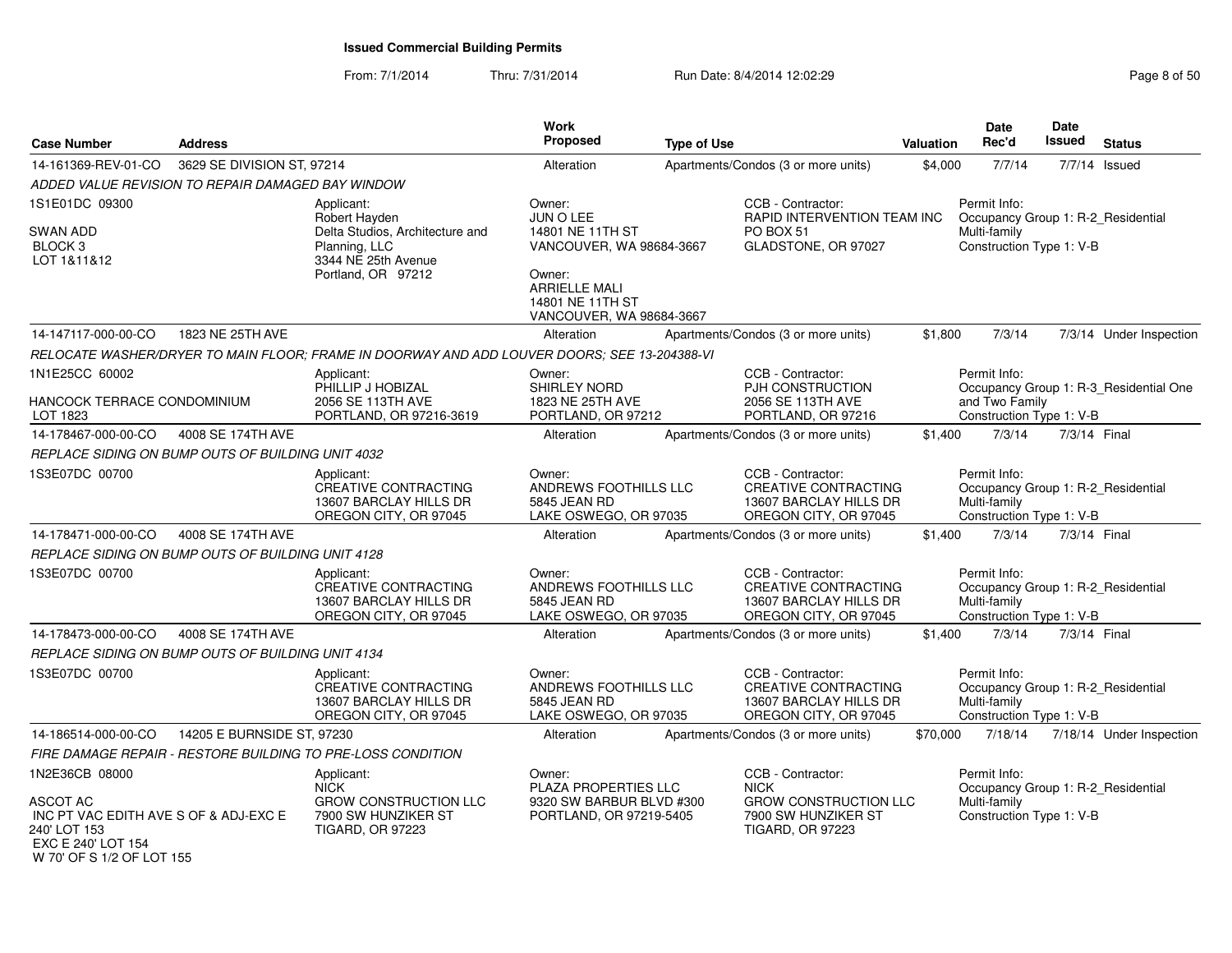From: 7/1/2014Thru: 7/31/2014 Run Date: 8/4/2014 12:02:29 Rege 9 of 50

| <b>Case Number</b>                                                 | <b>Address</b>                                           |                                                                                                        | <b>Work</b><br><b>Proposed</b>                                                   | <b>Type of Use</b> |                                                                                                          | <b>Valuation</b> | <b>Date</b><br>Rec'd                                                                           | <b>Date</b><br><b>Issued</b> | <b>Status</b>                          |
|--------------------------------------------------------------------|----------------------------------------------------------|--------------------------------------------------------------------------------------------------------|----------------------------------------------------------------------------------|--------------------|----------------------------------------------------------------------------------------------------------|------------------|------------------------------------------------------------------------------------------------|------------------------------|----------------------------------------|
| 14-186883-000-00-CO                                                | 4810 SW CALDEW ST - Unit D                               |                                                                                                        | Alteration                                                                       |                    | Apartments/Condos (3 or more units)                                                                      | \$10,000         | 7/21/14                                                                                        | 7/21/14 Issued               |                                        |
|                                                                    |                                                          | REPLACE EXSITNG DECK AND FOOTING LIKE FOR  LIKE FOR UNIT D.                                            |                                                                                  |                    |                                                                                                          |                  |                                                                                                |                              |                                        |
| 1S1E19AD 90013<br><b>GLENNBROOKE RIDGE CONDOMINIUM</b><br>LOT 13C  |                                                          | Applicant:<br>CHRIS MARQUAND<br>DECK MASTERS LLC<br>4839 NE 41ST AVE<br>PORTLAND, OR 97211             | Owner:<br>GLENNBROOKE RIDGE PROPERTY<br>4606 SW CALDEW ST<br>PORTLAND, OR 97219  |                    | CCB - Contractor:<br>CHRIS MARQUAND<br><b>DECK MASTERS LLC</b><br>4839 NE 41ST AVE<br>PORTLAND, OR 97211 |                  | Permit Info:<br>Occupancy Group 1: R-2 Residential<br>Multi-family<br>Construction Type 1: V-B |                              |                                        |
|                                                                    |                                                          |                                                                                                        | Owner:<br><b>OWNERS ASSOCIATION</b><br>4606 SW CALDEW ST<br>PORTLAND, OR 97219   |                    |                                                                                                          |                  |                                                                                                |                              |                                        |
|                                                                    |                                                          |                                                                                                        | Owner:<br><b>ROBERT HEIMS</b><br>4810 SW CALDEW ST #D<br>PORTLAND, OR 97219-1580 |                    |                                                                                                          |                  |                                                                                                |                              |                                        |
| 13-100133-REV-03-CO                                                | 831 NW 24TH AVE, 97210                                   |                                                                                                        | Alteration                                                                       |                    | Apartments/Condos (3 or more units)                                                                      | \$8,500          | 7/21/14                                                                                        | 7/21/14 Issued               |                                        |
|                                                                    |                                                          | VALUE ADDED REVISION - PROVIDE SAFETY BOLLARDS BETWEEN DRIVEWAY AND CARRIAGE HOUSE                     |                                                                                  |                    |                                                                                                          |                  |                                                                                                |                              |                                        |
| 1N1E33BC 15000                                                     |                                                          | Applicant:<br>KATHY JOHNSON                                                                            | Owner:<br>CLARK HOUSE LLC                                                        |                    | CCB - Contractor:<br>RARE QUALITY INC                                                                    |                  | Permit Info:                                                                                   |                              | Occupancy Group 1: R-3 Residential One |
| KINGS 2ND ADD<br><b>BLOCK 4</b><br>LOT 1&2                         |                                                          | HENNEBERY EDDY ARCHITECTS.<br>INC.<br>921 SW WASHINGTON ST, SUITE<br>250<br>PORTLAND OR 97205          | 333 SO. STATE ST #V-249<br>LAKE OSWEGO, OR 97034                                 |                    | 7410 SW OLESON RD, STE 241<br>PORTLAND, OR 97223                                                         |                  | and Two Family<br>Construction Type 1: V-B                                                     |                              |                                        |
| 14-187635-000-00-CO                                                | 3032 N WILLIAMS AVE, 97212                               |                                                                                                        | Alteration                                                                       |                    | Apartments/Condos (3 or more units)                                                                      | \$2,370          | 7/22/14                                                                                        | 7/22/14 Final                |                                        |
|                                                                    | REPLACE FRONT ENTRY STAIRS, PREVIOUSLY NOT BUILT TO CODE |                                                                                                        |                                                                                  |                    |                                                                                                          |                  |                                                                                                |                              |                                        |
| 1N1E27AA 21600<br>WILLIAMS AVE ADD<br>BLOCK 10<br>LOT <sub>2</sub> |                                                          | Applicant:<br>JAMES POGGI<br>JAMES POGGI INC<br>PO BOX 82550<br>PORTLAND, OR 97282                     | Owner:<br><b>DASIMO LLC</b><br>PO BOX 82613<br>PORTLAND, OR 97282-0613           |                    | CCB - Contractor:<br><b>JAMES POGGI</b><br><b>JAMES POGGI INC</b><br>PO BOX 82550<br>PORTLAND, OR 97282  |                  | Permit Info:<br>Occupancy Group 1: R-2 Residential<br>Multi-family<br>Construction Type 1: V-B |                              |                                        |
| 14-154910-000-00-CO                                                | 1880 SW 5TH AVE, 97201                                   |                                                                                                        | Alteration                                                                       |                    | Apartments/Condos (3 or more units)                                                                      | \$2,000          | 5/9/14                                                                                         | 7/22/14 Issued               |                                        |
| FIRE ESCAPE TESTING FOR CERTIFICATION                              |                                                          |                                                                                                        |                                                                                  |                    |                                                                                                          |                  |                                                                                                |                              |                                        |
| 1S1E03CB 03000<br>PORTLAND<br>BLOCK 154<br>LOT 5&6                 |                                                          | Applicant:<br><b>JAY HATHAWAY</b><br>CARLSON TESTING<br>8430 SW HUNZIKER<br>TIGARD OR 97223            | Owner:<br><b>WESTFAL LLC</b><br>1800 SW 1ST AVE #600<br>PORTLAND, OR 97201       |                    |                                                                                                          |                  |                                                                                                |                              |                                        |
| 14-187753-000-00-CO                                                | 1314 NW IRVING ST - Unit 410                             |                                                                                                        | Alteration                                                                       |                    | Apartments/Condos (3 or more units)                                                                      | \$11,000         | 7/22/14                                                                                        |                              | 7/22/14 Under Inspection               |
|                                                                    |                                                          | BUILD (1) NEW BEDROOM AGAINST NORTH EXTERIOR WALL; ENCLOSE EXISTING HALF WALLS AROUND EXISTING BEDROOM |                                                                                  |                    |                                                                                                          |                  |                                                                                                |                              |                                        |
| 1N1E33AD 80048                                                     |                                                          | Applicant:<br>MIKE COYLE                                                                               | Owner:<br>MEGAN D MOODY                                                          |                    | CCB - Contractor:<br><b>WESTERN VENTURES</b>                                                             |                  | Permit Info:<br>Occupancy Group 1: R-2 Residential                                             |                              |                                        |
| <b>IRVING STREET LOFTS</b><br>A CONDOMINIUM<br>LOT 410             |                                                          | <b>FASTER PERMITS</b><br>14334 NW EAGLERIDGE LANE<br>PORTLAND, OR 97229                                | 1314 NW IRVING ST #410<br>PORTLAND, OR 97209                                     |                    | <b>CONSTRUCTION INC</b><br>715 SE CENTURY BLVD<br>HILLSBORO OR 97123                                     |                  | Multi-family<br>Construction Type 1: I-A                                                       |                              |                                        |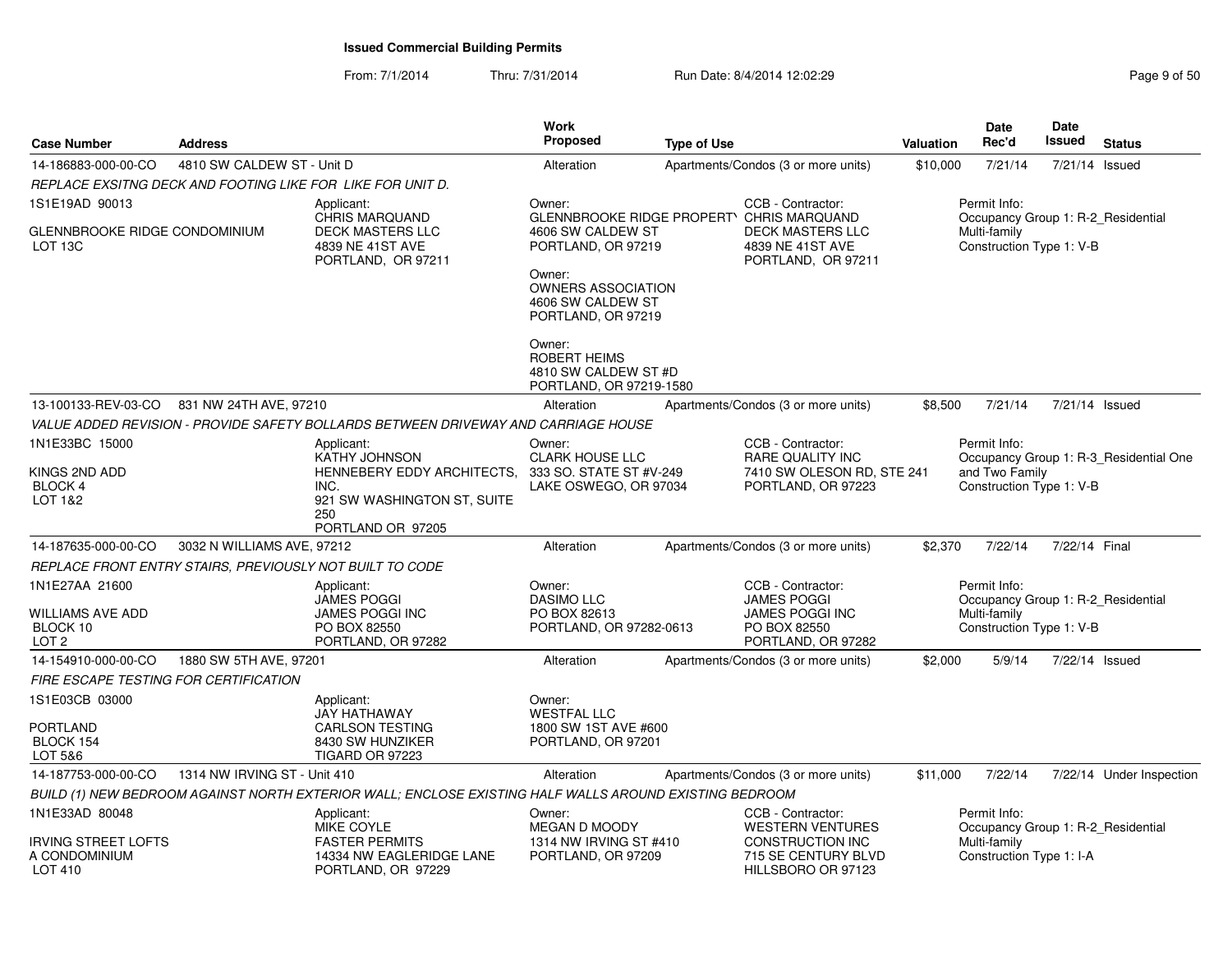| <b>Case Number</b>                                                                         | <b>Address</b>                |                                                                                                                                      | Work<br><b>Proposed</b>                                                                                                                                                                                          | <b>Type of Use</b> |                                                                                                                                                                                 | Valuation | <b>Date</b><br>Rec'd                                                                           | Date<br>Issued | <b>Status</b>                              |
|--------------------------------------------------------------------------------------------|-------------------------------|--------------------------------------------------------------------------------------------------------------------------------------|------------------------------------------------------------------------------------------------------------------------------------------------------------------------------------------------------------------|--------------------|---------------------------------------------------------------------------------------------------------------------------------------------------------------------------------|-----------|------------------------------------------------------------------------------------------------|----------------|--------------------------------------------|
| 14-188066-000-00-CO                                                                        | 5819 NE GLISAN ST             |                                                                                                                                      | Alteration                                                                                                                                                                                                       |                    | Apartments/Condos (3 or more units)                                                                                                                                             | \$2,900   | 7/23/14                                                                                        | 7/23/14 Issued |                                            |
|                                                                                            |                               | REMOVE STUCCO AROUND EXTERIOR ENTRANCE AREA; CHECK FOR WATER DAMAGE AND RE-STUCCO                                                    |                                                                                                                                                                                                                  |                    |                                                                                                                                                                                 |           |                                                                                                |                |                                            |
| 1N2E31AD 10005                                                                             |                               | Applicant:<br>AMERCO REGLAZING & PAINTING GLISAN HOUSING PARTNERS LLC AMERCO REGLAZING & PAINTING Occupancy Group 1: R-2_Residential | Owner:                                                                                                                                                                                                           |                    | CCB - Contractor:                                                                                                                                                               |           | Permit Info:                                                                                   |                |                                            |
| CENTER COMMONS<br>LOT 2                                                                    |                               | <b>SERVICES LLC</b><br>8630 SW SCHOLLS FERRY RD #13 PORTLAND, OR 97201<br>BEAVERTON, OR 97008                                        | 6420 SW MACADAM AVE #100                                                                                                                                                                                         |                    | SERVICES LLC<br>8630 SW SCHOLLS FERRY RD #13 Construction Type 1: V-A<br>BEAVERTON, OR 97008                                                                                    |           | Multi-family                                                                                   |                |                                            |
| 14-190801-000-00-CO                                                                        | 2051 SE HAWTHORNE BLVD, 97214 |                                                                                                                                      | Alteration                                                                                                                                                                                                       |                    | Apartments/Condos (3 or more units)                                                                                                                                             | \$40,000  | 7/29/14                                                                                        | 7/29/14 Issued |                                            |
|                                                                                            |                               | REPLACE PORTION OF PORCH COVER WITH BALCONY, REPLACE FRONT STAIRS                                                                    |                                                                                                                                                                                                                  |                    |                                                                                                                                                                                 |           |                                                                                                |                |                                            |
| 1S1E02AD 21900<br>HILLCREST<br>INC 12' N OF & ADJ LOT 10 EXC PT IN ST                      |                               | Applicant:<br><b>KEYAN MIZANI</b><br>EM ZED DESIGN LLC<br>3302 SE SALMON ST                                                          | Owner:<br><b>GIMPL HAWTHORNE</b><br><b>PROPERTIES LLC</b><br>PO BOX 42308                                                                                                                                        |                    | CCB - Contractor:<br><b>IBUILDPDX COMPANY LLC</b><br>1936 SE 23RD AVE<br>PORTLAND, OR 97214                                                                                     |           | Permit Info:<br>Occupancy Group 1: R-2 Residential<br>Multi-family<br>Construction Type 1: V-B |                |                                            |
|                                                                                            |                               | PORTLAND, OR 97214                                                                                                                   | PORTLAND, OR 97242                                                                                                                                                                                               |                    |                                                                                                                                                                                 |           |                                                                                                |                | Construction Type 2 (formerly Type 1): V-B |
| 14-161946-REV-01-CO                                                                        | 2038 SE BELMONT ST, 97214     |                                                                                                                                      | Alteration                                                                                                                                                                                                       |                    | Apartments/Condos (3 or more units)                                                                                                                                             | \$15,000  | 7/30/14                                                                                        | 7/30/14 Issued |                                            |
|                                                                                            |                               | ADDED VALUE REVISION TO EXPAND EXISTING BATHROOM TO ACOMODATE ADA, ADD NEW WALL TO CREATE NEW BATHROOM, REMOVE AND REPLACE ROOF      |                                                                                                                                                                                                                  |                    |                                                                                                                                                                                 |           |                                                                                                |                |                                            |
| 1S1E02AA 09100<br><b>TILTONS ADD</b><br>BLOCK 4<br>LOT 14                                  |                               | Applicant:<br>BRIAN CHARLES REXHOUSE JR<br>7141 N CAMPBELL AVE<br>PORTLAND, OR 97217                                                 | Owner:<br>KCM DEVELOPMENT LLC<br>4836 NE 27TH AVE<br>PORTLAND, OR 97211                                                                                                                                          |                    | CCB - Contractor:<br>BRIAN CHARLES REXHOUSE JR<br>7141 N CAMPBELL AVE<br>PORTLAND, OR 97217                                                                                     |           | Permit Info:<br>Occupancy Group 1: R-2_Residential<br>Multi-family<br>Construction Type 1: V-B |                |                                            |
| 14-191268-000-00-CO                                                                        | 3141 NE 148TH AVE, 97230      |                                                                                                                                      | Alteration                                                                                                                                                                                                       |                    | Apartments/Condos (3 or more units)                                                                                                                                             | \$4,800   | 7/30/14                                                                                        |                | 7/30/14 Under Inspection                   |
| REPLACE BATHTUB WITH SHOWER STALL IN UNITS 209 AND 210                                     |                               |                                                                                                                                      |                                                                                                                                                                                                                  |                    |                                                                                                                                                                                 |           |                                                                                                |                |                                            |
| 1N2E25BA 01500<br>SECTION 25 1N 2E<br>TL 1500 2.02 ACRES<br>SPLIT MAP R318770 (R942252460) |                               | Applicant:<br><b>BRENDAN BELTZ</b><br><b>HOLIDAY RETIREMENT</b><br>5885 MEADOWS RD ST 500<br>LAKE OSWEGO, OR 97035                   | Owner:<br>PARKROSE RETIREMENT RESD<br>LTD P<br>PO BOX 130477<br>DALLAS, TX 75313                                                                                                                                 |                    | CCB - Contractor:<br><b>MECHANICAL SERVICES</b><br><b>INTERNATIONAL dba</b><br><b>COMMERCIAL PLUMBING</b><br><b>SERVICES</b><br>21185 NW EVERGREEN PKWAY<br>HILLSBORO, OR 97124 |           | Permit Info:<br>Occupancy Group 1: R-2_Residential<br>Multi-family<br>Construction Type 1: V-B |                |                                            |
| 14-182575-000-00-CO                                                                        | 1865 NE DAVIS ST, 97232       |                                                                                                                                      | Alteration                                                                                                                                                                                                       |                    | Apartments/Condos (3 or more units)                                                                                                                                             | \$6,800   | 7/11/14                                                                                        | 7/11/14 Issued |                                            |
|                                                                                            |                               | REPLACING DRYWALL IN WALLS AND LID ON FOUR FLOORS DUE TO WATER DAMAGE                                                                |                                                                                                                                                                                                                  |                    |                                                                                                                                                                                 |           |                                                                                                |                |                                            |
| 1N1E35DB 04200                                                                             |                               | Applicant:<br>ROBERT HAYDEN                                                                                                          | Owner:<br>SALVATION ARMY PORTLAND                                                                                                                                                                                |                    | CCB - Contractor:<br><b>PAM BROWN</b>                                                                                                                                           |           | Permit Info:<br>Occupancy Group 1: R-2 Residential                                             |                |                                            |
| SECTION 35 1N 1E<br>TL 4200 0.58 ACRES<br>STATE PAYS TAXES ORS 307.241                     |                               | <b>DELTA STUDIOS ARCH &amp;</b><br><b>PLANNING</b><br>3344 NE 25TH AVE<br>PORTLAND, OR 97212                                         | <b>RESIDENCES INC</b><br>180 EAST OCEAN BLVD, 10TH FLR CATASTROPHE<br>LONG BEACH, CA 90802-4709<br>Owner:<br>SILVERCREST MANAGEMENT<br><b>DEPT</b><br>180 EAST OCEAN BLVD, 10TH FLR<br>LONG BEACH, CA 90802-4709 |                    | ROCKY MOUNTAIN<br><b>ENVIRON/BELFOR</b><br><b>ENVIRONMENTAL</b><br>587 SHELLEY<br>SPRINGFIELD, OR 97477                                                                         |           | Multi-family<br>Construction Type 1: V-A                                                       |                |                                            |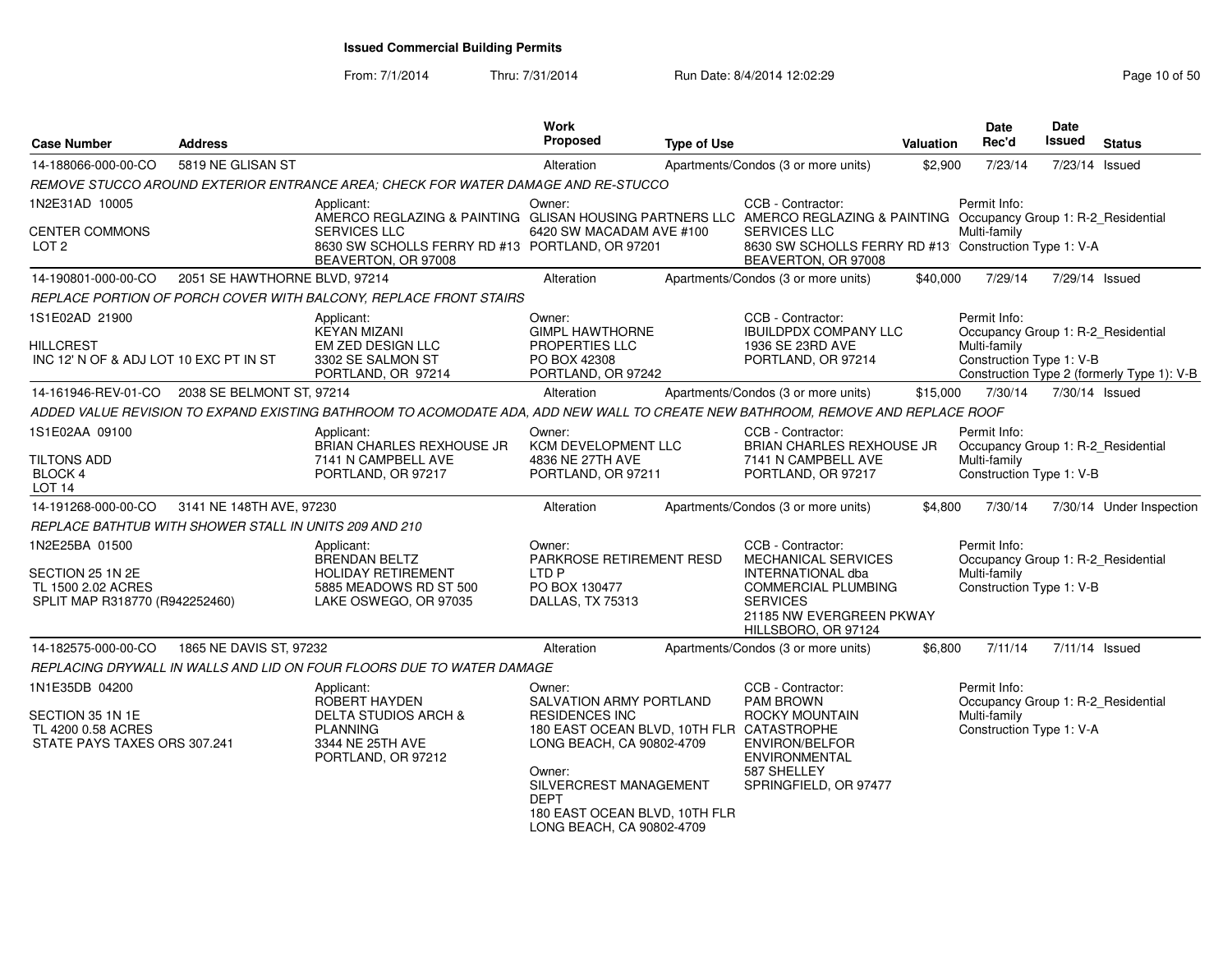From: 7/1/2014Thru: 7/31/2014 Run Date: 8/4/2014 12:02:29 Rege 11 of 50

| <b>Case Number</b>                                                       | <b>Address</b>                              |                                                                                      | Work<br><b>Proposed</b>                                                                              | <b>Type of Use</b> |                                                                                                     | <b>Valuation</b> | <b>Date</b><br>Rec'd                                     | <b>Date</b><br><b>Issued</b> | <b>Status</b>                      |
|--------------------------------------------------------------------------|---------------------------------------------|--------------------------------------------------------------------------------------|------------------------------------------------------------------------------------------------------|--------------------|-----------------------------------------------------------------------------------------------------|------------------|----------------------------------------------------------|------------------------------|------------------------------------|
| 14-175677-000-00-CO                                                      |                                             | 5530 SW BEAVERTON HILLSDALE HWY, 97221                                               | Alteration                                                                                           |                    | Apartments/Condos (3 or more units)                                                                 | \$2,000          | 7/11/14                                                  |                              | 7/11/14 Under Inspection           |
|                                                                          |                                             | REPAIR UPPER AND LOWER DECKS: ALTER STAIRS TO ADDRESS VIOLATIONS LISTED 14-103450-HS |                                                                                                      |                    |                                                                                                     |                  |                                                          |                              |                                    |
| 1S1E18BD 00300                                                           |                                             | Applicant:                                                                           | Owner:                                                                                               |                    |                                                                                                     |                  |                                                          |                              |                                    |
| <b>B P CARDWELL TR</b><br>LOT 10 TL 300                                  |                                             | WANDA M BEVAN<br>PO BOX 1206<br>HILLSBORO, OR 97123                                  | WANDA M BEVAN<br>PO BOX 1206<br>HILLSBORO, OR 97123                                                  |                    |                                                                                                     |                  |                                                          |                              |                                    |
|                                                                          |                                             |                                                                                      | Owner:<br><b>LYNN E BEVAN</b><br>PO BOX 1206<br>HILLSBORO, OR 97123                                  |                    |                                                                                                     |                  |                                                          |                              |                                    |
|                                                                          |                                             |                                                                                      | Owner:<br><b>WARREN A BEVAN</b><br>PO BOX 1206<br>HILLSBORO, OR 97123                                |                    |                                                                                                     |                  |                                                          |                              |                                    |
| 14-164504-000-00-CO                                                      | 1104 SW COLUMBIA ST                         |                                                                                      | Alteration                                                                                           |                    | Apartments/Condos (3 or more units)                                                                 | \$2,000          | 6/3/14                                                   | 7/14/14 Issued               |                                    |
|                                                                          | FIRE ESCAPE TESTING FOR CERTIFICATION       |                                                                                      |                                                                                                      |                    |                                                                                                     |                  |                                                          |                              |                                    |
| 1S1E04AD 70000                                                           |                                             | Applicant:<br>JAY HATHAWAY                                                           | Owner:<br>ASSOCIATION OF UNIT OWNERS                                                                 |                    |                                                                                                     |                  |                                                          |                              |                                    |
| ELEVENTH AVENUE LOFTS<br>A CONDOMINIUM<br><b>GENERAL COMMON ELEMENTS</b> |                                             | <b>CARLSON TESTING</b><br>8430 SW HUNZIKER<br><b>TIGARD OR 97223</b>                 | OF<br>84 NORWOOD AVENUE<br>KENSINGTON, CA 94797                                                      |                    |                                                                                                     |                  |                                                          |                              |                                    |
|                                                                          |                                             |                                                                                      | Owner:<br>A CONDOMINIUM ELEVENTH<br><b>AVENUE LOFTS</b><br>84 NORWOOD AVENUE<br>KENSINGTON, CA 94797 |                    |                                                                                                     |                  |                                                          |                              |                                    |
| 14-183364-000-00-CO<br><b>REPLACE DECKS</b>                              | 3602 SE 28TH PL, 97202                      |                                                                                      | Alteration                                                                                           |                    | Apartments/Condos (3 or more units)                                                                 | \$4,500          | 7/14/14                                                  | 7/14/14 Final                |                                    |
| 1S1E12CB 01000<br>SECTION 12 1S 1E                                       |                                             | Applicant:<br>Steve Gibson<br>10271 SE 54TH AVE                                      | Owner:<br><b>CEDARLOO PARTNERS LLC</b><br>7831 SE LAKE RD STE 200                                    |                    | CCB - Contractor:<br>CREATIVE CONTRACTING<br>13607 BARCLAY HILLS DR                                 |                  | Permit Info:<br>Multi-family                             |                              | Occupancy Group 1: R-2 Residential |
| TL 1000 1.33 ACRES<br>14-181123-000-00-CO                                | 4124 SE 174TH AVE, 97236                    | MILWAUKIE, OR 97222                                                                  | MILWAUKIE, OR 97267<br>Alteration                                                                    |                    | OREGON CITY, OR 97045<br>Apartments/Condos (3 or more units)                                        | \$1,400          | Construction Type 1: V-B<br>7/9/14                       | 7/9/14 Final                 |                                    |
| <b>REMOVE AND REPLACE SIDING</b>                                         |                                             |                                                                                      |                                                                                                      |                    |                                                                                                     |                  |                                                          |                              |                                    |
|                                                                          |                                             | Applicant:<br>Steve Gibson<br>10271 SE 54TH AVE<br>MILWAUKIE, OR 97222               | Owner:<br>ANDREWS FOOTHILLS LLC<br>5845 JEAN RD<br>LAKE OSWEGO, OR 97035                             |                    | CCB - Contractor:<br><b>CREATIVE CONTRACTING</b><br>13607 BARCLAY HILLS DR<br>OREGON CITY, OR 97045 |                  | Permit Info:<br>Multi-family<br>Construction Type 1: V-B |                              | Occupancy Group 1: R-2 Residential |
| 14-184040-000-00-CO                                                      | 9610 SW 34TH PL, 97219                      |                                                                                      | Alteration                                                                                           |                    | Apartments/Condos (3 or more units)                                                                 | \$5,000          | 7/15/14                                                  |                              | 7/15/14 Under Inspection           |
|                                                                          | REPLACE 2 EXISTING DECKS AT UNITS 26 AND 20 |                                                                                      |                                                                                                      |                    |                                                                                                     |                  |                                                          |                              |                                    |
| 1S1E29AC 04900                                                           |                                             | Applicant:<br>Steve Gibson<br>10271 SE 54TH AVE<br>MILWAUKIE, OR 97222               | Owner:<br><b>INDIAN HILLS APTS LLC</b><br>PO BOX K<br>MADRAS, OR 97741-0042                          |                    | CCB - Contractor:<br><b>CREATIVE CONTRACTING</b><br>13607 BARCLAY HILLS DR<br>OREGON CITY, OR 97045 |                  | Permit Info:<br>Multi-family<br>Construction Type 1: V-B |                              | Occupancy Group 1: R-2_Residential |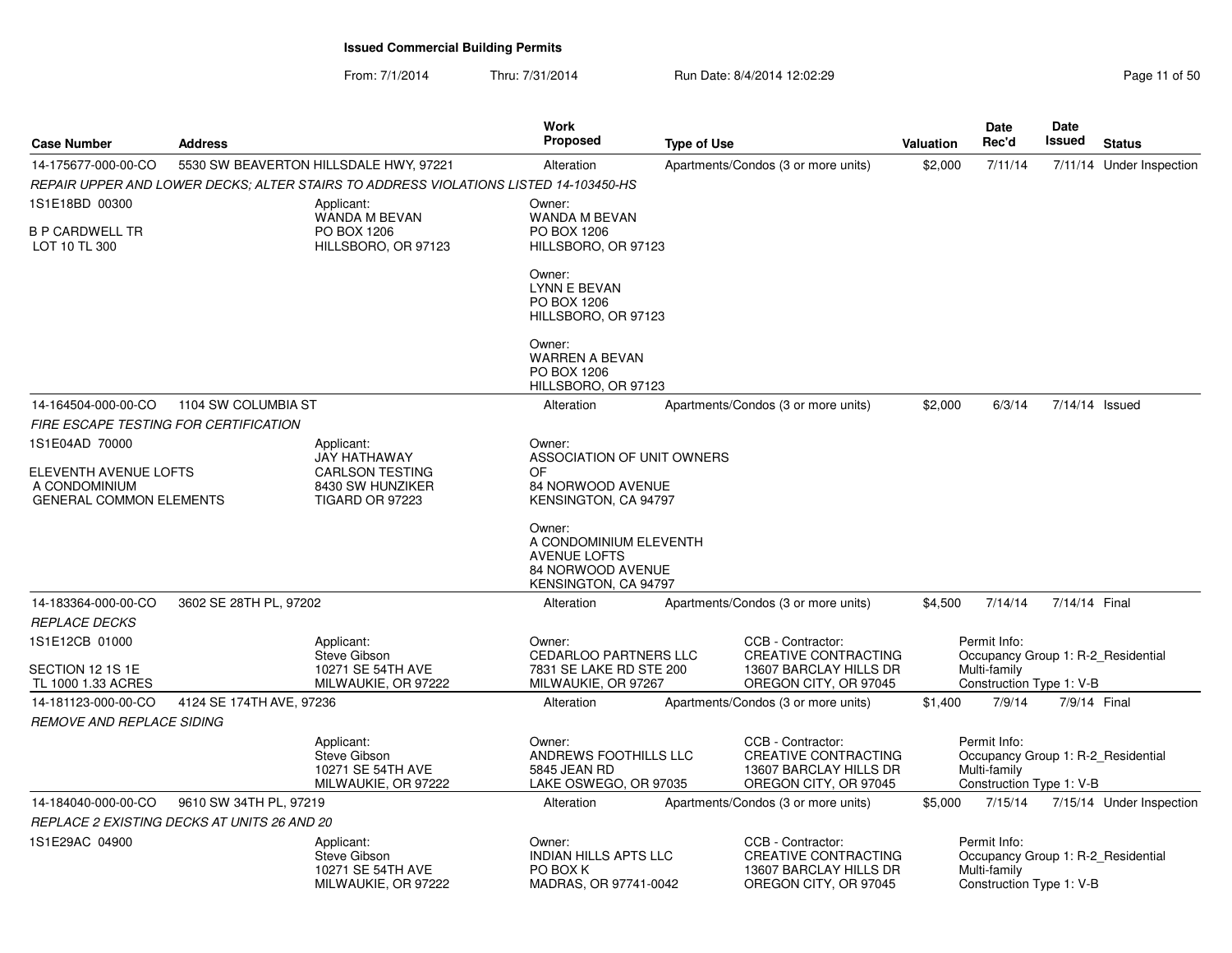| <b>Case Number</b>                                                            | <b>Address</b>                                    |                                                                                                                                                                | <b>Work</b><br><b>Proposed</b>                                                                                                                    | <b>Type of Use</b>                  |                                                                                                                        | <b>Valuation</b> | <b>Date</b><br>Rec'd                                       | Date<br>Issued | <b>Status</b>                          |
|-------------------------------------------------------------------------------|---------------------------------------------------|----------------------------------------------------------------------------------------------------------------------------------------------------------------|---------------------------------------------------------------------------------------------------------------------------------------------------|-------------------------------------|------------------------------------------------------------------------------------------------------------------------|------------------|------------------------------------------------------------|----------------|----------------------------------------|
| 14-184406-000-00-CO                                                           | 3515 SW BARBUR BLVD, 97201                        |                                                                                                                                                                | Alteration                                                                                                                                        | Apartments/Condos (3 or more units) |                                                                                                                        | \$2,400          | 7/16/14                                                    | 7/16/14 Issued |                                        |
|                                                                               | REPLACE ROTTEN BEAM AT BALCONY, BUIDLING H        |                                                                                                                                                                |                                                                                                                                                   |                                     |                                                                                                                        |                  |                                                            |                |                                        |
|                                                                               |                                                   | Applicant:<br>JASON WARBERG<br><b>ABITARE HOMEOWNERS</b><br><b>ASSOCIATION</b><br>3736NE 71ST AVE<br>PORTLAND, OR 97213                                        | Owner:<br><b>THOMAS GARECHT</b><br>72 TURRINI CIR<br>DANVILLE, CA 94526<br>Owner:<br><b>PEGGY GARECHT</b><br>72 TURRINI CIR<br>DANVILLE, CA 94526 |                                     | CCB - Contractor:<br><b>MARK BETTENCOURT</b><br>PO BOX 1137<br><b>BORING, OR 97009</b>                                 |                  | Permit Info:<br>Multi-family<br>Construction Type 1: V-A   |                | Occupancy Group 1: R-2 Residential     |
| 14-184498-000-00-CO                                                           | 1132 SW 19TH AVE - Unit 306                       |                                                                                                                                                                | Alteration                                                                                                                                        | Apartments/Condos (3 or more units) |                                                                                                                        | \$2,500          | 7/16/14                                                    | 7/16/14 Issued |                                        |
|                                                                               |                                                   | REMOVE UPPER HALF OF WALL BETWEEN KITCHEN AND DINING ROOM TO OPEN UP SPACE, NEW CAN LIGHTS ABOVE                                                               |                                                                                                                                                   |                                     |                                                                                                                        |                  |                                                            |                |                                        |
| 1S1E04BA 80023<br><b>LEGENDS CONDOMINIUM</b><br>LOT 306                       |                                                   | Applicant:<br><b>STUART GOFORTH</b><br>506 NE BRIDGETON RD<br>PORTLAND, OR 97211                                                                               | Owner:<br><b>HERBERT GOODMAN</b><br>1132 SW 19TH AVE #306<br>PORTLAND, OR 97205                                                                   |                                     |                                                                                                                        |                  | Permit Info:<br>Multi-family<br>Construction Type 1: I-A   |                | Occupancy Group 1: R-2 Residential     |
| 14-178240-000-00-CO                                                           | 3515 SW BARBUR BLVD, 97201                        |                                                                                                                                                                | Alteration                                                                                                                                        | Apartments/Condos (3 or more units) |                                                                                                                        | \$5,000          | 7/3/14                                                     | 7/3/14 Final   |                                        |
|                                                                               | REPLACE EXISTING ROTTED ELEVATED WALKWAY          |                                                                                                                                                                |                                                                                                                                                   |                                     |                                                                                                                        |                  |                                                            |                |                                        |
|                                                                               |                                                   | Applicant:<br><b>JASON WARBERG</b><br>908 SW GAINES ST NO.1<br>PORTLAND, OR 97239                                                                              | Owner:<br><b>THOMAS GARECHT</b><br>72 TURRINI CIR<br>DANVILLE, CA 94526<br>Owner:<br>PEGGY GARECHT<br><b>72 TURRINI CIR</b>                       |                                     | CCB - Contractor:<br><b>MARK BETTENCOURT</b><br>PO BOX 1137<br><b>BORING, OR 97009</b>                                 |                  | Permit Info:<br>Multi-family<br>Construction Type 1: V-A   |                | Occupancy Group 1: R-2_Residential     |
|                                                                               |                                                   |                                                                                                                                                                | DANVILLE, CA 94526                                                                                                                                |                                     |                                                                                                                        |                  |                                                            |                |                                        |
| 14-169366-000-00-CO                                                           | 4311 SE 37TH AVE, 97202                           |                                                                                                                                                                | Alteration                                                                                                                                        | Apartments/Condos (3 or more units) |                                                                                                                        | \$16,000         | 7/3/14                                                     | 7/3/14 Final   |                                        |
| SOLAR - 6.5 KW ROOFTOP PV SYSTEM                                              |                                                   |                                                                                                                                                                |                                                                                                                                                   |                                     |                                                                                                                        |                  |                                                            |                |                                        |
| 1S1E12DD 18500<br>WILLIAMS ADD 2<br><b>BLOCK1</b><br>LOT 4 EXC N 7' OF E 120' |                                                   | Applicant:<br><b>JORDAN WEISMAN</b><br>FUTURE CITY SOLAR LLC<br>1631 NE BROADWAY ST, #320<br>PORTLAND, OR 97232                                                | Owner:<br>KAILASH ECOVILLAGE LLC<br>4237 SE 37TH AVE #A<br>PORTLAND, OR 97202-3227                                                                |                                     | CCB - Contractor:<br><b>JORDAN WEISMAN</b><br>FUTURE CITY SOLAR LLC<br>1631 NE BROADWAY ST, #320<br>PORTLAND, OR 97232 |                  | Permit Info:<br>and Two Family<br>Construction Type 1: V-B |                | Occupancy Group 1: R-3_Residential One |
| 14-178470-000-00-CO                                                           | 4008 SE 174TH AVE                                 |                                                                                                                                                                | Alteration                                                                                                                                        | Apartments/Condos (3 or more units) |                                                                                                                        | \$1,400          | 7/3/14                                                     | 7/3/14 Final   |                                        |
|                                                                               | REPLACE SIDING ON BUMP OUTS OF BUILDING UNIT 4120 |                                                                                                                                                                |                                                                                                                                                   |                                     |                                                                                                                        |                  |                                                            |                |                                        |
| 1S3E07DC 00700                                                                |                                                   | Applicant:<br><b>CREATIVE CONTRACTING</b><br>13607 BARCLAY HILLS DR<br>OREGON CITY, OR 97045                                                                   | Owner:<br>ANDREWS FOOTHILLS LLC<br>5845 JEAN RD<br>LAKE OSWEGO, OR 97035                                                                          |                                     | CCB - Contractor:<br>CREATIVE CONTRACTING<br>13607 BARCLAY HILLS DR<br>OREGON CITY, OR 97045                           |                  | Permit Info:<br>Multi-family<br>Construction Type 1: V-B   |                | Occupancy Group 1: R-2 Residential     |
| 14-165171-000-00-CO                                                           | 2219 SE 68TH AVE, 97215                           |                                                                                                                                                                | Alteration                                                                                                                                        | Assembly                            |                                                                                                                        | \$50,000         | 6/6/14                                                     | 7/25/14 Issued |                                        |
|                                                                               |                                                   | DIVIDE OPEN STUDENT ACTIVITY AREA INTO TV LOUNGE, SMALLER STUDENT ACTIVITY AREA AND TRAINING ROOM ADJACENT TO EXISTING EXERCISE ROOM. CREATE NEW ONE HOUR RATE |                                                                                                                                                   |                                     |                                                                                                                        |                  |                                                            |                |                                        |
| 1S2E05CC 05400<br><b>WARNER PACIFIC</b><br>BLOCK <sub>2</sub>                 |                                                   | Applicant:<br><b>TRACY ORVIS</b><br>DILORETO ARCHITECTURE, LLC<br>200 NE 20TH, STE 200                                                                         | Owner:<br><b>WARNER PACIFIC COLLEGE</b><br>2219 SE 68TH AVE<br>PORTLAND, OR 97215-4026                                                            |                                     | CCB - Contractor:<br>Kevin Merriman<br>JR ABBOTT CONSTRUCTION INC<br>PO BOX 84048                                      |                  | Permit Info:<br>General<br>Construction Type 1: III-B      |                | Occupancy Group 1: A-3 Assembly -      |
| LOT 2                                                                         |                                                   | PORTLAND, OR 97232                                                                                                                                             |                                                                                                                                                   |                                     | SEATTLE, WA 981248448                                                                                                  |                  |                                                            |                |                                        |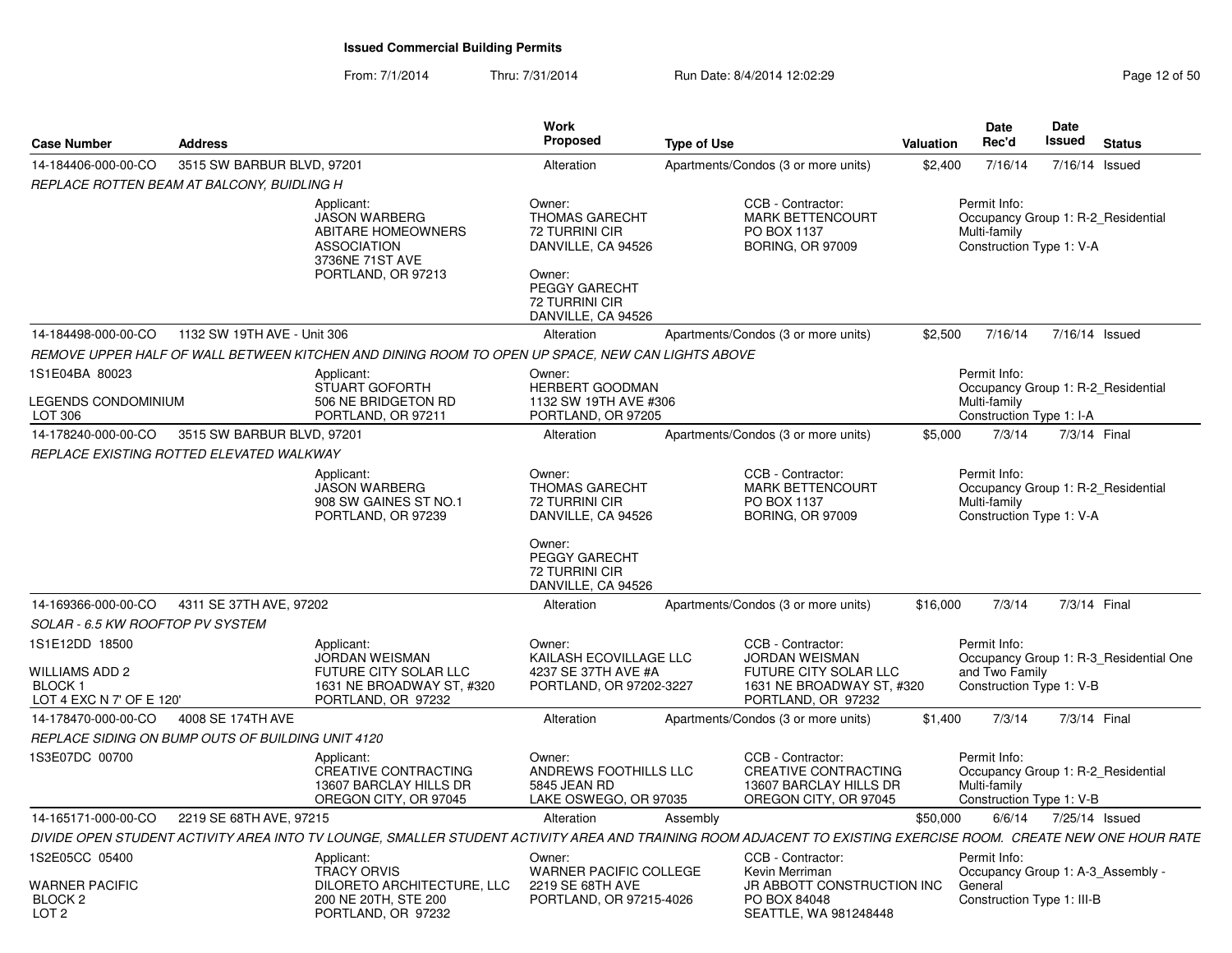| <b>Case Number</b>                                                            | <b>Address</b>                                                                                                                                                 | <b>Work</b><br>Proposed                                                                                                                                          | <b>Type of Use</b> | Valuation                                                                                                                       | Date<br>Rec'd                                                                                       | Date<br><b>Issued</b> | <b>Status</b>                           |
|-------------------------------------------------------------------------------|----------------------------------------------------------------------------------------------------------------------------------------------------------------|------------------------------------------------------------------------------------------------------------------------------------------------------------------|--------------------|---------------------------------------------------------------------------------------------------------------------------------|-----------------------------------------------------------------------------------------------------|-----------------------|-----------------------------------------|
| 14-178947-000-00-CO                                                           | 204 SW YAMHILL ST, 97204                                                                                                                                       | Alteration                                                                                                                                                       | Assembly           | \$17,800                                                                                                                        | 7/3/14                                                                                              |                       | 7/3/14 Issued                           |
|                                                                               | SHELL WORK, ADD DEMISING WALL TO SPLIT TENANT SPACES, DEMO EXISTING RESTROOMS                                                                                  |                                                                                                                                                                  |                    |                                                                                                                                 |                                                                                                     |                       |                                         |
| 1S1E03BA 04500                                                                | Applicant:<br><b>DAN YOUNG</b><br>OREGON BUSINESS<br><b>ARCHITECTURE</b><br>PO BOX 80301<br>PORTLAND, OR 97280                                                 | Owner:<br><b>ASETT LLC</b><br>621 SW MORRISON ST STE 800<br>PORTLAND, OR 97205-3825                                                                              |                    | CCB - Contractor:<br>ROBERT TODD CONSTRUCTION<br><b>INC</b><br>4080 SE INTERNATIONAL WAY<br><b>B113</b><br>MILWAUKIE, OR 97222  | Permit Info:<br>Occupancy Group 1: A-2 Restaurant<br>Construction Type 1: III-A                     |                       |                                         |
| 13-239725-000-00-CO                                                           | 1307 NW OVERTON ST, 97209                                                                                                                                      | Alteration                                                                                                                                                       | Assembly           | \$250,000                                                                                                                       | 2/27/14                                                                                             |                       | 7/9/14 Under Inspection                 |
|                                                                               | CHANGE OCCUPANCY FROM B TO A-3 AT 1307 NW OVERTON. CONSOLIDATE 1307 & 1315 NW OVERTON INTO ONE BUILDING: NEW BATHROOMS, NEW CATERING KITCHEN, NEW RAMP AT EXIT |                                                                                                                                                                  |                    |                                                                                                                                 |                                                                                                     |                       |                                         |
| 1N1E33AA 01400                                                                | Applicant:<br>WDC CONSTRUCTION LLC<br>1355 NW 13th Ave.<br>PORTLAND OR 97209                                                                                   | Owner:<br><b>OVERTON PEARL #2 LLC</b><br>2330 NW 31ST AVE<br>PORTLAND, OR 97210-2034                                                                             |                    | CCB - Contractor:<br>WDC CONSTRUCTION LLC<br>1355 NW 13th Ave.<br>PORTLAND OR 97209                                             | Permit Info:<br>Occupancy Group 1: A-2_Nightclub<br>Construction Type 1: V-B                        |                       |                                         |
| 14-171018-REV-01-CO                                                           | 7634 SW CAPITOL HWY, 97219                                                                                                                                     | Alteration                                                                                                                                                       | Assembly           | \$800                                                                                                                           | 7/11/14                                                                                             | 7/11/14 Issued        |                                         |
|                                                                               | VALUE ADDED REVISION TO ADD WALL TO SPLIT CLOSET AND PANTRY AREA, RELOCATE DRINKING FOUNTAINS, ADD SIDEWALK TO EXISTING IMPERVIOUS AREA AT REAR OF BUILDING    |                                                                                                                                                                  |                    |                                                                                                                                 |                                                                                                     |                       |                                         |
| 1S1E20AC 17700<br><b>BUCKINGHAM HTS</b><br><b>BLOCK 4</b><br>LOT 1-3 TL 17700 | Applicant:<br><b>TONY YRAGUEN</b><br>TODD HESS BUILDING CO<br>9414 SW BARBUR BLVD<br>PORTLAND OR 97219                                                         | Owner:<br>INTERNATIONAL CHURCH OF<br>3612 SW TROY ST<br>PORTLAND, OR 97219-1662<br>Owner:<br>THE FOURSQUARE GOSPEL<br>3612 SW TROY ST<br>PORTLAND, OR 97219-1662 |                    | CCB - Contractor:<br>TODD HESS BUILDING CO<br>9414 SW BARBUR BLVD, #150<br>PORTLAND, OR 97219                                   | Permit Info:<br>Construction Type 1: V-B                                                            |                       | Occupancy Group 1: A-3_Place of Worship |
| 14-166488-000-00-CO                                                           | 14919 SE STARK ST, 97233                                                                                                                                       | Alteration                                                                                                                                                       | Assembly           | \$137.140                                                                                                                       | 7/18/14                                                                                             |                       | 7/18/14 Under Inspection                |
|                                                                               | TI FOR FIRST TIME TENANT: NEW BUILDOUT TO INCLUDE KITCHEN, DINING, AND OFFICE SPACE; BATHROOM IS EXISTING WITH SHELL                                           |                                                                                                                                                                  |                    |                                                                                                                                 |                                                                                                     |                       |                                         |
| 1N2E36CD 05100<br>ASCOT AC<br>LOT 251&252 TL 5100                             | Applicant:<br><b>TIMOTHY PAUL</b><br>WELL DONE ELECTRIC & SUPPLY 9400 SW STONECREEK DR<br><b>LLC</b><br>17045 SE ROYER RD<br>DAMASCUS OR 97089                 | Owner:<br><b>REZA ABEDINI</b><br>BEAVERTON, OR 97007-8532<br>Owner:<br>ROOHI ABEDINI<br>9400 SW STONECREEK DR<br>BEAVERTON, OR 97007-8532                        |                    | CCB - Contractor:<br><b>TIMOTHY PAUL</b><br>WELL DONE ELECTRIC & SUPPLY<br><b>LLC</b><br>17045 SE ROYER RD<br>DAMASCUS OR 97089 | Permit Info:<br>Occupancy Group 1: B_Bank, Off.,<br>Med.Off., Pub.Bldg.<br>Construction Type 1: V-B |                       |                                         |
| 14-157869-REV-01-CO                                                           | 1902 W BURNSIDE ST                                                                                                                                             | Alteration                                                                                                                                                       | Assembly           |                                                                                                                                 | 7/16/14<br>\$                                                                                       | 7/16/14 Issued        |                                         |
|                                                                               | REVISION TO ADD MISSING CALCULATION AND DETAIL FOR SUSPENDED SOFFIT                                                                                            |                                                                                                                                                                  |                    |                                                                                                                                 |                                                                                                     |                       |                                         |
| 1N1E33DC 70264                                                                | Applicant:<br>CHARLIE DENTON<br><b>BOISE FRY COMPANY</b><br>4649 NE 97TH<br>PORTLAND, OR 97270                                                                 | Owner:<br><b>CIVIC RETAIL LLC</b><br>1477 NW EVERETT ST<br>PORTLAND, OR 97209-2617                                                                               |                    | CCB - Contractor:<br>HAMMER AND HAND INC<br>1020 SE HARRISON<br>PORTLAND, OR 97214                                              | Permit Info:<br>Occupancy Group 1: A-2_Restaurant<br>Construction Type 1: I-A                       |                       |                                         |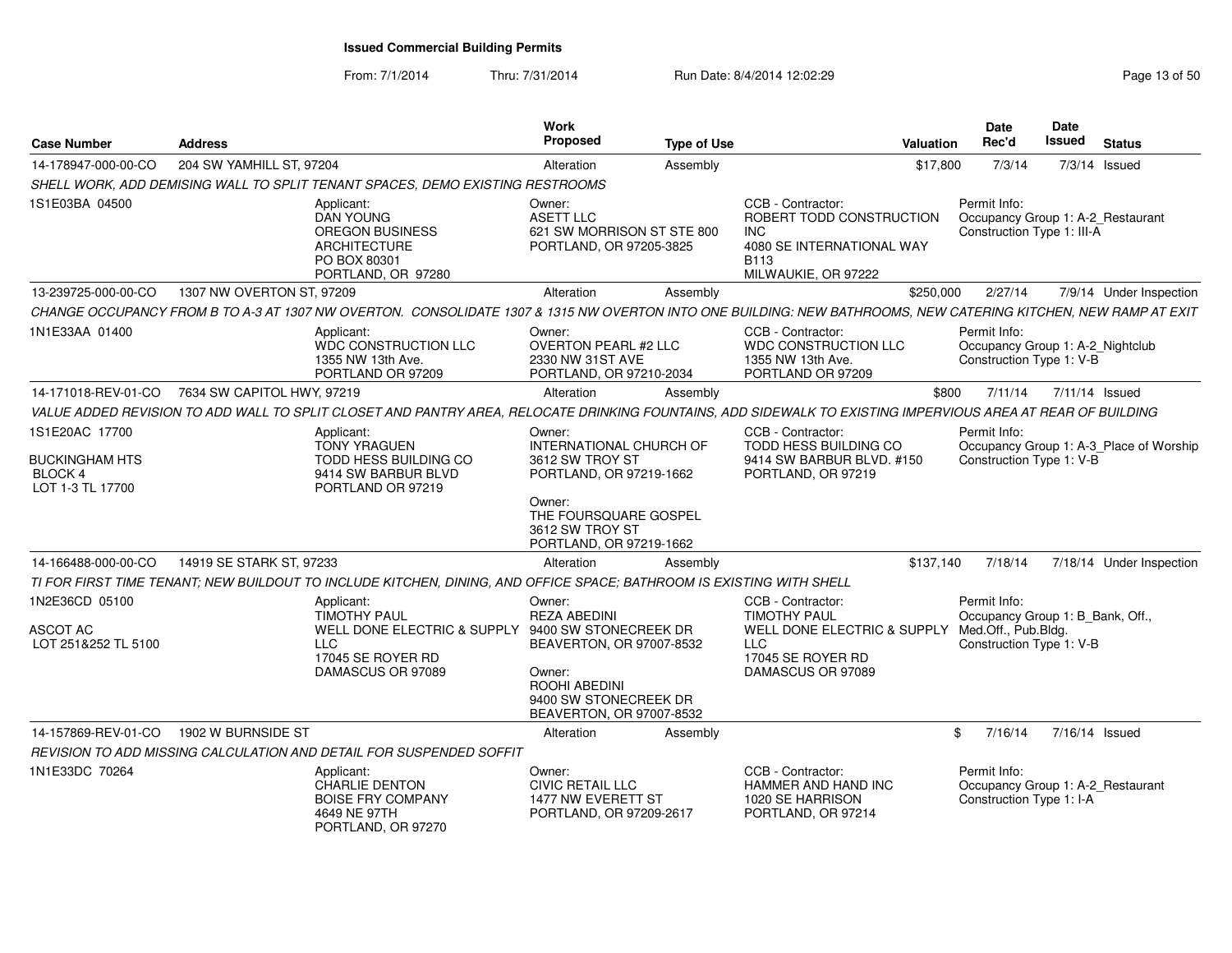| <b>Case Number</b>                                                                          | <b>Address</b>                |                                                                                                                                                            | <b>Work</b><br><b>Proposed</b>                                                             | <b>Type of Use</b> |                                                                                                                | <b>Valuation</b> | <b>Date</b><br>Rec'd                                                                                | <b>Date</b><br><b>Issued</b> | <b>Status</b>                                                                             |
|---------------------------------------------------------------------------------------------|-------------------------------|------------------------------------------------------------------------------------------------------------------------------------------------------------|--------------------------------------------------------------------------------------------|--------------------|----------------------------------------------------------------------------------------------------------------|------------------|-----------------------------------------------------------------------------------------------------|------------------------------|-------------------------------------------------------------------------------------------|
| 14-146341-REV-01-CO                                                                         | 2326 N FLINT AVE, 97227       |                                                                                                                                                            | Alteration                                                                                 | Assembly           |                                                                                                                |                  | \$<br>7/7/14                                                                                        |                              | 7/7/14 Issued                                                                             |
|                                                                                             |                               | REVISION TO REMOVE GAS KITCHEN EQUIPMENT FROM KITCHEN PLAN; REPLACING WITH ALL ELECTRICAL EQUIPMENT                                                        |                                                                                            |                    |                                                                                                                |                  |                                                                                                     |                              |                                                                                           |
| 1N1E27DB 02400<br><b>ALBINA</b><br>BLOCK 35<br>LOT <sub>7</sub>                             |                               | Applicant:<br><b>JOEL GREGORY</b><br>EX NOVO BREWING CO<br>4415 NE 40TH AVE<br>PORTLAND OR 97211                                                           | Owner:<br><b>PO BOX 838</b><br>REDWOOD VALLEY, CA<br>95470-0838                            |                    | CCB - Contractor:<br>KASTER CLARK ENTERPRISES LLI OBRIEN & COMPANY LLC<br>PO BOX 4008<br>WILSONVILLE, OR 97070 |                  | Permit Info:<br>Factory, Low Hazard<br>Construction Type 1: III-B                                   |                              | Occupancy Group 1: F-2 Industrial Plant -<br>Construction Type 2 (formerly Type 1): III-B |
| 14-135455-000-00-CO                                                                         | 1900 NW 18TH AVE, 97209       |                                                                                                                                                            | Alteration                                                                                 | Assembly           |                                                                                                                | \$40,000         | 4/4/14                                                                                              |                              | 7/29/14 Issued                                                                            |
|                                                                                             |                               | CHANGE OF OCCUPANCY FROM S-1 TO A-2. SEE 13-106514 CO FOR RECENT BUILDING PREPARATION AND SEISMIC UPGRADE.                                                 |                                                                                            |                    |                                                                                                                |                  |                                                                                                     |                              |                                                                                           |
| 1N1E28DC 01900<br>WATSONS ADD<br>BLOCK 28<br>LOT 2&3                                        |                               | Applicant:<br>PETER GRIMM<br>SCOTT EDWARDS ARCHITECTURI 1828 NW RALEIGH ST<br>2525 E BURNSIDE<br>PORTLAND, OR 97214                                        | Owner:<br><b>CASTAWAY BRONZE LLC</b><br>PORTLAND, OR 97209                                 |                    | CCB - Contractor:<br><b>MBM GROUP</b><br>1551 SW UPPER HALL STREET<br>PORTLAND, OR 97201                       |                  | Permit Info:<br>Occupancy Group 1: A-2_Restaurant<br>Construction Type 1: III-B                     |                              |                                                                                           |
| 14-186286-000-00-CO                                                                         | 5000 N WILLAMETTE BLVD, 97217 |                                                                                                                                                            | Alteration                                                                                 | Assembly           |                                                                                                                | \$92,000         | 7/18/14                                                                                             |                              | 7/18/14 Issued                                                                            |
|                                                                                             |                               | REMODEL INTERIOR LOBBY - REPLACE LAMINATE WALL PANELS, REPLACE AND UPGRADE INTERIOR DOOR AND RELITE TO RESOURCE CENTER                                     |                                                                                            |                    |                                                                                                                |                  |                                                                                                     |                              |                                                                                           |
| 1N1E18A 00100<br>SECTION 18 1N 1E<br>TL 100 80.73 ACRES                                     |                               | Applicant:<br><b>MARK WUTHRICH</b><br>4731 SW 18TH DR<br>PORTLAND, OR 97239                                                                                |                                                                                            |                    | CCB - Contractor:<br><b>CASCADE ACOUSTICS INC</b><br>PO BOX 189<br>TUALATIN, OR 97062                          |                  | Permit Info:<br>Occupancy Group 1: B Bank, Off.,<br>Med.Off., Pub.Bldg.<br>Construction Type 1: I-B |                              |                                                                                           |
| 13-132296-REV-01-CO                                                                         | 4244 SE 91ST AVE, 97266       |                                                                                                                                                            | Alteration                                                                                 | Assembly           |                                                                                                                | \$15,000         | 6/25/14                                                                                             |                              | 7/17/14 Issued                                                                            |
|                                                                                             |                               | REVISION TO PROVIDE RAIN GARDEN DETAIL AND INCLUDE STORMWATER FACILITY SIZING REQUIREMENTS                                                                 |                                                                                            |                    |                                                                                                                |                  |                                                                                                     |                              |                                                                                           |
| 1S2E09CD 04400<br><b>ARDEN PARK</b><br><b>BLOCK1</b><br>LOT 5-10                            |                               | Applicant:<br><b>JOE FERGUSON</b><br>FERGUSON LAND SURVEYING<br>646 SE 106TH AVE<br>PORTLAND OR 97216                                                      | Owner:<br>PILGRIM LUTHERAN CHURCH<br>4244 SE 91ST AVE<br>PORTLAND, OR 97266-2822<br>Owner: |                    |                                                                                                                |                  | Permit Info:<br>Occupancy Group 1: U_Private<br>Garage\Utility Misc.<br>Construction Type 1: V-B    |                              |                                                                                           |
|                                                                                             |                               |                                                                                                                                                            | OF PORTLAND OREGON<br>4244 SE 91ST AVE<br>PORTLAND, OR 97266-2822                          |                    |                                                                                                                |                  |                                                                                                     |                              |                                                                                           |
| 14-177894-000-00-CO                                                                         | 2908 SE BELMONT ST, 97214     |                                                                                                                                                            | Alteration                                                                                 | <b>Business</b>    |                                                                                                                | \$2,000          | 7/1/14                                                                                              |                              | 7/18/14 Issued                                                                            |
| FIRE ESCAPE TESTING for certification.                                                      |                               |                                                                                                                                                            |                                                                                            |                    |                                                                                                                |                  |                                                                                                     |                              |                                                                                           |
| 1S1E01BA 18100<br><b>HANSONS ADD &amp; 2ND</b><br>BLOCK <sub>22</sub>                       |                               | Applicant:<br><b>DONIA BRADEN</b><br>NJP CONSTRUCTION, LLC<br>PO BOX 3804                                                                                  | Owner:<br>EMMA KAY LLC<br>916 SE 29TH AVE<br>PORTLAND, OR 97214                            |                    | CCB - Contractor:<br>NJP CONSTRUCTION, LLC<br>PO BOX 3804<br>TUALATIN OR 97062                                 |                  |                                                                                                     |                              |                                                                                           |
| W 1/2 OF LOT 1&2                                                                            |                               | TUALATIN, OR 97062                                                                                                                                         |                                                                                            |                    |                                                                                                                |                  |                                                                                                     |                              |                                                                                           |
| 14-117518-REV-02-CO                                                                         | 5736 NE GLISAN ST. 97213      |                                                                                                                                                            | Alteration                                                                                 | <b>Business</b>    |                                                                                                                |                  | \$<br>7/18/14                                                                                       |                              | 7/18/14 Issued                                                                            |
|                                                                                             |                               | REVISION TO STRUCTURAL SPECIAL INSPECTION REQUIREMENTS. REVISION TO LIGHTING PLAN TO REMOVE OCCUPANCY SENSORS. NOT REQUIRED BY CODE                        |                                                                                            |                    |                                                                                                                |                  |                                                                                                     |                              |                                                                                           |
| 1N2E31DA 10000<br>VILLAMEAD<br>BLOCK <sub>2</sub><br>LOT 1 EXC PT IN ST<br>LOT <sub>2</sub> |                               | Applicant:<br>SIMONE GOLDFEDER<br><b>CONSTRUCTIVE FORM</b><br>ARCHITECTURE AND DESIGN LLC PORTLAND, OR 97218-2621<br>1337 SE 15TH AVE<br>PORTLAND OR 97214 | Owner:<br><b>GAPO HOLDINGS LLC</b><br>5846 NE ALBERTA ST                                   |                    | CCB - Contractor:<br><b>INTERWORKS LLC</b><br><b>114 NE 7TH</b><br>PORTLAND, OR 97232                          |                  | Permit Info:<br>Occupancy Group 1: B Bank, Off.,<br>Med.Off., Pub.Bldg.<br>Construction Type 1: V-B |                              |                                                                                           |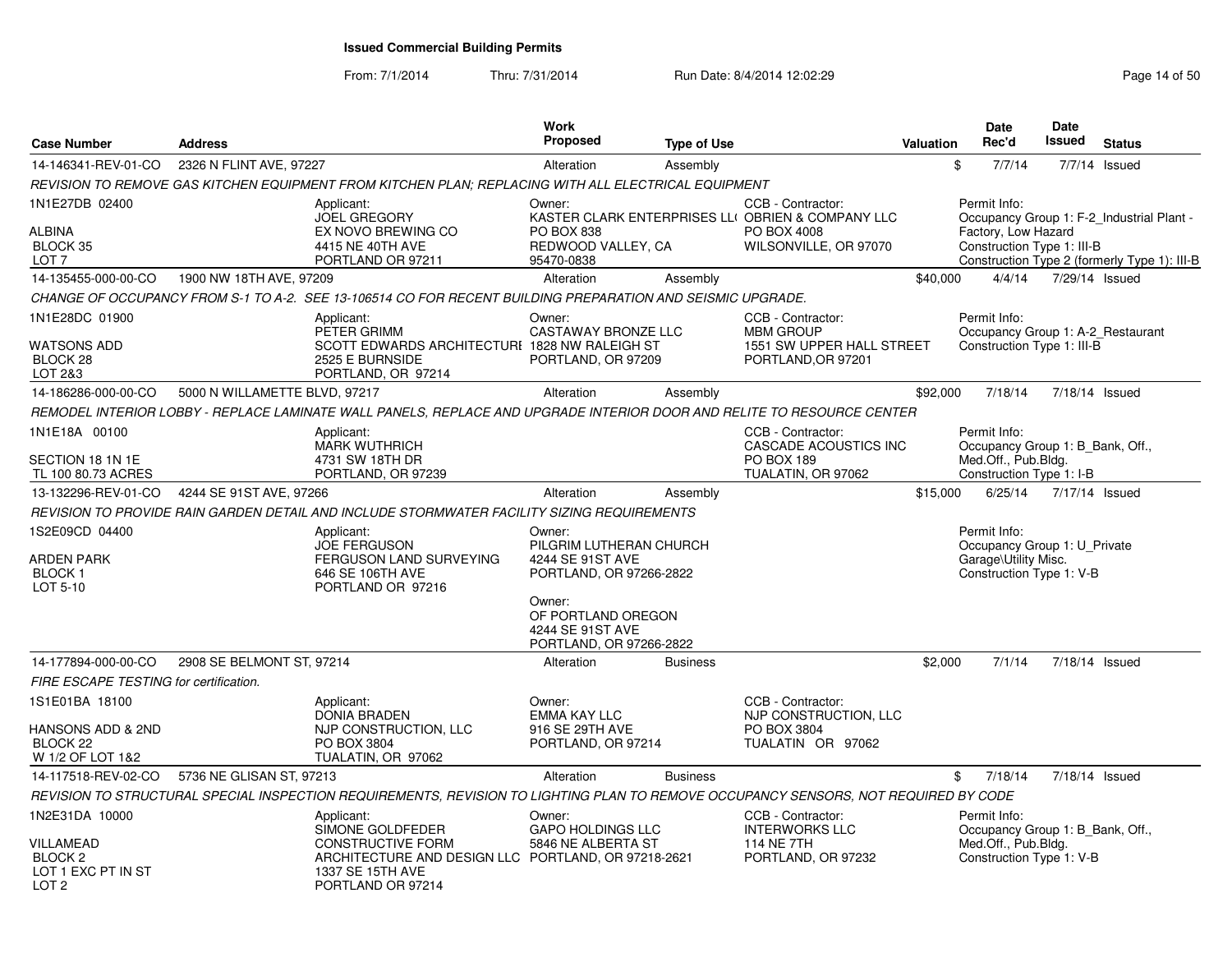From: 7/1/2014

Thru: 7/31/2014 Run Date: 8/4/2014 12:02:29 Research 2010 15:00:29

| <b>Case Number</b>                                                      | Address                   |                                                                                                                                                               | Work<br>Proposed                                                                                                                                                           | <b>Type of Use</b> | Valuation                                                                                                               | <b>Date</b><br>Rec'd                                              | <b>Date</b><br>Issued<br><b>Status</b>                                                                     |
|-------------------------------------------------------------------------|---------------------------|---------------------------------------------------------------------------------------------------------------------------------------------------------------|----------------------------------------------------------------------------------------------------------------------------------------------------------------------------|--------------------|-------------------------------------------------------------------------------------------------------------------------|-------------------------------------------------------------------|------------------------------------------------------------------------------------------------------------|
| 14-176239-000-00-CO                                                     | 1031 NW 11TH AVE          |                                                                                                                                                               | Alteration                                                                                                                                                                 | <b>Business</b>    | \$40,000                                                                                                                | 7/18/14                                                           | 7/18/14 Under Inspection                                                                                   |
|                                                                         |                           | TENANT IMPROVEMENT FOR EXISTING TENANT, ADD NEW ACCESSIBLE RESTROOM AND NEW WALLS FOR CONFERENCE ROOM                                                         |                                                                                                                                                                            |                    |                                                                                                                         |                                                                   |                                                                                                            |
| 1N1E34BB 90155<br>STREETCAR LOFTS CONDOMINIUMS                          |                           | Applicant:<br><b>HAYDEN SAHNOW</b><br>ANDERSEN CONSTRUCTION &                                                                                                 | Owner:<br><b>BLOCK 8 LLC</b><br>1500 NE IRVING ST #414                                                                                                                     |                    | CCB - Contractor:<br><b>HAYDEN SAHNOW</b><br>ANDERSEN CONSTRUCTION                                                      | Permit Info:<br>Med.Off., Pub.Bldg.                               | Occupancy Group 1: B_Bank, Off.,                                                                           |
| LOT CO6A                                                                |                           | WEST COAST CONTRACTORS<br>6712 N CUTTER CIRCLE<br>PORTLAND, OR 97217                                                                                          | PORTLAND, OR 97232                                                                                                                                                         |                    | WEST COAST CONTRACTORS<br>6712 N CUTTER CIRCLE<br>PORTLAND, OR 97217                                                    | Construction Type 1: II-A                                         |                                                                                                            |
| 14-186890-000-00-CO                                                     | 500 NW 9TH AVE, 97209     |                                                                                                                                                               | Alteration                                                                                                                                                                 | <b>Business</b>    | \$16.000                                                                                                                |                                                                   | 7/21/14 7/21/14 Issued                                                                                     |
|                                                                         |                           | FRAME IN NEW ACCESSIBLE RESTROOM ON MAIN FLOOR. NO OCCUPANCY THIS PERMIT. FUTURE TI REQUIRED.                                                                 |                                                                                                                                                                            |                    |                                                                                                                         |                                                                   |                                                                                                            |
| 1N1E34BC 07600                                                          |                           | Applicant:<br>MIKE COYLE<br><b>FASTER PERMITS</b><br>14334 NW EAGLERIDGE LANE<br>PORTLAND, OR 97229                                                           | Owner:<br>HONEYMAN VENTURE LLC<br>1201 THIRD AVE #5400<br>SEATTLE, WA 98101-3028                                                                                           |                    | CCB - Contractor:<br>R & H CONSTRUCTION<br>1530 SW TAYLOR STREET<br>PORTLAND, OR 97205                                  | Permit Info:<br>Med.Off., Pub.Bldg.<br>Construction Type 1: V-A   | Occupancy Group 1: B_Bank, Off.,                                                                           |
| 14-158451-REV-01-CO 3275 NW 29TH AVE - Bldg 10, 97210                   |                           |                                                                                                                                                               | Alteration                                                                                                                                                                 | <b>Business</b>    |                                                                                                                         | 7/22/14                                                           | 7/22/14 Issued                                                                                             |
| <b>REVISION - ALTERNATE FRAMING DESIGN</b>                              |                           |                                                                                                                                                               |                                                                                                                                                                            |                    |                                                                                                                         |                                                                   |                                                                                                            |
| 1N1E29AB 00500<br>SECTION 29 1N 1E<br>TL 500 0.72 ACRES                 |                           | Applicant:<br>CAMERON DUTZ<br>12365 SW MARION<br><b>TIGARD, OR 97223</b>                                                                                      | Owner:<br>CSHV NWCP PORTLAND LLC<br>BEAVERTON, OR 97006-6968                                                                                                               |                    | CCB - Contractor:<br><b>CANDEN DEVELOPMENT LLC</b><br>1915 NW AMBERGLEN PKWY #365 2546 NE 45TH AV<br>PORTLAND, OR 97213 | Permit Info:<br>Station<br>Construction Type 1: V-B               | Occupancy Group 1: M_Store, Service                                                                        |
| 14-169519-000-00-CO                                                     | 511 SE MORRISON ST, 97214 |                                                                                                                                                               | Alteration                                                                                                                                                                 | <b>Business</b>    | \$40,000                                                                                                                | 6/19/14                                                           | 7/22/14 Issued                                                                                             |
|                                                                         |                           | TI FOR NEW TENANT: CHANGE OF OCCUPANCY FROM M TO B TO INCLUDE CONFERENCE ROOM, NEW BATHROOM, 2 OFFICES, AND OPEN OFFICE SPACE: STAIRS LEADING TO BASEMENT, NO |                                                                                                                                                                            |                    |                                                                                                                         |                                                                   |                                                                                                            |
| 1S1E02BB 05700 A1                                                       |                           | Applicant:<br>DAN PETRESCU<br>HENNEBERY EDDY ARCHITECTS<br>921 SW WASHINGTON SUITE 250<br>PORTLAND, OR 97205                                                  | Owner:<br>CLEAR CHANNEL OUTDOOR INC<br>715 NE EVERETT ST<br>PORTLAND, OR 97232-2724                                                                                        |                    | CCB - Contractor:<br><b>JOB SCOTT</b><br>VARA LLC<br>5405 SE SHERMAN<br>PORTLAND, OR 97215                              | Permit Info:<br>Med.Off., Pub.Bldg.<br>Construction Type 1: III-B | Occupancy Group 1: B_Bank, Off.,                                                                           |
| 14-128824-000-00-CO                                                     | 5404 SE 72ND AVE, 97206   |                                                                                                                                                               | Alteration                                                                                                                                                                 | <b>Business</b>    |                                                                                                                         |                                                                   | \$4,000 4/18/14 7/23/14 Issued                                                                             |
|                                                                         |                           | LEGALIZE TENANT IMPROVEMENT AND CHANGE OF OCCUPANCY; OCCUPANCY PERMIT FOR NEW PET STORE TENANT WITH GROOMING ROOM. NEW SEPARATION WALL TO DIVIDE SPACE F(     |                                                                                                                                                                            |                    |                                                                                                                         |                                                                   |                                                                                                            |
| 1S2E17AC 13500<br><b>EAST VIEW</b><br><b>BLOCK1</b><br>LOT <sub>1</sub> |                           | Applicant:<br>ANDREW BLISS<br>7125 SE STEELE ST<br>PORTLAND, OR 97206                                                                                         | Owner:<br>PATCHES ENTERPRISES LLC<br>1405 COUNTRY COMMONS<br>LAKE OSWEGO, OR 97034-2169<br>Owner:<br>ROBERT P DALTRY<br>1405 COUNTRY COMMONS<br>LAKE OSWEGO, OR 97034-2169 |                    | CCB - Contractor:<br>ANDREW NATHAN BLISS<br>PO BOX 2053<br>PORTLAND, OR 97208                                           | Permit Info:<br>Construction Type 1: V-B                          | Occupancy Group 1: S-1_Storage<br>Moderate Hazard, Warehouse<br>Construction Type 2 (formerly Type 1): V-B |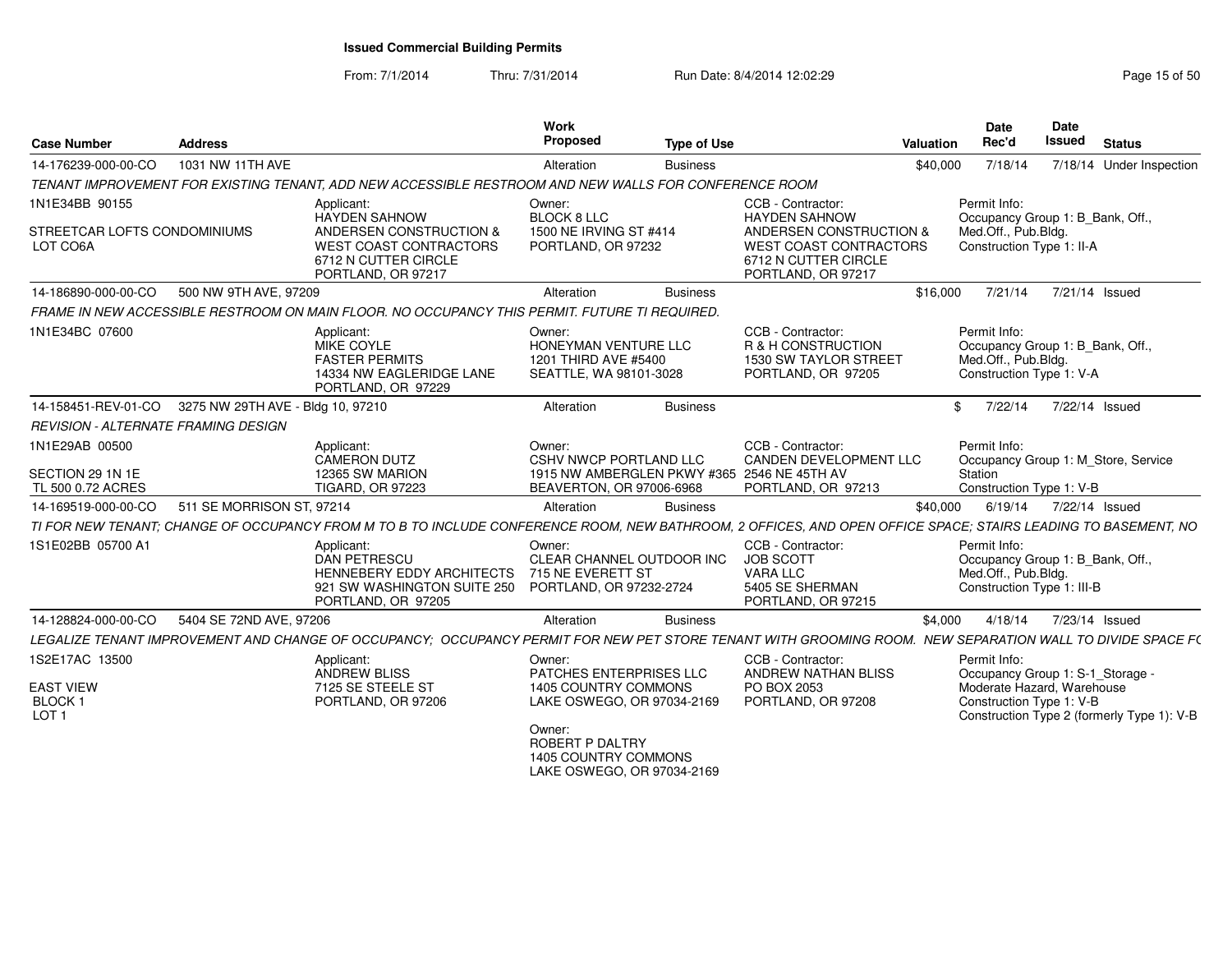| Case Number                                                                                    | <b>Address</b>               |                                                                                                                                                                    | Work<br><b>Proposed</b>                                                                                                                                                                            | <b>Type of Use</b> |                                                                                                                                      | Valuation | <b>Date</b><br>Rec'd                 | <b>Date</b><br>Issued                                                  | <b>Status</b> |  |
|------------------------------------------------------------------------------------------------|------------------------------|--------------------------------------------------------------------------------------------------------------------------------------------------------------------|----------------------------------------------------------------------------------------------------------------------------------------------------------------------------------------------------|--------------------|--------------------------------------------------------------------------------------------------------------------------------------|-----------|--------------------------------------|------------------------------------------------------------------------|---------------|--|
| 12-177928-REV-01-CO                                                                            | 4012 SE 17TH AVE, 97202      |                                                                                                                                                                    |                                                                                                                                                                                                    |                    |                                                                                                                                      |           |                                      | 7/23/14 Issued                                                         |               |  |
|                                                                                                |                              |                                                                                                                                                                    | Alteration                                                                                                                                                                                         | <b>Business</b>    |                                                                                                                                      |           | 7/23/14                              |                                                                        |               |  |
|                                                                                                |                              | ***REVISION TO PROVIDE ADDITIONAL DETAIL FOR IMPROVEMENTS TO LOT A*** RECONFIGURE PARKING LOT CURBS, STRIPING, WALKS AND LANDSCAPING - 10 NEW ACCESSIBLE PARKING T |                                                                                                                                                                                                    |                    |                                                                                                                                      |           |                                      |                                                                        |               |  |
| 1S1E11DC 00100                                                                                 |                              | Applicant:<br><b>KAREN KARLSSON</b><br><b>KLK CONSULTING LLC</b><br>906 NW 23rd Avenue<br>Portland, OR 97225                                                       | Owner:<br>TRI-COUNTY METROPOLITAN<br>4012 SE 17TH AVE<br>PORTLAND, OR 97202-3940<br>Owner:<br><b>TRANSPORTATION DISTRICT</b><br>4012 SE 17TH AVE<br>PORTLAND, OR 97202-3940<br>Owner:<br>OF OREGON |                    | CCB - Contractor:<br><b>THOMAS SMITH</b><br>HOFFMAN CONSTRUCTION CO<br>OF OREGON<br>805 SW BROADWAY SUITE 2100<br>PORTLAND, OR 97205 |           | Permit Info:<br>Garage\Utility Misc. | Occupancy Group 1: U_Private<br>Construction Type 1: V-B               |               |  |
|                                                                                                |                              |                                                                                                                                                                    | 4012 SE 17TH AVE<br>PORTLAND, OR 97202-3940                                                                                                                                                        |                    |                                                                                                                                      |           |                                      |                                                                        |               |  |
| 14-188215-000-00-CO                                                                            | 9200 NE HALSEY ST, 97220     |                                                                                                                                                                    | Alteration                                                                                                                                                                                         | <b>Business</b>    |                                                                                                                                      | \$3.000   | 7/23/14                              | 7/23/14 Issued                                                         |               |  |
|                                                                                                |                              | TI FOR NEW TENANT REPLACING PARTITION WALLS WITH NEW IN OFFICES AND BATHROOMS                                                                                      |                                                                                                                                                                                                    |                    |                                                                                                                                      |           |                                      |                                                                        |               |  |
| 1N2E33AB 00300                                                                                 |                              | Applicant:<br>LESLIE J HOWATT                                                                                                                                      | Owner:<br>LESLIE J HOWATT                                                                                                                                                                          |                    |                                                                                                                                      |           | Permit Info:                         | Occupancy Group 1: B_Bank, Off.,                                       |               |  |
| SECTION 33 1N 2E<br>TL 300 1.23 ACRES<br>LAND & IMPS SEE R319599 (R942333851)<br>FOR BILLBOARD |                              | 5514 NE HALSEY ST<br>PORTLAND, OR 97213-3660                                                                                                                       | 5514 NE HALSEY ST<br>PORTLAND, OR 97213-3660                                                                                                                                                       |                    |                                                                                                                                      |           | Med.Off., Pub.Bldg.                  | Construction Type 1: V-B                                               |               |  |
| 14-137911-REV-01-CO 541 NE 20TH AVE, 97232                                                     |                              |                                                                                                                                                                    | Alteration                                                                                                                                                                                         | <b>Business</b>    |                                                                                                                                      |           |                                      | \$ 7/23/14 7/23/14 Issued                                              |               |  |
|                                                                                                |                              | REVISION TO ADD EXTERIOR WORK BACK INTO PLAN SET THAT WAS CONTINGENT UPON HISTORIC REVIEW WHICH HAS BEEN APPROVED, RESTORE EXTERIOR CANOPY AND ADD SKYLIGHT        |                                                                                                                                                                                                    |                    |                                                                                                                                      |           |                                      |                                                                        |               |  |
| 1N1E35AD 05300                                                                                 |                              | Applicant:                                                                                                                                                         | Owner:                                                                                                                                                                                             |                    | CCB - Contractor:                                                                                                                    |           | Permit Info:                         |                                                                        |               |  |
| <b>SULLIVANS ADD</b><br>BLOCK 7&16 TL 5300                                                     |                              | SUZANNAH STANLEY<br><b>MACKENZIE</b><br>1515 SE WATER AVENUE 100<br>PORTLAND OREGON 97214                                                                          | P7 JANTZEN LLC<br>810 NW MARSHALL ST #300<br>PORTLAND, OR 97209-3359                                                                                                                               |                    | LORENTZ BRUUN CO INC<br>3611 SE 20TH ST, STE 300<br>PORTLAND OR 97202                                                                |           | Med.Off., Pub.Bldg.                  | Occupancy Group 1: B_Bank, Off.,<br>Construction Type 1: III-B         |               |  |
| 13-183425-REV-01-CO 511 NW BROADWAY, 97209                                                     |                              |                                                                                                                                                                    | Alteration                                                                                                                                                                                         | <b>Business</b>    |                                                                                                                                      | \$30.000  | 4/11/14                              | 7/24/14 Issued                                                         |               |  |
| REVISION TO BEAMS AND FOOTINGS DUE TO SOIL SETTLEMENT                                          |                              |                                                                                                                                                                    |                                                                                                                                                                                                    |                    |                                                                                                                                      |           |                                      |                                                                        |               |  |
| 1N1E34BC 07800                                                                                 |                              | Applicant:<br><b>CHRIS BIXBY</b>                                                                                                                                   | Owner:<br>PORTLAND CITY OF(PDC                                                                                                                                                                     |                    | CCB - Contractor:<br><b>HOWARD S WRIGHT</b>                                                                                          |           | Permit Info:                         | Occupancy Group 1: B_Bank, Off.,                                       |               |  |
| <b>COUCHS ADD</b><br>BLOCK S TL 7800                                                           |                              | ALLIED WORKS ARCHITECTURE<br>1532 SW MORRISON<br>PORTLAND OR 97205                                                                                                 | 222 NW 5TH AVE<br>PORTLAND, OR 97209-3812                                                                                                                                                          |                    | <b>CONSTRUCTORS LP</b><br>P. O. BOX 3764<br>SEATTLE, WA 98124                                                                        |           | Med.Off., Pub.Bldg.                  | Construction Type 1: I-B<br>Construction Type 2 (formerly Type 1): I-B |               |  |
| 14-188643-000-00-CO                                                                            | 5200 NE SACRAMENTO ST, 97213 |                                                                                                                                                                    | Alteration                                                                                                                                                                                         | <b>Business</b>    |                                                                                                                                      | \$5,000   |                                      | 7/24/14 7/24/14 Under Inspection                                       |               |  |
|                                                                                                |                              | TENANT IMPROVEMENT - PRIVATE DINING AREA FOR ADJACENT RESTAURANT; ADD DOOR BETWEEN DINING AND RESTAURANT; ADD PARTITION WALLS; CREATE STORAGE AREA. UPGRADE E      |                                                                                                                                                                                                    |                    |                                                                                                                                      |           |                                      |                                                                        |               |  |
| 1N2E30DB 03300                                                                                 |                              | Applicant:                                                                                                                                                         | Owner:                                                                                                                                                                                             |                    | CCB - Contractor:                                                                                                                    |           | Permit Info:                         |                                                                        |               |  |
| <b>MERLOW &amp; EXTD</b><br>BLOCK 4<br><b>LOT 12</b>                                           |                              | <b>BARRY EASTWOOD</b><br>BARRY EASTWOOD & ASSOC<br>9230 N SAINT LOUIS AVE<br>PORTLAND OR 97203                                                                     | ALCHEMY ENTERPRISES LLC<br>5220 SW NORTHWOOD AVE<br>PORTLAND, OR 97239                                                                                                                             |                    | DAVID TAI SEU BARTOLOME<br>13570 SE 180TH AVE<br>DAMASCUS, OR 97089                                                                  |           | Med.Off., Pub.Bldg.                  | Occupancy Group 1: B_Bank, Off.,<br>Construction Type 1: V-B           |               |  |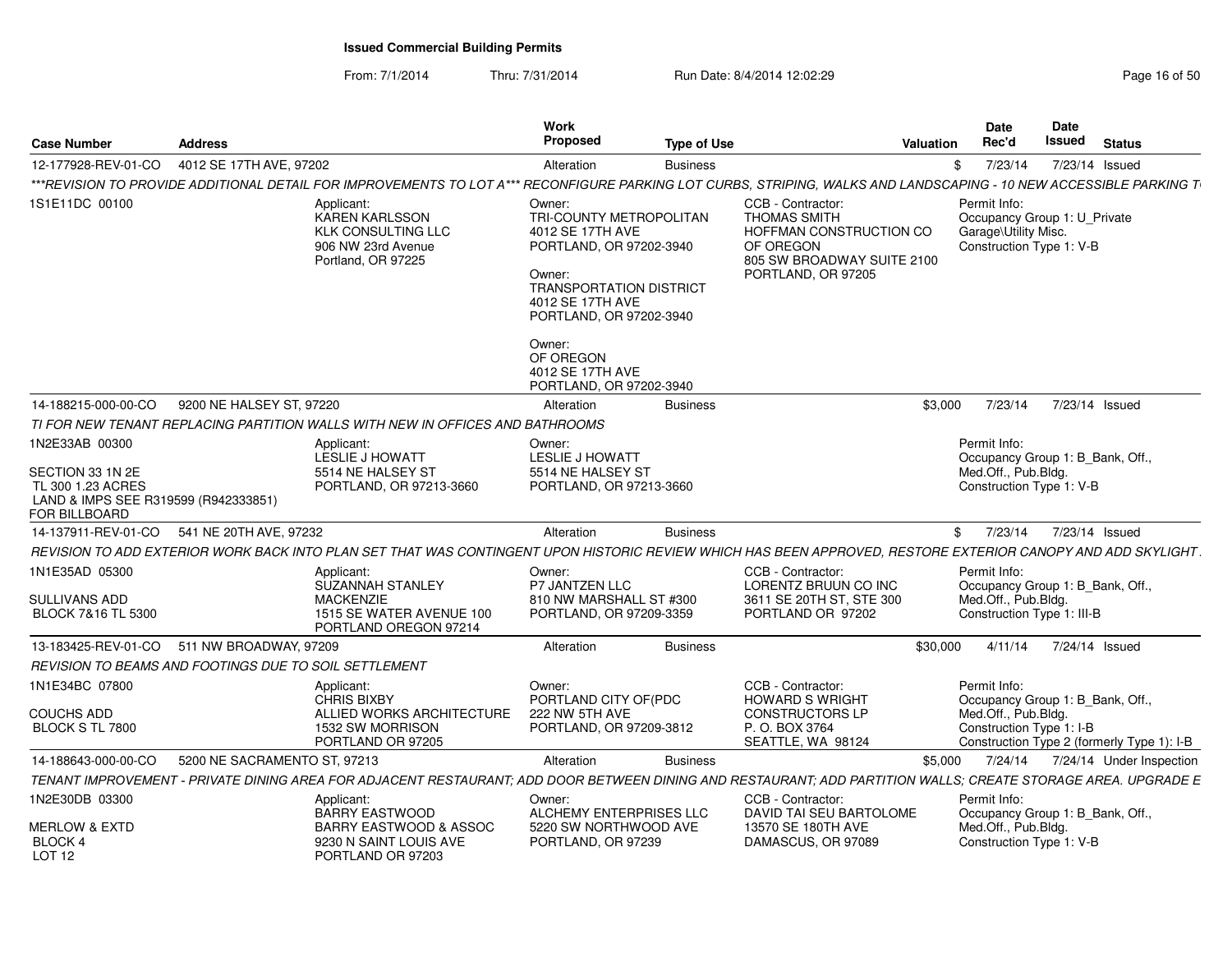| <b>Case Number</b>                                                         | <b>Address</b>                                                                                                                                                                                                      | Work<br><b>Proposed</b>                                                                                                                        | <b>Type of Use</b> |                                                                                                  | <b>Valuation</b>        | Date<br>Rec'd       | Date<br>Issued             | <b>Status</b>                              |  |
|----------------------------------------------------------------------------|---------------------------------------------------------------------------------------------------------------------------------------------------------------------------------------------------------------------|------------------------------------------------------------------------------------------------------------------------------------------------|--------------------|--------------------------------------------------------------------------------------------------|-------------------------|---------------------|----------------------------|--------------------------------------------|--|
| 14-188807-000-00-CO                                                        | 4639 SE WOODSTOCK BLVD, 97206                                                                                                                                                                                       | Alteration                                                                                                                                     | <b>Business</b>    |                                                                                                  | \$30,000                | 7/24/14             |                            | 7/24/14 Issued                             |  |
| REPLACE WALL BETWEEN TENANT SPACES                                         |                                                                                                                                                                                                                     |                                                                                                                                                |                    |                                                                                                  |                         |                     |                            |                                            |  |
| 1S2E18CA 08200                                                             | Applicant:<br><b>JAYSON CRISWELL</b>                                                                                                                                                                                | Owner:<br><b>BIG ROB STYLE LLC</b>                                                                                                             |                    | CCB - Contractor:<br><b>DAVID WALES</b>                                                          | Permit Info:            |                     |                            | Occupancy Group 1: M Store, Service        |  |
| WOODSTOCK<br>BLOCK 14<br>E 90' OF LOT 2                                    | <b>BIG ROB STYLE LLC</b><br>3917 SE BYBEE BLVD<br>PORTLAND, OR 97206                                                                                                                                                | 16715 NE MOUNTAIN HOME RD<br>SHERWOOD, OR 97140-8510                                                                                           |                    | LANPHERE CONSTRUCTION &<br><b>DEVELOPMENT LLC</b><br>4160 SW 109TH AVENUE<br>BEAVERTON, OR 97005 | Station                 |                     | Construction Type 1: V-B   |                                            |  |
| 13-183425-REV-02-CO                                                        | 511 NW BROADWAY, 97209                                                                                                                                                                                              | Alteration                                                                                                                                     | <b>Business</b>    |                                                                                                  | $^{\circ}$              | 7/24/14             |                            | 7/24/14 Issued                             |  |
|                                                                            | REVISION TO UTILITY PLAN TO CLARIFY AS BUILT CONDITIONS AND INDICATE PREFFERED ALIGNMENT FOR THE NEW DOMESTIC WATER AND FIRE SERVICE LINES: REVISED SEWER AND STO                                                   |                                                                                                                                                |                    |                                                                                                  |                         |                     |                            |                                            |  |
| 1N1E34BC 07800                                                             | Applicant:<br>RASHMI VASAVADA                                                                                                                                                                                       | Owner:<br>PORTLAND CITY OF(PDC                                                                                                                 |                    | CCB - Contractor:<br><b>HOWARD S WRIGHT</b>                                                      | Permit Info:            |                     |                            | Occupancy Group 1: B Bank, Off.,           |  |
| COUCHS ADD<br>BLOCK S TL 7800                                              | 1532 SW MORRISON ST<br>PORTLAND OR 97205                                                                                                                                                                            | ALLIED WORKS ARCHITECTURE<br>222 NW 5TH AVE<br>PORTLAND, OR 97209-3812                                                                         |                    | <b>CONSTRUCTORS LP</b><br>P. O. BOX 3764<br>SEATTLE, WA 98124                                    |                         | Med.Off., Pub.Bldg. | Construction Type 1: I-B   | Construction Type 2 (formerly Type 1): I-B |  |
| 13-155501-REV-04-CO                                                        | 7901 SE DIVISION ST, 97215                                                                                                                                                                                          | Alteration                                                                                                                                     | <b>Business</b>    |                                                                                                  |                         |                     |                            | \$ 3/13/14 7/25/14 Issued                  |  |
|                                                                            | REVISION - structural changes, revisions to sewer routing, RFI 34 joist are staggered, screws are used, RFI 38 moved shaft wall north to provide clearance for the fire smoke dampers going to the attic; RFI 98, 9 |                                                                                                                                                |                    |                                                                                                  |                         |                     |                            |                                            |  |
| 1S2E05DD 03400                                                             | Applicant:<br>Sam Stadler                                                                                                                                                                                           | Owner:                                                                                                                                         |                    | CCB - Contractor:<br>PORTLAND COMMUNITY COLLEGE ONEILL ELECTRIC INC                              | Permit Info:            |                     |                            | Occupancy Group 1: B_Bank, Off.,           |  |
| SECTION 05 1S 2E<br>TL 3400 3.54 ACRES                                     | SRG Partnership Inc.<br>621 SW Morrison St #200<br>Portland, OR 97205                                                                                                                                               | PO BOX 19000<br>PORTLAND, OR 97280-0990                                                                                                        |                    | 4444 SE 27TH AVE<br>PORTLAND, OR 97202                                                           |                         | Med.Off., Pub.Blda. | Construction Type 1: III-B |                                            |  |
| 14-187892-000-00-CO                                                        | 3557 SE HAWTHORNE BLVD, 97214                                                                                                                                                                                       | Alteration                                                                                                                                     | <b>Business</b>    |                                                                                                  | \$15,000                | 7/25/14             |                            | 7/25/14 Under Inspection                   |  |
| <i>RE-ROOF 7.500 SQ FOOT BUSINESS</i>                                      |                                                                                                                                                                                                                     |                                                                                                                                                |                    |                                                                                                  |                         |                     |                            |                                            |  |
| 1S1E01AC 12500                                                             | Applicant:<br><b>ROBERT FILIPPINI</b>                                                                                                                                                                               | Owner:<br>KALBERER PROPERTIES LLC                                                                                                              |                    | CCB - Contractor:<br><b>BENJAMIN CROFUT</b>                                                      |                         |                     |                            |                                            |  |
| SUNNYSIDE & PLAT 2 & 3<br>BLOCK 55<br>E 1/2 OF LOT 10<br>LOT <sub>13</sub> | <b>ELEMENTS ROOFING</b><br>LAKE OSWEGO, OR 97035                                                                                                                                                                    | 321 SW 4TH AVE STE 800<br>16556 LOWER BOONES FERRY RE PORTLAND, OR 97204-2330                                                                  |                    | ELEMENTS CONTRACTING LLC<br>333 S STATE ST STE V 220<br>LAKE OSWEGO OR 97034                     |                         |                     |                            |                                            |  |
| 14-124001-000-00-CO                                                        | 4834 N LOMBARD ST, 97203                                                                                                                                                                                            | Alteration                                                                                                                                     | <b>Business</b>    |                                                                                                  | \$40,000                | 3/6/14              |                            | 7/25/14 Issued                             |  |
|                                                                            | PDC STOREFRONT-NEW SECOND FLOOR DECK, STREET TREES AND BIKE RACK, ACCESSIBLE DOOR W/PUSH BUTTON                                                                                                                     |                                                                                                                                                |                    |                                                                                                  |                         |                     |                            |                                            |  |
| 1N1E08CC 03300                                                             | Applicant:<br><b>GABE HEADRICK</b><br>234<br>PORTLAND, OR 97214                                                                                                                                                     | Owner:<br>PENINSULA LODGE #128 I O O F<br>STEELHEAD ARCHITECTURE<br>4834 N LOMBARD ST<br>107 SE WASHINGTON ST SUITE<br>PORTLAND, OR 97203-4481 |                    | CCB - Contractor:<br>PARADIGM CONSTRUCTION<br>10260 SW GREENBURG RD #400<br>PORTLAND OR 97223    | Permit Info:<br>General |                     | Construction Type 1: III-B | Occupancy Group 1: A-3 Assembly -          |  |
| 14-190027-000-00-CO                                                        | 4557 N WILLIAMS AVE, 97211                                                                                                                                                                                          | Alteration                                                                                                                                     | <b>Business</b>    |                                                                                                  | \$2,500                 | 7/28/14             | 7/28/14 Final              |                                            |  |
|                                                                            | SOLAR INSTALLATION, 2.5kW PV SYSTEM ON ROOFTOP - PRESCRIPTIVE                                                                                                                                                       |                                                                                                                                                |                    |                                                                                                  |                         |                     |                            |                                            |  |
| 1N1E22AC 05100                                                             | Applicant:<br>SOLARCITY CORPORATION                                                                                                                                                                                 | Owner:<br><b>DON MINNERLY</b>                                                                                                                  |                    | CCB - Contractor:<br>SOLARCITY CORPORATION                                                       |                         |                     |                            |                                            |  |
| MAEGLY HIGHLAND ADD<br>BLOCK 14<br>N 42' OF E 70' OF LOT 1                 | 6132 NE 112th AVE<br>PORTLAND, OR 97220                                                                                                                                                                             | 4508 N WILLIAMS AVE<br>PORTLAND, OR 97217                                                                                                      |                    | 6132 NE 112th AVE<br>PORTLAND, OR 97220                                                          |                         |                     |                            |                                            |  |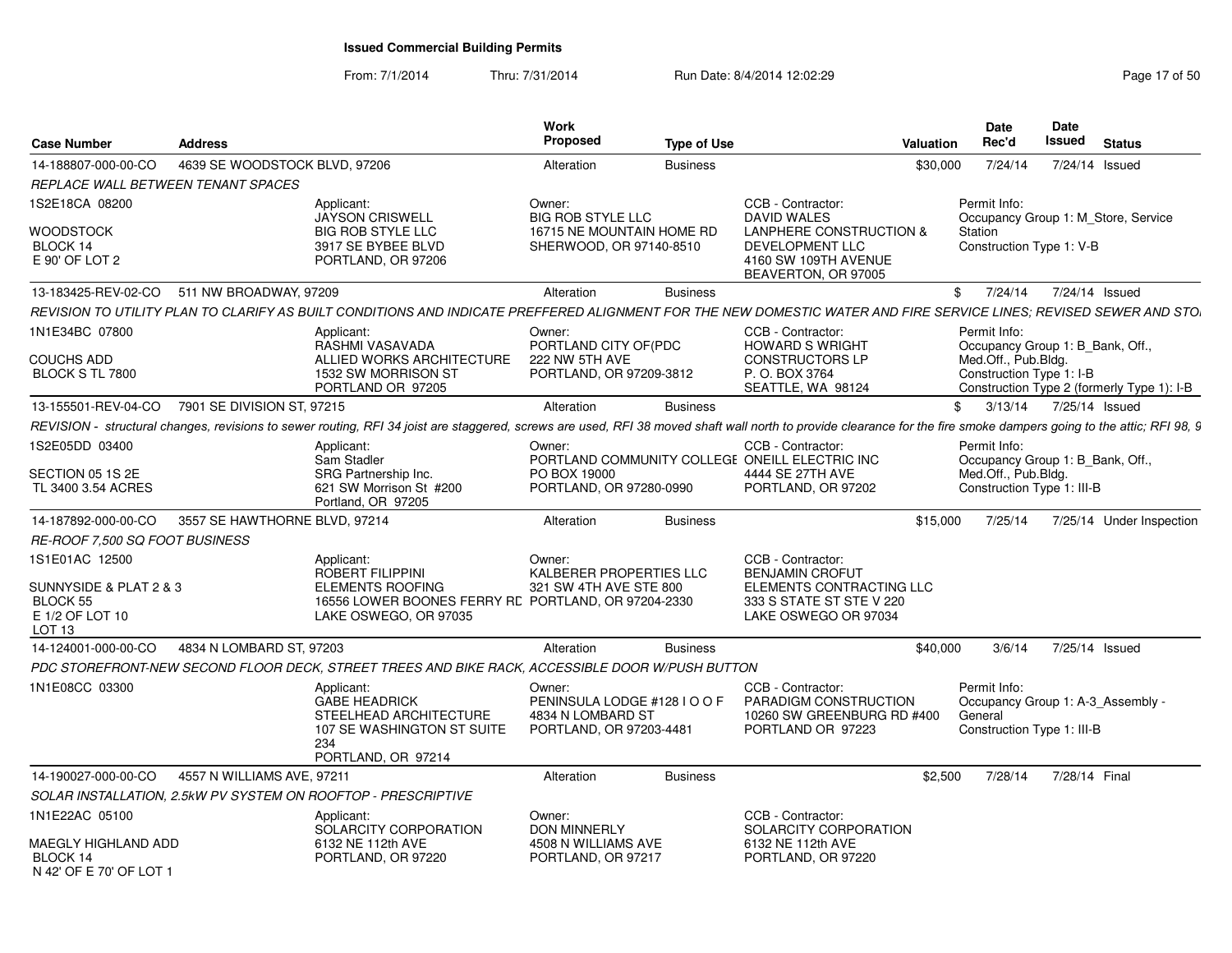| <b>Case Number</b>                                                 | <b>Address</b>               |                                                                                                                                                   | Work<br><b>Proposed</b>                                                                | <b>Type of Use</b> |                                                                                                                             | <b>Valuation</b> | <b>Date</b><br>Rec'd                                                                                | <b>Date</b><br><b>Issued</b> | <b>Status</b>  |
|--------------------------------------------------------------------|------------------------------|---------------------------------------------------------------------------------------------------------------------------------------------------|----------------------------------------------------------------------------------------|--------------------|-----------------------------------------------------------------------------------------------------------------------------|------------------|-----------------------------------------------------------------------------------------------------|------------------------------|----------------|
| 14-181236-REV-01-CO                                                |                              |                                                                                                                                                   | Alteration                                                                             | <b>Business</b>    |                                                                                                                             | \$               | 7/28/14                                                                                             |                              | 7/28/14 Issued |
| <b>REVISION TO CHANGE STEEL STUD SIZE</b>                          |                              |                                                                                                                                                   |                                                                                        |                    |                                                                                                                             |                  |                                                                                                     |                              |                |
|                                                                    |                              | Applicant:<br><b>LINDA SMITH</b><br>TI DESIGN GROUP<br>PO BOX 6<br>BEAVERTON OR 97075                                                             | Owner:<br>C CORP<br>4800 SW MACADAM AVE #120<br>PORTLAND, OR 97201                     |                    | CCB - Contractor:<br>PORT OF PORTLAND(LEASED F & BNK CONSTRUCTION INC<br>45 82nd dr. ste 53b<br>gladstone, or 97027         |                  | Permit Info:<br>Occupancy Group 1: B_Bank, Off.,<br>Med.Off., Pub.Bldg.<br>Construction Type 1: V-B |                              |                |
| 14-190127-000-00-CO                                                | 214 NE MIDDLEFIELD RD, 97211 |                                                                                                                                                   | Alteration                                                                             | <b>Business</b>    |                                                                                                                             | \$39,550         | 7/28/14                                                                                             |                              | 7/28/14 Issued |
|                                                                    |                              | TENANT IMPROVEMENT FOR EXISTING TENANT TO REMOVE PARTITION WALLS AND INSTALL NEW PARTITION WALLS AT RECEPTION AREA SERVER ROOM                    |                                                                                        |                    |                                                                                                                             |                  |                                                                                                     |                              |                |
| 1N1E03DA 02400                                                     |                              | Applicant:<br>IN LINE COMMERCIAL CONST                                                                                                            | Owner:<br>INDEPENDENT PROPERTIES LLC                                                   |                    | CCB - Contractor:<br>IN LINE COMMERCIAL CONST                                                                               |                  | Permit Info:<br>Occupancy Group 1: B_Bank, Off.,                                                    |                              |                |
| MIDDLEFIELD TR<br>WLY 80' OF LOT 1<br>ELY 70' OF LOT 2             |                              | PO BOX 5837<br>ALOHA, OR 97006                                                                                                                    | 214 NE MIDDLEFIELD RD<br>PORTLAND, OR 97211-1238                                       |                    | PO BOX 5837<br>ALOHA, OR 97006                                                                                              |                  | Med.Off., Pub.Bldg.<br>Construction Type 1: V-B                                                     |                              |                |
| 14-167276-DFS-01-CO                                                | 1800 NW 16TH AVE, 97209      |                                                                                                                                                   | Alteration                                                                             | <b>Business</b>    |                                                                                                                             | \$50             | 7/28/14                                                                                             |                              | 7/28/14 Issued |
| <b>DFS - INTERIOR LIGHTING COMPLIANCE</b>                          |                              |                                                                                                                                                   |                                                                                        |                    |                                                                                                                             |                  |                                                                                                     |                              |                |
| 1N1E28DD 02600                                                     |                              | Applicant:<br>OWEN GABBERT LLC                                                                                                                    | Owner:<br>TRIANGLE BUILDING GROUP LLC                                                  |                    | CCB - Contractor:<br><b>OWEN GABBERT LLC</b>                                                                                |                  | Permit Info:<br>Occupancy Group 1: B_Bank, Off.,                                                    |                              |                |
| <b>WATSONS ADD</b><br><b>BLOCK 18 TL 2600</b>                      |                              | 3809 N BORTHWICK AVE<br>PORTLAND, OR 97227                                                                                                        | PO BOX 10386<br>PORTLAND, OR 97296-0386                                                |                    | 3809 N BORTHWICK AVE<br>PORTLAND, OR 97227                                                                                  |                  | Med.Off., Pub.Bldg.<br>Construction Type 1: V-B                                                     |                              |                |
| 14-191132-000-00-CO                                                | 500 NW 9TH AVE, 97209        |                                                                                                                                                   | Alteration                                                                             | <b>Business</b>    |                                                                                                                             | \$24,800         | 7/30/14                                                                                             |                              | 7/30/14 Issued |
|                                                                    |                              | OCCUPANCY FOR NEW TENANT: NEW FINISHES THROUGHOUT: SEE 14-174876-CO FOR INTERIOR DEMO AND 14-186890-CO FOR ACCESSIBLE RESTROOM AND INTERIOR WALLS |                                                                                        |                    |                                                                                                                             |                  |                                                                                                     |                              |                |
| 1N1E34BC 07600                                                     |                              | Applicant:<br>DARIN BOUSKA<br><b>NW PRECISION DESIGN</b><br>22605 SW PINEHURST CT<br>SHERWOOD, OR 97140                                           | Owner:<br>HONEYMAN VENTURE LLC<br>1201 THIRD AVE #5400<br>SEATTLE, WA 98101-3028       |                    | CCB - Contractor:<br>BNK CONSTRUCTION INC<br>45 82nd dr, ste 53b<br>gladstone, or 97027                                     |                  | Permit Info:<br>Occupancy Group 1: B_Bank, Off.,<br>Med.Off., Pub.Bldg.<br>Construction Type 1: V-A |                              |                |
| 13-210116-REV-01-CO                                                | 720 SE GRAND AVE, 97214      |                                                                                                                                                   | Alteration                                                                             | <b>Business</b>    |                                                                                                                             | \$               | 7/31/14                                                                                             |                              | 7/31/14 Issued |
|                                                                    |                              | REVISION TO ADD UTILITY SINK AND HAND SINK IN BASEMENT; AND CHANGE SIZE OF THE GREASE INTERCEPTOR                                                 |                                                                                        |                    |                                                                                                                             |                  |                                                                                                     |                              |                |
| 1S1E02BB 05000                                                     |                              | Applicant:<br><b>EVOLUTION PLUMBING LLC</b><br>7715 NE 33RD DR SUITE D<br>PORTLAND OR 97211-1942                                                  | Owner:<br><b>MARTHA K URMAN LLC</b><br>16172 SE RIVER FOREST PL<br>MILWAUKIE, OR 97267 |                    | CCB - Contractor:<br>ROUNDHOUSE DESIGN BUILD LLC Occupancy Group 1: B_Bank, Off.,<br>6215 NE 34TH AVE<br>PORTLAND, OR 97211 |                  | Permit Info:<br>Med.Off., Pub.Bldg.<br>Construction Type 1: III-B                                   |                              |                |
| 14-177817-000-00-CO                                                | 1319 NW 22ND AVE, 97210      |                                                                                                                                                   | Alteration                                                                             | <b>Business</b>    |                                                                                                                             | \$10,495         | 7/31/14                                                                                             |                              | 7/31/14 Issued |
|                                                                    |                              | <b>WINDOW REPLACEMENT THROUGHOUT BUILDING 2232. See Comments.</b>                                                                                 |                                                                                        |                    |                                                                                                                             |                  |                                                                                                     |                              |                |
| 1N1E33BA 07000                                                     |                              | Applicant:                                                                                                                                        | Owner:                                                                                 |                    | CCB - Contractor:                                                                                                           |                  |                                                                                                     |                              |                |
| <b>COUCHS ADD</b><br>LOT 2-8 BLOCK 307<br>E 1/2 OF LOT 9 BLOCK 307 |                              | NRG WISE, INC.<br>11819 NE HWY 99 A<br>VANCOUVER, WA 98686                                                                                        | 2230 NW PETTYGROVE LLC<br>901 NE GLISAN ST<br>PORTLAND, OR 97232-2730                  |                    | NRG WISE, INC.<br>11819 NE HWY 99 A<br>VANCOUVER, WA 98686                                                                  |                  |                                                                                                     |                              |                |
| 14-177812-000-00-CO                                                | 1319 NW 22ND AVE, 97210      |                                                                                                                                                   | Alteration                                                                             | <b>Business</b>    |                                                                                                                             | \$29,181         | 7/31/14                                                                                             |                              | 7/31/14 Issued |
|                                                                    |                              | WINDOW REPLACEMENT THROUGHOUT BUILDING 2230. See Comments.                                                                                        |                                                                                        |                    |                                                                                                                             |                  |                                                                                                     |                              |                |
| 1N1E33BA 07000                                                     |                              | Applicant:<br>NRG WISE, INC.                                                                                                                      | Owner:<br>2230 NW PETTYGROVE LLC                                                       |                    | CCB - Contractor:<br>NRG WISE, INC.                                                                                         |                  |                                                                                                     |                              |                |
| <b>COUCHS ADD</b><br>LOT 2-8 BLOCK 307<br>F 1/2 OF LOT 9 BLOCK 307 |                              | 11819 NE HWY 99 A<br>VANCOUVER, WA 98686                                                                                                          | 901 NE GLISAN ST<br>PORTLAND, OR 97232-2730                                            |                    | 11819 NE HWY 99 A<br>VANCOUVER, WA 98686                                                                                    |                  |                                                                                                     |                              |                |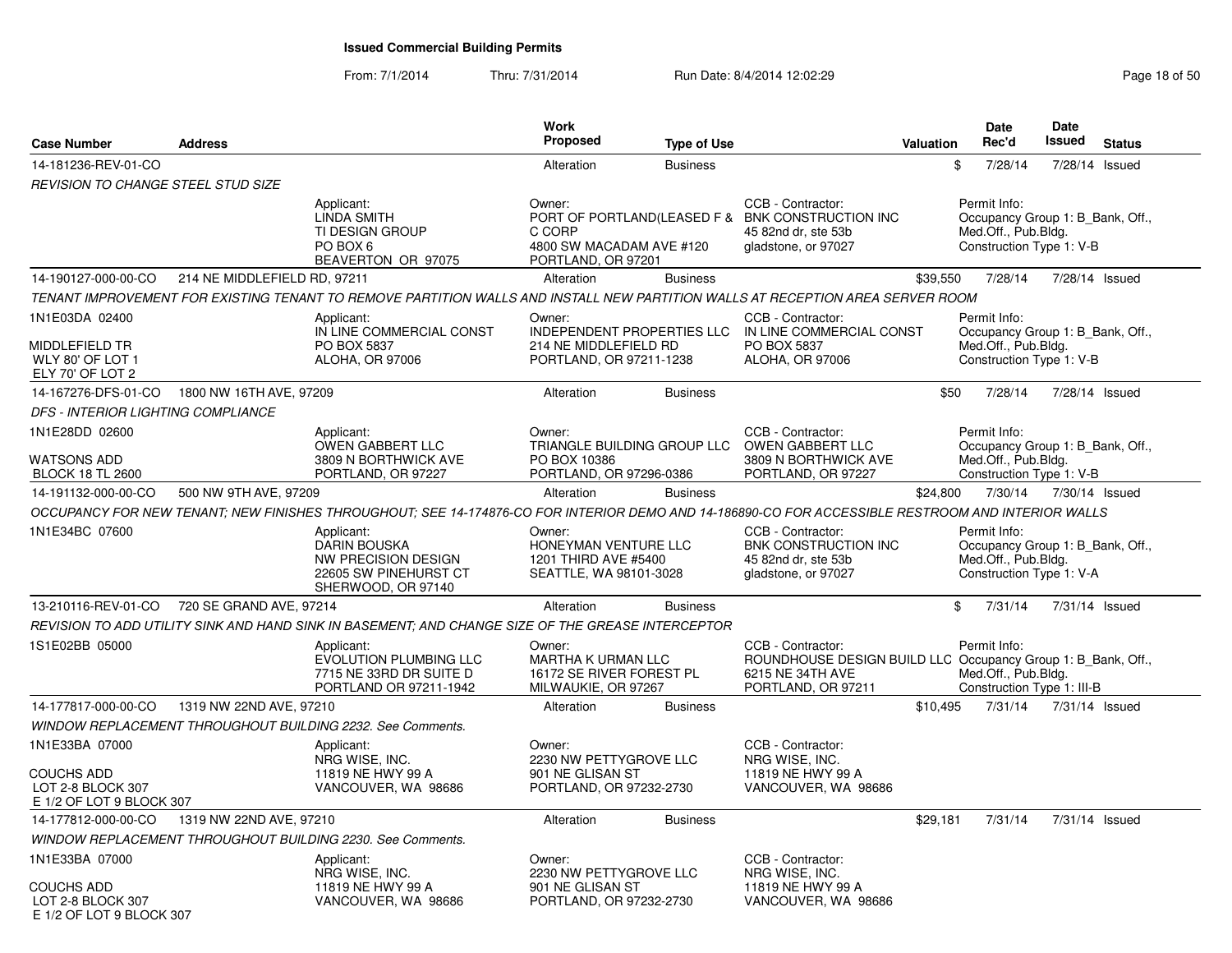| <b>Case Number</b>                                                                               | <b>Address</b>             |                                                                                                                                                            | <b>Work</b><br>Proposed                                                                       | <b>Type of Use</b> |                                                                                                        | <b>Valuation</b> | Date<br>Rec'd                                                                                       | Date<br><b>Issued</b> | <b>Status</b>                         |
|--------------------------------------------------------------------------------------------------|----------------------------|------------------------------------------------------------------------------------------------------------------------------------------------------------|-----------------------------------------------------------------------------------------------|--------------------|--------------------------------------------------------------------------------------------------------|------------------|-----------------------------------------------------------------------------------------------------|-----------------------|---------------------------------------|
| 14-177822-000-00-CO                                                                              | 1319 NW 22ND AVE, 97210    |                                                                                                                                                            | Alteration                                                                                    | <b>Business</b>    |                                                                                                        | \$29,881         | 7/31/14                                                                                             | 7/31/14 Issued        |                                       |
|                                                                                                  |                            | WINDOW REPLACEMENT THROUGHOUT BUILDING 2226-2228. See Comments.                                                                                            |                                                                                               |                    |                                                                                                        |                  |                                                                                                     |                       |                                       |
| 1N1E33BA 07000                                                                                   |                            | Applicant:                                                                                                                                                 | Owner:                                                                                        |                    | CCB - Contractor:                                                                                      |                  |                                                                                                     |                       |                                       |
| <b>COUCHS ADD</b><br>LOT 2-8 BLOCK 307<br>E 1/2 OF LOT 9 BLOCK 307                               |                            | NRG WISE, INC.<br>11819 NE HWY 99 A<br>VANCOUVER, WA 98686                                                                                                 | 2230 NW PETTYGROVE LLC<br>901 NE GLISAN ST<br>PORTLAND, OR 97232-2730                         |                    | NRG WISE, INC.<br>11819 NE HWY 99 A<br>VANCOUVER, WA 98686                                             |                  |                                                                                                     |                       |                                       |
| 14-117654-REV-01-CO                                                                              | 8203 SE 7TH AVE, 97202     |                                                                                                                                                            | Alteration                                                                                    | <b>Business</b>    |                                                                                                        | \$6,000          | 7/10/14                                                                                             | 7/10/14 Issued        |                                       |
|                                                                                                  |                            | ADDED VALUE REVISION TO REPAIR/REPLACE MOISTURE DAMAGED STAIR                                                                                              |                                                                                               |                    |                                                                                                        |                  |                                                                                                     |                       |                                       |
| 1S1E23CC 08300<br>SELLWOOD<br>BLOCK 8<br>ELY 92' OF LOT 1                                        |                            | Applicant:<br><b>JOSEPH PERAGINE</b><br>JOSEPH PERAGINE ARCHITECT<br>15938 QUARRY RD B8<br>LAKE OSWEGO, OR 97035                                           | Owner:<br><b>D J RICHARDSON PROPERTIES</b><br>1707 ENGLEWOOD DR<br>LAKE OSWEGO, OR 97034-1132 |                    | CCB - Contractor:<br>LOST ART REMODELING LLC<br>3135 SE 63RD AVE<br>PORTLAND, OR 97206                 |                  | Permit Info:<br>Occupancy Group 1: B_Bank, Off.,<br>Med.Off., Pub.Bldg.<br>Construction Type 1: V-B |                       |                                       |
|                                                                                                  |                            |                                                                                                                                                            | Owner:<br><b>LIMITED PARTNERSHIP</b><br>1707 ENGLEWOOD DR<br>LAKE OSWEGO, OR 97034-1132       |                    |                                                                                                        |                  |                                                                                                     |                       |                                       |
| 14-182127-000-00-CO                                                                              | 2040 SE POWELL BLVD, 97202 |                                                                                                                                                            | Alteration                                                                                    | <b>Business</b>    |                                                                                                        | \$3,500          | 7/10/14                                                                                             |                       | 7/10/14 Under Inspection              |
|                                                                                                  |                            | TI FOR EXISTING TENANT TO ADD 3 WOODSTUD WALLS TO CREATE THREE ADDITIONAL OFFICES, 3 NEW DOORS                                                             |                                                                                               |                    |                                                                                                        |                  |                                                                                                     |                       |                                       |
| 1S1E11AD 17200                                                                                   |                            | Applicant:<br><b>BART SYLFAE</b>                                                                                                                           | Owner:<br><b>DAN GOLD</b>                                                                     |                    | CCB - Contractor:<br><b>ANTHONY L MYERS</b>                                                            |                  | Permit Info:<br>Occupancy Group 1: B Bank, Off.,                                                    |                       |                                       |
| SMITHS SUB & ADD EP<br>BLOCK 4&6 TL 17200                                                        |                            | YOUTH PROGRESS<br>2040 SE POWELL BLVD<br>PORTLAND OR                                                                                                       | 7255 SW WESTGATE WAY<br>PORTLAND, OR 97225-1130                                               |                    | 9270 SW OMARA ST<br><b>TIGARD, OR 97223</b>                                                            |                  | Med.Off., Pub.Bldg.<br>Construction Type 1: V-B                                                     |                       |                                       |
| 14-182197-000-00-CO                                                                              | 540 SE MORRISON ST, 97214  |                                                                                                                                                            | Alteration                                                                                    | <b>Business</b>    |                                                                                                        | \$50,000         | 7/10/14                                                                                             | 7/10/14 Issued        |                                       |
|                                                                                                  |                            | TI FOR EXISTING TENANT TO LOWER TELLER DESK; REMOVING CHECKWRITING STAND AND REPLACING IT WITH ADA COMPLIANT STAND; EXPANDING EXISTING SAFETY DEPOSIT ROOM |                                                                                               |                    |                                                                                                        |                  |                                                                                                     |                       |                                       |
| 1S1E02BB 06100                                                                                   |                            | Applicant:<br><b>RON PIZARRO</b><br><b>NELSON ARCHITECTS</b><br>4004 NE STREET, SUITE 107-506<br>RENTON, WA 98056                                          | Owner:<br>THE WEATHERLY BUILDING LLC<br>516 SE MORRISON ST #910<br>PORTLAND, OR 97214         |                    | CCB - Contractor:<br>ANDERSEN CONSTRUCTION<br><b>COMPANY</b><br>PO BOX 6712<br>PORTLAND, OR 97228-6712 |                  | Permit Info:<br>Occupancy Group 1: B Bank, Off.,<br>Med.Off., Pub.Bldg.<br>Construction Type 1: I-A |                       |                                       |
| 14-181194-000-00-CO                                                                              | 134 W BURNSIDE ST, 97204   |                                                                                                                                                            | Alteration                                                                                    | <b>Business</b>    |                                                                                                        | \$35,000         | 7/11/14                                                                                             | 7/11/14 Issued        |                                       |
|                                                                                                  |                            | REPAIR/REPLACE DAMAGED GYP BOARD ON ALL FLOORS; RELOCATE EXISTING 2ND FLOOR OFFICE; NEW CASEWORK WITH SINK ON SECOND FLOOR                                 |                                                                                               |                    |                                                                                                        |                  |                                                                                                     |                       |                                       |
| 1N1E34CD 00300                                                                                   |                            | Applicant:<br>Jennifer Beattie                                                                                                                             | Owner:<br><b>SALVATION ARMY</b>                                                               |                    | CCB - Contractor:<br><b>ROB YORKE</b>                                                                  |                  | Permit Info:                                                                                        |                       | Occupancy Group 1: R-1_Hotel or Motel |
| <b>COUCHS ADD</b><br>BLOCK 11<br>W 1/2 OF LOT 2&3 EXC PT IN ST<br>W 45' OF LOT 6&7 EXC PT IN STS |                            | CIDA Inc. Architects & Engineers<br>15895 SW 72ND AVE #200<br>PORTLAND OR 97224                                                                            | 8495 SE MONTEREY AVE #100<br>HAPPY VALLEY, OR 97086-7845                                      |                    | YORKE & CURTIS INC<br>4480 SW 101 ST AVE<br>BEAVERTON, OR 970053427                                    |                  | Construction Type 1: III-B                                                                          |                       |                                       |
| 14-181452-000-00-CO                                                                              | 9220 SW BARBUR BLVD, 97219 |                                                                                                                                                            | Alteration                                                                                    | <b>Business</b>    |                                                                                                        | \$7,000          | 7/11/14                                                                                             |                       | 7/11/14 Under Inspection              |
|                                                                                                  |                            | TENANT IMPROVEMENT FOR NEW DISPENSARY TENANT, NEW WALL TO CREATE APOTHECARY ROOM, NEW PARTITION WALL AT FRONT WITH 2 DOORS, RESTROOMS ARE EXISTING         |                                                                                               |                    |                                                                                                        |                  |                                                                                                     |                       |                                       |
| 1S1E29AB 08100                                                                                   |                            | Applicant:<br><b>TRAVIS HARP</b>                                                                                                                           | Owner:<br>NMJ OREGON LLC                                                                      |                    | CCB - Contractor:<br>HASSLE FREE CASTLE LLC                                                            |                  | Permit Info:<br>Occupancy Group 1: M_Store, Service                                                 |                       |                                       |
| WERLOCK<br>LOT 8&9 TL 8100                                                                       |                            | <b>HASSLE FREE</b><br>8955 SW 5TH AVE<br>PORTLAND, OR 97219                                                                                                | 14845 SW MURRAY SCHOLLS DR<br>#110<br>BEAVERTON, OR 97007-9237                                |                    | 8955 SW 5TH AVE<br>PORTLAND, OR 97219                                                                  |                  | Station<br>Construction Type 1: V-B                                                                 |                       |                                       |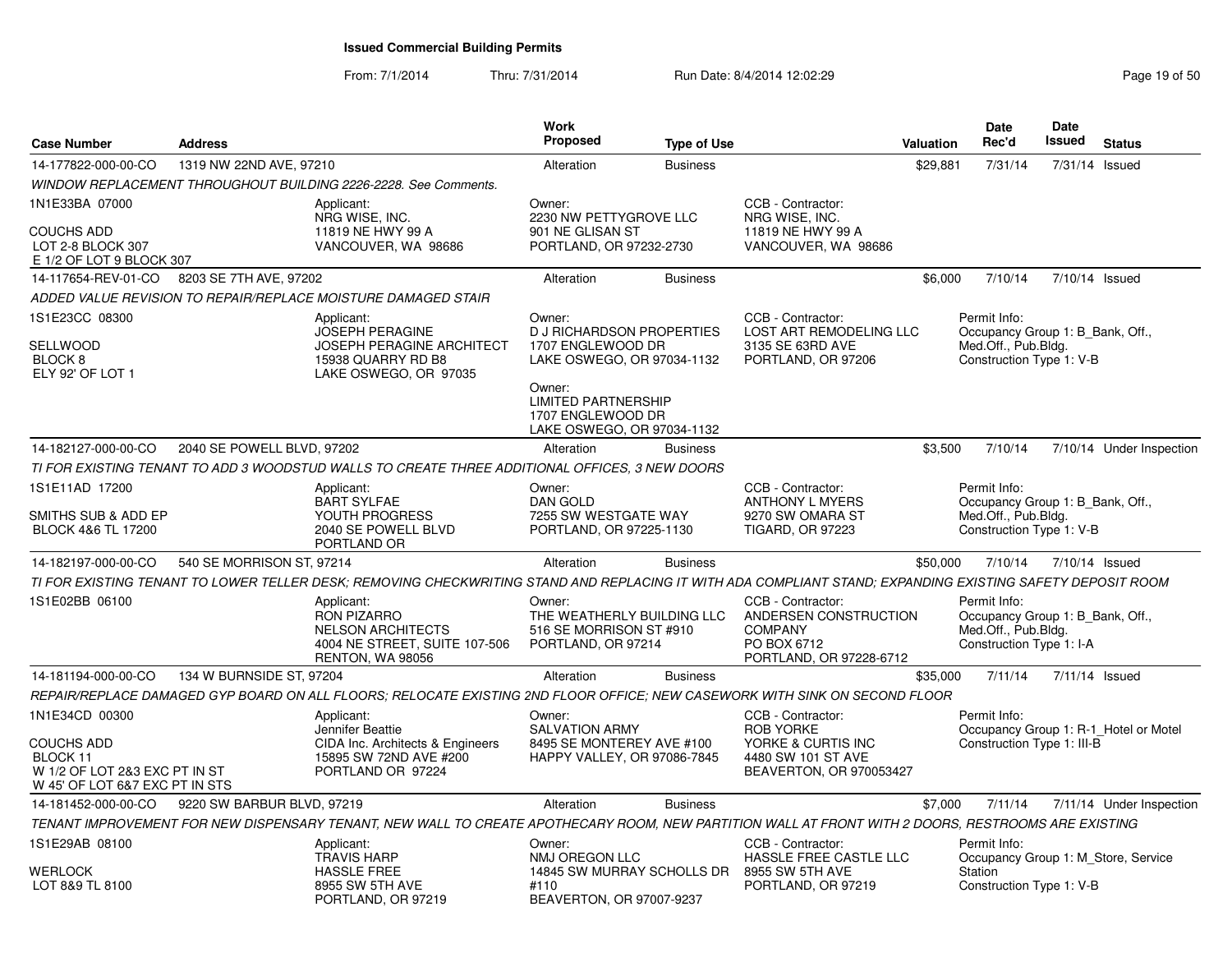From: 7/1/2014

Thru: 7/31/2014 Run Date: 8/4/2014 12:02:29 Research 20 of 50

| <b>Case Number</b>                                | Address                           |                                                                                                                                                                 | <b>Work</b><br>Proposed                                                              | <b>Type of Use</b> |                                                                                                             | <b>Valuation</b> | <b>Date</b><br>Rec'd                                                          | Date<br>Issued | <b>Status</b>                               |
|---------------------------------------------------|-----------------------------------|-----------------------------------------------------------------------------------------------------------------------------------------------------------------|--------------------------------------------------------------------------------------|--------------------|-------------------------------------------------------------------------------------------------------------|------------------|-------------------------------------------------------------------------------|----------------|---------------------------------------------|
| 14-175468-000-00-CO                               | 4229 SE 82ND AVE, 97206           |                                                                                                                                                                 | Alteration                                                                           | <b>Business</b>    |                                                                                                             | \$12,500         | 7/11/14                                                                       | 7/11/14 Issued |                                             |
|                                                   |                                   | NEW TENANT FOR A2, ADD DEMISING WALL, RECONFIGURE AND UPGRADE EXISTING RESTROOMS FOR ACCESSIBLITY07/02/14 rhj-UPDATED PLANS TO SHOW LOCATIONS OF NEW KITCHEN E( |                                                                                      |                    |                                                                                                             |                  |                                                                               |                |                                             |
| 1S2E08DD 04000                                    |                                   | Applicant:<br><b>VINCE NGUYEN</b><br>LAVA<br>16281 NW SPYGLASS DR<br>BEAVERTON, OR 97006                                                                        | Owner:<br>DC RESOURCES LLC<br>10001 SE SUNNYSIDE RD #200<br>CLACKAMAS, OR 97015-9739 |                    | CCB - Contractor:<br>NWR CONSTRUCTION INC<br>4637 SE 27TH AVE<br>PORTLAND, OR 97202                         |                  | Permit Info:<br>Occupancy Group 1: A-2_Restaurant<br>Construction Type 1: V-B |                |                                             |
| 14-158451-000-00-CO                               | 3275 NW 29TH AVE - Bldg 10, 97210 |                                                                                                                                                                 | Alteration                                                                           | <b>Business</b>    |                                                                                                             | \$133,560        | 7/11/14                                                                       |                | 7/11/14 Under Inspection                    |
|                                                   |                                   | TENANT IMPROVEMENT FOR NEW TENANT, REMOVE WALL TO OPEN UP DINING AREA, INSTALL WALK IN COOLER, NEW WALL AT BACK FOOD PREP AREA, NEW PLUMBING FIXTURES           |                                                                                      |                    |                                                                                                             |                  |                                                                               |                |                                             |
| 1N1E29AB 00500                                    |                                   | Applicant:<br><b>CAMERON DUTZ</b>                                                                                                                               | Owner:<br>CSHV NWCP PORTLAND LLC                                                     |                    | <b>Primary Contractor:</b><br>TO BID                                                                        |                  | Permit Info:<br>Occupancy Group 1: M_Store, Service                           |                |                                             |
| SECTION 29 1N 1E<br>TL 500 0.72 ACRES             |                                   | 12365 SW MARION<br><b>TIGARD, OR 97223</b>                                                                                                                      | 1915 NW AMBERGLEN PKWY #365<br>BEAVERTON, OR 97006-6968                              |                    |                                                                                                             |                  | Station<br>Construction Type 1: V-B                                           |                |                                             |
| 14-182645-000-00-CO                               | 1067 NE COLUMBIA BLVD, 97211      |                                                                                                                                                                 | Alteration                                                                           | <b>Business</b>    |                                                                                                             | \$35,000         | 7/11/14                                                                       |                | 7/11/14 Under Inspection                    |
| FINISH INTERIOR BUILD OUT OF EXISTING OFFICE AREA |                                   |                                                                                                                                                                 |                                                                                      |                    |                                                                                                             |                  |                                                                               |                |                                             |
| 1N1E11CD 00200                                    |                                   | Applicant:<br><b>BRENDA KING</b>                                                                                                                                | Owner:<br>OREGON HUMANE SOCIETY                                                      |                    |                                                                                                             |                  | Permit Info:<br>Occupancy Group 1: B_Bank, Off.,                              |                |                                             |
| SECTION 11 1N 1E<br>TL 200 7.14 ACRES             |                                   | OREGON HUMANE SOCIETY<br>1067 NE COLUMBIA BLVD<br>PORTLAND OR 97211                                                                                             | PO BOX 11364<br>PORTLAND, OR 97211-0364                                              |                    |                                                                                                             |                  | Med.Off., Pub.Bldg.<br>Construction Type 1: II-B                              |                |                                             |
| 13-211631-DFS-06-CO                               | 531 SE 14TH AVE                   |                                                                                                                                                                 | Alteration                                                                           | <b>Business</b>    |                                                                                                             | \$18,000         | 6/30/14                                                                       | 7/11/14 Issued |                                             |
| DFS - GLASS CANOPY                                |                                   |                                                                                                                                                                 |                                                                                      |                    |                                                                                                             |                  |                                                                               |                |                                             |
| 1S1E02BA 00101                                    |                                   | Applicant:<br><b>CHRIS CUDAHY</b>                                                                                                                               | Owner:                                                                               |                    | CCB - Contractor:<br>WASHINGTON HIGH SCHOOL LLC BREMIK CONSTRUCTION                                         |                  | Permit Info:<br>Occupancy Group 1: A-1_Auditorium,                            |                |                                             |
| <b>EAST PORTLAND</b><br>BLOCK 282&283 TL 101      |                                   | <b>BREMIK CONSTRUCTION</b><br>1026 SE STARK ST<br>PORTLAND, OR 97214                                                                                            | 15350 SW SEQUOIA PKWY #300<br>PORTLAND, OR 97224-7175                                |                    | 1026 SE STARK ST<br>PORTLAND, OR 97214                                                                      |                  | theater w/stage<br>Construction Type 1: II-A                                  |                | Construction Type 2 (formerly Type 1): II-A |
| 13-212623-REV-04-CO                               | 1966 SW 5TH AVE, 97201            |                                                                                                                                                                 | Alteration                                                                           | <b>Business</b>    |                                                                                                             |                  | 7/14/14<br>\$                                                                 | 7/14/14 Issued |                                             |
|                                                   |                                   | REVISION TO CHANGE PATH OF KITCHEN HOOD EXHAUST DUCTS, FIREWALL DETAIL                                                                                          |                                                                                      |                    |                                                                                                             |                  |                                                                               |                |                                             |
| 1S1E04DA 02000                                    |                                   | Applicant:<br><b>DOUG EDWARDS</b><br>MCINTYRE CONSTRUCTION<br>90472 WOODRUFF ST<br>EUGENE, OR 97402                                                             | Owner:<br>SOUTHWEST 5TH<br>835 E PARK ST<br>EUGENE, OR 97401-2909                    |                    | CCB - Contractor:<br><b>Chris Harris</b><br>MCINTYRE CONSTRUCTION INC<br>1500 WESTEC DR<br>EUGENE, OR 97402 |                  | Permit Info:<br>Occupancy Group 1: A-2_Restaurant<br>Construction Type 1: I-B |                |                                             |
|                                                   |                                   |                                                                                                                                                                 | Owner:<br>COLLEGE<br>835 E PARK ST<br>EUGENE, OR 97401-2909                          |                    |                                                                                                             |                  |                                                                               |                |                                             |
|                                                   |                                   |                                                                                                                                                                 | Owner:<br><b>LLC</b><br>835 E PARK ST<br>EUGENE, OR 97401-2909                       |                    |                                                                                                             |                  |                                                                               |                |                                             |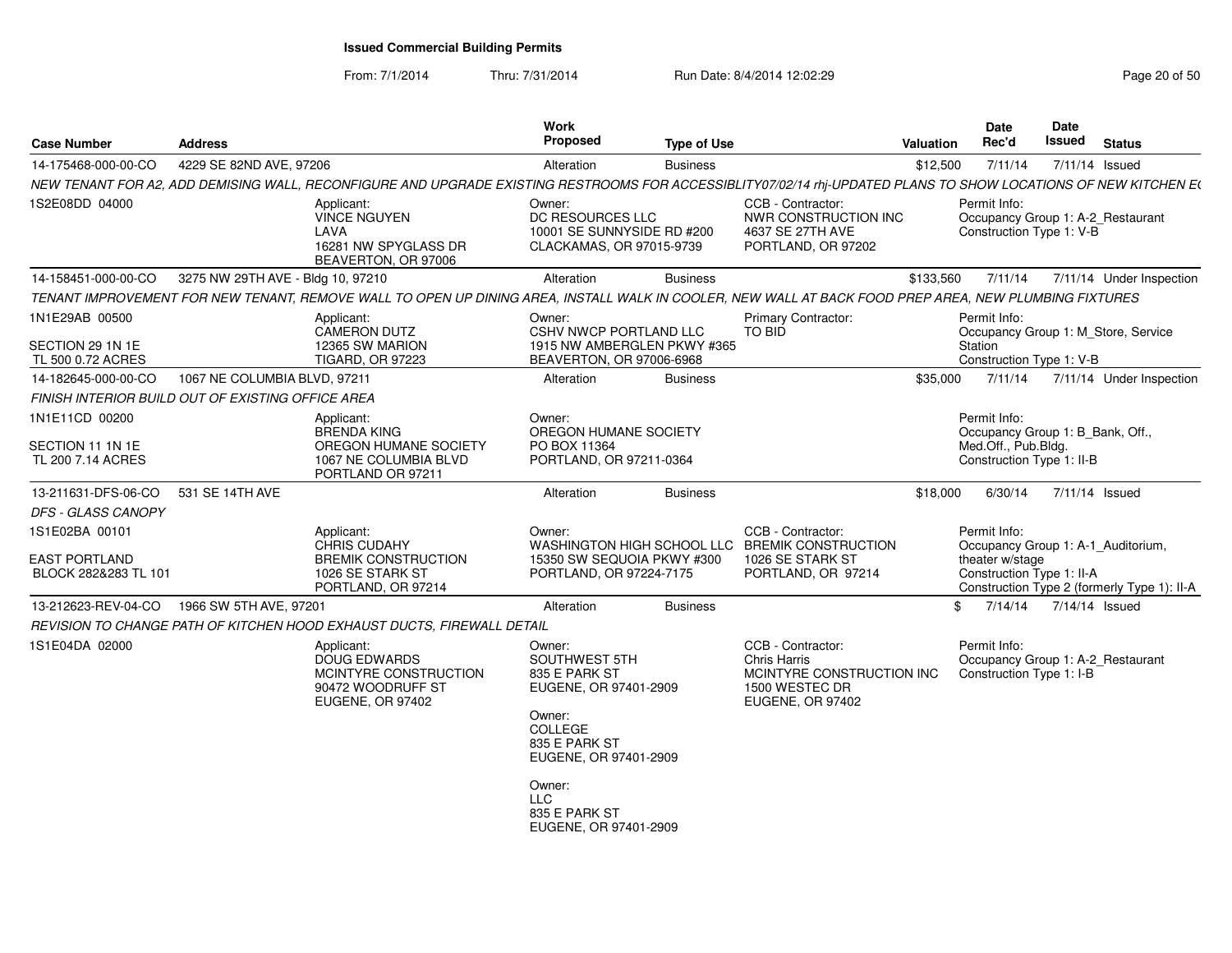From: 7/1/2014Thru: 7/31/2014 Run Date: 8/4/2014 12:02:29 Rage 21 of 50 Page

| Page 21 of 50 |  |  |  |  |
|---------------|--|--|--|--|
|---------------|--|--|--|--|

| <b>Case Number</b>                                                                                                     | Address                           |                                                                                                                                                              | Work<br><b>Proposed</b>                                                                         | <b>Type of Use</b> |                                                                                                                                | Valuation | <b>Date</b><br>Rec'd                                                                                  | Date<br><b>Issued</b> | <b>Status</b>                             |
|------------------------------------------------------------------------------------------------------------------------|-----------------------------------|--------------------------------------------------------------------------------------------------------------------------------------------------------------|-------------------------------------------------------------------------------------------------|--------------------|--------------------------------------------------------------------------------------------------------------------------------|-----------|-------------------------------------------------------------------------------------------------------|-----------------------|-------------------------------------------|
| 13-224705-REV-03-CO                                                                                                    | 200 SE M L KING BLVD, 97214       |                                                                                                                                                              | Alteration                                                                                      | <b>Business</b>    |                                                                                                                                | \$16,500  | 5/22/14                                                                                               | 7/14/14 Issued        |                                           |
|                                                                                                                        |                                   | ADDED VALUE REVISION - CHANGE PORTION OF UNOCCUPIED BASEMENT TO STORAGE, EXTEND INTERIOR EGRESS STAIRS, ADD NEW STAIRS IN BASEMENT TO CONNECT STORAGE AREAS; |                                                                                                 |                    |                                                                                                                                |           |                                                                                                       |                       |                                           |
| 1N1E35CC 07700<br><b>EAST PORTLAND</b><br>BLOCK 104<br>LOT 1-3<br><b>HISTORIC PROPERTY</b><br>POTENTIAL ADDITIONAL TAX |                                   | Applicant:<br><b>ERICA CEDER</b><br>FLETCHER FARR AYOTTE INC<br>520 SW YAMHILL ST, SUITE 900<br>PORTLAND, OR 97204<br>Applicant:<br><b>ERIC WILCOX</b>       | Owner:<br>200 MLK ASSOCIATES LLC<br>8129 LAKE BALLINGER WAY #104<br>EDMONDS, WA 98026           |                    | CCB - Contractor:<br><b>R &amp; H CONSTRUCTION</b><br>1530 SW TAYLOR STREET<br>PORTLAND, OR 97205                              |           | Permit Info:<br>Occupancy Group 1: B_Bank, Off.,<br>Med.Off., Pub.Bldg.<br>Construction Type 1: III-B |                       |                                           |
|                                                                                                                        |                                   | FFA ARCHITECTURE<br>520 SW YAMHILL ST<br>PORTLAND, OR 97204-2417                                                                                             |                                                                                                 |                    |                                                                                                                                |           |                                                                                                       |                       |                                           |
| 13-224705-DFS-01-CO                                                                                                    | 200 SE M L KING BLVD, 97214       |                                                                                                                                                              | Alteration                                                                                      | <b>Business</b>    |                                                                                                                                | \$27,000  | 4/17/14                                                                                               | 7/14/14 Issued        |                                           |
| <b>DFS FOR TRUSSES</b>                                                                                                 |                                   |                                                                                                                                                              |                                                                                                 |                    |                                                                                                                                |           |                                                                                                       |                       |                                           |
| 1N1E35CC 07700                                                                                                         |                                   | Applicant:<br><b>ERICA CEDER</b>                                                                                                                             | Owner:<br>200 MLK ASSOCIATES LLC                                                                |                    | CCB - Contractor:<br>R & H CONSTRUCTION                                                                                        |           | Permit Info:<br>Occupancy Group 1: B_Bank, Off.,                                                      |                       |                                           |
| EAST PORTLAND<br>BLOCK 104<br>LOT 1-3<br><b>HISTORIC PROPERTY</b><br>POTENTIAL ADDITIONAL TAX                          |                                   | FLETCHER FARR AYOTTE INC<br>520 SW YAMHILL ST, SUITE 900<br>PORTLAND, OR 97204                                                                               | 8129 LAKE BALLINGER WAY #104<br>EDMONDS, WA 98026                                               |                    | 1530 SW TAYLOR STREET<br>PORTLAND, OR 97205                                                                                    |           | Med.Off., Pub.Bldg.<br>Construction Type 1: III-B                                                     |                       |                                           |
| 14-183558-000-00-CO                                                                                                    | 0315 SW MONTGOMERY ST - Unit CU-3 |                                                                                                                                                              | Alteration                                                                                      | <b>Business</b>    |                                                                                                                                | \$1,000   | 7/14/14                                                                                               |                       | 7/14/14 Under Inspection                  |
|                                                                                                                        |                                   | REPAIR FIRE DAMAGE AT WALL. ALL IN ONE UNIT. REPLACE SHEET ROCK ONLY. MATCH EXISTING.                                                                        |                                                                                                 |                    |                                                                                                                                |           |                                                                                                       |                       |                                           |
| 1S1E03CA 90121<br>RIVERPLACE CONDOMINIUM NO 1<br>LOT CU-3                                                              |                                   | Applicant:<br>BRIDGE TOWN RESTORATION LLC RIVERPLACE ESPLANADE<br>5320 SW MACADAM AVE<br>PORTLAND, OR 97219                                                  | Owner:<br><b>EQUITY FUND LLC</b><br>141 CITATION WAY STE 7<br><b>HAILEY, ID 83333</b>           |                    | CCB - Contractor:<br>BRIDGE TOWN RESTORATION LLC Occupancy Group 1: B_Bank, Off.,<br>5320 SW MACADAM AVE<br>PORTLAND, OR 97219 |           | Permit Info:<br>Med.Off., Pub.Bldg.                                                                   |                       |                                           |
|                                                                                                                        |                                   |                                                                                                                                                              | Owner:<br>DAWES STREET LLC<br>141 CITATION WAY STE 7<br><b>HAILEY, ID 83333</b>                 |                    |                                                                                                                                |           |                                                                                                       |                       |                                           |
| 14-108833-DFS-01-CO 611 SE HARRISON ST, 97214                                                                          |                                   |                                                                                                                                                              | Alteration                                                                                      | <b>Business</b>    |                                                                                                                                | \$7,500   | 6/23/14                                                                                               | 7/15/14 Issued        |                                           |
| DFS FOR SUSPENDED CEILING GRID                                                                                         |                                   |                                                                                                                                                              |                                                                                                 |                    |                                                                                                                                |           |                                                                                                       |                       |                                           |
| 1S1E02CB 07600<br>STEPHENS ADD<br>BLOCK 76<br>LOT 3&4                                                                  |                                   | Applicant:<br><b>COURTNEY MARGICIN</b><br><b>BAYSINGER PARTNERS</b><br>ARCHITECTURE PC<br>1006 SE GRAND AV STE 300<br>PORTLAND, OR 97214                     | Owner:<br><b>GOODWILL INDUSTRIES OF</b><br>1943 SE 6TH AVE<br>PORTLAND, OR 97214-4508<br>Owner: |                    | CCB - Contractor:<br><b>LCG PENCE</b><br>2720 SW CORBETT<br>PORTLAND OR 97201                                                  |           | Permit Info:<br>Factory, Mod.Hazard<br>Construction Type 1: V-B                                       |                       | Occupancy Group 1: F-1_Industrial Plant - |
|                                                                                                                        |                                   |                                                                                                                                                              | COLUMBIA WILLAMETTE<br>1943 SE 6TH AVE<br>PORTLAND, OR 97214-4508                               |                    |                                                                                                                                |           |                                                                                                       |                       |                                           |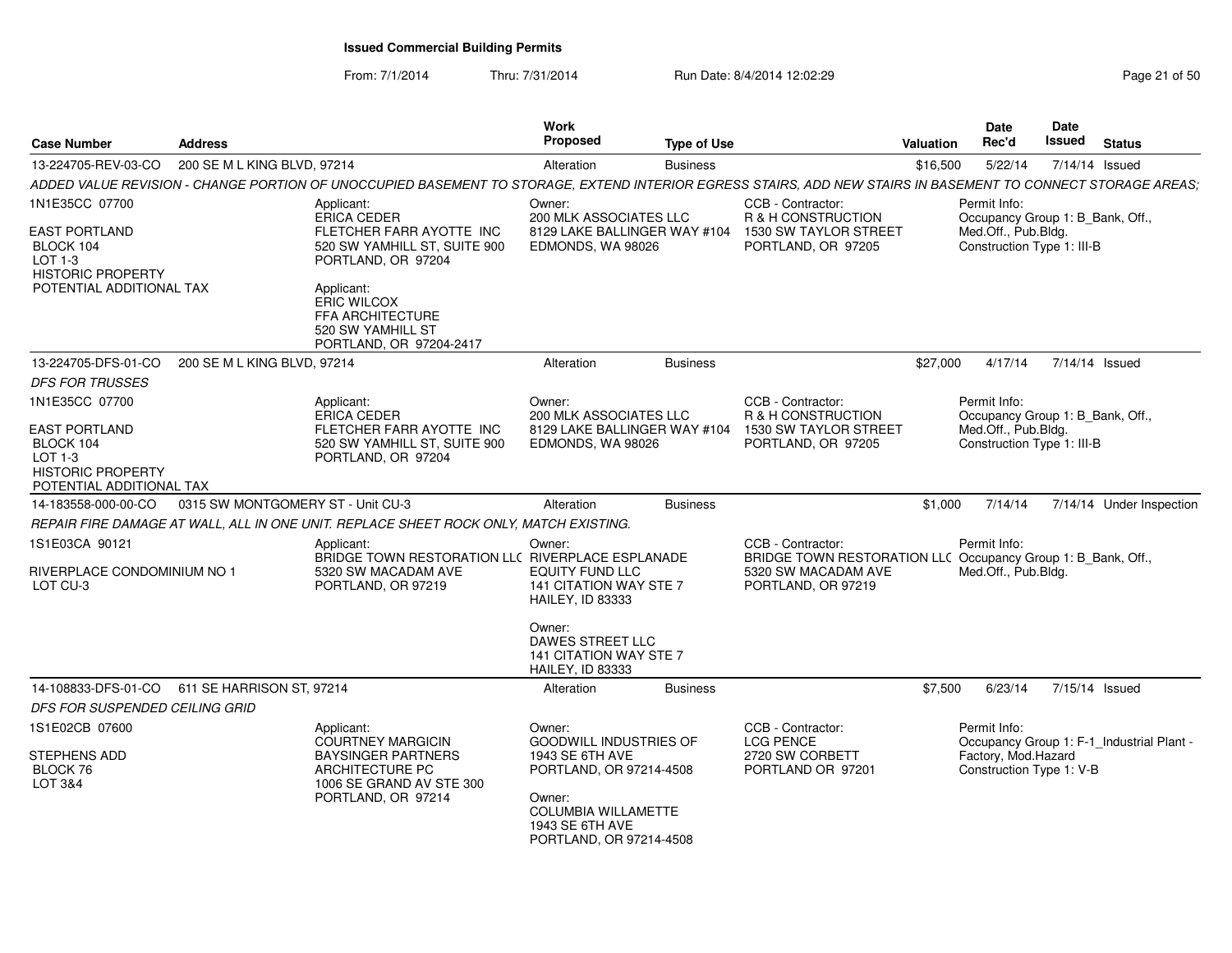From: 7/1/2014

| <b>Case Number</b>                                                                               | <b>Address</b>                                                                                                                               | Work<br>Proposed                                                                                                                          | <b>Type of Use</b> | <b>Valuation</b>                                                                                                         | <b>Date</b><br>Rec'd                                            | Date<br><b>Issued</b><br><b>Status</b>                                         |
|--------------------------------------------------------------------------------------------------|----------------------------------------------------------------------------------------------------------------------------------------------|-------------------------------------------------------------------------------------------------------------------------------------------|--------------------|--------------------------------------------------------------------------------------------------------------------------|-----------------------------------------------------------------|--------------------------------------------------------------------------------|
| 14-160832-000-00-CO                                                                              | 5535 N WARREN ST, 97203                                                                                                                      | Alteration                                                                                                                                | <b>Business</b>    | \$180,000                                                                                                                | 5/23/14                                                         | 7/16/14 Issued                                                                 |
|                                                                                                  | OFFICE TENANT IMPROVEMENT FOR PREVIOUSLY PERMITTED SHELL SPACE (13-168216-CO) ON MAIN LEVEL                                                  |                                                                                                                                           |                    |                                                                                                                          |                                                                 |                                                                                |
| 1N1E18AB 06700<br><b>PORTSMOUTH</b><br>BLOCK <sub>29</sub><br>LOT 11-20                          | Applicant:<br><b>ISAAC HARRIS</b><br>SODERSTROM ARCHITECTURE<br>1200 NW NAITO PKWY SUITE 410<br>PORTLAND OR 97209                            | Owner:<br>UNIVERSITY OF PORTLAND<br>5000 N WILLAMETTE BLVD<br>PORTLAND, OR 97203-5798                                                     |                    | CCB - Contractor:<br><b>LARRY KENNEBECK</b><br>TODD CONSTRUCTION INC<br>PO BOX 949<br>TUALATIN, OR 970620949             | Permit Info:<br>Med.Off., Pub.Bldg.<br>Construction Type 1: I-B | Occupancy Group 1: B_Bank, Off.,<br>Construction Type 2 (formerly Type 1): V-A |
| 14-184883-000-00-CO                                                                              | 2150 N KILLINGSWORTH ST, 97217                                                                                                               | Alteration                                                                                                                                | <b>Business</b>    | \$500                                                                                                                    | 7/16/14                                                         | 7/16/14 Issued                                                                 |
|                                                                                                  | TENANT IMPROVEMENT FOR NEW CAFE TENANT, REMOVE WALL WALL TO OPEN UP KITCHEN SPACE, RECONFIGURE PLUMBING FIXTURES                             |                                                                                                                                           |                    |                                                                                                                          |                                                                 |                                                                                |
| 1N1E21AB 01000<br><b>TERMINUS ADD</b><br><b>BLOCK1</b><br>W 11.5' OF LOT 11<br>LOT <sub>12</sub> | Applicant:<br><b>NANCY BENSON</b><br><b>MILK GLASS MARKET</b><br>1825 N SUMNER ST<br>PORTLAND, OR 97217                                      | Owner:<br>N KILLINGSWORTH<br>2243 NE 20TH AVE<br>PORTLAND, OR 97212<br>Owner:<br><b>GAY LLC</b><br>2243 NE 20TH AVE<br>PORTLAND, OR 97212 |                    | CCB - Contractor:<br><b>JUSTIN RIDEOUT</b><br>5810 NE 18TH STREET<br>PORTLAND, OR 97211                                  | Permit Info:<br>Med.Off., Pub.Bldg.<br>Construction Type 1: V-B | Occupancy Group 1: B_Bank, Off.,                                               |
| 14-171445-000-00-CO                                                                              | 1600 SE 122ND AVE, 97233                                                                                                                     | Alteration                                                                                                                                | <b>Business</b>    | \$80,000                                                                                                                 | 6/18/14                                                         | 7/17/14 Under Inspection                                                       |
|                                                                                                  | TENANT IMPROVEMENT FOR EXISTING TENANT; REMODEL CUSTOMER LOBBY AREA, ADD BATHROOM. EXTERIOR WALK-IN COOLER TO BE UNDER SEPARATE PERMIT       |                                                                                                                                           |                    |                                                                                                                          |                                                                 |                                                                                |
| 1S2E02BC 05300<br>SECTION 02 1S 2E<br>TL 5300 0.41 ACRES                                         | Applicant:<br><b>JOSEPH BEYNON</b><br><b>JOSEPH DARRAH BEYNON</b><br>7306 235TH AVE NE                                                       | Owner:<br>MICHAEL L KAUTH<br>4650 SW ORMANDY WAY<br>PORTLAND, OR 97221-3116                                                               |                    | CCB - Contractor:<br><b>JOSEPH BEYNON</b><br>JOSEPH DARRAH BEYNON<br>7306 235TH AVE NE                                   | Permit Info:<br>Med.Off., Pub.Bldg.<br>Construction Type 1: V-B | Occupancy Group 1: B_Bank, Off.,                                               |
|                                                                                                  | REDMOND, WA 98053                                                                                                                            |                                                                                                                                           |                    | REDMOND, WA 98053                                                                                                        |                                                                 |                                                                                |
| 14-185496-000-00-CO                                                                              | 408 SE 6TH AVE, 97214                                                                                                                        | Alteration                                                                                                                                | <b>Business</b>    |                                                                                                                          | \$1<br>7/17/14                                                  | 7/17/14 Issued                                                                 |
| 1N1E35CC 11700                                                                                   | SWAP DINING AREA AND WINERY WHOLESALE AREA PER FIRE MARSHAL REQUEST, NO CHANGE TO WALLS, FLOOR PLAN, OCCUPANT LOAD OR EXITING.<br>Applicant: | Owner:                                                                                                                                    |                    | CCB - Contractor:                                                                                                        | Permit Info:                                                    |                                                                                |
| <b>EAST PORTLAND</b><br>BLOCK 142<br>LOT 1&2                                                     | LORRAINE GUTHRIE<br>LORRAINE GUTHRIE ARCHITECT<br>2748 SW Patton Court<br>Portland, OR 97201                                                 | <b>TRIQUAN LLC</b><br>1532 SW MORRISON ST #100<br>PORTLAND, OR 97205                                                                      |                    | ALGONQUIN CONSTRUCTION INC Occupancy Group 1: F-2_Industrial Plant -<br>1532 SW MORRISON<br>PORTLAND OR 97205            | Factory, Low Hazard<br>Construction Type 1: V-B                 |                                                                                |
| 14-168892-REV-01-CO                                                                              | 5215 N LOMBARD ST, 97203                                                                                                                     | Alteration                                                                                                                                | <b>Business</b>    | \$1,500                                                                                                                  | 7/1/14                                                          | $7/1/14$ Issued                                                                |
|                                                                                                  | REVISION TO ADD FLOOR DRAIN AT INTERIOR TRASH AREA                                                                                           |                                                                                                                                           |                    |                                                                                                                          |                                                                 |                                                                                |
| 1N1E08CB 04700<br>PORTSMOUTH VILLA EXTD<br><b>BLOCK H</b><br>SW 1/2 OF LOT 28 EXC PT IN ST       | Applicant:<br><b>KEN WRIGHT</b><br><b>WRIGHT CONSTRUCTION</b><br>8130 SE LAKE RD #56<br>MILWAUKIE OR 97267                                   | Owner:<br><b>DOVER LANE LLC</b><br>4721 N WILLAMETTE BLVD<br>PORTLAND, OR 97203-4767                                                      |                    | CCB - Contractor:<br>KENNETH RAY WRIGHT & ORFA<br><b>ESTER MANDEZ</b><br>10805 NE FREMONT ST APT A<br>PORTLAND, OR 97220 | Permit Info:<br>Med.Off., Pub.Bldg.<br>Construction Type 1: V-B | Occupancy Group 1: B_Bank, Off.,                                               |
| LOT 29-31 EXC PT IN ST                                                                           |                                                                                                                                              |                                                                                                                                           |                    |                                                                                                                          |                                                                 |                                                                                |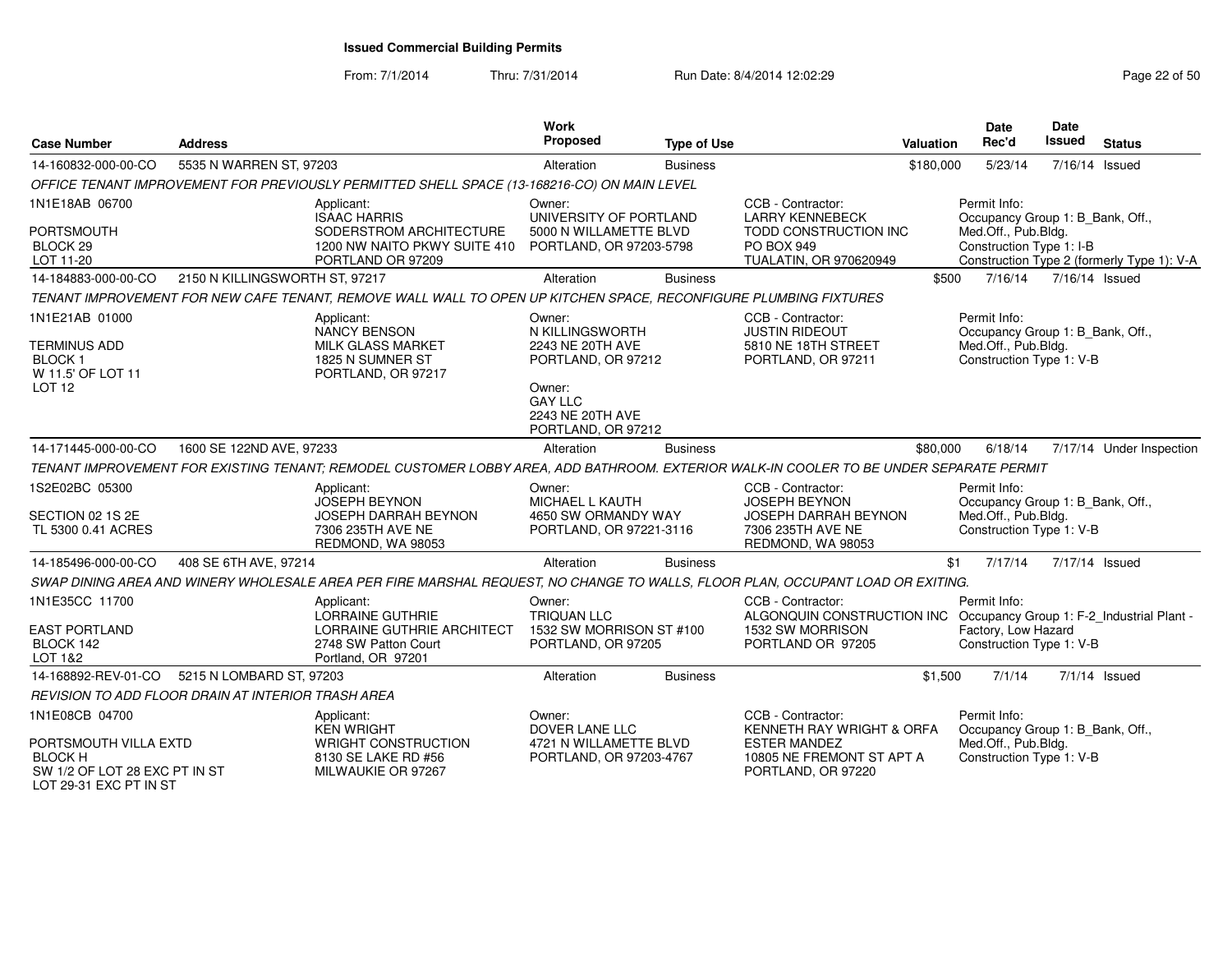| <b>Case Number</b>                                                           | <b>Address</b>                                                                                                                                          | <b>Work</b><br><b>Proposed</b>                                                                                                                                                                                                   | <b>Type of Use</b> |                                                                                                                                      | <b>Valuation</b> | <b>Date</b><br>Rec'd                                                                                                                                       | Date<br>Issued | <b>Status</b>   |  |
|------------------------------------------------------------------------------|---------------------------------------------------------------------------------------------------------------------------------------------------------|----------------------------------------------------------------------------------------------------------------------------------------------------------------------------------------------------------------------------------|--------------------|--------------------------------------------------------------------------------------------------------------------------------------|------------------|------------------------------------------------------------------------------------------------------------------------------------------------------------|----------------|-----------------|--|
| 14-171172-000-00-CO                                                          | 10527 NE SANDY BLVD, 97220                                                                                                                              | Alteration                                                                                                                                                                                                                       | <b>Business</b>    |                                                                                                                                      | \$75,000         | 7/1/14                                                                                                                                                     |                | $7/1/14$ Issued |  |
|                                                                              | TENANT IMPROVEMENT FOR EXISTING TENANT TO CONVERT EXISTING PREP AREA TO BREAK ROOM; NEW PANELIZED REMOVABLE WALLS TO CREATE NEW PREP; ALL INTERIOR WORK |                                                                                                                                                                                                                                  |                    |                                                                                                                                      |                  |                                                                                                                                                            |                |                 |  |
| 1N2E22BB 02500<br>PARKROSE & RPLT<br>BLOCK 76<br><b>LOT A TL 2500</b>        | Applicant:<br><b>DAVID WALES</b><br><b>LANPHERE CONSTRUCTION &amp;</b><br><b>DEVELOPMENT LLC</b><br>4160 SW 109TH AVENUE<br>BEAVERTON, OR 97005         | Owner:<br><b>SEMEN KHARIF</b><br>12799 NW LILLYWOOD DR<br>PORTLAND, OR 97229-8517<br>Owner:<br><b>IRINA KHARIF</b><br>12799 NW LILLYWOOD DR<br>PORTLAND, OR 97229-8517                                                           |                    | CCB - Contractor:<br><b>DAVID WALES</b><br>LANPHERE CONSTRUCTION &<br>DEVELOPMENT LLC<br>4160 SW 109TH AVENUE<br>BEAVERTON, OR 97005 |                  | Permit Info:<br>Occupancy Group 1: F-1_Industrial Plant -<br>Factory, Mod.Hazard<br>Construction Type 1: V-B<br>Construction Type 2 (formerly Type 1): V-B |                |                 |  |
| 14-178017-000-00-CO                                                          | 4700 SW MACADAM AVE, 97201                                                                                                                              | Alteration                                                                                                                                                                                                                       | <b>Business</b>    |                                                                                                                                      | \$10,000         | 7/1/14                                                                                                                                                     |                | 7/1/14 Final    |  |
|                                                                              | DEMOLITION OF INTERIOR NON-BEARING PARTITION WALLS, CEILING & REMOVING TWO GENERAL SINKS.                                                               |                                                                                                                                                                                                                                  |                    |                                                                                                                                      |                  |                                                                                                                                                            |                |                 |  |
| 1S1E15BA 01100<br>SECTION 15 1S 1E<br>TL 1100 0.58 ACRES                     | Applicant:<br><b>CHELSEA RODGERS</b><br>TONI KING AND ASSOCIATES<br>330 SE MLK JR BLVD, SUITE 350<br>PORTLAND, OR 97214                                 | Owner:<br><b>CHARLES F BREUER</b><br>1501 SW TAYLOR ST #100<br>PORTLAND, OR 97205                                                                                                                                                |                    | CCB - Contractor:<br>PAVILION CONSTRUCTION NW LL(Occupancy Group 1: B_Bank, Off.,<br>6720 SW MACADAM AVE # 310<br>PORTLAND, OR 97219 |                  | Permit Info:<br>Med.Off., Pub.Bldg.<br>Construction Type 1: V-B                                                                                            |                |                 |  |
|                                                                              |                                                                                                                                                         | Owner:<br><b>KELLY C BRUUN</b><br>1501 SW TAYLOR ST #100<br>PORTLAND, OR 97205                                                                                                                                                   |                    |                                                                                                                                      |                  |                                                                                                                                                            |                |                 |  |
| 14-154443-000-00-CO                                                          | 1409 NE ALBERTA ST, 97211                                                                                                                               | Alteration                                                                                                                                                                                                                       | <b>Business</b>    |                                                                                                                                      | \$182,000        | 5/12/14                                                                                                                                                    |                | $7/2/14$ Issued |  |
|                                                                              | TI AND CHANGE OF OCCUPANCY FOR NEW RESTAURANT. REMOVING PREVIOUS DEMISING WALL, ADDING NEW WALL, NEW KITCHEN AREA, NEW BAR AREA, AND NEW DINING AREA    |                                                                                                                                                                                                                                  |                    |                                                                                                                                      |                  |                                                                                                                                                            |                |                 |  |
| 1N1E23BA 26100                                                               | Applicant:<br><b>BEN HUFFORD</b><br><b>DESIGN DEPARTMENT</b><br>208 SW STARK ST. #200<br>PORTLAND, OR 97204                                             | Owner:<br><b>LANCE MARRS</b><br>1401 NE ALBERTA ST<br>PORTLAND, OR 97211<br>Owner:<br><b>VALERIA MARRS</b><br>1401 NE ALBERTA ST<br>PORTLAND, OR 97211<br>Owner:<br>JENELLE ISAACSON<br>1401 NE ALBERTA ST<br>PORTLAND, OR 97211 |                    | CCB - Contractor:<br>NW CUSTOM CONTRACTORS INC Occupancy Group 1: B_Bank, Off.,<br>2914 NE 66TH AVE<br>PORTLAND, OR 97213            |                  | Permit Info:<br>Med.Off., Pub.Bldg.<br>Construction Type 1: V-B<br>Construction Type 2 (formerly Type 1): V-B                                              |                |                 |  |
| 14-151210-000-00-CO                                                          | 200 SE M L KING BLVD, 97214                                                                                                                             | Alteration                                                                                                                                                                                                                       | <b>Business</b>    |                                                                                                                                      | \$314,505        | 5/1/14                                                                                                                                                     |                | $7/2/14$ Issued |  |
|                                                                              | INTERIOR ONLY-OCCUPANCY GROUP M TENANT IMPROVEMENT FOR NEW RETAIL.                                                                                      |                                                                                                                                                                                                                                  |                    | INCLUDING INTERIOR NON-STRUCTURAL WALLS, COUNTERS, AND CASEWORK. NO ALTERATION OF EXISTIN                                            |                  |                                                                                                                                                            |                |                 |  |
| 1N1E35CC 07700<br>EAST PORTLAND                                              | Applicant:<br>DEVIN O'NEAL<br><b>HELIOTROPE ARCHITECTS</b>                                                                                              | Owner:<br><b>200 MLK ASSOCIATES LLC</b><br>8129 LAKE BALLINGER WAY #104                                                                                                                                                          |                    | CCB - Contractor:<br>R & H CONSTRUCTION<br>1530 SW TAYLOR STREET                                                                     |                  | Permit Info:<br>Occupancy Group 1: M_Store, Service<br>Station                                                                                             |                |                 |  |
| BLOCK 104<br>LOT 1-3<br><b>HISTORIC PROPERTY</b><br>POTENTIAL ADDITIONAL TAX | 5140 BALLARD AVE<br>SEATTLE, WA 98107                                                                                                                   | EDMONDS, WA 98026                                                                                                                                                                                                                |                    | PORTLAND, OR 97205                                                                                                                   |                  | Construction Type 1: III-B                                                                                                                                 |                |                 |  |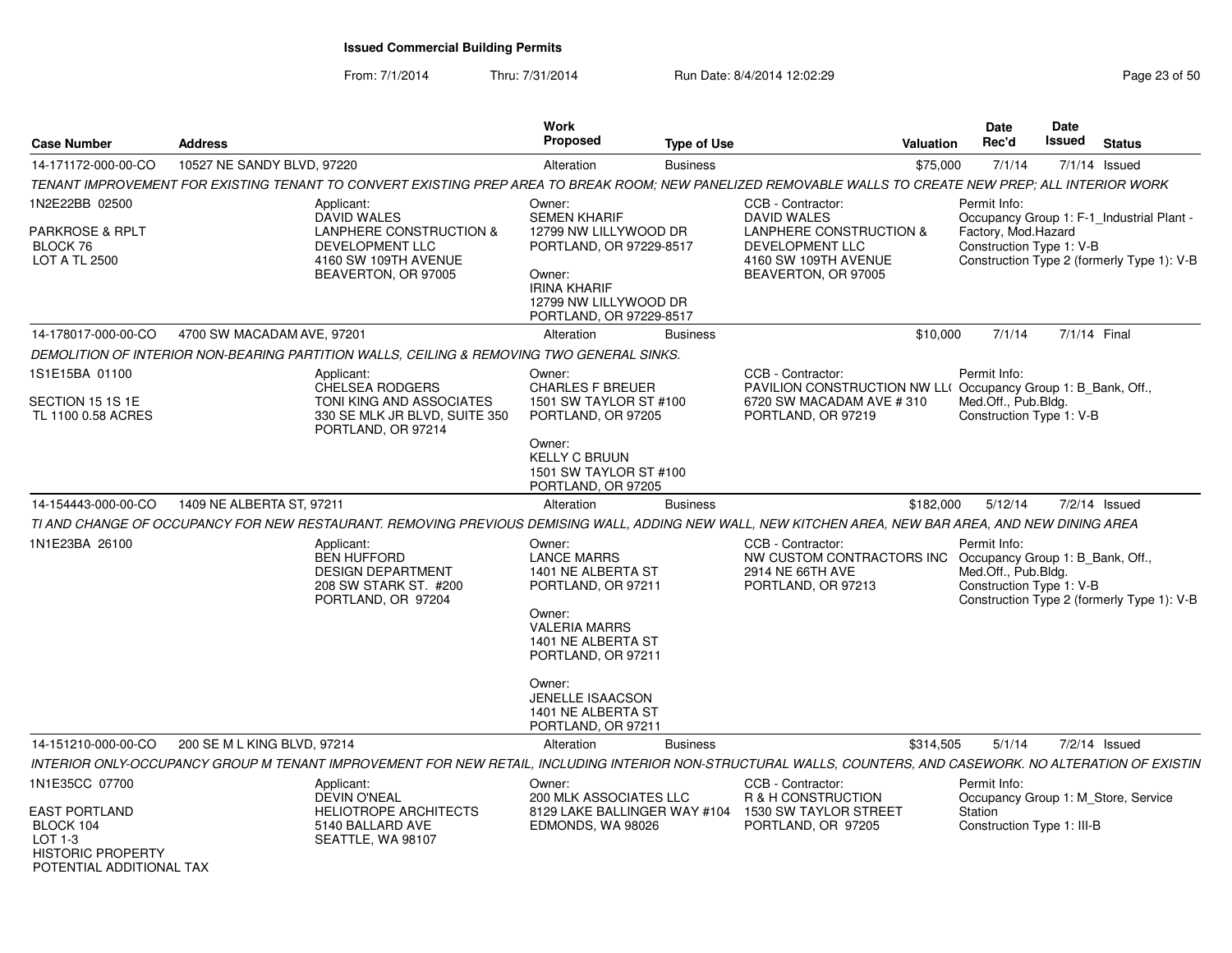| <b>Case Number</b>                                                                                                     | <b>Address</b>               |                                                                                                                                                        | <b>Work</b><br><b>Proposed</b>                                                                      | <b>Type of Use</b> |                                                                                                               | <b>Valuation</b> | <b>Date</b><br>Rec'd                                                                                         | <b>Date</b><br><b>Issued</b> | <b>Status</b>                                |
|------------------------------------------------------------------------------------------------------------------------|------------------------------|--------------------------------------------------------------------------------------------------------------------------------------------------------|-----------------------------------------------------------------------------------------------------|--------------------|---------------------------------------------------------------------------------------------------------------|------------------|--------------------------------------------------------------------------------------------------------------|------------------------------|----------------------------------------------|
| 14-178477-000-00-CO                                                                                                    | 1900 N INTERSTATE AVE, 97227 |                                                                                                                                                        | Alteration                                                                                          | <b>Business</b>    |                                                                                                               | \$20,000         | 7/2/14                                                                                                       | 7/2/14                       | Issued                                       |
|                                                                                                                        |                              | CONVERT EXISTING CONFERENCE ROOM TO TWO INDIVIDUAL OFFICE SPACES.                                                                                      |                                                                                                     |                    |                                                                                                               |                  |                                                                                                              |                              |                                              |
| 1N1E27CD 00200<br>ALBINA<br><b>BLOCK 94 TL 200</b>                                                                     |                              | Applicant:<br><b>JESSICA ISELIN</b><br><b>ISELIN ARCHITECTS, P C</b><br>1307 7th St.<br>OREGON CITY OR 97045                                           | Owner:<br>PORTLAND CITY OF<br>1120 SW 5TH AVE #609<br>PORTLAND, OR 97204-1912                       |                    |                                                                                                               |                  | Permit Info:<br>Occupancy Group 1: B_Bank, Off.,<br>Med.Off., Pub.Bldg.<br>Construction Type 1: III-B        |                              |                                              |
| 14-156567-000-00-CO                                                                                                    | 1033 NE 6TH AVE, 97232       |                                                                                                                                                        | Alteration                                                                                          | <b>Business</b>    |                                                                                                               | \$685,000        | 5/14/14                                                                                                      |                              | 7/2/14 Under Inspection                      |
| <b>TENANT IMPROVEMENT FOR NEW CREDIT UNION</b>                                                                         |                              |                                                                                                                                                        |                                                                                                     |                    |                                                                                                               |                  |                                                                                                              |                              |                                              |
| 1N1E35BB 03400<br>HOLLADAYS ADD<br><b>BLOCK 45</b><br>LOT 7&8                                                          |                              | Applicant:<br>COLLEEN MURPHY<br>FLUENT DESIGN INC<br>427 NW 6TH AVENUE<br>PORTLAND OR 97209                                                            | Owner:<br>CONSOLIDATED COMMUNITY<br><b>CREDIT UNION</b><br>2021 NE SANDY BLVD<br>PORTLAND, OR 97232 |                    | CCB - Contractor:<br><b>BREMIK CONSTRUCTION</b><br>1026 SE STARK ST<br>PORTLAND, OR 97214                     |                  | Permit Info:<br>Occupancy Group 1: B_Bank, Off.,<br>Med.Off., Pub.Bldg.<br>Construction Type 1: V-B          |                              |                                              |
| 13-241548-REV-01-CO 710 NW 17TH AVE, 97209                                                                             |                              |                                                                                                                                                        | Alteration                                                                                          | <b>Business</b>    |                                                                                                               | \$               | 7/7/14                                                                                                       |                              | 7/7/14 Issued                                |
|                                                                                                                        |                              | REVISION - RELOCATE BATHROOM AND ADD KITCHENETTE SINK, REVISE MEZZANINE FLOOR FRAMING. REVISE AREAS FOR OCCUPANCY TO MAINTAIN UNDER SEISMIC THRESHOLD. |                                                                                                     |                    |                                                                                                               |                  |                                                                                                              |                              |                                              |
| 1N1E33AC 01700<br>COUCHS ADD<br>BLOCK 156<br>LOT 2&3                                                                   |                              | Applicant:<br>KATHY JOHNSON<br>HENNEBERY EDDY ARCHITECTS<br>921 SW WASHINGTON SUITE 250<br>PORTLAND, OR 97205                                          | Owner:<br><b>GLASER BROS LLC</b><br>333 S STATE ST #V-249<br>LAKE OSWEGO, OR 97034                  |                    | CCB - Contractor:<br>R & H CONSTRUCTION<br>1530 SW TAYLOR STREET<br>PORTLAND, OR 97205                        |                  | Permit Info:<br>Occupancy Group 1: S-1_Storage -<br>Moderate Hazard, Warehouse<br>Construction Type 1: III-B |                              | Construction Type 2 (formerly Type 1): III-B |
| 14-150734-REV-01-CO                                                                                                    | 2731 SE BELMONT ST, 97214    |                                                                                                                                                        | Alteration                                                                                          | <b>Business</b>    |                                                                                                               | \$               | 7/8/14                                                                                                       |                              | $7/8/14$ Issued                              |
|                                                                                                                        |                              | REVISION TO REPAIR DAMAGED RETAINING WALL FOOTING AND DRY ROT ON ROOF                                                                                  |                                                                                                     |                    |                                                                                                               |                  |                                                                                                              |                              |                                              |
| 1S1E01BB 06900<br>HANSONS ADD & 2ND<br>BLOCK <sub>8</sub><br>LOT 5&6<br>S 10' OF LOT 7                                 |                              | Applicant:<br>Robert Hayden<br>Delta Studios, Architecture and<br>Planning, LLC<br>3344 NE 25th Avenue<br>Portland, OR 97212                           | Owner:<br><b>ALQUIP CO</b><br>6149 SW SHATTUCK RD<br>PORTLAND, OR 97221-1044                        |                    | Primary Contractor:<br>ARM PROPERTY MANAGEMENT<br>6149 SW SHATTUCK<br>PORTLAND, OR 97221                      |                  | Permit Info:<br>Occupancy Group 1: B_Bank, Off.,<br>Med.Off., Pub.Bldg.<br>Construction Type 1: V-B          |                              |                                              |
| 13-224705-REV-04-CO                                                                                                    | 200 SE M L KING BLVD, 97214  |                                                                                                                                                        | Alteration                                                                                          | <b>Business</b>    |                                                                                                               | \$               | 7/9/14                                                                                                       |                              | $7/9/14$ Issued                              |
|                                                                                                                        |                              | REVISION TO CHANGE SANITARY AND STORM SEWER CONNECTIONS TO COMBINED SEWER IN SE ASH ST                                                                 |                                                                                                     |                    |                                                                                                               |                  |                                                                                                              |                              |                                              |
| 1N1E35CC 07700<br><b>EAST PORTLAND</b><br>BLOCK 104<br>LOT 1-3<br><b>HISTORIC PROPERTY</b><br>POTENTIAL ADDITIONAL TAX |                              | Applicant:<br><b>ERICA CEDER</b><br>FLETCHER FARR AYOTTE INC<br>520 SW YAMHILL ST, SUITE 900<br>PORTLAND, OR 97204                                     | Owner:<br>200 MLK ASSOCIATES LLC<br>8129 LAKE BALLINGER WAY #104<br>EDMONDS, WA 98026               |                    | CCB - Contractor:<br>R & H CONSTRUCTION<br>1530 SW TAYLOR STREET<br>PORTLAND, OR 97205                        |                  | Permit Info:<br>Occupancy Group 1: B Bank, Off.,<br>Med.Off., Pub.Bldg.<br>Construction Type 1: III-B        |                              |                                              |
| 14-157030-000-00-CO                                                                                                    | 11003 SE DIVISION ST, 97216  |                                                                                                                                                        | Alteration                                                                                          | <b>Business</b>    |                                                                                                               | \$15,000         | 7/9/14                                                                                                       |                              | $7/9/14$ Issued                              |
|                                                                                                                        |                              | INTERIOR REMODEL FOR NEW TENANT-CHANGE FROM DRY CLEANER TO DELI                                                                                        |                                                                                                     |                    |                                                                                                               |                  |                                                                                                              |                              |                                              |
| 1S2E03CD 03100<br>BRANDT TR<br>BLOCK 1<br>LOT 1 EXC PT IN ST                                                           |                              | Applicant:<br><b>KEN YU</b><br>KALY CONSTR & DESIGN INC<br>2738 SE 82ND AVE #101<br>PORTLAND, OR 97266                                                 | Owner:<br><b>CHAOQUN CHEN</b><br>5617 SE 137TH AVE<br>PORTLAND, OR 97236-3873                       |                    | CCB - Contractor:<br><b>KEN YU</b><br>KALY CONSTR & DESIGN INC<br>2738 SE 82ND AVE #101<br>PORTLAND, OR 97266 |                  | Permit Info:<br>Occupancy Group 1: B_Bank, Off.,<br>Med.Off., Pub.Bldg.<br>Construction Type 1: V-B          |                              |                                              |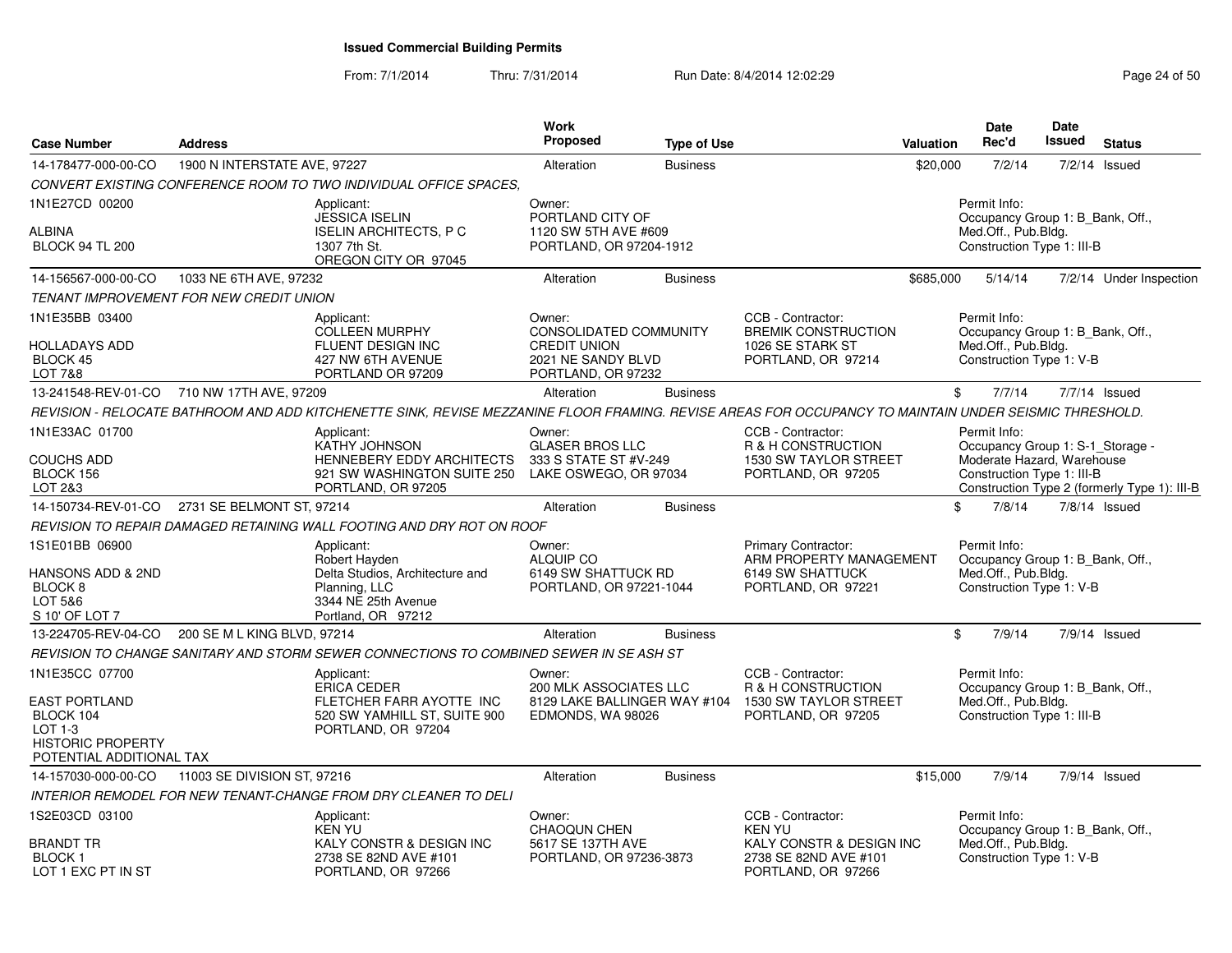From: 7/1/2014

| <b>Case Number</b>                                                      | <b>Address</b>                |                                                                                                                                                   | Work<br>Proposed                                                                          | <b>Type of Use</b> |                                                                                                                     | <b>Valuation</b> | Date<br>Rec'd                                                                                       | <b>Date</b><br><b>Issued</b> | <b>Status</b>           |
|-------------------------------------------------------------------------|-------------------------------|---------------------------------------------------------------------------------------------------------------------------------------------------|-------------------------------------------------------------------------------------------|--------------------|---------------------------------------------------------------------------------------------------------------------|------------------|-----------------------------------------------------------------------------------------------------|------------------------------|-------------------------|
| 14-181236-000-00-CO                                                     | 7505 NE AMBASSADOR PL, 97220  |                                                                                                                                                   | Alteration                                                                                | <b>Business</b>    |                                                                                                                     | \$121,000        | 7/9/14                                                                                              |                              | 7/9/14 Under Inspection |
|                                                                         |                               | TENANT IMPROVEMENT FOR NEW TENANT; MINOR DEMO OF PARTITIONS; ADD PRIVATE OFFICE; DOWNSIZE BREAKROOM; ADD (2) SINGLE OCCUPANT ACCESSIBLE RESTROOMS |                                                                                           |                    |                                                                                                                     |                  |                                                                                                     |                              |                         |
| 1N2E09C 01000<br>PORTLAND INT'L CENTER<br>TL 1000 LOT 6                 |                               | Applicant:<br><b>LINDA SMITH</b><br>TI DESIGN GROUP<br>PO BOX 6<br>BEAVERTON OR 97075                                                             | Owner:<br>C CORP<br>4800 SW MACADAM AVE #120<br>PORTLAND, OR 97201                        |                    | CCB - Contractor:<br>PORT OF PORTLAND(LEASED F & BNK CONSTRUCTION INC<br>45 82nd dr. ste 53b<br>gladstone, or 97027 |                  | Permit Info:<br>Occupancy Group 1: B_Bank, Off.,<br>Med.Off., Pub.Bldg.<br>Construction Type 1: V-B |                              |                         |
| 14-181218-000-00-CO                                                     | 4212 N MISSISSIPPI AVE, 97217 |                                                                                                                                                   | Alteration                                                                                | <b>Business</b>    |                                                                                                                     | \$34,500         | 7/9/14                                                                                              |                              | 7/9/14 Issued           |
|                                                                         |                               | TENANT IMPROVEMENT FOR NEW TENANT; PARTITION WALLS FOR (4) OFFICES; RELOCATE FIXTURES IN BREAK AREA                                               |                                                                                           |                    |                                                                                                                     |                  |                                                                                                     |                              |                         |
| 1N1E22CA 07100                                                          |                               | Applicant:<br>LINDA SMITH<br>TI DESIGN GROUP<br>PO BOX 6<br>BEAVERTON OR 97075                                                                    | Owner:<br><b>MAL 2010 LLC</b><br>210 SW MORRISON ST #600<br>PORTLAND, OR 97204-3150       |                    | CCB - Contractor:<br>RICHARD ANDERS BLOOM<br>4715 NE MALLORY AV<br>PORTLAND, OR 97211                               |                  | Permit Info:<br>Occupancy Group 1: B Bank, Off.,<br>Med.Off., Pub.Bldg.<br>Construction Type 1: I-A |                              |                         |
| 14-173656-000-00-CO                                                     | 7452 SW 52ND AVE, 97219       |                                                                                                                                                   | Alteration                                                                                | <b>Business</b>    |                                                                                                                     | \$3,660          | 6/26/14                                                                                             |                              | 7/10/14 Issued          |
| <b>WIRE GLASS REPLACEMENT - INTERIOR DOORS ONLY</b>                     |                               |                                                                                                                                                   |                                                                                           |                    |                                                                                                                     |                  |                                                                                                     |                              |                         |
| 1S1E19AC 01600<br>SECTION 19 1S 1E<br>TL 1600 4.30 ACRES                |                               | Applicant:<br>KRISTIN WELLS<br>PORTLAND PUBLIC SCHOOLS<br>501 N DIXON ST<br>PORTLAND, OR 97277                                                    | Owner:<br><b>SCHOOL DISTRICT NO 1</b><br>PO BOX 3107<br>PORTLAND, OR 97208-3107           |                    | CCB - Contractor:<br>IN LINE COMMERCIAL CONST<br>PO BOX 5837<br>ALOHA, OR 97006                                     |                  | Permit Info:<br>Occupancy Group 1: E School                                                         |                              |                         |
| 13-200504-STR-02-CO                                                     | 5210 SW CORBETT AVE, 97201    |                                                                                                                                                   | Alteration                                                                                | Educational        |                                                                                                                     | \$5,000          | 7/18/14                                                                                             |                              | 7/18/14 Issued          |
|                                                                         |                               | NEW WOOD SHEAR WALLS ALONG GRIDS A.2 AND 3, AND GLULAM BEAM TIES                                                                                  |                                                                                           |                    |                                                                                                                     |                  |                                                                                                     |                              |                         |
| 1S1E15BD 04000<br><b>TERWILLIGER HMSTD</b><br>BLOCK 7<br>LOT 3-10       |                               | Applicant:<br><b>SETH MORAN</b><br><b>MAHLUM</b><br>1231 NW Hoyt St Suite 102<br>Portland, OR 97209                                               | Owner:<br>PO BOX 42135<br>PORTLAND, OR 97242-0135                                         |                    | CCB - Contractor:<br>LINDQUIST DEVELOPMENT CO INCTRIPLETT WELLMAN INC<br>PO BOX 160<br>WOODBURN, OR 97071-0160      |                  | Permit Info:<br>Occupancy Group 1: E School<br>Construction Type 1: III-B                           |                              |                         |
| 14-173648-000-00-CO                                                     | 7528 N FENWICK AVE, 97217     |                                                                                                                                                   | Alteration                                                                                | Educational        |                                                                                                                     | \$3,660          | 6/26/14                                                                                             |                              | 7/10/14 Issued          |
| <b>WIRE GLASS REPLACEMENT - INTERIOR DOORS ONLY</b>                     |                               |                                                                                                                                                   |                                                                                           |                    |                                                                                                                     |                  |                                                                                                     |                              |                         |
| 1N1E09DD 15900<br><b>KENTON</b><br>INC VAC ST BLOCK 13&14 EXC PT IN STS |                               | Applicant:<br>KRISTIN WELLS<br>PORTLAND PUBLIC SCHOOLS<br>501 N DIXON ST<br>PORTLAND, OR 97277                                                    | Owner:<br>SCHOOL DISTRICT NO 1(LEASED<br>PO BOX 3107<br>PORTLAND, OR 97208-3107<br>Owner: |                    | CCB - Contractor:<br>IN LINE COMMERCIAL CONST<br>PO BOX 5837<br>ALOHA, OR 97006                                     |                  | Permit Info:<br>Occupancy Group 1: E School                                                         |                              |                         |
|                                                                         |                               |                                                                                                                                                   | DE LA SALLE N CATHOLIC HG<br><b>SCHL</b><br>PO BOX 3107<br>PORTLAND, OR 97208-3107        |                    |                                                                                                                     |                  |                                                                                                     |                              |                         |
| 13-200504-STR-03-CO                                                     | 5210 SW CORBETT AVE, 97201    |                                                                                                                                                   | Alteration                                                                                | Educational        |                                                                                                                     | \$5,800          | 7/18/14                                                                                             |                              | 7/18/14 Issued          |
| ROOF DIAPHRAGM SHEATHING AND NAILING                                    |                               |                                                                                                                                                   |                                                                                           |                    |                                                                                                                     |                  |                                                                                                     |                              |                         |
| 1S1E15BD 04000<br><b>TERWILLIGER HMSTD</b><br><b>BLOCK7</b><br>LOT 3-10 |                               | Applicant:<br><b>SETH MORAN</b><br><b>MAHLUM</b><br>1231 NW Hoyt St Suite 102<br>Portland, OR 97209                                               | Owner:<br>PO BOX 42135<br>PORTLAND, OR 97242-0135                                         |                    | CCB - Contractor:<br>LINDQUIST DEVELOPMENT CO IN( TRIPLETT WELLMAN INC<br>PO BOX 160<br>WOODBURN, OR 97071-0160     |                  | Permit Info:<br>Occupancy Group 1: E_School<br>Construction Type 1: III-B                           |                              |                         |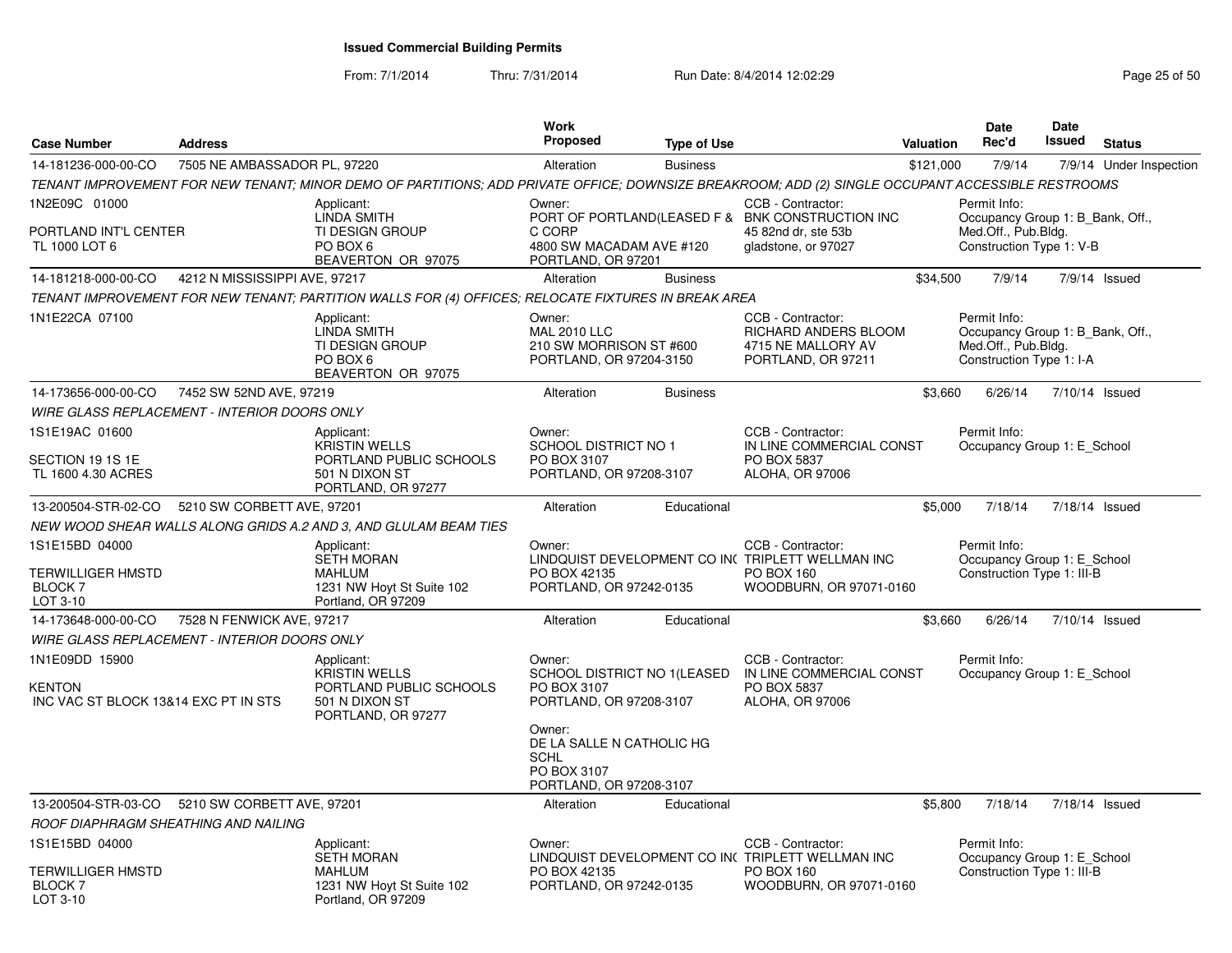| Case Number                                           | <b>Address</b>                |                                                                                                                                                                  | Work<br><b>Proposed</b>                                        | <b>Type of Use</b> | <b>Valuation</b>                                                                                          | Date<br>Rec'd                                             | Date<br>Issued |                | <b>Status</b>           |
|-------------------------------------------------------|-------------------------------|------------------------------------------------------------------------------------------------------------------------------------------------------------------|----------------------------------------------------------------|--------------------|-----------------------------------------------------------------------------------------------------------|-----------------------------------------------------------|----------------|----------------|-------------------------|
| 14-172688-000-00-CO                                   | 6909 SE POWELL BLVD, 97206    |                                                                                                                                                                  | Alteration                                                     | Educational        | \$3,660                                                                                                   | 6/26/14                                                   |                | 7/10/14 Issued |                         |
| <b>WIRE GLASS REPLACEMENT - INTERIOR DOORS ONLY</b>   |                               |                                                                                                                                                                  |                                                                |                    |                                                                                                           |                                                           |                |                |                         |
| 1S2E08BD 09200                                        |                               | Applicant:                                                                                                                                                       | Owner:                                                         |                    | CCB - Contractor:                                                                                         | Permit Info:                                              |                |                |                         |
| SECTION 08 1S 2E<br>TL 9200 5.31 ACRES                |                               | <b>KRISTIN WELLS</b><br>PORTLAND PUBLIC SCHOOLS<br>501 N DIXON ST<br>PORTLAND, OR 97277                                                                          | SCHOOL DISTRICT NO 1<br>PO BOX 3107<br>PORTLAND, OR 97208-3107 |                    | IN LINE COMMERCIAL CONST<br>PO BOX 5837<br>ALOHA, OR 97006                                                | Occupancy Group 1: E School                               |                |                |                         |
| 14-174472-000-00-CO                                   | 5037 SW IOWA ST, 97221        |                                                                                                                                                                  | Alteration                                                     | Educational        | \$3,660                                                                                                   | 6/26/14                                                   |                | 7/10/14 Issued |                         |
| <b>WIRE GLASS REPLACEMENT - INTERIOR DOORS ONLY</b>   |                               |                                                                                                                                                                  |                                                                |                    |                                                                                                           |                                                           |                |                |                         |
| 1S1E18DB 09500                                        |                               | Applicant:<br><b>KRISTIN WELLS</b>                                                                                                                               | Owner:<br>SCHOOL DISTRICT NO 1                                 |                    | CCB - Contractor:<br>IN LINE COMMERCIAL CONST                                                             | Permit Info:<br>Occupancy Group 1: E School               |                |                |                         |
| SECTION 18 1S 1E<br>TL 9500 7.27 ACRES                |                               | PORTLAND PUBLIC SCHOOLS<br>501 N DIXON ST<br>PORTLAND, OR 97277                                                                                                  | PO BOX 3107<br>PORTLAND, OR 97208-3107                         |                    | PO BOX 5837<br>ALOHA, OR 97006                                                                            |                                                           |                |                |                         |
| 14-137359-REV-01-CO                                   | 5816 SW HOOD AVE, 97201       |                                                                                                                                                                  | Alteration                                                     | Educational        |                                                                                                           | 7/7/14<br>\$                                              |                | 7/7/14 Issued  |                         |
|                                                       |                               | REVISION TO REMOVE DRINKING FOUNTAIN, CHANGE NAME OF CLOSET TO WIRING ROOM, REMOVE WALLS AT OFFICE TO CREATE MORE OPEN OFFICE SPACE, REMOVE PART OF EXISTING (   |                                                                |                    |                                                                                                           |                                                           |                |                |                         |
| 1S1E15CA 05400                                        |                               | Applicant:<br><b>SCOTT POPE</b>                                                                                                                                  | Owner:<br>JAMES A THOMPSEN LLC                                 |                    |                                                                                                           | Permit Info:<br>Occupancy Group 1: E_School               |                |                |                         |
| <b>GREENS ADD</b><br><b>BLOCK 5 TL 5400</b>           |                               | 2933 SE MARKET ST<br>PORTLAND, OR 97214-4952                                                                                                                     | PO BOX 69161<br>PORTLAND, OR 97239-0161                        |                    |                                                                                                           | Construction Type 1: V-B                                  |                |                |                         |
| 14-172821-000-00-CO                                   | 1001 SE 135TH AVE, 97233      |                                                                                                                                                                  | Alteration                                                     | Educational        | \$40,000                                                                                                  | Construction Type 2 (formerly Type 1): V-B<br>6/20/14     |                | 7/3/14 Issued  |                         |
|                                                       |                               | ALTERATION TO REMODEL OFFICE AND TURN INTO STUDENT STORE AND COFFEE BAR                                                                                          |                                                                |                    |                                                                                                           |                                                           |                |                |                         |
| 1S2E02 00100                                          |                               | Applicant:                                                                                                                                                       | Owner:                                                         |                    | CCB - Contractor:                                                                                         | Permit Info:                                              |                |                |                         |
| <b>TAYLOR'S SUB</b>                                   |                               | <b>MAYSAM RAZIPOUR</b><br><b>LCG PENCE</b>                                                                                                                       | <b>SCHOOL DISTRICT #40</b><br>1500 SE 130TH AVE                |                    | <b>LCG PENCE</b><br>2720 SW CORBETT                                                                       | Occupancy Group 1: E School<br>Construction Type 1: III-B |                |                |                         |
| LOT 3-10 TL 100<br>SPLIT LEVY R283941 (R822200800)    |                               | 2720 SW CORBETT AVE<br>PORTLAND, OR 97201                                                                                                                        | PORTLAND, OR 97233-1719                                        |                    | PORTLAND OR 97201                                                                                         |                                                           |                |                |                         |
| 14-153504-000-00-CO                                   | 14030 NE SACRAMENTO ST, 97230 |                                                                                                                                                                  | Alteration                                                     | Educational        | \$18,000                                                                                                  | 5/7/14                                                    |                |                | 7/2/14 Under Inspection |
|                                                       |                               | CHANGE OF USE FOR A SMALL PORTION OF EXISTING SCHOOL TO CONVERT EXISTING STORAGE ROOM TO TWO SECLUSION ROOMS. SCHOOL WILL BE CHANGING GRADE USE WHICH REQU       |                                                                |                    |                                                                                                           |                                                           |                |                |                         |
| 1N2E26DA 00800<br>SECTION 26 1N 2E                    |                               | Applicant:<br><b>NORMAN DULL</b><br>319 SW WASHINGTON STE 200                                                                                                    | Owner:<br>SCHOOL DISTRICT NO 3 M CO<br>10636 NE PRESCOTT ST    |                    | CCB - Contractor:<br><b>EMERICK CONSTRUCTION CO</b><br>PO BOX 66100                                       | Permit Info:<br>Occupancy Group 1: E_School               |                |                |                         |
| TL 800 10.39 ACRES                                    |                               | PORTLAND, OR 97204                                                                                                                                               | PORTLAND, OR 97220-2648                                        |                    | PORTLAND, OR 97290-6100                                                                                   | Construction Type 1: V-B                                  |                |                |                         |
| 14-153178-000-00-CO                                   | 3905 SE 91ST AVE, 97266       |                                                                                                                                                                  | Alteration                                                     | Educational        | \$1,000,000                                                                                               | 5/6/14                                                    |                |                | 7/2/14 Under Inspection |
|                                                       |                               | REPLACE EXISTING GRASS FOOTBALL FIELD WITH SYNTHETIC TURF MATERIAL, INCLUDES GRADING, PERVIOUS ASPHALT, NEW DRAINAGE SYSTEM, 8 NEW DRYWELLS, FIVE ACCESSIBLE PAI |                                                                |                    |                                                                                                           |                                                           |                |                |                         |
| IS2E09 00200                                          |                               | Applicant:<br><b>KRISTIN WELLS</b>                                                                                                                               | Owner:<br>SCHOOL DISTRICT NO 1                                 |                    | CCB - Contractor:<br>PORTLAND ROAD & DRIVEWAY                                                             |                                                           |                |                |                         |
| SECTION 09 1S 2E                                      |                               | PORTLAND PUBLIC SCHOOLS                                                                                                                                          | PO BOX 3107                                                    |                    | CO INC                                                                                                    |                                                           |                |                |                         |
| TL 200 23.86 ACRES                                    |                               | 501 N DIXON ST<br>PORTLAND, OR 97277                                                                                                                             | PORTLAND, OR 97208-3107                                        |                    | 10500 SE JENNIFER ST<br>CLACKAMAS, OR 970159511                                                           |                                                           |                |                |                         |
| 14-184534-000-00-CO                                   | 5210 SW CORBETT AVE, 97201    |                                                                                                                                                                  | Alteration                                                     | Educational        | \$10,000                                                                                                  | 7/16/14                                                   | 7/16/14 Issued |                |                         |
|                                                       |                               | EXPAND OUTDOOR PLAY AREA FOR INTERNATIONAL SCHOOL. RECONFIGURE AND RELOCATE ACCESSIBLE PARKING STALLS. INSTALL PERVIOUS SYNTHETIC LAWN SYSTEM AT PLAY AREA       |                                                                |                    |                                                                                                           |                                                           |                |                |                         |
| 1S1E15BD 04000                                        |                               | Applicant:<br><b>DAN NAUGHTON</b>                                                                                                                                | Owner:                                                         |                    | CCB - Contractor:<br>LINDQUIST DEVELOPMENT CO IN( LIES BROTHERS CONSTRUCTION Occupancy Group 1: U_Private | Permit Info:                                              |                |                |                         |
| <b>TERWILLIGER HMSTD</b><br><b>BLOCK7</b><br>LOT 3-10 |                               | SHIELS OBLETZ JOHNSON, INC.<br>1140 SW 11TH AVENUE, STE. 500<br>PORTLAND OR                                                                                      | PO BOX 42135<br>PORTLAND, OR 97242-0135                        |                    | <b>INC</b><br>15514 NW 2ND AVE<br>VANCOUVER, WA 98685                                                     | Garage\Utility Misc.                                      |                |                |                         |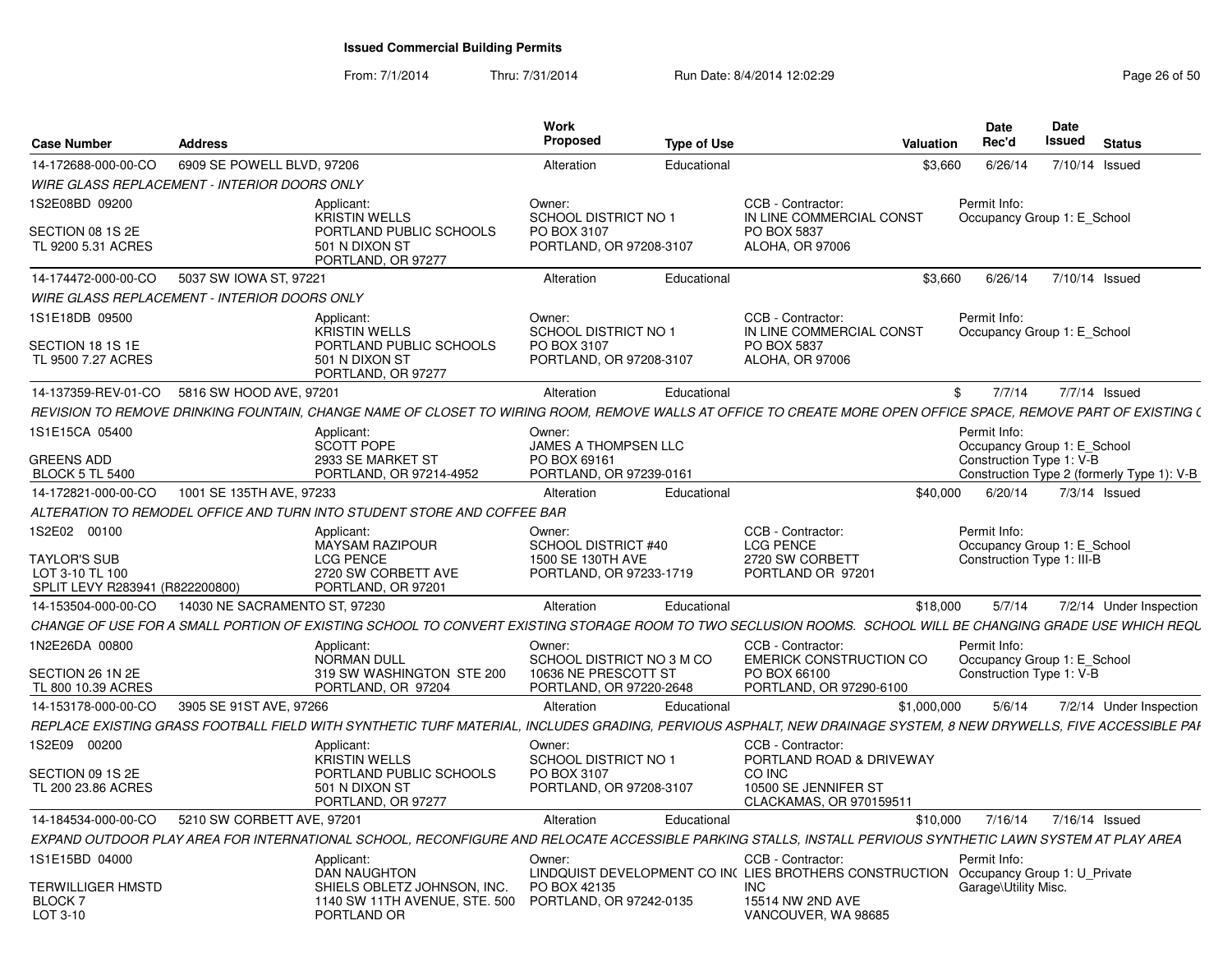| <b>Case Number</b>                                                                               | <b>Address</b>                                       |                                                                                                                                                                  | <b>Work</b><br>Proposed                                                         | <b>Type of Use</b> |                                                                                 | Valuation | <b>Date</b><br>Rec'd                        | Date<br>Issued | <b>Status</b>            |
|--------------------------------------------------------------------------------------------------|------------------------------------------------------|------------------------------------------------------------------------------------------------------------------------------------------------------------------|---------------------------------------------------------------------------------|--------------------|---------------------------------------------------------------------------------|-----------|---------------------------------------------|----------------|--------------------------|
| 14-163858-000-00-CO                                                                              | 1600 SW SALMON ST, 97205                             |                                                                                                                                                                  | Alteration                                                                      | Educational        |                                                                                 | \$197,000 | 6/4/14                                      |                | 7/11/14 Under Inspection |
|                                                                                                  |                                                      | ALTERATION TO CONSTRUCT (2) NEW CLASSROOMS IN EXISTING CAFETERIA AREA IN DAYLIGHT BASEMENT, INSTALL AUTOMATIC ELECTRICAL DOOR OPENER, INSTALL NEW HI-LOW DRINKIN |                                                                                 |                    |                                                                                 |           |                                             |                |                          |
| 1S1E04AB 00100                                                                                   |                                                      | Applicant:<br><b>KRISTIN WELLS</b>                                                                                                                               | Owner:<br><b>SCHOOL DISTRICT NO 1</b>                                           |                    | CCB - Contractor:<br><b>NICK</b>                                                |           | Permit Info:<br>Occupancy Group 1: E_School |                |                          |
| SECTION 04 1S 1E<br>TL 100 10.96 ACRES                                                           |                                                      | PORTLAND PUBLIC SCHOOLS<br>501 N DIXON ST<br>PORTLAND, OR 97277                                                                                                  | PO BOX 3107<br>PORTLAND, OR 97208-3107                                          |                    | <b>GROW CONSTRUCTION LLC</b><br>7900 SW HUNZIKER ST<br><b>TIGARD, OR 97223</b>  |           | Construction Type 1: I-A                    |                |                          |
| 14-173683-000-00-CO                                                                              | 2276 SE 41ST AVE, 97214                              |                                                                                                                                                                  | Alteration                                                                      | Educational        |                                                                                 | \$3,660   | 6/26/14                                     | 7/10/14 Issued |                          |
|                                                                                                  | WIRE GLASS REPLACEMENT - EXTERIOR AND INTERIOR DOORS |                                                                                                                                                                  |                                                                                 |                    |                                                                                 |           |                                             |                |                          |
| 1S2E06CC 19500                                                                                   |                                                      | Applicant:<br><b>KRISTIN WELLS</b>                                                                                                                               | Owner:<br>SCHOOL DISTRICT NO 1                                                  |                    | CCB - Contractor:<br>IN LINE COMMERCIAL CONST                                   |           | Permit Info:<br>Occupancy Group 1: E School |                |                          |
| SECTION 06 1S 2E<br>TL 19500 3.82 ACRES                                                          |                                                      | PORTLAND PUBLIC SCHOOLS<br>501 N DIXON ST<br>PORTLAND, OR 97277                                                                                                  | PO BOX 3107<br>PORTLAND, OR 97208-3107                                          |                    | PO BOX 5837<br><b>ALOHA, OR 97006</b>                                           |           |                                             |                |                          |
| 14-174492-000-00-CO                                                                              | 7650 N COMMERCIAL AVE, 97217                         |                                                                                                                                                                  | Alteration                                                                      | Educational        |                                                                                 | \$3,660   | 6/26/14                                     | 7/10/14 Issued |                          |
|                                                                                                  | <b>WIRE GLASS REPLACEMENT - INTERIOR DOORS ONLY</b>  |                                                                                                                                                                  |                                                                                 |                    |                                                                                 |           |                                             |                |                          |
| 1N1E10DC 09600<br><b>LOVEWOOD</b><br><b>BLOCK1</b><br>LOT 5-13 TL 9600                           |                                                      | Applicant:<br><b>KRISTIN WELLS</b><br>PORTLAND PUBLIC SCHOOLS<br>501 N DIXON ST<br>PORTLAND, OR 97277                                                            | Owner:<br><b>SCHOOL DISTRICT NO 1</b><br>PO BOX 3107<br>PORTLAND, OR 97208-3107 |                    | CCB - Contractor:<br>IN LINE COMMERCIAL CONST<br>PO BOX 5837<br>ALOHA, OR 97006 |           | Permit Info:<br>Occupancy Group 1: E School |                |                          |
| 14-174490-000-00-CO                                                                              | 5210 N KERBY AVE, 97217                              |                                                                                                                                                                  | Alteration                                                                      | Educational        |                                                                                 | \$3,660   | 6/26/14                                     | 7/10/14 Issued |                          |
|                                                                                                  | <b>WIRE GLASS REPLACEMENT - INTERIOR DOORS ONLY</b>  |                                                                                                                                                                  |                                                                                 |                    |                                                                                 |           |                                             |                |                          |
| 1N1E22BA 00100<br><b>M PATTONS &amp; SUB</b><br>BLOCK O TL 100<br>SPLIT MAP R298127 (R877306800) |                                                      | Applicant:<br><b>KRISTIN WELLS</b><br>PORTLAND PUBLIC SCHOOLS<br>501 N DIXON ST<br>PORTLAND, OR 97277                                                            | Owner:<br><b>SCHOOL DISTRICT NO 1</b><br>PO BOX 3107<br>PORTLAND, OR 97208-3107 |                    | CCB - Contractor:<br>IN LINE COMMERCIAL CONST<br>PO BOX 5837<br>ALOHA, OR 97006 |           | Permit Info:<br>Occupancy Group 1: E School |                |                          |
| 14-174476-000-00-CO                                                                              | 1320 NE BRAZEE ST, 97212                             |                                                                                                                                                                  | Alteration                                                                      | Educational        |                                                                                 | \$3,660   | 6/26/14                                     | 7/10/14 Issued |                          |
|                                                                                                  | <b>WIRE GLASS REPLACEMENT - INTERIOR DOORS ONLY</b>  |                                                                                                                                                                  |                                                                                 |                    |                                                                                 |           |                                             |                |                          |
| 1N1E26CA 09100                                                                                   |                                                      | Applicant:<br><b>KRISTIN WELLS</b>                                                                                                                               | Owner:<br><b>SCHOOL DISTRICT NO 1</b>                                           |                    | CCB - Contractor:<br>IN LINE COMMERCIAL CONST                                   |           | Permit Info:<br>Occupancy Group 1: E_School |                |                          |
| <b>IRVINGTON</b><br>BLOCK 76<br>LOT 1-10<br>INC PT VAC ST LOT 11-20                              |                                                      | PORTLAND PUBLIC SCHOOLS<br>501 N DIXON ST<br>PORTLAND, OR 97277                                                                                                  | PO BOX 3107<br>PORTLAND, OR 97208-3107                                          |                    | PO BOX 5837<br>ALOHA, OR 97006                                                  |           |                                             |                |                          |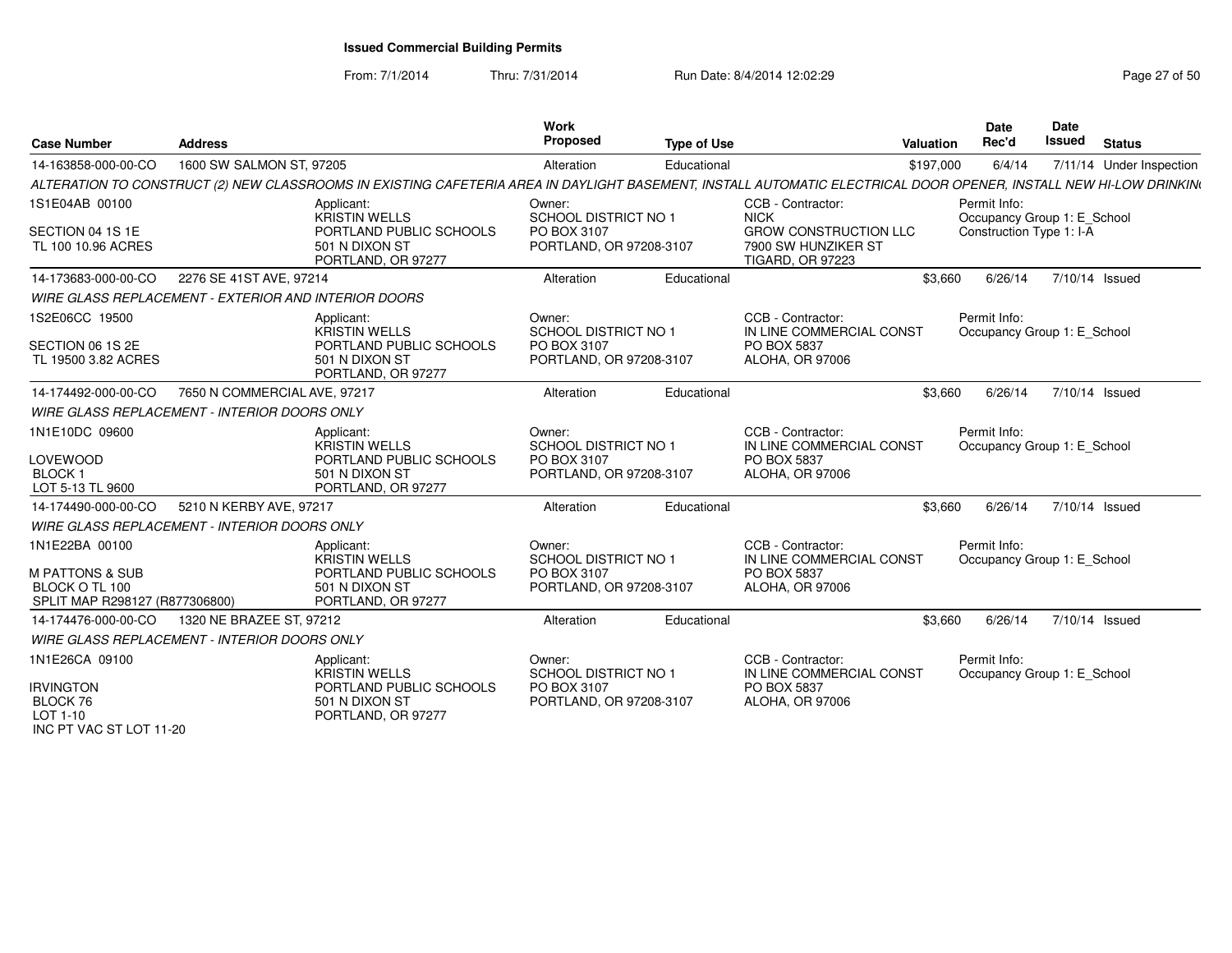| <b>Case Number</b>                                           | <b>Address</b>                                              |                                                                                                         | <b>Work</b><br>Proposed                                                          | <b>Type of Use</b> | <b>Valuation</b>                                                                | Date<br>Rec'd      | Date<br>Issued<br><b>Status</b> |  |
|--------------------------------------------------------------|-------------------------------------------------------------|---------------------------------------------------------------------------------------------------------|----------------------------------------------------------------------------------|--------------------|---------------------------------------------------------------------------------|--------------------|---------------------------------|--|
| 14-174468-000-00-CO                                          | 2225 SE 87TH AVE, 97216                                     |                                                                                                         | Alteration                                                                       | Educational        |                                                                                 | \$3,660<br>6/26/14 | 7/10/14 Issued                  |  |
|                                                              | <b>WIRE GLASS REPLACEMENT - INTERIOR DOORS ONLY</b>         |                                                                                                         |                                                                                  |                    |                                                                                 |                    |                                 |  |
| 1S2E04CC 03000                                               |                                                             | Applicant:                                                                                              | Owner:                                                                           |                    | CCB - Contractor:                                                               | Permit Info:       |                                 |  |
| SECTION 04 1S 2E<br>TL 3000 5.81 ACRES                       |                                                             | <b>KRISTIN WELLS</b><br>PORTLAND PUBLIC SCHOOLS<br>501 N DIXON ST<br>PORTLAND, OR 97277                 | <b>SCHOOL DISTRICT NO 1</b><br>PO BOX 3107<br>PORTLAND, OR 97208-3107            |                    | IN LINE COMMERCIAL CONST<br>PO BOX 5837<br>ALOHA, OR 97006                      |                    | Occupancy Group 1: E School     |  |
|                                                              |                                                             | Applicant:<br>PETER KIM<br>TONI KING AND ASSOCIATES<br>330 SE MLK BLVD, SUITE 350<br>PORTLAND, OR 97214 |                                                                                  |                    |                                                                                 |                    |                                 |  |
| 14-174457-000-00-CO                                          | 3255 NE HANCOCK ST. 97212                                   |                                                                                                         | Alteration                                                                       | Educational        |                                                                                 | \$3,660<br>6/26/14 | 7/10/14 Issued                  |  |
|                                                              | <b>WIRE GLASS REPLACEMENT - EXTERIOR AND INTERIOR DOORS</b> |                                                                                                         |                                                                                  |                    |                                                                                 |                    |                                 |  |
| 1N1E25CD 00100                                               |                                                             | Applicant:                                                                                              | Owner:                                                                           |                    | CCB - Contractor:                                                               | Permit Info:       |                                 |  |
| BROADWAY ADD<br><b>BLOCK 10 TL 100</b>                       |                                                             | <b>KRISTIN WELLS</b><br>PORTLAND PUBLIC SCHOOLS<br>501 N DIXON ST<br>PORTLAND, OR 97277                 | SCHOOL DISTRICT NO 1<br>PO BOX 3107<br>PORTLAND, OR 97208-3107                   |                    | IN LINE COMMERCIAL CONST<br>PO BOX 5837<br>ALOHA, OR 97006                      |                    | Occupancy Group 1: E_School     |  |
| 14-174368-000-00-CO                                          | 1715 SE 32ND PL, 97214                                      |                                                                                                         | Alteration                                                                       | Educational        |                                                                                 | \$3,660<br>6/26/14 | 7/10/14 Issued                  |  |
|                                                              | <b>WIRE GLASS REPLACEMENT - INTERIOR DOORS ONLY</b>         |                                                                                                         |                                                                                  |                    |                                                                                 |                    |                                 |  |
| 1S1E01CA 14900<br>SOUTH SUNNYSIDE<br><b>BLOCK 8 TL 14900</b> |                                                             | Applicant:<br>KRISTIN WELLS<br>PORTLAND PUBLIC SCHOOLS<br>501 N DIXON ST<br>PORTLAND, OR 97277          | Owner:<br>SCHOOL DISTRICT NO 1(LEASED<br>PO BOX 3107<br>PORTLAND, OR 97208-3107  |                    | CCB - Contractor:<br>IN LINE COMMERCIAL CONST<br>PO BOX 5837<br>ALOHA, OR 97006 | Permit Info:       | Occupancy Group 1: E School     |  |
|                                                              |                                                             |                                                                                                         | Owner:<br>TRILLIUM FAMILY SERVICES INC<br>PO BOX 3107<br>PORTLAND, OR 97208-3107 |                    |                                                                                 |                    |                                 |  |
| 14-174348-000-00-CO                                          | 5103 N WILLIS BLVD, 97203                                   |                                                                                                         | Alteration                                                                       | Educational        |                                                                                 | 6/26/14<br>\$3,660 | 7/10/14 Issued                  |  |
|                                                              | <b>WIRE GLASS REPLACEMENT - INTERIOR DOORS ONLY</b>         |                                                                                                         |                                                                                  |                    |                                                                                 |                    |                                 |  |
| 1N1E08BC 13400                                               |                                                             | Applicant:<br>KRISTIN WELLS                                                                             | Owner:<br><b>SCHOOL DISTRICT NO 1</b>                                            |                    | CCB - Contractor:<br>IN LINE COMMERCIAL CONST                                   | Permit Info:       | Occupancy Group 1: E School     |  |
| PORTSMOUTH VILLA EXTD<br>BLOCK 4-6 TL 13400                  |                                                             | PORTLAND PUBLIC SCHOOLS<br>501 N DIXON ST<br>PORTLAND, OR 97277                                         | PO BOX 3107<br>PORTLAND, OR 97208-3107                                           |                    | PO BOX 5837<br>ALOHA, OR 97006                                                  |                    |                                 |  |
| 14-174360-000-00-CO                                          | 3400 SE 26TH AVE, 97202                                     |                                                                                                         | Alteration                                                                       | Educational        |                                                                                 | \$3.660<br>6/26/14 | 7/10/14 Issued                  |  |
|                                                              | <b>WIRE GLASS REPLACEMENT - INTERIOR DOORS ONLY</b>         |                                                                                                         |                                                                                  |                    |                                                                                 |                    |                                 |  |
| 1S1E12BC 09100                                               |                                                             | Applicant:                                                                                              | Owner:                                                                           |                    | CCB - Contractor:                                                               | Permit Info:       |                                 |  |
| SECTION 12 1S 1E<br>TL 9100 4.03 ACRES                       |                                                             | <b>KRISTIN WELLS</b><br>PORTLAND PUBLIC SCHOOLS<br>501 N DIXON ST<br>PORTLAND, OR 97277                 | SCHOOL DISTRICT NO 1<br>PO BOX 3107<br>PORTLAND, OR 97208-3107                   |                    | IN LINE COMMERCIAL CONST<br>PO BOX 5837<br><b>ALOHA, OR 97006</b>               |                    | Occupancy Group 1: E_School     |  |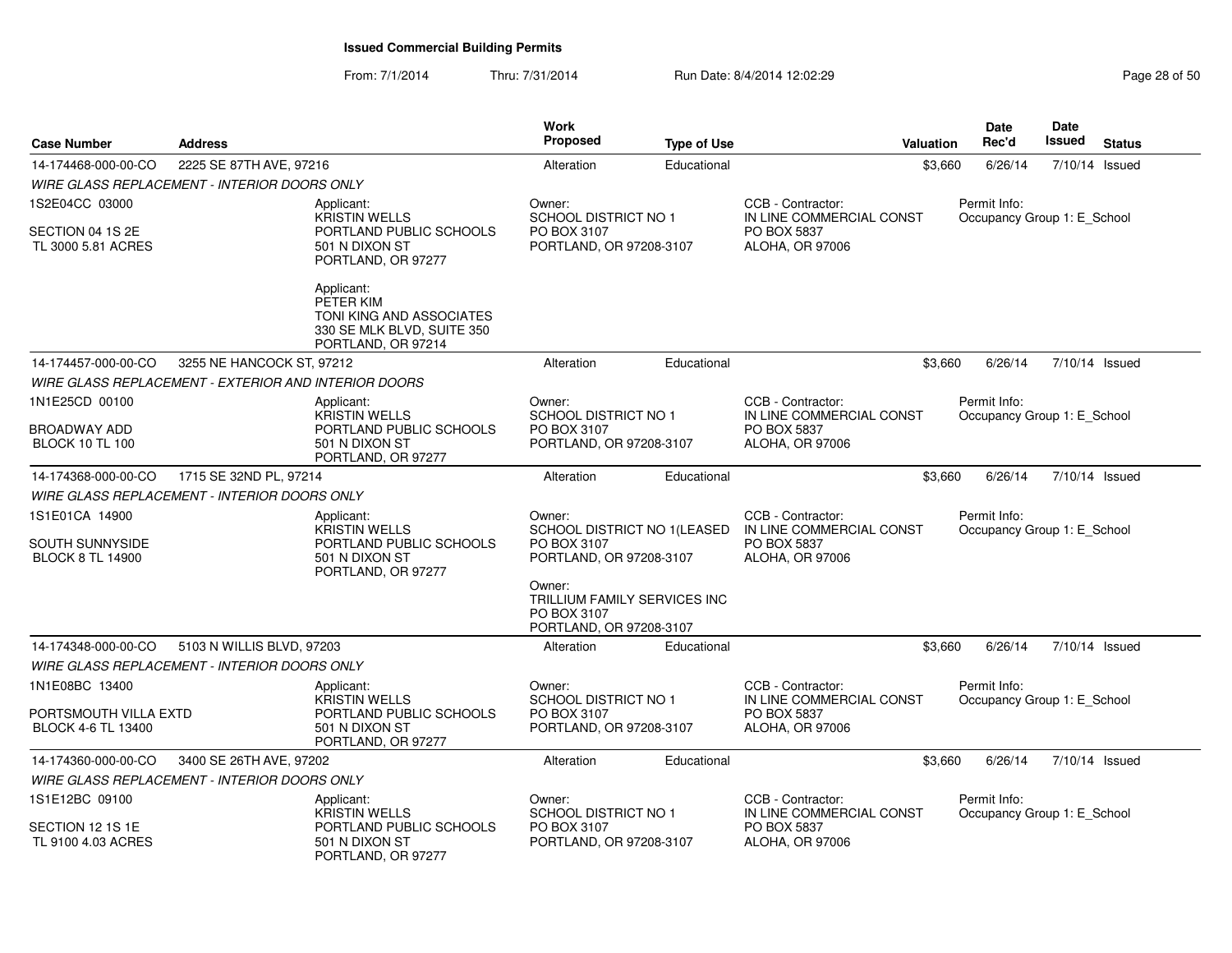| <b>Case Number</b>                                            | <b>Address</b>                                       |                                                                 | Work<br>Proposed                        | <b>Type of Use</b> | Valuation                                     | <b>Date</b><br>Rec'd                        | <b>Date</b><br>Issued | <b>Status</b>  |
|---------------------------------------------------------------|------------------------------------------------------|-----------------------------------------------------------------|-----------------------------------------|--------------------|-----------------------------------------------|---------------------------------------------|-----------------------|----------------|
| 14-173927-000-00-CO                                           | 8300 SE 15TH AVE, 97202                              |                                                                 | Alteration                              | Educational        | \$3,660                                       | 6/26/14                                     |                       | 7/10/14 Issued |
|                                                               | WIRE GLASS REPLACEMENT - EXTERIOR AND INTERIOR DOORS |                                                                 |                                         |                    |                                               |                                             |                       |                |
| 1S1E23DC 17000                                                |                                                      | Applicant:<br><b>KRISTIN WELLS</b>                              | Owner:<br><b>SCHOOL DISTRICT NO 1</b>   |                    | CCB - Contractor:<br>IN LINE COMMERCIAL CONST | Permit Info:<br>Occupancy Group 1: E School |                       |                |
| SELLWOOD                                                      |                                                      | PORTLAND PUBLIC SCHOOLS                                         | PO BOX 3107                             |                    | PO BOX 5837                                   |                                             |                       |                |
| INC VAC ST BLOCK 66&67                                        |                                                      | 501 N DIXON ST<br>PORTLAND, OR 97277                            | PORTLAND, OR 97208-3107                 |                    | ALOHA, OR 97006                               |                                             |                       |                |
| 14-174326-000-00-CO                                           | 8401 SW 17TH AVE, 97219                              |                                                                 | Alteration                              | Educational        | \$3,660                                       | 6/26/14                                     |                       | 7/10/14 Issued |
|                                                               | <b>WIRE GLASS REPLACEMENT - INTERIOR DOORS ONLY</b>  |                                                                 |                                         |                    |                                               |                                             |                       |                |
| 1S1E21CD 01100                                                |                                                      | Applicant:<br><b>KRISTIN WELLS</b>                              | Owner:<br>SCHOOL DISTRICT NO 1          |                    | CCB - Contractor:<br>IN LINE COMMERCIAL CONST | Permit Info:<br>Occupancy Group 1: E_School |                       |                |
| <b>CAPITOL HILL</b><br>BLOCK 33&38 TL 1100                    |                                                      | PORTLAND PUBLIC SCHOOLS<br>501 N DIXON ST<br>PORTLAND, OR 97277 | PO BOX 3107<br>PORTLAND, OR 97208-3107  |                    | PO BOX 5837<br><b>ALOHA, OR 97006</b>         |                                             |                       |                |
| 14-174320-000-00-CO                                           | 5800 SE DIVISION ST, 97206                           |                                                                 | Alteration                              | Educational        | \$3,660                                       | 6/26/14                                     |                       | 7/10/14 Issued |
|                                                               | <b>WIRE GLASS REPLACEMENT - INTERIOR DOORS ONLY</b>  |                                                                 |                                         |                    |                                               |                                             |                       |                |
| 1S2E06DD 19200                                                |                                                      | Applicant:<br>KRISTIN WELLS                                     | Owner:<br>SCHOOL DISTRICT NO 1          |                    | CCB - Contractor:<br>IN LINE COMMERCIAL CONST | Permit Info:<br>Occupancy Group 1: E_School |                       |                |
| SECTION 06 1S 2E<br>TL 19200 3.05 ACRES                       |                                                      | PORTLAND PUBLIC SCHOOLS<br>501 N DIXON ST<br>PORTLAND, OR 97277 | P O BOX 3107<br>PORTLAND, OR 97208-3107 |                    | PO BOX 5837<br><b>ALOHA, OR 97006</b>         |                                             |                       |                |
| 14-173748-000-00-CO                                           | 7900 SE DUKE ST, 97206                               |                                                                 | Alteration                              | Educational        | \$3,660                                       | 6/26/14                                     |                       | 7/10/14 Issued |
|                                                               | WIRE GLASS REPLACEMENT - INTERIOR DOORS ONLY         |                                                                 |                                         |                    |                                               |                                             |                       |                |
| 1S2E20AA 06700                                                |                                                      | Applicant:<br><b>KRISTIN WELLS</b>                              | Owner:<br><b>SCHOOL DISTRICT NO 1</b>   |                    | CCB - Contractor:<br>IN LINE COMMERCIAL CONST | Permit Info:<br>Occupancy Group 1: E School |                       |                |
| SECTION 20 1S 2E<br>TL 6700 5.53 ACRES                        |                                                      | PORTLAND PUBLIC SCHOOLS<br>501 N DIXON ST<br>PORTLAND, OR 97277 | PO BOX 3107<br>PORTLAND, OR 97208-3107  |                    | PO BOX 5837<br><b>ALOHA, OR 97006</b>         |                                             |                       |                |
| 14-173741-000-00-CO                                           | 3421 SE SALMON ST, 97214                             |                                                                 | Alteration                              | Educational        | \$3,660                                       | 6/26/14                                     |                       | 7/10/14 Issued |
|                                                               | WIRE GLASS REPLACEMENT - INTERIOR DOORS ONLY         |                                                                 |                                         |                    |                                               |                                             |                       |                |
| 1S1E01AC 16200                                                |                                                      | Applicant:<br><b>KRISTIN WELLS</b>                              | Owner:<br><b>SCHOOL DISTRICT NO 1</b>   |                    | CCB - Contractor:<br>IN LINE COMMERCIAL CONST | Permit Info:<br>Occupancy Group 1: E School |                       |                |
| SUNNYSIDE & PLAT 2 & 3<br>INC VAC ST BLOCK 30&37 EXC PT IN ST |                                                      | PORTLAND PUBLIC SCHOOLS<br>501 N DIXON ST<br>PORTLAND, OR 97277 | PO BOX 3107<br>PORTLAND, OR 97208-3107  |                    | PO BOX 5837<br><b>ALOHA, OR 97006</b>         |                                             |                       |                |
| 14-173746-000-00-CO                                           | 161 NE 82ND AVE, 97213                               |                                                                 | Alteration                              | Educational        | \$3,660                                       | 6/26/14                                     |                       | 7/10/14 Issued |
|                                                               | WIRE GLASS REPLACEMENT - INTERIOR DOORS ONLY         |                                                                 |                                         |                    |                                               |                                             |                       |                |
| 1N2E32DA 03800                                                |                                                      | Applicant:<br><b>KRISTIN WELLS</b>                              | Owner:<br><b>SCHOOL DISTRICT NO 1</b>   |                    | CCB - Contractor:<br>IN LINE COMMERCIAL CONST | Permit Info:<br>Occupancy Group 1: E_School |                       |                |
| MT TABOR HMS<br><b>BLOCK 1-4 TL 3800</b>                      |                                                      | PORTLAND PUBLIC SCHOOLS<br>501 N DIXON ST<br>PORTLAND, OR 97277 | PO BOX 3107<br>PORTLAND, OR 97208-3107  |                    | PO BOX 5837<br>ALOHA, OR 97006                |                                             |                       |                |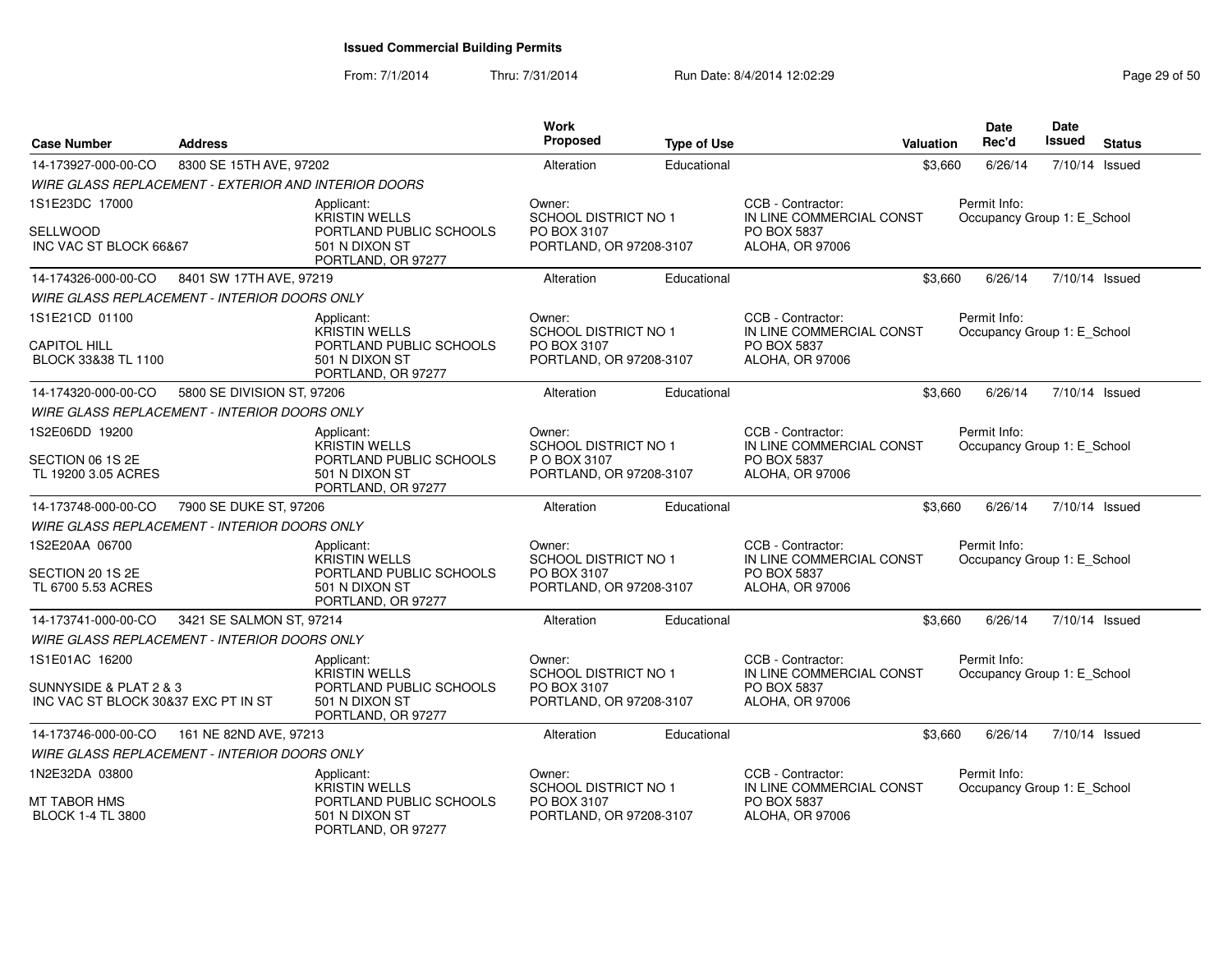| <b>Case Number</b>                                                                                               | <b>Address</b>                                              |                                                                                                                     | Work<br>Proposed                                                           | <b>Type of Use</b>           |                                                            | Valuation | Date<br>Rec'd                               | Date<br><b>Issued</b> | <b>Status</b>            |
|------------------------------------------------------------------------------------------------------------------|-------------------------------------------------------------|---------------------------------------------------------------------------------------------------------------------|----------------------------------------------------------------------------|------------------------------|------------------------------------------------------------|-----------|---------------------------------------------|-----------------------|--------------------------|
| 14-173729-000-00-CO                                                                                              | 2627 SW STEPHENSON ST, 97219                                |                                                                                                                     | Alteration                                                                 | Educational                  |                                                            | \$3,660   | 6/26/14                                     | 7/10/14 Issued        |                          |
|                                                                                                                  | WIRE GLASS REPLACEMENT - INTERIOR DOORS ONLY                |                                                                                                                     |                                                                            |                              |                                                            |           |                                             |                       |                          |
| 1S1E32AD 08400                                                                                                   |                                                             | Applicant:<br><b>KRISTIN WELLS</b>                                                                                  | Owner:                                                                     | SCHOOL DISTRICT NO 1(LEASED  | CCB - Contractor:<br>IN LINE COMMERCIAL CONST              |           | Permit Info:<br>Occupancy Group 1: E_School |                       |                          |
| SECTION 32 1S 1E<br>TL 8400 2.73 ACRES                                                                           |                                                             | PORTLAND PUBLIC SCHOOLS<br>501 N DIXON ST<br>PORTLAND, OR 97277                                                     | PO BOX 3107<br>PORTLAND, OR 97208-3107                                     |                              | PO BOX 5837<br>ALOHA, OR 97006                             |           |                                             |                       |                          |
|                                                                                                                  |                                                             | Applicant:<br>PETER KIM<br>TONI KING AND ASSOCIATES<br>330 SE MLK BLVD, SUITE 350<br>PORTLAND, OR 97214             | Owner:<br><b>VERIZON (QWEST)</b><br>PO BOX 3107<br>PORTLAND, OR 97208-3107 |                              |                                                            |           |                                             |                       |                          |
| 14-173723-000-00-CO                                                                                              | 9930 N SMITH ST, 97203                                      |                                                                                                                     | Alteration                                                                 | Educational                  |                                                            | \$3,660   | 6/26/14                                     | 7/10/14 Issued        |                          |
|                                                                                                                  | <b>WIRE GLASS REPLACEMENT - EXTERIOR AND INTERIOR DOORS</b> |                                                                                                                     |                                                                            |                              |                                                            |           |                                             |                       |                          |
| 1N1W01BD 02100                                                                                                   |                                                             | Applicant:<br><b>KRISTIN WELLS</b>                                                                                  | Owner:<br><b>SCHOOL DISTRICT NO 1</b>                                      |                              | CCB - Contractor:<br>IN LINE COMMERCIAL CONST              |           | Permit Info:<br>Occupancy Group 1: E_School |                       |                          |
| HOLBROOKS ADD                                                                                                    |                                                             | PORTLAND PUBLIC SCHOOLS                                                                                             | PO BOX 3107                                                                |                              | PO BOX 5837                                                |           |                                             |                       |                          |
| BLOCK 21&27&28 TL 2100                                                                                           |                                                             | 501 N DIXON ST<br>PORTLAND, OR 97277                                                                                | PORTLAND, OR 97208-3107                                                    |                              | ALOHA, OR 97006                                            |           |                                             |                       |                          |
| 14-173696-000-00-CO                                                                                              | 7334 NE SISKIYOU ST, 97213                                  |                                                                                                                     | Alteration                                                                 | Educational                  |                                                            | \$3,660   | 6/26/14                                     | 7/10/14 Issued        |                          |
|                                                                                                                  |                                                             | <b>WIRE GLASS REPLACEMENT - EXTERIOR AND INTERIOR DOORS ONLY</b>                                                    |                                                                            |                              |                                                            |           |                                             |                       |                          |
| 1N2E29AC 01300                                                                                                   |                                                             | Applicant:                                                                                                          | Owner:                                                                     |                              | CCB - Contractor:                                          |           | Permit Info:                                |                       |                          |
| <b>GLENHAVEN PK &amp; SUB</b><br>LOT 7&8 EXC PT IN STS<br>SEE R645276 (R325501401) FOR LEASED<br><b>SUB ACCT</b> |                                                             | <b>KRISTIN WELLS</b><br>PORTLAND PUBLIC SCHOOLS<br>501 N DIXON ST<br>PORTLAND, OR 97277                             | SCHOOL DISTRICT NO 1<br>PO BOX 3107<br>PORTLAND, OR 97208-3107             |                              | IN LINE COMMERCIAL CONST<br>PO BOX 5837<br>ALOHA, OR 97006 |           | Occupancy Group 1: E School                 |                       |                          |
| 14-173666-000-00-CO                                                                                              | 1315 N AINSWORTH ST, 97217                                  |                                                                                                                     | Alteration                                                                 | Educational                  |                                                            | \$3,660   | 6/26/14                                     | 7/10/14 Issued        |                          |
|                                                                                                                  | <b>WIRE GLASS REPLACEMENT - INTERIOR DOORS ONLY</b>         |                                                                                                                     |                                                                            |                              |                                                            |           |                                             |                       |                          |
| 1N1E15CB 05100                                                                                                   |                                                             | Applicant:<br><b>KRISTIN WELLS</b>                                                                                  | Owner:<br><b>SCHOOL DISTRICT NO 1</b>                                      |                              | CCB - Contractor:<br>IN LINE COMMERCIAL CONST              |           | Permit Info:<br>Occupancy Group 1: E_School |                       |                          |
| SECTION 15 1N 1E<br>TL 5100 5.20 ACRES                                                                           |                                                             | PORTLAND PUBLIC SCHOOLS<br>501 N DIXON ST<br>PORTLAND, OR 97277                                                     | PO BOX 3107<br>PORTLAND, OR 97208-3107                                     |                              | PO BOX 5837<br>ALOHA, OR 97006                             |           |                                             |                       |                          |
| 14-177744-000-00-CO                                                                                              | 3635 N WILLIAMS AVE, 97227                                  |                                                                                                                     | Alteration                                                                 | Educational                  |                                                            | \$1,500   | 7/1/14                                      |                       | 7/28/14 Under Inspection |
|                                                                                                                  |                                                             | CHANGE OF OCCUPANCY FROM (A-3) TO (E), ROOMS TO BE USED AS CLASSROOMS, UPGRADE EXISTING RESTROOMS FOR ACCESSIBILITY |                                                                            |                              |                                                            |           |                                             |                       |                          |
| 1N1E22DC 13900                                                                                                   |                                                             | Applicant:<br><b>LAURIE J SIMPSON</b>                                                                               | Owner:                                                                     | LIFE CHANGE CHRISTIAN CENTEF |                                                            |           | Permit Info:<br>Occupancy Group 1: E_School |                       |                          |
| ALBINA HMSTD<br>BLOCK 30<br>INC PT OF VAC ALLEY ADJ LOT 1-4&13-16                                                |                                                             | LAURIE J SIMPSON, ARCHITECT<br>4072 N WILLIAMS AVE, SUITE A<br>PORTLAND, OR 97227                                   | PO BOX 11956<br>PORTLAND, OR 97211                                         |                              |                                                            |           | Construction Type 1: V-A                    |                       |                          |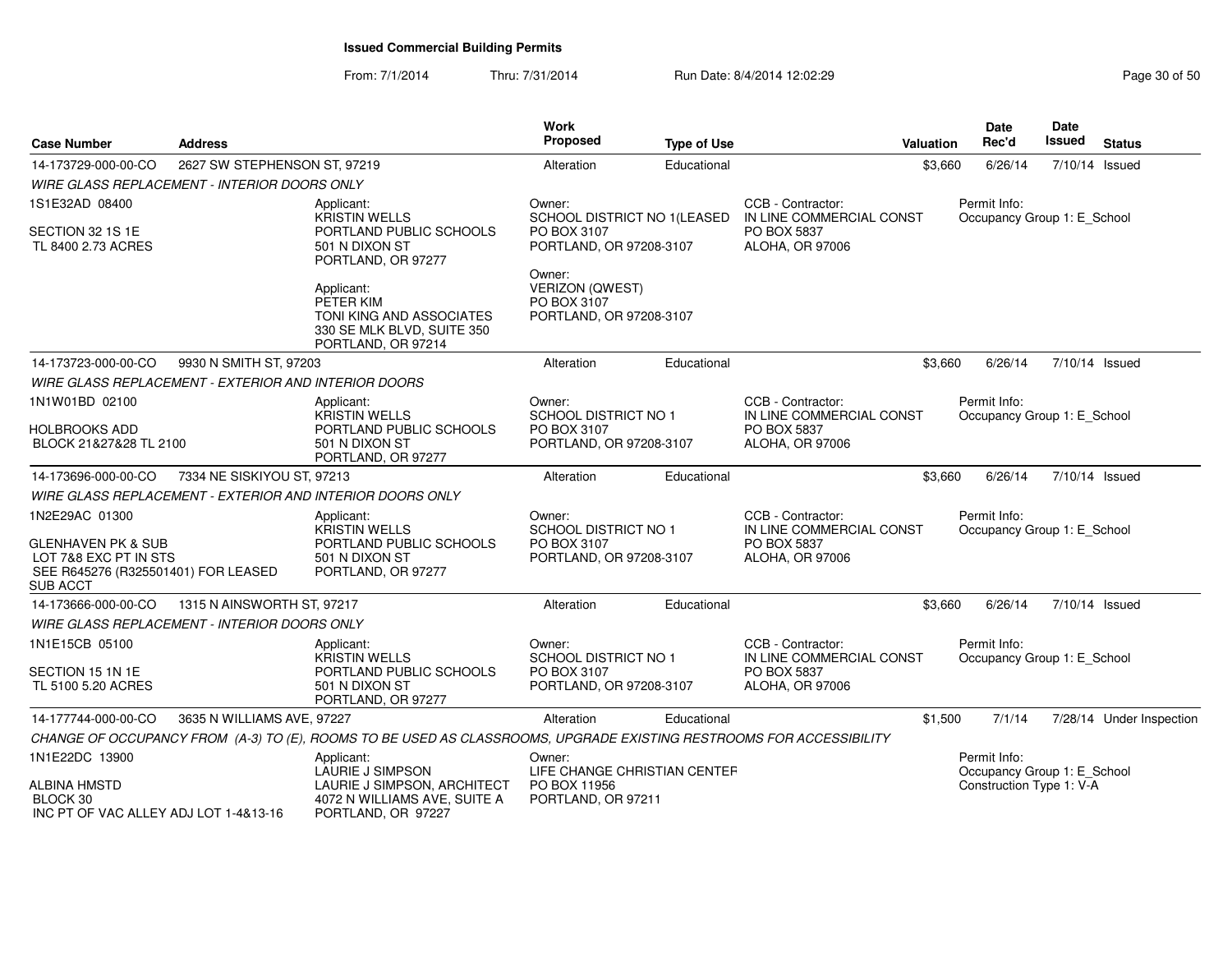| <b>Case Number</b>                                                        | <b>Address</b>                      |                                                                                                                                                              | <b>Work</b><br><b>Proposed</b>                                                                     | <b>Type of Use</b> |                                                                                                                                        | Valuation | Date<br>Rec'd                                                   | <b>Date</b><br>Issued | <b>Status</b>                             |
|---------------------------------------------------------------------------|-------------------------------------|--------------------------------------------------------------------------------------------------------------------------------------------------------------|----------------------------------------------------------------------------------------------------|--------------------|----------------------------------------------------------------------------------------------------------------------------------------|-----------|-----------------------------------------------------------------|-----------------------|-------------------------------------------|
| 14-173660-000-00-CO                                                       | 2033 NW GLISAN ST, 97209            |                                                                                                                                                              | Alteration                                                                                         | Educational        |                                                                                                                                        | \$3.660   | 6/26/14                                                         |                       | 7/10/14 Issued                            |
| WIRE GLASS REPLACEMENT - INTERIOR DOORS ONLY                              |                                     |                                                                                                                                                              |                                                                                                    |                    |                                                                                                                                        |           |                                                                 |                       |                                           |
| 1N1E33BD 06400                                                            |                                     | Applicant:<br><b>KRISTIN WELLS</b>                                                                                                                           | Owner:<br><b>SCHOOL DISTRICT NO 1</b>                                                              |                    | CCB - Contractor:<br>IN LINE COMMERCIAL CONST                                                                                          |           | Permit Info:<br>Occupancy Group 1: E School                     |                       |                                           |
| <b>COUCHS ADD</b>                                                         |                                     | PORTLAND PUBLIC SCHOOLS                                                                                                                                      | PO BOX 3107                                                                                        |                    | PO BOX 5837                                                                                                                            |           |                                                                 |                       |                                           |
| BLOCK 281 TL 6400                                                         |                                     | 501 N DIXON ST<br>PORTLAND, OR 97277                                                                                                                         | PORTLAND, OR 97208-3107                                                                            |                    | ALOHA, OR 97006                                                                                                                        |           |                                                                 |                       |                                           |
| 14-179134-000-00-CO                                                       | 1206 SE 11TH AVE, 97214             |                                                                                                                                                              | Alteration                                                                                         | Factory/Industrial |                                                                                                                                        | \$10,000  | 7/11/14                                                         |                       | 7/11/14 Under Inspection                  |
|                                                                           |                                     | TENANT IMPROVEMENT FOR NEW TENANT, REMOVE DOUBLE DOORS AT WEST ELEVATION, ADD OVERHEAD DOOR AND MAN DOOR                                                     |                                                                                                    |                    |                                                                                                                                        |           |                                                                 |                       |                                           |
|                                                                           |                                     | Applicant:<br><b>DAVE SPITZER</b><br><b>DMS ARCHITECTS</b><br>2106 NE MLK BLVD<br>PORTLAND OR 97212                                                          | Owner:<br>POCKET CREEK PROPERTIES L L DON RUE<br>C.<br>729 NE 194TH AVE<br>PORTLAND, OR 97230-7715 |                    | CCB - Contractor:<br><b>JHC COMMERCIAL</b><br>11125 SW BARBUR BLVD<br>PORTLAND OR 97219                                                |           | Permit Info:<br>Factory, Mod.Hazard<br>Construction Type 1: V-B |                       | Occupancy Group 1: F-1_Industrial Plant - |
| 13-227458-000-00-CO                                                       | 16515 NE SANDY BLVD - BLDG B, 97230 |                                                                                                                                                              | Alteration                                                                                         | Factory/Industrial |                                                                                                                                        | \$23.500  | 11/15/13                                                        |                       | 7/17/14 Issued                            |
|                                                                           |                                     | TI FOR NEW TENANT - INSTALL PARTITION WALLS TO CREATE GROW ROOMS AND OFFICE                                                                                  |                                                                                                    |                    |                                                                                                                                        |           |                                                                 |                       |                                           |
| 1N3E19C 01000                                                             |                                     | Applicant:<br><b>MIKE COYLE</b>                                                                                                                              | Owner:<br>RANDOLPH W SLIPHER                                                                       |                    | CCB - Contractor:<br><b>DAVID TAI SEU BARTOLOME</b>                                                                                    |           | Permit Info:                                                    |                       | Occupancy Group 1: F-1_Industrial Plant - |
| SECTION 19 1N 3E<br>TL 1000 0.61 ACRES                                    |                                     | <b>FASTER PERMITS</b><br>14334 NW EAGLERIDGE LANE<br>PORTLAND, OR 97229                                                                                      | 3415 NE 124TH PL<br>PORTLAND, OR 97230-1502                                                        |                    | 13570 SE 180TH AVE<br>DAMASCUS, OR 97089                                                                                               |           | Factory, Mod.Hazard<br>Construction Type 1: V-B                 |                       |                                           |
| 14-157893-000-00-CO                                                       | 1311 SE 7TH AVE, 97214              |                                                                                                                                                              | Alteration                                                                                         | Factory/Industrial |                                                                                                                                        | \$85,000  | 5/16/14                                                         |                       | 7/11/14 Issued                            |
|                                                                           |                                     | TENANT IMPROVEMENT-NEW CHEESE MAKING FACILITY INCLUDES NEW INTERIOR WALLS AND DOORS. AND NEW EQUIPMENT. TENANT DEMISING WALL. TRASH ENCLOSURE and TOILET ROO |                                                                                                    |                    |                                                                                                                                        |           |                                                                 |                       |                                           |
| 1S1E02BC 05200<br><b>HAWTHORNE PK</b>                                     |                                     | Applicant:<br>ANNABELLE LEE<br>3530N MISSISSIPPI AVE                                                                                                         | Owner:<br>2045 NE M L KING BLVD                                                                    |                    | CCB - Contractor:<br>WEATHERLY CREAMERY BULDIN( ORANGE DESIGN INDUSTRIES LL( Occupancy Group 1: F-1_Industrial Plant -<br>PO BOX 42015 |           | Permit Info:<br>Factory, Mod.Hazard                             |                       |                                           |
| BLOCK 133<br>LOT 7&8                                                      |                                     | PORTLAND, OR 97227                                                                                                                                           | PORTLAND, OR 97212                                                                                 |                    | PORTLAND, OR 97242                                                                                                                     |           | Construction Type 1: III-B                                      |                       |                                           |
| 14-181781-000-00-CO                                                       | 6212 NE 78TH CT, 97218              |                                                                                                                                                              | Alteration                                                                                         | Hazardous          |                                                                                                                                        | \$25,000  | 7/28/14                                                         |                       | 7/28/14 Issued                            |
|                                                                           |                                     | ADD DEMISING WALL, CREATE INTERIOR DOOR OPENINGS, LIGHT INTERIOR DEMO WORK                                                                                   |                                                                                                    |                    |                                                                                                                                        |           |                                                                 |                       |                                           |
| 1N2E17DA 00400                                                            |                                     | Applicant:<br><b>JENNIFER KIMURA</b>                                                                                                                         | Owner:<br>JERRY L IVY                                                                              |                    | CCB - Contractor:<br>MILLENNIUM BUILDING SERVICES Occupancy Group 1: H-4_High Hazard 4                                                 |           | Permit Info:                                                    |                       |                                           |
| PORT-AIR BUSINESS CENTER<br>BLOCK <sub>2</sub><br>LOT 10 EXC PT IN SLOUGH |                                     | VLMK CONSULTING ENGINEERS<br>3933 SW KELLY AVENUE<br>PORTLAND, OR 97239                                                                                      | 450 FERGUSON DR<br>MOUNTAIN VIEW, CA 94043-5214                                                    |                    | INC.<br>5909 CUTTER CIRCLE<br>PORTLAND, OR 97217                                                                                       |           | Construction Type 1: V-B                                        |                       |                                           |
| 14-185340-000-00-CO                                                       | 11707 NE AIRPORT WAY, 97220         |                                                                                                                                                              | Alteration                                                                                         | Hotel/Motel        |                                                                                                                                        | \$42,000  | 7/17/14                                                         |                       | 7/17/14 Under Inspection                  |
| ROOF/REPAIR MAINTENANCE OF 6100SQ FT                                      |                                     |                                                                                                                                                              |                                                                                                    |                    |                                                                                                                                        |           |                                                                 |                       |                                           |
| 1N2E15DA 00800                                                            |                                     | Applicant:<br>SIMON ROOFING & SHEET METAL                                                                                                                    | Owner:<br>SHILO INN PORTLAND L L C                                                                 |                    | CCB - Contractor:<br>SIMON ROOFING & SHEET METAL                                                                                       |           | Permit Info:                                                    |                       | Occupancy Group 1: A-2_Restaurant         |
| PARTITION PLAT 1991-30<br>LOT <sub>1</sub>                                |                                     | <b>CORPORATION</b><br>70 KARAGO AVE<br>YOUNGSTOWN, OH 44512                                                                                                  | 11600 SW SHILO LN<br>PORTLAND, OR 97225                                                            |                    | CORPORATION<br>70 KARAGO AVE<br>YOUNGSTOWN, OH 44512                                                                                   |           | Construction Type 1: V-B                                        |                       |                                           |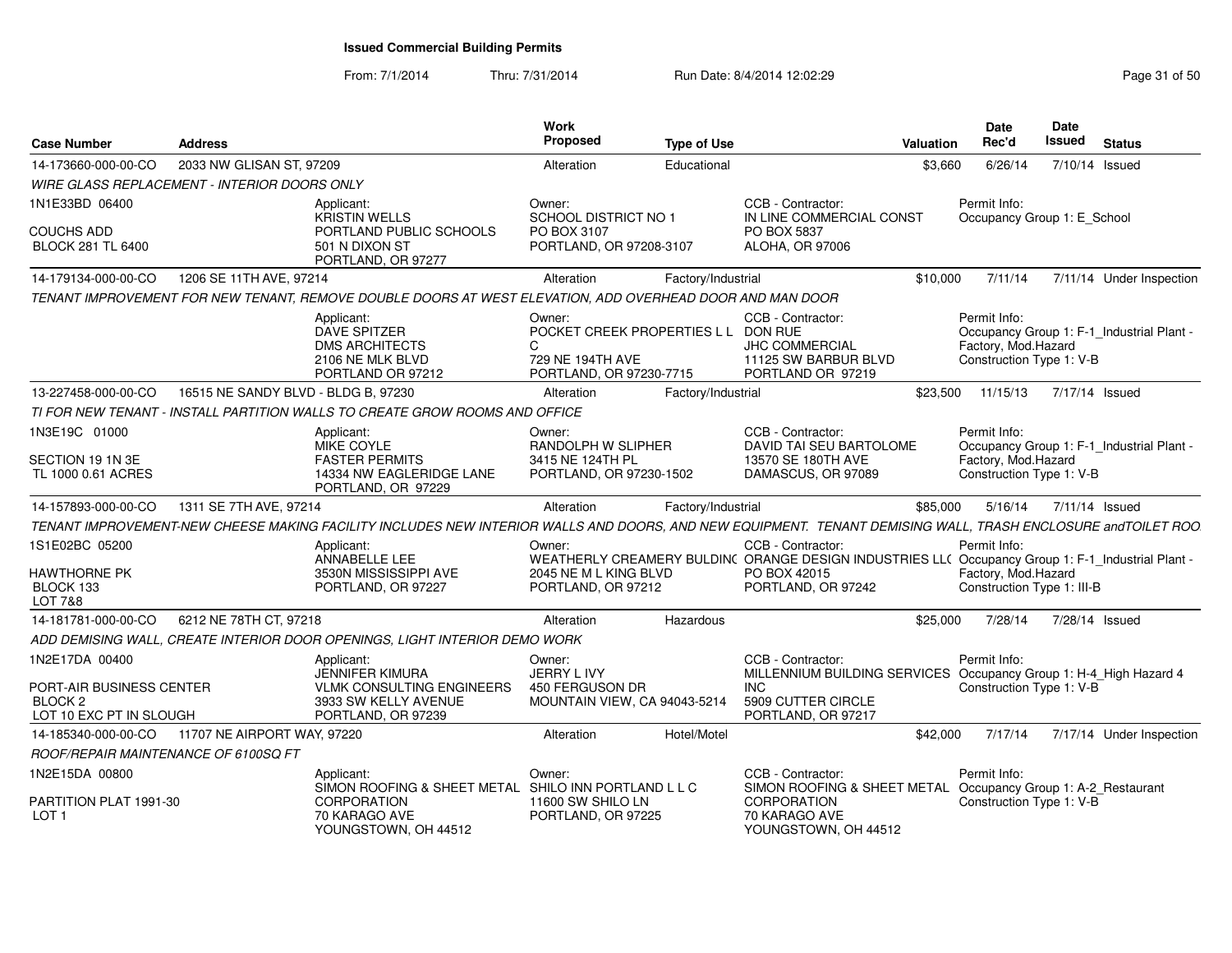From: 7/1/2014

| <b>Case Number</b>                                                               | <b>Address</b>               |                                                                                                                                                              | Work<br><b>Proposed</b>                                                           | <b>Type of Use</b> |                                                                                                 | Valuation | Date<br>Rec'd                                                     | Date<br>Issued | <b>Status</b>                                                                            |
|----------------------------------------------------------------------------------|------------------------------|--------------------------------------------------------------------------------------------------------------------------------------------------------------|-----------------------------------------------------------------------------------|--------------------|-------------------------------------------------------------------------------------------------|-----------|-------------------------------------------------------------------|----------------|------------------------------------------------------------------------------------------|
| 13-229575-REV-01-CO                                                              | 4621 SE MILWAUKIE AVE, 97202 |                                                                                                                                                              | Alteration                                                                        | Institutional      |                                                                                                 | -\$       | 7/9/14                                                            |                | 7/9/14 Issued                                                                            |
|                                                                                  |                              | REVISION TO REMOVE SHOWER; DELETE REVISED LIGHTING; REVISE FRAMING; ADD PASS THROUGH SHELF                                                                   |                                                                                   |                    |                                                                                                 |           |                                                                   |                |                                                                                          |
| 1S1E14BA 00400                                                                   |                              | Applicant:<br>Dave Spitzer<br>DMS Architects Inc.<br>2325 NE 19TH AVE<br>PORTLAND, OR 97212                                                                  | Owner:<br>LLC TRACKERS HQ<br>4617 SE MILWAUKIE AVE<br>PORTLAND, OR 97202          |                    | CCB - Contractor:<br>PDG CONSTRUCTION SERVICES<br><b>INC</b><br>PO BOX 543<br>GRESHAM, OR 97030 |           | Permit Info:<br>Care<br>Construction Type 1: III-B                |                | Occupancy Group 1: I-4 Institutional Day<br>Construction Type 2 (formerly Type 1): III-B |
| 14-167935-000-00-CO                                                              | 3626 SW BOND AVE             |                                                                                                                                                              | Alteration                                                                        | Institutional      |                                                                                                 | \$20,000  |                                                                   |                | 6/13/14 7/29/14 Issued                                                                   |
|                                                                                  |                              | PARTIAL CHANGE OF OCCUPANCY TO EXPAND SCHOOL INTO ADJACENT SPACE: RECONFIGURE AREA TO CREATE NEW OFFICE. NAP ROOM AND CLASSROOM: ADD RESTROOM ***SEE 10-1380 |                                                                                   |                    |                                                                                                 |           |                                                                   |                |                                                                                          |
| 1S1E10DB 90306                                                                   |                              | Applicant:<br>RAPHAEL GOODBLATT<br>AH HA!<br>615 SE ALDER ST. SUITE 203<br>PORTLAND, OR 97214                                                                | Owner:<br>BLOCK 35 INVESTORS LLC<br>1477 NW EVERETT ST<br>PORTLAND, OR 97209-2617 |                    | CCB - Contractor:<br><b>BNK CONSTRUCTION INC</b><br>45 82nd dr. ste 53b<br>gladstone, or 97027  |           | Permit Info:<br>Care<br>Construction Type 1: I-A                  |                | Occupancy Group 1: I-4 Institutional Day                                                 |
| 14-174822-000-00-CO                                                              | 2637 NE M L KING BLVD, 97212 |                                                                                                                                                              | Alteration                                                                        | Mercantile         |                                                                                                 | \$20,000  |                                                                   |                | 7/14/14 7/14/14 Issued                                                                   |
|                                                                                  |                              | INTERIOR TENANT IMPROVEMENT FOR NEW TENANT. NEW WALLS TO CREATE RETAIL AND RECEPTION AREA. NEW RESTROOM                                                      |                                                                                   |                    |                                                                                                 |           |                                                                   |                |                                                                                          |
| 1N1E27AD 14800                                                                   |                              | Applicant:<br><b>LARRY OAKES</b>                                                                                                                             | Owner:<br><b>EMJ PROPERTIES LLC</b>                                               |                    |                                                                                                 |           | Permit Info:                                                      |                | Occupancy Group 1: M_Store, Service                                                      |
| <b>ALBINA</b><br>BLOCK 16<br>LOT 11 EXC PT IN ST<br>S 10' OF LOT 12 EXC PT IN ST |                              | <b>BLOOM</b><br><b>2637 NE MLK</b><br>PORTLAND, OR                                                                                                           | 7503 SE HOLGATE BLVD<br>PORTLAND, OR 97206-3359                                   |                    |                                                                                                 |           | Station<br>Construction Type 1: III-B                             |                |                                                                                          |
| 13-120339-000-00-CO                                                              | 7783 SW CAPITOL HWY, 97219   |                                                                                                                                                              | Alteration                                                                        | Mercantile         |                                                                                                 | \$80,000  | 3/5/13                                                            |                | 7/7/14 Issued                                                                            |
|                                                                                  |                              | REPLACE EXISTING STOREFRONT SYSTEM AND PARKING LOT IMPROVEMENTS. CORE AND SHELL ONLY. DEMISING WALL AND RESTROOMS FOR FUTURE TENANTS: SEPARATE TENANT IMPRO  |                                                                                   |                    |                                                                                                 |           |                                                                   |                |                                                                                          |
| 1S1E20DB 07200                                                                   |                              | Applicant:<br>ROBERT HAYDEN                                                                                                                                  | Owner:<br>ROSE PROPERTY MANAGEMENT                                                |                    | CCB - Contractor:<br><b>BNK CONSTRUCTION INC</b>                                                |           | Permit Info:                                                      |                | Occupancy Group 1: B_Bank, Off.                                                          |
| WILDWOOD                                                                         |                              | <b>DELTA STUDIOS ARCH &amp;</b>                                                                                                                              | CO.                                                                               |                    | 45 82nd dr. ste 53b                                                                             |           | Med.Off., Pub.Bldg.                                               |                |                                                                                          |
| BLOCK <sub>5</sub><br>LOT <sub>7</sub>                                           |                              | <b>PLANNING</b><br>3344 NE 25TH AVE<br>PORTLAND, OR 97212                                                                                                    | 6149 SW SHATTUCK RD<br>PORTLAND, OR 97221-1044                                    |                    | gladstone, or 97027                                                                             |           | Construction Type 1: V-B                                          |                |                                                                                          |
| 14-165027-000-00-CO                                                              | 221 NE 122ND AVE, 97220      |                                                                                                                                                              | Alteration                                                                        | Mercantile         |                                                                                                 | \$30,000  | 7/1/14                                                            |                | 7/1/14 Final                                                                             |
|                                                                                  |                              | PHARMACY FRONT COUNTER BUMP OUT; SHELVING RECONFIGURATION UNDER SEPARATE PERMIT                                                                              |                                                                                   |                    |                                                                                                 |           |                                                                   |                |                                                                                          |
| 1N2E34DA 00103                                                                   |                              | Applicant:<br><b>TONY KELLEHER</b>                                                                                                                           | Owner:<br><b>SAFEWAY INC</b>                                                      |                    | CCB - Contractor:<br><b>TONE GIBSON</b>                                                         |           | Permit Info:                                                      |                | Occupancy Group 1: M_Store, Service                                                      |
| <b>GLISAN STREET STATION</b><br>LOT <sub>1</sub>                                 |                              | <b>BOOCO CONSTRUCTION</b><br>2725 NE COLUMBIA BLVD<br>PORTLAND, OR 97211                                                                                     | 1371 OAKLAND BLVD #200<br>WALNUT CREEK, CA 94596                                  |                    | <b>BOOCO CONSTRUCTION INC</b><br>PO BOX 30149<br>PORTLAND, OR 97294-0835                        |           | Station<br>Construction Type 1: III-B                             |                |                                                                                          |
| 13-229465-DFS-02-CO 921 SE 7TH AVE, 97214                                        |                              |                                                                                                                                                              | Alteration                                                                        | Mercantile         |                                                                                                 | \$1       | 6/27/14                                                           |                | 7/8/14 Issued                                                                            |
| DFS FOR CONCRETE WALL AND ANCHOR STUDY                                           |                              |                                                                                                                                                              |                                                                                   |                    |                                                                                                 |           |                                                                   |                |                                                                                          |
| 1S1E02BB 07400                                                                   |                              | Applicant:<br>MIKE COYLE<br><b>FASTER PERMITS</b><br>14334 NW EAGLERIDGE LANE<br>PORTLAND, OR 97229                                                          | Owner:<br>MACGUFFIN LLC<br>921-923 SE 7TH AVE<br>PORTLAND, OR 97214               |                    |                                                                                                 |           | Permit Info:<br>Med.Off., Pub.Bldg.<br>Construction Type 1: III-B |                | Occupancy Group 1: B_Bank, Off.<br>Construction Type 2 (formerly Type 1): III-B          |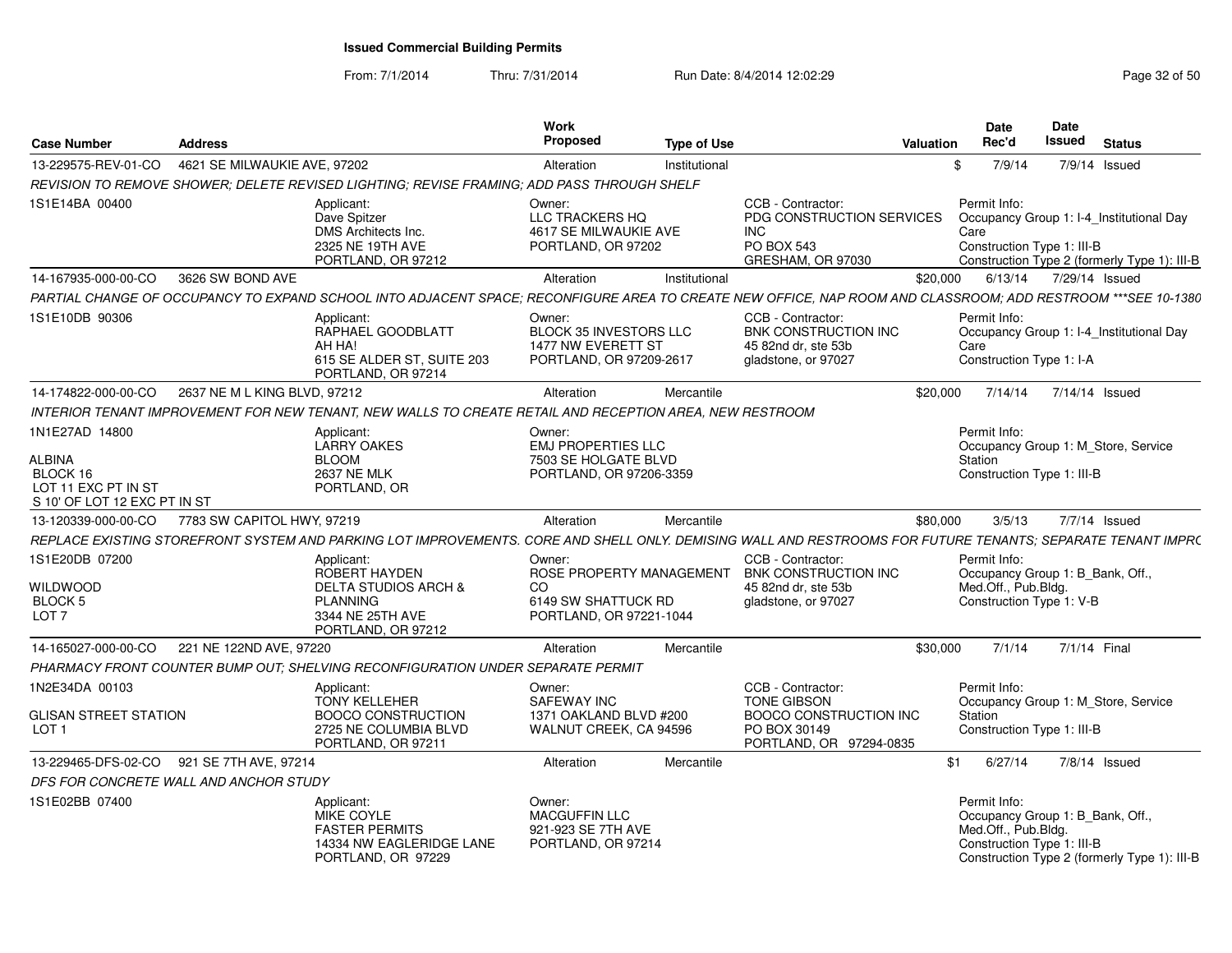| <b>Case Number</b>                                                                                | <b>Address</b>            |                                                                                                                                                                 | <b>Work</b><br><b>Proposed</b>                                                                                                                                                      | <b>Type of Use</b> | Valuation                                                                                                                    |           | <b>Date</b><br>Rec'd                                                                                | Date<br>Issued | <b>Status</b>                                |
|---------------------------------------------------------------------------------------------------|---------------------------|-----------------------------------------------------------------------------------------------------------------------------------------------------------------|-------------------------------------------------------------------------------------------------------------------------------------------------------------------------------------|--------------------|------------------------------------------------------------------------------------------------------------------------------|-----------|-----------------------------------------------------------------------------------------------------|----------------|----------------------------------------------|
| 14-160810-000-00-CO                                                                               | 2021 W BURNSIDE ST, 97209 |                                                                                                                                                                 | Alteration                                                                                                                                                                          | Mercantile         |                                                                                                                              | \$75,000  | 5/29/14                                                                                             |                | $7/3/14$ Issued                              |
|                                                                                                   |                           | TI FOR NEW TENANT; NEW FOOD PREP AREA, COOLER, AND LOBBY; BATHROOM PERMITTED UNDER 13-126837-CO                                                                 |                                                                                                                                                                                     |                    |                                                                                                                              |           |                                                                                                     |                |                                              |
| 1N1E33CA 14500                                                                                    |                           | Applicant:<br><b>JON WILLIE</b><br>PAPA MURPHY'S<br>4115 SE HAWTHORNE<br>PORTLAND, OR 97214                                                                     | Owner:<br>FRED MEYER INC<br>1014 VINE ST 7TH FLOOR<br>CINCINNATI, OH 45202-1141                                                                                                     |                    | CCB - Contractor:<br>NW WATERWORK/NEWBERRY<br><b>ENTERPRISES INC</b><br>40110 SE MEADOW SONG RD<br>SANDY, OR 97055           |           | Permit Info:<br>Occupancy Group 1: B_Bank, Off.,<br>Med.Off., Pub.Bldg.<br>Construction Type 1: I-B |                |                                              |
| 13-173466-DFS-01-CO<br><b>DFS - STOREFRONT</b>                                                    | 1419 NW 14TH AVE, 97209   |                                                                                                                                                                 | Alteration                                                                                                                                                                          | Mercantile         |                                                                                                                              | \$103,000 | 2/19/14                                                                                             |                | 7/2/14 Issued                                |
| 1N1E33AA 00700                                                                                    |                           | Applicant:<br><b>MATT CANNON</b><br><b>DALLAS GLASS</b><br><b>111 NW 50TH AVE</b><br>SALEM OR 97304                                                             | Owner:<br>EPPHAVEN PROPERTY LLC<br>924 MASON ST<br>SAN FRANCISCO, CA 94129-1602                                                                                                     |                    | CCB - Contractor:<br>PLANET GRANITE PORTLAND LLC Occupancy Group 1: B_Bank, Off.,<br>924 MASON ST<br>SAN FRANCISCO, CA 94129 |           | Permit Info:<br>Med.Off., Pub.Bldg.<br>Construction Type 1: III-B                                   |                |                                              |
| 14-184573-000-00-CO                                                                               | 6144 SE FOSTER RD, 97206  |                                                                                                                                                                 | Alteration                                                                                                                                                                          | Mercantile         |                                                                                                                              | \$60,000  | 7/22/14                                                                                             | 7/22/14 Issued |                                              |
|                                                                                                   |                           | TI FOR NEW TENANAT - ADD INTERIOR WALLS TO CREATE WASH AREA FOR PRODUCE, RELOCATE ACCESSIBLE PARKING SPACE; ADD NEW EXIT DOOR                                   |                                                                                                                                                                                     |                    |                                                                                                                              |           |                                                                                                     |                |                                              |
| 1S2E07DD 06900<br>J F LYNDS ADD<br><b>BLOCK1</b><br>LOT 1-10                                      |                           | Applicant:<br>PETER WASCH<br>13600 SE TAYLOR CT<br>PORTLAND OR 97233                                                                                            | Owner:<br>WINSON INTERNATIONAL LLC<br>6512 GOLD DUST ST<br>EASTVALE, CA 92880                                                                                                       |                    | CCB - Contractor:<br><b>FOSURE CONSTRUCTION &amp;</b><br><b>DEVELOPMENT LLC</b><br>822 NW MURRAY BLVD                        |           | Permit Info:<br>Station<br>Construction Type 1: V-B                                                 |                | Occupancy Group 1: M_Store, Service          |
| 14-187859-000-00-CO                                                                               | 2510 SE 33RD PL           |                                                                                                                                                                 | Alteration                                                                                                                                                                          | Mercantile         |                                                                                                                              | \$81,500  | 7/22/14                                                                                             | 7/22/14 Issued |                                              |
|                                                                                                   |                           | CHANGE OF OCCUPANCY B TO A2 & M; PROVIDE NEW PARTIONS, INTERIOR DOORS, PLUMBING CONNECTIONS TO BUILDING - THIS IS TO PREPARE FOUR TENANT SPACES FOR FUTURE TENA |                                                                                                                                                                                     |                    |                                                                                                                              |           |                                                                                                     |                |                                              |
| 1S1E12AB 10000A1                                                                                  |                           | Applicant:<br>NEELEY WELLS<br><b>Urban Development Partners</b><br>PO Box 14761<br>Portland OR 97293-4761                                                       | Owner:<br>3360 DIVISION LLC<br>116 NE 6TH AVE #400<br>PORTLAND, OR 97232-2904                                                                                                       |                    | CCB - Contractor:<br><b>ROB YORKE</b><br>YORKE & CURTIS INC<br>4480 SW 101 ST AVE<br>BEAVERTON, OR 970053427                 |           | Permit Info:<br>Station<br>Construction Type 1: V-A                                                 |                | Occupancy Group 1: M_Store, Service          |
| 14-188936-000-00-CO                                                                               | 3158 E BURNSIDE ST, 97214 |                                                                                                                                                                 | Alteration                                                                                                                                                                          | Mercantile         |                                                                                                                              | \$41,000  | 7/25/14                                                                                             | 7/25/14 Issued |                                              |
|                                                                                                   |                           | REMOVE EXISTING ROOF SYSTEM AND ADD NEW ROOF LIKE FOR LIKE                                                                                                      |                                                                                                                                                                                     |                    |                                                                                                                              |           |                                                                                                     |                |                                              |
| 1N1E36CD 20200<br>ANKENY HTS<br><b>BLOCK1</b><br>LOT 1 EXC PT IN ST<br>LOT 2&3<br>N 1.5' OF LOT 4 |                           | Applicant:<br><b>GARON ROOFING &amp; SHEET</b><br><b>METAL INC</b><br>7512 NE MEADOWS DRIVE<br>VANCOUVER, WA 98662                                              | Owner:<br>MILLENNIUM ENTERPRISES INC<br>3158 E BURNSIDE ST<br>PORTLAND, OR 97214-1952                                                                                               |                    | CCB - Contractor:<br><b>GARON ROOFING &amp; SHEET</b><br><b>METAL INC</b><br>7512 NE MEADOWS DRIVE<br>VANCOUVER, WA 98662    |           |                                                                                                     |                |                                              |
| 14-190174-000-00-CO                                                                               | 228 NE BROADWAY, 97232    |                                                                                                                                                                 | Alteration                                                                                                                                                                          | Mercantile         |                                                                                                                              | \$30,000  | 7/28/14                                                                                             | 7/28/14 Issued |                                              |
|                                                                                                   |                           | SHELL ONLY - INTERIOR OF INTERIOR WALLS IN BASEMENT, 1ST AND 2ND FLOOR; REMOVAL OF MEZZANINE, SEPARATE TI PERMIT REQUIRED FOR OCCUPANCY                         |                                                                                                                                                                                     |                    |                                                                                                                              |           |                                                                                                     |                |                                              |
| 1N1E27DD 10000<br><b>HOLLADAYS ADD</b><br>BLOCK 215<br>LOT 7&8                                    |                           | Applicant:<br><b>MIKE COYLE</b><br><b>FASTER PERMITS</b><br>14334 NW EAGLERIDGE LANE<br>PORTLAND, OR 97229                                                      | Owner:<br><b>BROADWAY INVESTMENTS LLC</b><br>11686 SW PACIFIC HWY<br>TIGARD, OR 97223-8675<br>Owner:<br><b>LIZANN BROADWAY LLC</b><br>11686 SW PACIFIC HWY<br>TIGARD, OR 97223-8675 |                    | CCB - Contractor:<br>PATH CONSTRUCTION<br>5331 SW MACADAM AVE #258-110 Moderate Hazard, Warehouse<br>PORTLAND, OR 97239      |           | Permit Info:<br>Occupancy Group 1: S-1_Storage -<br>Construction Type 1: III-B                      |                | Construction Type 2 (formerly Type 1): III-B |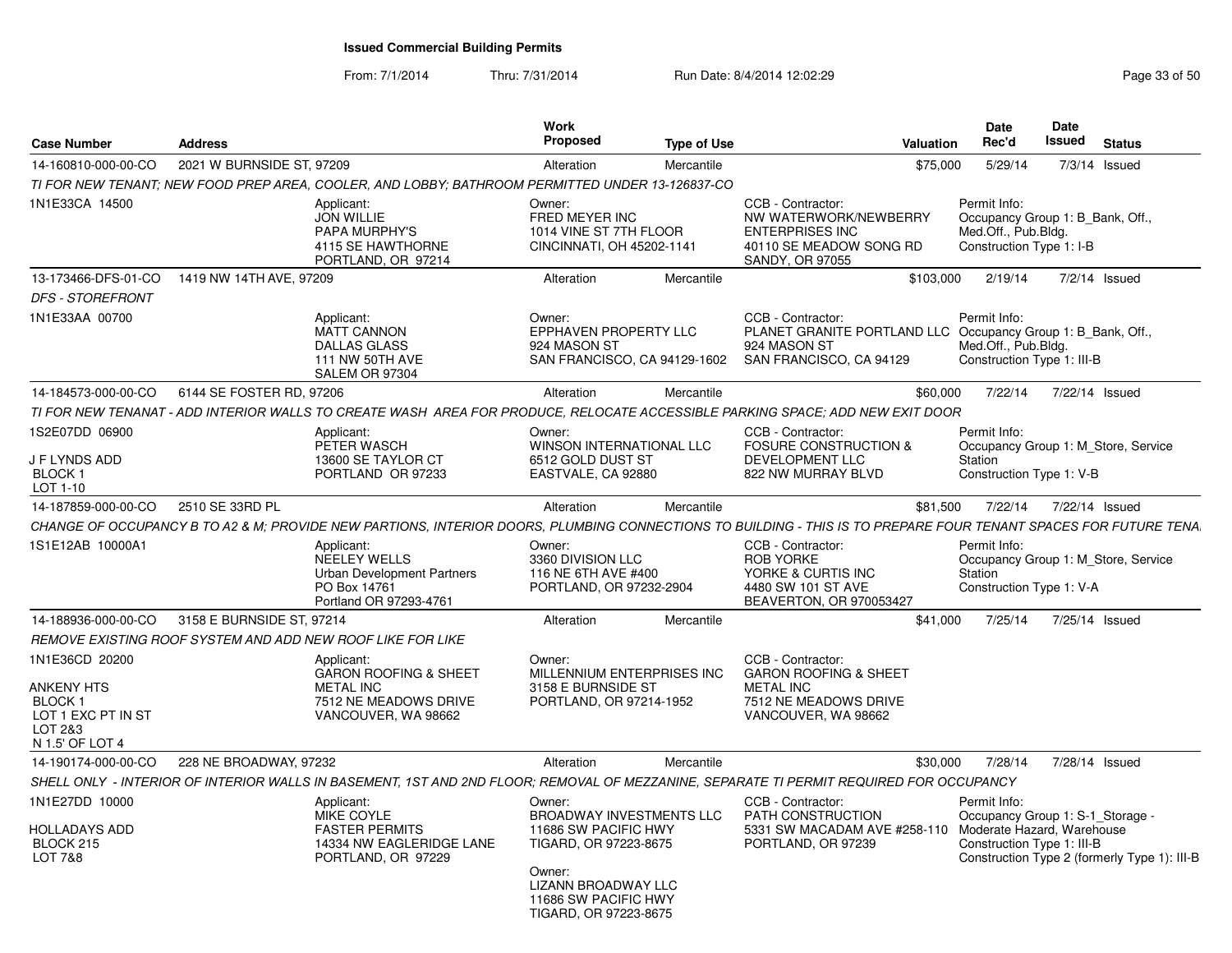| <b>Case Number</b>                                                                                                  | <b>Address</b>                                                                                                                                                 | Work<br><b>Proposed</b>                                                                                                                                     | <b>Type of Use</b>  |                                                                                                                                                        | Valuation | Date<br>Rec'd                                                                                                | Date<br><b>Issued</b> | <b>Status</b>                                                                             |
|---------------------------------------------------------------------------------------------------------------------|----------------------------------------------------------------------------------------------------------------------------------------------------------------|-------------------------------------------------------------------------------------------------------------------------------------------------------------|---------------------|--------------------------------------------------------------------------------------------------------------------------------------------------------|-----------|--------------------------------------------------------------------------------------------------------------|-----------------------|-------------------------------------------------------------------------------------------|
| 14-177648-000-00-CO                                                                                                 | 812 NW COUCH ST, 97209                                                                                                                                         | Alteration                                                                                                                                                  | Mercantile          |                                                                                                                                                        | \$60,000  | 7/3/14                                                                                                       |                       | 7/3/14 Under Inspection                                                                   |
|                                                                                                                     | TENANT SHELL IMPROVEMENT, ADD NEW RESTROOM AND DRYWALL TO PREPARE FOR FUTURE RETAIL TENANT.                                                                    |                                                                                                                                                             |                     |                                                                                                                                                        |           |                                                                                                              |                       |                                                                                           |
| 1N1E34CB 10500                                                                                                      | Applicant:<br>WALSH CONSTRUCTION CO<br>2905 SW 1ST AVE<br>PORTLAND, OR 972014707                                                                               | Owner:<br>POWELL PARK AVENUE LLC<br>1303 SW 16TH AVE<br>PORTLAND, OR 97201                                                                                  |                     | CCB - Contractor:<br>WALSH CONSTRUCTION CO<br>2905 SW 1ST AVE<br>PORTLAND, OR 972014707                                                                |           | Permit Info:<br>Station<br>Construction Type 1: I-A                                                          |                       | Occupancy Group 1: M_Store, Service                                                       |
| 14-184029-000-00-CO                                                                                                 | 7511 SE HENRY ST, 97206                                                                                                                                        | Alteration                                                                                                                                                  | Special Residential |                                                                                                                                                        | \$60,000  | 7/16/14                                                                                                      | 7/16/14 Issued        |                                                                                           |
|                                                                                                                     | INTERIOR REMODEL TO REMOVE WALLS IN COMMUNITY KITCHEN AREA AND ADD NEW WALLS: ADD NEW WALL BY UNIT 19 TO CREATE OFFICE: ADD HANDWASHING SINK TO EACH UNIT: REM |                                                                                                                                                             |                     |                                                                                                                                                        |           |                                                                                                              |                       |                                                                                           |
| 1S2E17DC 06600<br>WOODMERE<br>BLOCK 18<br>LOT 6-8<br>E 20' OF LOT 17                                                | Applicant:<br><b>ISRAEL RODRIGUEZ</b><br>FULCRUM CONSTRUCTION &<br><b>BUILDING SERVICES LLC</b><br><b>PO BOX 706</b><br>BEAVERTON, OR 97075                    | Owner:<br><b>CASCADIA BEHAVIORAL</b><br>PO BOX 8459<br>PORTLAND, OR 97207-8459<br>Owner:<br><b>HEALTHCARE INC</b><br>PO BOX 8459<br>PORTLAND, OR 97207-8459 |                     | CCB - Contractor:<br><b>ISRAEL RODRIGUEZ</b><br><b>FULCRUM CONSTRUCTION &amp;</b><br><b>BUILDING SERVICES LLC</b><br>PO BOX 706<br>BEAVERTON, OR 97075 |           | Permit Info:<br>Construction Type 1: V-A                                                                     |                       | Occupancy Group 1: R-1 Hotel or Motel                                                     |
| 14-189452-000-00-CO                                                                                                 | 10177 SE POWELL BLVD, 97266                                                                                                                                    | Alteration                                                                                                                                                  | Storage             |                                                                                                                                                        | \$8,000   | 7/29/14                                                                                                      | 7/29/14 Issued        |                                                                                           |
|                                                                                                                     | DEMOLISH BUILDING "C" WHICH IS ATTACHED TO BUILDING "B" - INFILL THE DOORWAY - SEE FOLDER COMMENTS                                                             |                                                                                                                                                             |                     |                                                                                                                                                        |           |                                                                                                              |                       |                                                                                           |
| 1S2E09DA 00200                                                                                                      | Applicant:<br><b>CHRIS WALKER</b><br><b>CIDA</b><br>4445 SW BARBUR BLVD, STE 200<br>PORTLAND, OR 97239                                                         |                                                                                                                                                             |                     | CCB - Contractor:<br><b>JCW INC</b><br>6521 SE CROSSWHITE WAY<br>PORTLAND, OR 97206                                                                    |           | Permit Info:<br>Occupancy Group 1: S-1_Storage -<br>Moderate Hazard, Warehouse<br>Construction Type 1: V-B   |                       |                                                                                           |
| 14-167346-000-00-CO                                                                                                 | 1127 SE 10TH AVE, 97214                                                                                                                                        | Alteration                                                                                                                                                  | Storage             |                                                                                                                                                        | \$1,500   | 7/7/14                                                                                                       |                       | 7/7/14 Under Inspection                                                                   |
|                                                                                                                     | TI FOR NEW WOOD SHOP TENANT - EXPAND STORAGE MEZZANINE                                                                                                         |                                                                                                                                                             |                     |                                                                                                                                                        |           |                                                                                                              |                       |                                                                                           |
|                                                                                                                     | Applicant:<br><b>DEAN SPELLA</b><br>544 NE STANTON<br>PORTLAND, OR 97212                                                                                       | Owner:<br><b>FORGE WORKS LLC</b><br>121 SW MORRISON ST #200<br>PORTLAND, OR 97204                                                                           |                     | CCB - Contractor:<br><b>DEAN SPELLA</b><br>544 NE STANTON<br>PORTLAND, OR 97212                                                                        |           | Permit Info:<br>Factory, Mod.Hazard<br>Construction Type 1: III-B                                            |                       | Occupancy Group 1: F-1 Industrial Plant -<br>Construction Type 2 (formerly Type 1): III-B |
| 14-166302-000-00-CO                                                                                                 | 4033 NW YEON AVE, 97210                                                                                                                                        | Alteration                                                                                                                                                  | Storage             |                                                                                                                                                        | \$23,500  | 6/6/14                                                                                                       |                       | 7/7/14 Issued                                                                             |
|                                                                                                                     | RACKING INSTALLATION IN S-2 OCCUPANCY FOR STORAGE OF NON-COMBUSTIBLES (GYPSUM BOARD, METAL FASTENERS AND CORNER MOLDING)                                       |                                                                                                                                                             |                     |                                                                                                                                                        |           |                                                                                                              |                       |                                                                                           |
| 1N1E19DD 00800<br>SECTION 19 1N 1E<br>TL 800 5.13 ACRES<br>LAND & IMPS SEE R646337 (R941190363)<br>FOR MACH & EQUIP | Applicant:<br><b>DEAN WALKER</b><br>NORLIFT OF OREGON INC<br>7373 MILWAUKIE EXPY<br>PORTLAND, OR 97222                                                         | Owner:<br>AMERICAN INDUSTRIES INC<br>1750 NW NAITO PKWY #106<br>PORTLAND, OR 97209-2532                                                                     |                     | CCB - Contractor:<br>WIZE SOLUTIONS INC<br>2724 S 3600 W STE N<br>WEST VALLEY, UT 84119                                                                |           | Permit Info:<br>Hazard, Parking Garage                                                                       |                       | Occupancy Group 1: S-2 Storage - Low                                                      |
| 14-190002-000-00-CO                                                                                                 | 7916 SE FOSTER RD, 97206                                                                                                                                       | Alteration                                                                                                                                                  | Storage             |                                                                                                                                                        | \$5,000   | 7/28/14                                                                                                      | 7/28/14 Issued        |                                                                                           |
|                                                                                                                     | ADD NEW WALLS IN EXISTING STORAGE SPACE TO CREATE MORE STORAGE ROOM; STORAGE AREA FOR EXISTING TENANTS WITHIN THIS BUILDING                                    |                                                                                                                                                             |                     |                                                                                                                                                        |           |                                                                                                              |                       |                                                                                           |
| 1S2E17AD 01300<br><b>MARYSVILLE</b><br>LOT 27 TL 1300                                                               | Applicant:<br><b>STEPHEN KORBICH</b><br>KORBICH ARCHITECTS<br>2235 NE KLICKITAT STREET<br>PORTLAND, OR 97212                                                   | Owner:<br>6D LLC<br>21400 SE TILLSTROM RD<br>DAMASCUS, OR 97089-6026                                                                                        |                     | CCB - Contractor:<br>AT GRADE CONSTRUCTION INC<br>PO BOX 2465<br>GRESHAM, OR 97030                                                                     |           | Permit Info:<br>Occupancy Group 1: S-1_Storage -<br>Moderate Hazard, Warehouse<br>Construction Type 1: III-B |                       |                                                                                           |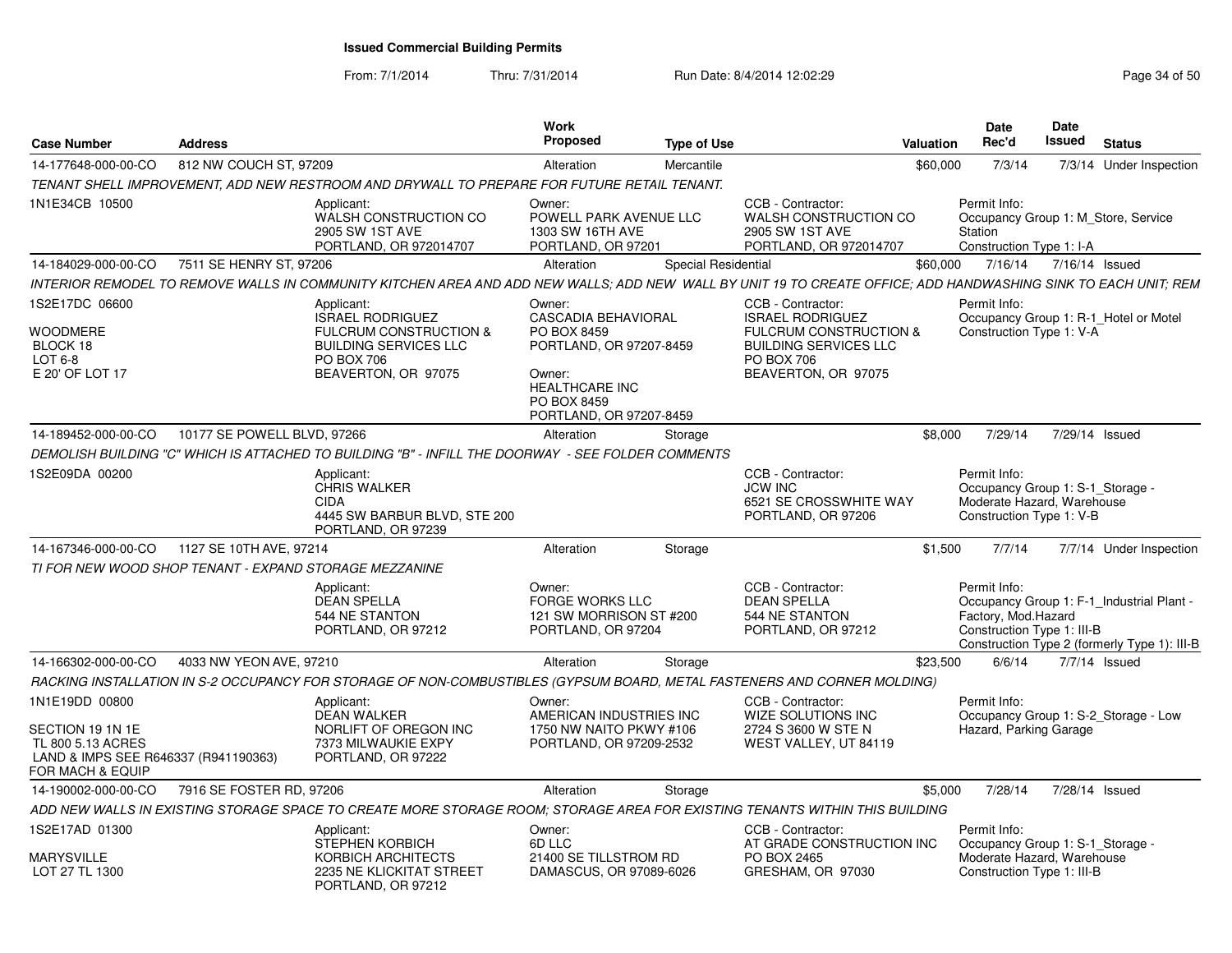From: 7/1/2014

Thru: 7/31/2014 Run Date: 8/4/2014 12:02:29 Research 2010 12:02:29

| <b>Case Number</b>                                                                                                                                               | <b>Address</b>                |                                                                                                                                                                       | <b>Work</b><br>Proposed                                                        | <b>Type of Use</b> |                                                         | Valuation   | Date<br>Rec'd                                                                                     | Date<br><b>Issued</b> | <b>Status</b>            |
|------------------------------------------------------------------------------------------------------------------------------------------------------------------|-------------------------------|-----------------------------------------------------------------------------------------------------------------------------------------------------------------------|--------------------------------------------------------------------------------|--------------------|---------------------------------------------------------|-------------|---------------------------------------------------------------------------------------------------|-----------------------|--------------------------|
| 14-188865-000-00-CO                                                                                                                                              | 3232 NW INDUSTRIAL ST         |                                                                                                                                                                       | Alteration                                                                     | Storage            |                                                         | \$86,700    | 7/28/14                                                                                           | 7/28/14 Issued        |                          |
|                                                                                                                                                                  |                               | TENANT IMPROVEMENT FOR NEW TENANT; DEMO PARTITION WALLS; ADD RESTROOMS AND OFFICES                                                                                    |                                                                                |                    |                                                         |             |                                                                                                   |                       |                          |
| 1N1E29CA 00901                                                                                                                                                   |                               | Applicant:<br><b>DARIN BOUSKA</b>                                                                                                                                     | Owner:<br>ELLINGSON BROTHERS LLC                                               |                    | CCB - Contractor:<br><b>BNK CONSTRUCTION INC</b>        |             | Permit Info:<br>Occupancy Group 1: B Bank, Off.,                                                  |                       |                          |
| PARTITION PLAT 2003-112<br>LOT 1                                                                                                                                 |                               | NW PRECISION DESIGN<br>22605 SW PINEHURST CT<br>SHERWOOD, OR 97140                                                                                                    | 6626 TACOMA MALL BLVD<br>TACOMA, WA 98409                                      |                    | 45 82nd dr. ste 53b<br>gladstone, or 97027              |             | Med.Off., Pub.Bldg.<br>Construction Type 1: V-B                                                   |                       |                          |
| 13-230703-REV-01-CO                                                                                                                                              | 5200 NW FRONT AVE, 97210      |                                                                                                                                                                       | Alteration                                                                     | Utility            |                                                         | \$          | 7/17/14                                                                                           | 7/17/14 Issued        |                          |
|                                                                                                                                                                  |                               | REVISION TO UPDATE STRUCTURAL FOOTING DESIGN FOR TWO PREFABRICATED EQUIPMENT (STORAGE/SHIPPING) CONTAINERS                                                            |                                                                                |                    |                                                         |             |                                                                                                   |                       |                          |
| 1N1E19A 01100<br>PARTITION PLAT 1994-41<br>LOT 2<br><b>LAND &amp; IMPS</b><br>SEE R238221 (R649741621) FOR OTHER IMPS<br>& R646301 (R649741623) FOR MACH & EQUIP |                               | Applicant:<br><b>WALT WEYLER</b><br><b>CLARUS WATER SOLUTIONS</b><br>700 SW TAYLOR ST STE 205<br>PORTLAND OR 97205                                                    | Owner:<br>FRONT AVENUE III LLC<br>3121 SW MOODY AVE<br>PORTLAND, OR 97239-4505 |                    | CCB - Contractor:<br>TRICTER RIG LLC                    |             | Permit Info:<br>Occupancy Group 1: U_Private<br>Garage\Utility Misc.<br>Construction Type 1: II-B |                       |                          |
| 13-138614-REV-01-CO                                                                                                                                              | 13350 NE ROSE PKY, 97230      |                                                                                                                                                                       | Alteration                                                                     | Utility            |                                                         | \$          | 7/9/14                                                                                            |                       | 7/9/14 Issued            |
|                                                                                                                                                                  |                               | ADDED BOLT ON SWING GATES AT THE TOP OF THE LADDER AT EXISTING LADDER AND AT NEW PLATFORM; APPROXIMATELY THREE FEET OF RAILING ADDED TO SECURE SPRING LOADED SV       |                                                                                |                    |                                                         |             |                                                                                                   |                       |                          |
| 1N2E26AB 05700                                                                                                                                                   |                               | Applicant:<br><b>ERNA FORONDA</b>                                                                                                                                     | Owner:<br>PORTLAND CITY OF                                                     |                    | CCB - Contractor:<br>PERFORMANCE WELDING & FAB          |             | Permit Info:<br>Occupancy Group 1: U_Private                                                      |                       |                          |
| <b>DEVONSHIRE</b><br>BLOCK 4<br>LOT 5&6                                                                                                                          |                               | PORTLAND WATER BUREAU<br>1120 SW 5TH AVE #600<br>PORTLAND OR 97204                                                                                                    | 1120 SW 5TH AVE #609<br>PORTLAND, OR 97204-1912                                |                    | LLC<br>10930 NW ROY RD<br><b>BANKS, OR 97106</b>        |             | Garage\Utility Misc.<br>Construction Type 1: II-B                                                 |                       |                          |
| 14-154420-000-00-CO                                                                                                                                              | 5000 N WILLAMETTE BLVD, 97217 |                                                                                                                                                                       | Alteration                                                                     | Utility            |                                                         | \$1,500,000 | 5/16/14                                                                                           |                       | 7/21/14 Under Inspection |
|                                                                                                                                                                  |                               | REPLACEMENT OF BASEBALL FIELD TURF WITH NEW ARTIFICAL TURF WITH VERTICAL DRAINAGE SYSTEM, AND REPLACEMENT OF EXISTING FENCE 4'-25', TWO FOUL POLES AT 30'.Note: No cl |                                                                                |                    |                                                         |             |                                                                                                   |                       |                          |
| 1N1E18A 00100                                                                                                                                                    |                               | Applicant:<br>Paul Luty                                                                                                                                               | Owner:<br>UNIVERSITY OF PORTLAND                                               |                    | CCB - Contractor:<br>BERNHARDT INDUSTRIES INC           |             |                                                                                                   |                       |                          |
| SECTION 18 1N 1E                                                                                                                                                 |                               | University of Portland                                                                                                                                                | 5000 N WILLAMETTE BLVD                                                         |                    | 7340 SW MILLER HILL RD                                  |             |                                                                                                   |                       |                          |
| TL 100 80.73 ACRES                                                                                                                                               |                               | 5000 N Willametter Blvd., MSC 13<br>Portland, OR 97203                                                                                                                | PORTLAND, OR 97203-5798                                                        |                    | BEAVERTON OR 97007                                      |             |                                                                                                   |                       |                          |
| 11-196132-REV-02-CO                                                                                                                                              | 501 SE HAWTHORNE BLVD, 97214  |                                                                                                                                                                       | Alteration                                                                     | Utility            |                                                         | \$5,500     | 6/10/14                                                                                           |                       | 7/2/14 Issued            |
| ADDING TWO BEAMS FOR BATTERY ANCHORAGE                                                                                                                           |                               |                                                                                                                                                                       |                                                                                |                    |                                                         |             |                                                                                                   |                       |                          |
| 1S1E02BC 07200                                                                                                                                                   |                               | Applicant:<br><b>Brian Flores</b>                                                                                                                                     | Owner:<br>MULTNOMAH COUNTY(LEASED                                              |                    | CCB - Contractor:<br><b>MIKE BENNETT</b>                |             | Permit Info:<br>Occupancy Group 1: U Private                                                      |                       |                          |
| <b>HAWTHORNE PK</b><br>BLOCK 131<br>LOT 1-5 EXC W 10'<br>$LOT6-8$                                                                                                |                               | <b>VELOCITEL</b><br>4004 KRUSE WAY STE 220<br>LAKE OSWEGO, OR 97080                                                                                                   | 401 N DIXON ST<br>PORTLAND, OR 97227-1865<br>Owner:<br><b>MULTIPLE TENANTS</b> |                    | MONTI ELECTRIC INC<br>PO BOX 220<br>TROUTDALE, OR 97060 |             | Garage\Utility Misc.<br>Construction Type 1: II-B                                                 |                       |                          |
|                                                                                                                                                                  |                               |                                                                                                                                                                       | 401 N DIXON ST<br>PORTLAND, OR 97227-1865                                      |                    |                                                         |             |                                                                                                   |                       |                          |

**Total # of CO Alteration permits issued: 160**

**Total valuation of CO Alteration permits issued: \$7,118,674**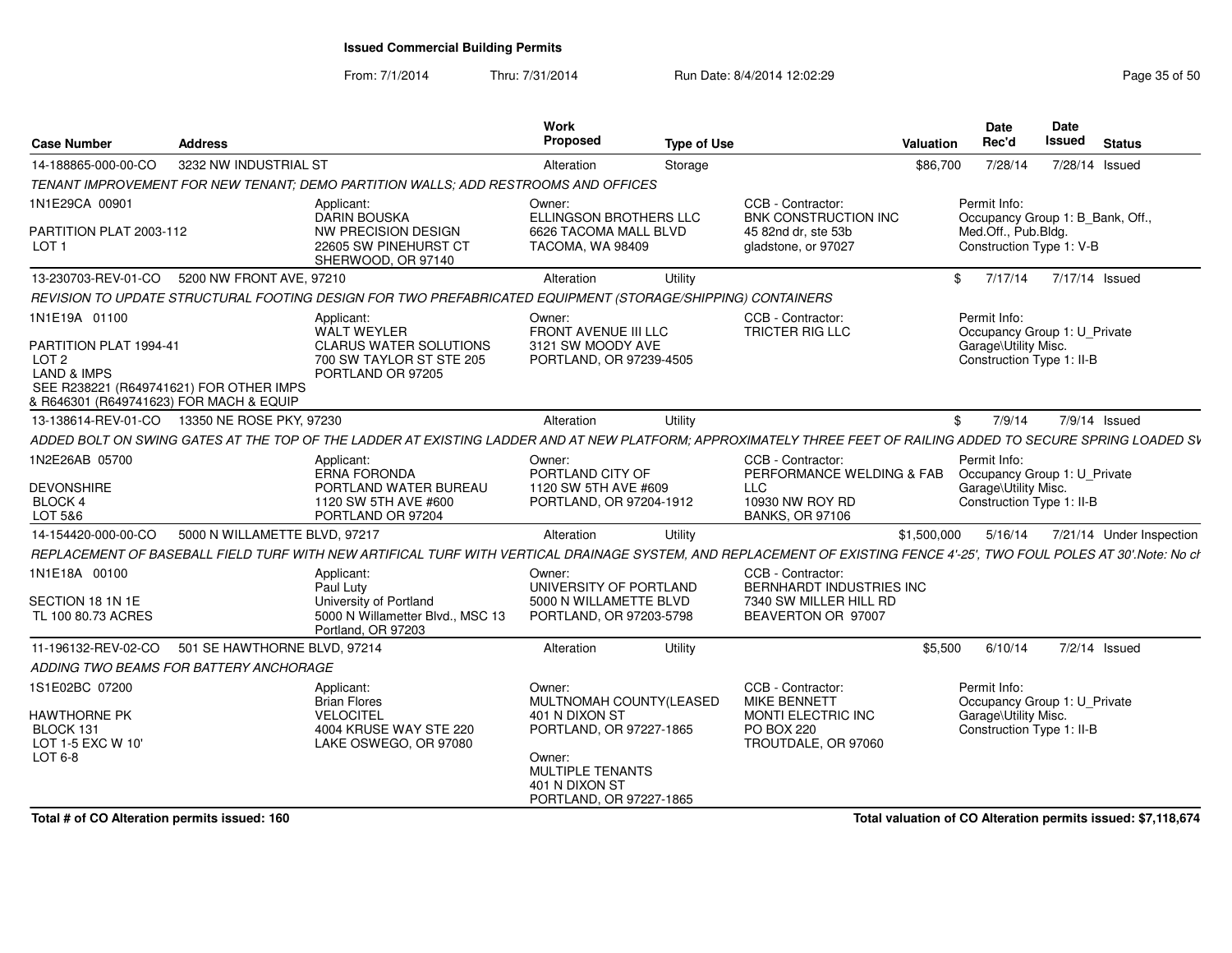From: 7/1/2014Thru: 7/31/2014 Run Date: 8/4/2014 12:02:29 Run Date: 8/4/2014 12:02:29

| <b>Case Number</b>                                                                                                         | <b>Address</b>              |                                                                                                                          | <b>Work</b><br><b>Proposed</b>                                                          | <b>Type of Use</b> |                                                                                | <b>Valuation</b> | Date<br>Rec'd                                                                                    | Date<br><b>Issued</b> | <b>Status</b>            |
|----------------------------------------------------------------------------------------------------------------------------|-----------------------------|--------------------------------------------------------------------------------------------------------------------------|-----------------------------------------------------------------------------------------|--------------------|--------------------------------------------------------------------------------|------------------|--------------------------------------------------------------------------------------------------|-----------------------|--------------------------|
| 14-180816-000-00-CO                                                                                                        | 8420 SW 24TH AVE, 97219     |                                                                                                                          | Demolition                                                                              | <b>Business</b>    |                                                                                | \$35,000         | 7/16/14                                                                                          | 7/16/14 Issued        |                          |
| DEMO EXISTING BUILDING AT SITE. REMOVE ALL DEBRIS.                                                                         |                             |                                                                                                                          |                                                                                         |                    |                                                                                |                  |                                                                                                  |                       |                          |
| 1S1E21CC 02900                                                                                                             |                             | Applicant:<br><b>JAKE TATE</b>                                                                                           | Owner:<br>FRED MEYER STORES INC                                                         |                    | <b>Primary Contractor:</b><br><b>TO BID</b>                                    |                  |                                                                                                  |                       |                          |
| ALDER SPRINGS<br>BLOCK 7<br>LOT 1&2 EXC PT IN ST<br>INC PT VAC ST LOT 5<br>LOT 18-21 EXC PT IN ST; LOT 22 EXC PT IN<br>STS |                             | ANDERSON WAHLEN AND<br><b>ASSOCIATES</b><br>2010 NORTH REDWOOD ROAD<br>SALT LAKE CITY UT 84116                           | <b>1014 VINE ST</b><br>CINCINNATI, OH 45202                                             |                    |                                                                                |                  |                                                                                                  |                       |                          |
| 14-169376-000-00-CO                                                                                                        | 10223 SE POWELL BLVD, 97266 |                                                                                                                          | Demolition                                                                              | Storage            |                                                                                | \$4,000          | 7/7/14                                                                                           | 7/7/14 Final          |                          |
|                                                                                                                            |                             | DEMO 100'X45' STEEL CANOPY, RELOCATE PER PERMIT 14-169372-CO                                                             |                                                                                         |                    |                                                                                |                  |                                                                                                  |                       |                          |
| 1S2E10B 00900                                                                                                              |                             | Applicant:<br><b>MORGAN PHILIPP</b>                                                                                      | Owner:<br><b>CARLENE H SCHRIEVER</b>                                                    |                    | CCB - Contractor:<br>STEELPORT, LLC                                            |                  | Permit Info:<br>Occupancy Group 1: U_Private                                                     |                       |                          |
| SECTION 10 1S 2E<br>TL 900 8.73 ACRES SPLIT LEVY R333729<br>(R992095720) SPLIT MAP R333729<br>(R992095720)                 |                             | <b>CURTIS TRAILERS INC.</b><br>10177 SE POWELL BLVD<br>PORTLAND OR 97266                                                 | 10177 SE POWELL BLVD<br>PORTLAND, OR 97266-1812                                         |                    | 7075 SW 130TH AVE<br>BEAVERTON OR 97008                                        |                  | Garage\Utility Misc.<br>Construction Type 1: V-B                                                 |                       |                          |
| 14-169378-000-00-CO                                                                                                        | 10223 SE POWELL BLVD, 97266 |                                                                                                                          | Demolition                                                                              | Storage            |                                                                                | \$2,000          | 7/7/14                                                                                           | 7/7/14 Final          |                          |
|                                                                                                                            |                             | DEMO 54'X45' STEEL CANOPY, RELOCATE PER PERMIT 14-169372-CO                                                              |                                                                                         |                    |                                                                                |                  |                                                                                                  |                       |                          |
| 1S2E10B 00900<br>SECTION 10 1S 2E<br>TL 900 8.73 ACRES SPLIT LEVY R333729<br>(R992095720) SPLIT MAP R333729                |                             | Applicant:<br><b>MORGAN PHILIPP</b><br><b>CURTIS TRAILERS INC.</b><br>10177 SE POWELL BLVD                               | Owner:<br><b>CARLENE H SCHRIEVER</b><br>10177 SE POWELL BLVD<br>PORTLAND, OR 97266-1812 |                    | CCB - Contractor:<br>STEELPORT, LLC<br>7075 SW 130TH AVE<br>BEAVERTON OR 97008 |                  | Permit Info:<br>Occupancy Group 1: U_Private<br>Garage\Utility Misc.<br>Construction Type 1: V-B |                       |                          |
| (R992095720)                                                                                                               |                             | PORTLAND OR 97266                                                                                                        |                                                                                         |                    |                                                                                |                  |                                                                                                  |                       |                          |
| 14-185406-000-00-CO                                                                                                        | 8250 N ALBINA AVE, 97217    |                                                                                                                          | Demolition                                                                              | Storage            |                                                                                | \$500            | 7/17/14                                                                                          | 7/17/14 Issued        |                          |
| <b>DEMO EXISTING SHED</b>                                                                                                  |                             |                                                                                                                          |                                                                                         |                    |                                                                                |                  |                                                                                                  |                       |                          |
| 1N1E10CA 02100                                                                                                             |                             | Applicant:<br>ALGIRDAS CONTRACTING INC                                                                                   | Owner:<br>KONSTANTINOS ALEXAKIS                                                         |                    | CCB - Contractor:<br>ALGIRDAS CONTRACTING INC                                  |                  |                                                                                                  |                       |                          |
| <b>SWINTON</b><br>BLOCK 14<br>LOT 11-27                                                                                    |                             | 2006 SE 131ST AVE<br>VANCOUVER WA 98683                                                                                  | P O BOX 17423<br>PORTLAND, OR 97217                                                     |                    | 2006 SE 131ST AVE<br>VANCOUVER WA 98683                                        |                  |                                                                                                  |                       |                          |
| 14-162490-000-00-CO                                                                                                        | 4001 SW CANYON RD, 97221    |                                                                                                                          | Demolition                                                                              | Utility            |                                                                                | \$15,000         | 7/14/14                                                                                          |                       | 7/15/14 Under Inspection |
|                                                                                                                            |                             | DEMOLITION OF PARKING SHACK AND APPURTENANCES THAT ARE NO LONGER NEEDED REMOVE MEDIAN AND REPAVE TO MATCH EXISTING GRADE |                                                                                         |                    |                                                                                |                  |                                                                                                  |                       |                          |
| 1S1E05 01400                                                                                                               |                             | Applicant:<br><b>KARL MACNAIR</b>                                                                                        | Owner:<br><b>METRO</b>                                                                  |                    |                                                                                |                  | Permit Info:<br>Occupancy Group 1: B_Bank, Off.,                                                 |                       |                          |
| SECTION 05 1S 1E<br>TL 1400 60.69 ACRES                                                                                    |                             | <b>TRIMET</b><br>1800 SW 1ST AVE SUITE 300<br>PORTLAND, OR 97201                                                         | 600 NE GRAND AVE<br>PORTLAND, OR 97232-2736                                             |                    |                                                                                |                  | Med.Off., Pub.Bldg.<br>Construction Type 1: V-B                                                  |                       |                          |

**Total # of CO Demolition permits issued: 5**

**Total valuation of CO Demolition permits issued: \$56,500**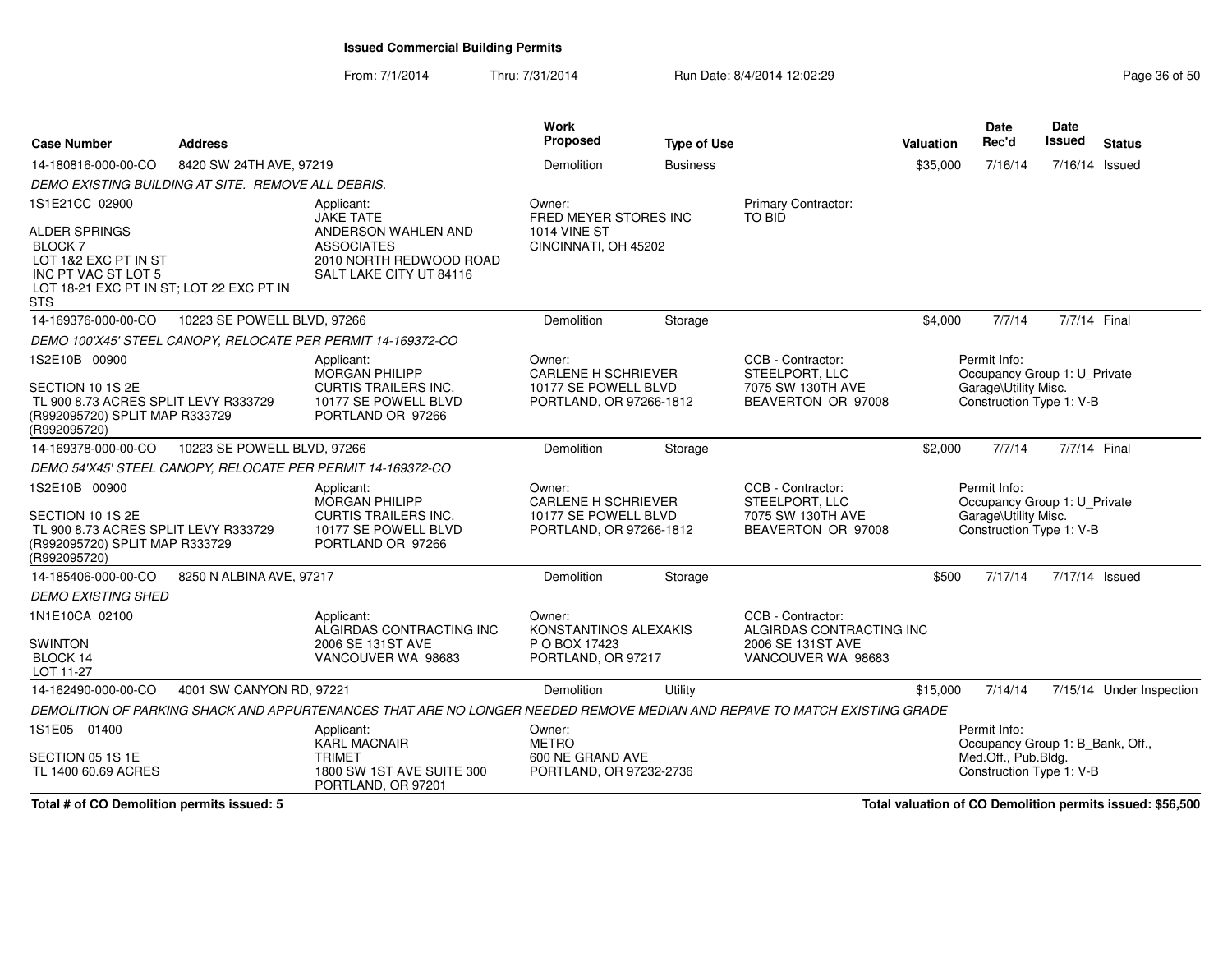| <b>Case Number</b>                                                                                                                                                                 | <b>Address</b>              |                                                                                                                                               | Work<br><b>Proposed</b>                                                                                    | <b>Type of Use</b> |                                                                                                                     | Valuation | Date<br>Rec'd                                                                                    | Date<br>Issued | <b>Status</b>                              |
|------------------------------------------------------------------------------------------------------------------------------------------------------------------------------------|-----------------------------|-----------------------------------------------------------------------------------------------------------------------------------------------|------------------------------------------------------------------------------------------------------------|--------------------|---------------------------------------------------------------------------------------------------------------------|-----------|--------------------------------------------------------------------------------------------------|----------------|--------------------------------------------|
| 13-128793-DFS-07-CO                                                                                                                                                                | 2625 E BURNSIDE ST, 97232   |                                                                                                                                               | <b>New Construction</b>                                                                                    |                    | Apartments/Condos (3 or more units)                                                                                 | \$5,000   | 2/11/14                                                                                          | 7/1/14 Final   |                                            |
| DFS - FOR METAL FABRICATIONS AND ROOF RAILINGS                                                                                                                                     |                             |                                                                                                                                               |                                                                                                            |                    |                                                                                                                     |           |                                                                                                  |                |                                            |
| 1N1E36CB 05000<br><b>ETNA</b>                                                                                                                                                      |                             | Applicant:<br><b>MIKE COYLE</b><br><b>FASTER PERMITS</b>                                                                                      | Owner:<br>PREMIUM PROPERTY-BURNSIDE<br><b>LLC</b>                                                          |                    | CCB - Contractor:<br><b>BREMIK CONSTRUCTION</b><br>1026 SE STARK ST                                                 |           | Permit Info:<br>Occupancy Group 1: R-2_Residential<br>Multi-family                               |                |                                            |
| BLOCK 6<br>W 10' OF LOT 6 EXC PT IN ST<br>LOT 7&8 EXC PT IN ST<br>LOT 9&10 EXC PT IN STS; LOT 11&12 EXC PT<br>IN ST; W 10' OF LOT 13 EXC PT IN ST                                  |                             | 14334 NW EAGLERIDGE LANE<br>PORTLAND, OR 97229                                                                                                | 1015 NW 11TH AVE #243<br>PORTLAND, OR 97209                                                                |                    | PORTLAND, OR 97214                                                                                                  |           | Construction Type 1: III-A                                                                       |                | Construction Type 2 (formerly Type 1): I-A |
| 13-128793-DFS-06-CO 2625 E BURNSIDE ST, 97232                                                                                                                                      |                             |                                                                                                                                               | <b>New Construction</b>                                                                                    |                    | Apartments/Condos (3 or more units)                                                                                 | \$145,000 | 1/15/14                                                                                          | 7/1/14 Final   |                                            |
| DFS - STOREFRONT AND GLAZING                                                                                                                                                       |                             |                                                                                                                                               |                                                                                                            |                    |                                                                                                                     |           |                                                                                                  |                |                                            |
| 1N1E36CB 05000<br><b>ETNA</b><br>BLOCK 6<br>W 10' OF LOT 6 EXC PT IN ST<br>LOT 7&8 EXC PT IN ST<br>LOT 9&10 EXC PT IN STS; LOT 11&12 EXC PT<br>IN ST: W 10' OF LOT 13 EXC PT IN ST |                             | Applicant:<br><b>LESLIE GONEAU</b><br><b>CULVER GLASS COMPANY</b><br>2619 NW INDUSTRIAL ST SUITE B 1015 NW 11TH AVE #243<br>PORTLAND OR 97210 | Owner:<br>PREMIUM PROPERTY-BURNSIDE<br><b>LLC</b><br>PORTLAND, OR 97209                                    |                    | CCB - Contractor:<br><b>BREMIK CONSTRUCTION</b><br>1026 SE STARK ST<br>PORTLAND, OR 97214                           |           | Permit Info:<br>Occupancy Group 1: R-2_Residential<br>Multi-family<br>Construction Type 1: III-A |                | Construction Type 2 (formerly Type 1): I-A |
| 12-198671-DFS-07-CO 3650 NE MALLORY AVE, 97212                                                                                                                                     |                             |                                                                                                                                               | New Construction                                                                                           |                    | Apartments/Condos (3 or more units)                                                                                 | \$8,000   | 5/13/14                                                                                          | 7/1/14 Final   |                                            |
| DFS FOR OPEN WEB JOISTS AT 2ND LEVEL ROOF                                                                                                                                          |                             |                                                                                                                                               |                                                                                                            |                    |                                                                                                                     |           |                                                                                                  |                |                                            |
| 1N1E22DD 16001<br>PARTITION PLAT 1996-89<br>LOT <sub>1</sub>                                                                                                                       |                             | Applicant:<br><b>LANE LEHRKE</b><br><b>WALSH CONSTRUCTION</b><br>2905 SW 1ST AVE<br>PORTLAND, OR 97201                                        | Owner:<br><b>HOME FORWARD</b><br>135 SW ASH ST<br>PORTLAND, OR 97204-3598                                  |                    | CCB - Contractor:<br>ONEILL WALSH COMMUNITY<br><b>BUILDERS LLC</b><br>4444 SE 27TH AVE<br>PORTLAND, OR 97202        |           | Permit Info:<br>Occupancy Group 1: R-2_Residential<br>Multi-family<br>Construction Type 1: V-A   |                | Construction Type 2 (formerly Type 1): V-B |
| 12-198671-DFS-08-CO                                                                                                                                                                | 3650 NE MALLORY AVE, 97212  |                                                                                                                                               | New Construction                                                                                           |                    | Apartments/Condos (3 or more units)                                                                                 | \$2,500   | 5/29/14                                                                                          | 7/1/14 Final   |                                            |
| DFS FOR FALL PROTECTION ANCHORAGE                                                                                                                                                  |                             |                                                                                                                                               |                                                                                                            |                    |                                                                                                                     |           |                                                                                                  |                |                                            |
| 1N1E22DD 16001<br>PARTITION PLAT 1996-89<br>LOT <sub>1</sub>                                                                                                                       |                             | Applicant:<br><b>LANE LEHRKE</b><br><b>WALSH CONSTRUCTION</b><br>2905 SW 1ST AVE<br>PORTLAND, OR 97201                                        | Owner:<br><b>HOME FORWARD</b><br>135 SW ASH ST<br>PORTLAND, OR 97204-3598                                  |                    | CCB - Contractor:<br><b>ONEILL WALSH COMMUNITY</b><br><b>BUILDERS LLC</b><br>4444 SE 27TH AVE<br>PORTLAND, OR 97202 |           | Permit Info:<br>Occupancy Group 1: R-2 Residential<br>Multi-family<br>Construction Type 1: V-A   |                | Construction Type 2 (formerly Type 1): V-B |
| 13-114793-DFS-03-CO                                                                                                                                                                | 2004 SW JEFFERSON ST, 97201 |                                                                                                                                               | New Construction                                                                                           |                    | Apartments/Condos (3 or more units)                                                                                 | \$50,000  | 5/7/14                                                                                           |                | 7/2/14 Issued                              |
| DFS- FOR CONTINUOUS ROD HOLD DOWN SYSTEM                                                                                                                                           |                             |                                                                                                                                               |                                                                                                            |                    |                                                                                                                     |           |                                                                                                  |                |                                            |
| 1S1E04BA 05900                                                                                                                                                                     |                             | Applicant:<br>Brian Grigsby<br>Mill Creek Residential Trust, LLC<br>220 NW 2nd Ave, Suite 900<br>Portland, OR 97209                           | Owner:<br><b>VRS/MCRT JEFFERSON STREET</b><br><b>LLC</b><br>220 NW 2ND AVE #900<br>PORTLAND, OR 97209-3946 |                    |                                                                                                                     |           | Permit Info:<br>Occupancy Group 1: R-2_Residential<br>Multi-family<br>Construction Type 1: III-B |                | Construction Type 2 (formerly Type 1): I-A |
| 12-198671-DFS-06-CO                                                                                                                                                                | 3650 NE MALLORY AVE, 97212  |                                                                                                                                               | New Construction                                                                                           |                    | Apartments/Condos (3 or more units)                                                                                 | \$20,000  | 5/13/14                                                                                          | 7/2/14 Final   |                                            |
| DFS FOR JOISTS AND ENGINEERED LUMBER                                                                                                                                               |                             |                                                                                                                                               |                                                                                                            |                    |                                                                                                                     |           |                                                                                                  |                |                                            |
| 1N1E22DD 16001                                                                                                                                                                     |                             | Applicant:<br>LANE LEHRKE                                                                                                                     | Owner:<br><b>HOME FORWARD</b>                                                                              |                    | CCB - Contractor:<br>ONEILL WALSH COMMUNITY                                                                         |           | Permit Info:<br>Occupancy Group 1: R-2 Residential                                               |                |                                            |
| PARTITION PLAT 1996-89<br>LOT <sub>1</sub>                                                                                                                                         |                             | <b>WALSH CONSTRUCTION</b><br>2905 SW 1ST AVE<br>PORTLAND, OR 97201                                                                            | 135 SW ASH ST<br>PORTLAND, OR 97204-3598                                                                   |                    | <b>BUILDERS LLC</b><br>4444 SE 27TH AVE<br>PORTLAND, OR 97202                                                       |           | Multi-family<br>Construction Type 1: V-A                                                         |                | Construction Type 2 (formerly Type 1): V-B |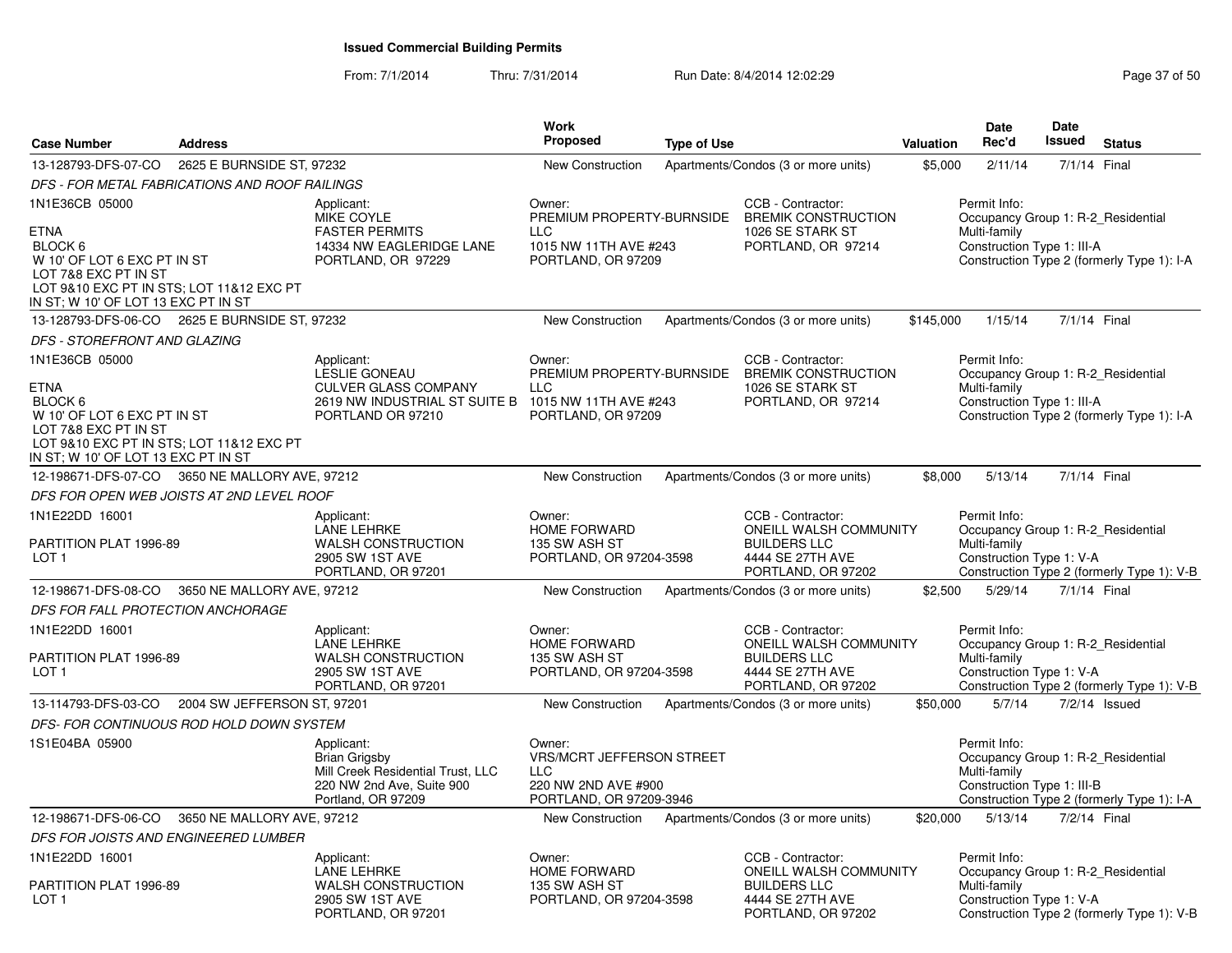| <b>Case Number</b>                                                     | <b>Address</b>          |                                                                                                 | Work<br><b>Proposed</b>                                                        | <b>Type of Use</b>                  |                                                                                     | Valuation | Date<br>Rec'd                                      | Date<br>Issued | <b>Status</b>                                |
|------------------------------------------------------------------------|-------------------------|-------------------------------------------------------------------------------------------------|--------------------------------------------------------------------------------|-------------------------------------|-------------------------------------------------------------------------------------|-----------|----------------------------------------------------|----------------|----------------------------------------------|
| 12-218141-REV-03-CO                                                    | 8150 SE 23RD AVE, 97202 |                                                                                                 | <b>New Construction</b>                                                        | Apartments/Condos (3 or more units) |                                                                                     | \$        | 7/8/14                                             |                | $7/8/14$ Issued                              |
|                                                                        |                         | REVISION - MODIFICATIONS TO DRAFT STOP DETAIN AND REVISE CORRIDOR CEILING - NO EXTERIOR CHANGES |                                                                                |                                     |                                                                                     |           |                                                    |                |                                              |
| 1S1E23DD 03000                                                         |                         | Applicant:<br>MILDRED WHITE                                                                     | Owner:<br>MORELAND STATION                                                     |                                     | CCB - Contractor:<br>PAVILION CONSTRUCTION NW LL(Occupancy Group 1: R-2_Residential |           | Permit Info:                                       |                |                                              |
| SECTION 23 1S 1E<br>TL 3000 0.78 ACRES                                 |                         | <b>BAMA DESIGN</b><br>1631 NE BROADWAY #754<br>PORTLAND, OR 97232                               | 8150 SE 23RD AVE<br>PORTLAND, OR 97202-6810                                    |                                     | 6720 SW MACADAM AVE #310<br>PORTLAND, OR 97219                                      |           | Multi-family<br>Construction Type 1: V-A           |                |                                              |
|                                                                        |                         |                                                                                                 | Owner:<br><b>APARTMENTS LLC</b><br>8150 SE 23RD AVE<br>PORTLAND, OR 97202-6810 |                                     |                                                                                     |           |                                                    |                |                                              |
| 12-176038-DFS-04-CO                                                    | 777 NW 19TH AVE, 97209  |                                                                                                 | New Construction                                                               | Apartments/Condos (3 or more units) |                                                                                     | \$20,000  | 6/17/14                                            |                | 7/9/14 Issued                                |
| DFS 4 : FOR STEEL STAIRS                                               |                         |                                                                                                 |                                                                                |                                     |                                                                                     |           |                                                    |                |                                              |
| 1N1E33AC 09700                                                         |                         | Applicant:<br><b>BEN RILEY</b>                                                                  | Owner:<br><b>19TH AVENUE VENTURE LLC</b>                                       |                                     |                                                                                     |           | Permit Info:<br>Occupancy Group 1: R-2_Residential |                |                                              |
| <b>COUCHS ADD</b><br>BLOCK 271<br>LOT 1&2<br>LOT 6&7<br>E 6' OF LOT 10 |                         | 220 NW 2ND AVENUE, SUITE 900<br>PORTLAND, OR 97209                                              | 220 NW 2ND AVE #900<br>PORTLAND, OR 97209                                      |                                     |                                                                                     |           | Multi-family<br>Construction Type 1: III-B         |                | Construction Type 2 (formerly Type 1): III-B |
| 12-176038-DFS-05-CO                                                    | 777 NW 19TH AVE, 97209  |                                                                                                 | New Construction                                                               | Apartments/Condos (3 or more units) |                                                                                     | \$20,000  | 6/17/14                                            |                | $7/9/14$ Issued                              |
| <b>DFS 5 : FOR GLASS CANOPY</b>                                        |                         |                                                                                                 |                                                                                |                                     |                                                                                     |           |                                                    |                |                                              |
| 1N1E33AC 09700                                                         |                         | Applicant:<br><b>BEN RILEY</b>                                                                  | Owner:<br>19TH AVENUE VENTURE LLC                                              |                                     | CCB - Contractor:<br>MCRT PNW CONSTRUCTION LLC                                      |           | Permit Info:<br>Occupancy Group 1: R-2_Residential |                |                                              |
| <b>COUCHS ADD</b><br>BLOCK 271<br>LOT 1&2<br>LOT 6&7<br>E 6' OF LOT 10 |                         | 220 NW 2ND AVENUE, SUITE 900<br>PORTLAND, OR 97209                                              | 220 NW 2ND AVE #900<br>PORTLAND, OR 97209                                      |                                     | 220 NW 2ND AVE SUITE 900<br>PORTLAND, OR 97209                                      |           | Multi-family<br>Construction Type 1: III-B         |                | Construction Type 2 (formerly Type 1): III-B |
| 13-211977-DFS-02-CO                                                    | 1315 NW 11TH AVE        |                                                                                                 | <b>New Construction</b>                                                        | Apartments/Condos (3 or more units) |                                                                                     | \$54,298  | 6/24/14                                            | 7/11/14 Issued |                                              |
| DFS FOR POST TENSION CONVRETE LEVEL ONE                                |                         |                                                                                                 |                                                                                |                                     |                                                                                     |           |                                                    |                |                                              |
| 1N1E34BB 02630                                                         |                         | Applicant:<br>ANDERSEN CONSTRUCTION                                                             | Owner:<br><b>BLOCK 17 HOLDINGS LLC</b>                                         |                                     | CCB - Contractor:<br>ANDERSEN CONSTRUCTION                                          |           | Permit Info:                                       |                | Occupancy Group 1: S-2_Storage - Low         |
| HOYT STREET YARDS NO 2<br>LOT 25-28                                    |                         | <b>COMPANY</b><br>PO BOX 6712<br>PORTLAND, OR 97228-6712                                        | 1420 5TH AVE #3670<br>SEATTLE, WA 98101                                        | <b>COMPANY</b>                      | PO BOX 6712<br>PORTLAND, OR 97228-6712                                              |           | Hazard, Parking Garage<br>Construction Type 1: I-A |                | Construction Type 2 (formerly Type 1): I-A   |
| 13-211977-DFS-05-CO                                                    | 1315 NW 11TH AVE        |                                                                                                 | <b>New Construction</b>                                                        | Apartments/Condos (3 or more units) |                                                                                     | \$48,048  | 6/24/14                                            | 7/11/14 Issued |                                              |
| DFS FOR HOLD DOWN SYSTEM                                               |                         |                                                                                                 |                                                                                |                                     |                                                                                     |           |                                                    |                |                                              |
| 1N1E34BB 02630                                                         |                         | Applicant:<br>ANDERSEN CONSTRUCTION                                                             | Owner:<br><b>BLOCK 17 HOLDINGS LLC</b>                                         |                                     | CCB - Contractor:<br>ANDERSEN CONSTRUCTION                                          |           | Permit Info:                                       |                | Occupancy Group 1: S-2_Storage - Low         |
| HOYT STREET YARDS NO 2<br>LOT 25-28                                    |                         | <b>COMPANY</b><br>PO BOX 6712<br>PORTLAND, OR 97228-6712                                        | 1420 5TH AVE #3670<br>SEATTLE, WA 98101                                        | <b>COMPANY</b>                      | PO BOX 6712<br>PORTLAND, OR 97228-6712                                              |           | Hazard, Parking Garage<br>Construction Type 1: I-A |                | Construction Type 2 (formerly Type 1): I-A   |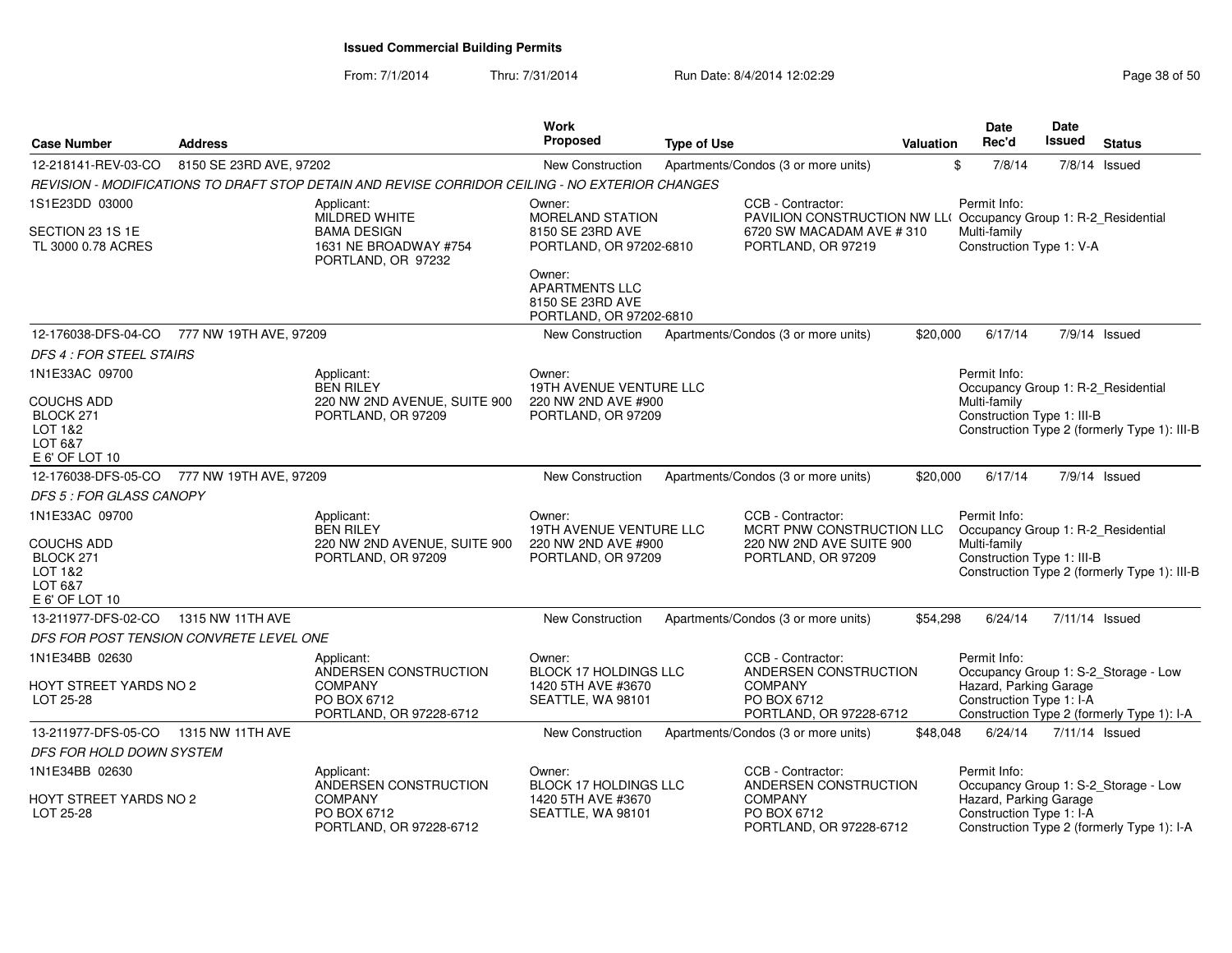| <b>Case Number</b>                                                                                        | <b>Address</b>                        |                                                                                                                                                                                 | Work<br><b>Proposed</b>                                                                         | <b>Type of Use</b> |                                                                                                                                         | Valuation | Date<br>Rec'd                                              | <b>Date</b><br>Issued | <b>Status</b>                                                                    |
|-----------------------------------------------------------------------------------------------------------|---------------------------------------|---------------------------------------------------------------------------------------------------------------------------------------------------------------------------------|-------------------------------------------------------------------------------------------------|--------------------|-----------------------------------------------------------------------------------------------------------------------------------------|-----------|------------------------------------------------------------|-----------------------|----------------------------------------------------------------------------------|
| 13-240476-DFS-01-CO                                                                                       | 14050 E BURNSIDE ST, 97233            |                                                                                                                                                                                 | New Construction                                                                                |                    | Apartments/Condos (3 or more units)                                                                                                     | \$5,000   | 6/5/14                                                     | 7/14/14 Issued        |                                                                                  |
| <b>DFS-TRUSSES BUILDING 2</b>                                                                             |                                       |                                                                                                                                                                                 |                                                                                                 |                    |                                                                                                                                         |           |                                                            |                       |                                                                                  |
| 1N2E35DD 04200                                                                                            |                                       | Applicant:<br>DOUG CIRCOSTA<br><b>JIVANJEE CIRCOSTA</b><br><b>ARCHITECTURE</b><br>209 NE LINCOLN STREET<br>HILLSBORO, OR 97124                                                  | Owner:<br>PORTLAND HABILITATION<br><b>CENTER INC</b><br>5312 NE 148TH AVE<br>PORTLAND, OR 97230 |                    | CCB - Contractor:<br><b>DON SILVEY</b><br><b>SILCO COMMERCIAL</b><br><b>CONSTRUCTION INC</b><br>8316 N LOMBARD ST<br>PORTLAND, OR 97203 |           | Permit Info:<br>Multi-family<br>Construction Type 1: V-B   |                       | Occupancy Group 1: R-2 Residential                                               |
| 13-240479-DFS-01-CO                                                                                       | 15 SE 141ST AVE, 97233                |                                                                                                                                                                                 | <b>New Construction</b>                                                                         |                    | Apartments/Condos (3 or more units)                                                                                                     | \$5,000   | 6/5/14                                                     | 7/14/14 Issued        |                                                                                  |
| DFS-TRUSSES FOR BUILDING 3                                                                                |                                       |                                                                                                                                                                                 |                                                                                                 |                    |                                                                                                                                         |           |                                                            |                       |                                                                                  |
| 1N2E35DD 04200<br><b>ASCOT AC</b><br>N 1/2 OF LOT 115<br>IN ST<br>POTENTIAL ADDITIONAL TAX                |                                       | Applicant:<br><b>DOUG CIRCOSTA</b><br><b>JIVANJEE CIRCOSTA</b><br><b>ARCHITECTURE</b><br>INC PT VAC ST LOT 116 EXC W 160' & EXC PT 209 NE LINCOLN STREET<br>HILLSBORO, OR 97124 | Owner:<br>PORTLAND HABILITATION<br><b>CENTER INC</b><br>5312 NE 148TH AVE<br>PORTLAND, OR 97230 |                    | CCB - Contractor:<br><b>DON SILVEY</b><br><b>SILCO COMMERCIAL</b><br><b>CONSTRUCTION INC</b><br>8316 N LOMBARD ST<br>PORTLAND, OR 97203 |           | Permit Info:<br>Multi-family<br>Construction Type 1: V-B   |                       | Occupancy Group 1: R-2 Residential                                               |
| 13-240474-DFS-01-CO                                                                                       | 14060 E BURNSIDE ST, 97233            |                                                                                                                                                                                 | <b>New Construction</b>                                                                         |                    | Apartments/Condos (3 or more units)                                                                                                     | \$5,000   | 6/5/14                                                     | 7/14/14 Issued        |                                                                                  |
| <b>DFS-BUILDING1-TRUSSES</b>                                                                              |                                       |                                                                                                                                                                                 |                                                                                                 |                    |                                                                                                                                         |           |                                                            |                       |                                                                                  |
| 1N2E35DD 04200                                                                                            |                                       | Applicant:<br><b>DOUG CIRCOSTA</b><br><b>JIVANJEE CIRCOSTA</b><br><b>ARCHITECTURE</b><br>209 NE LINCOLN STREET<br>HILLSBORO, OR 97124                                           | Owner:<br>PORTLAND HABILITATION<br><b>CENTER INC</b><br>5312 NE 148TH AVE<br>PORTLAND, OR 97230 |                    | CCB - Contractor:<br><b>DON SILVEY</b><br>SILCO COMMERCIAL<br><b>CONSTRUCTION INC</b><br>8316 N LOMBARD ST<br>PORTLAND, OR 97203        |           | Permit Info:<br>Multi-family<br>Construction Type 1: V-B   |                       | Occupancy Group 1: R-2 Residential                                               |
| 13-172493-REV-01-CO                                                                                       | 2701 SE CLINTON ST, 97202             |                                                                                                                                                                                 | <b>New Construction</b>                                                                         |                    | Apartments/Condos (3 or more units)                                                                                                     | \$        | 7/14/14                                                    | 7/14/14 Issued        |                                                                                  |
|                                                                                                           |                                       | REVISION TO REMOVE FULL HEIGHT CONCRETE WALLS AT SOUTH AND WEST WALLS, CHANGE COLUMNS AT FRONT FROM ONE TO FOUR COLUMNS, CHANGE TO RIGID INSULATION AT SLAB                     |                                                                                                 |                    |                                                                                                                                         |           |                                                            |                       |                                                                                  |
| 1S1E12BB 04000<br>EAST PORTLAND HTS<br>BLOCK <sub>2</sub><br>LOT 11&12                                    |                                       | Applicant:<br><b>ANDREW PAUL</b><br><b>CLINTON 27 LLC</b><br>2715 SE CLINTON ST<br>PORTLAND, OR 97202                                                                           | Owner:<br>CLINTON 27 LLC<br>1140 SW SKYLINE BLVD<br>PORTLAND, OR 97221                          |                    |                                                                                                                                         |           | Permit Info:<br>Multi-family<br>Construction Type 1: V-B   |                       | Occupancy Group 1: R-2 Residential<br>Construction Type 2 (formerly Type 1): V-B |
| 14-103589-DFS-01-CO                                                                                       | 60 SE 10TH AVE, 97214                 |                                                                                                                                                                                 | <b>New Construction</b>                                                                         |                    | Apartments/Condos (3 or more units)                                                                                                     | \$17,200  | 6/26/14                                                    | 7/15/14 Issued        |                                                                                  |
|                                                                                                           | DFS FOR HOLD DOWN - AUTO TIGHT SYSTEM |                                                                                                                                                                                 |                                                                                                 |                    |                                                                                                                                         |           |                                                            |                       |                                                                                  |
| 1N1E35CD 01200<br><b>EAST PORTLAND</b><br>BLOCK 226<br>LOT 3&4                                            |                                       |                                                                                                                                                                                 | Owner:<br>LOWER BURNSIDE LOFTS LLC<br>1028 SE WATER AVE #270<br>PORTLAND, OR 97214              |                    | CCB - Contractor:<br><b>BREMIK CONSTRUCTION</b><br>1026 SE STARK ST<br>PORTLAND, OR 97214                                               |           | Permit Info:<br>Multi-family<br>Construction Type 1: III-B |                       | Occupancy Group 1: R-2_Residential<br>Construction Type 2 (formerly Type 1): I-A |
| 13-237902-REV-01-CO                                                                                       | 3910 NE TILLAMOOK ST, 97212           |                                                                                                                                                                                 | <b>New Construction</b>                                                                         |                    | Apartments/Condos (3 or more units)                                                                                                     | \$10,000  | 5/14/14                                                    | 7/15/14 Issued        |                                                                                  |
|                                                                                                           |                                       | ADDED VALUE REVISION TO ADD BALCONIES; REVISE WEST END OF 5TH FLOOR UNIT LAYOUT                                                                                                 |                                                                                                 |                    |                                                                                                                                         |           |                                                            |                       |                                                                                  |
| 1N1E25DA 23100<br><b>ROSSMERE</b><br>BLOCK 31<br>LOT 1&16 EXC PT IN STS<br>N 25' OF LOT 2&15 EXC PT IN ST |                                       | Applicant:<br><b>DAVID MULLENS</b><br>URBAN DEVELOPMENT GROUP<br>735 SW 158TH AVENUE<br>BEAVERTON, OR 97006                                                                     | Owner:<br>UDG GRANT PARK LLC<br>735 SW 158TH AVE<br>BEAVERTON, OR 97006                         |                    | CCB - Contractor:<br>SK HOFF CONSTRUCTION LLC<br>735 SW 158TH AVE<br>BEAVERTON, OR 97006                                                |           | Permit Info:<br>Multi-family<br>Construction Type 1: V-A   |                       | Occupancy Group 1: R-2_Residential<br>Construction Type 2 (formerly Type 1): I-A |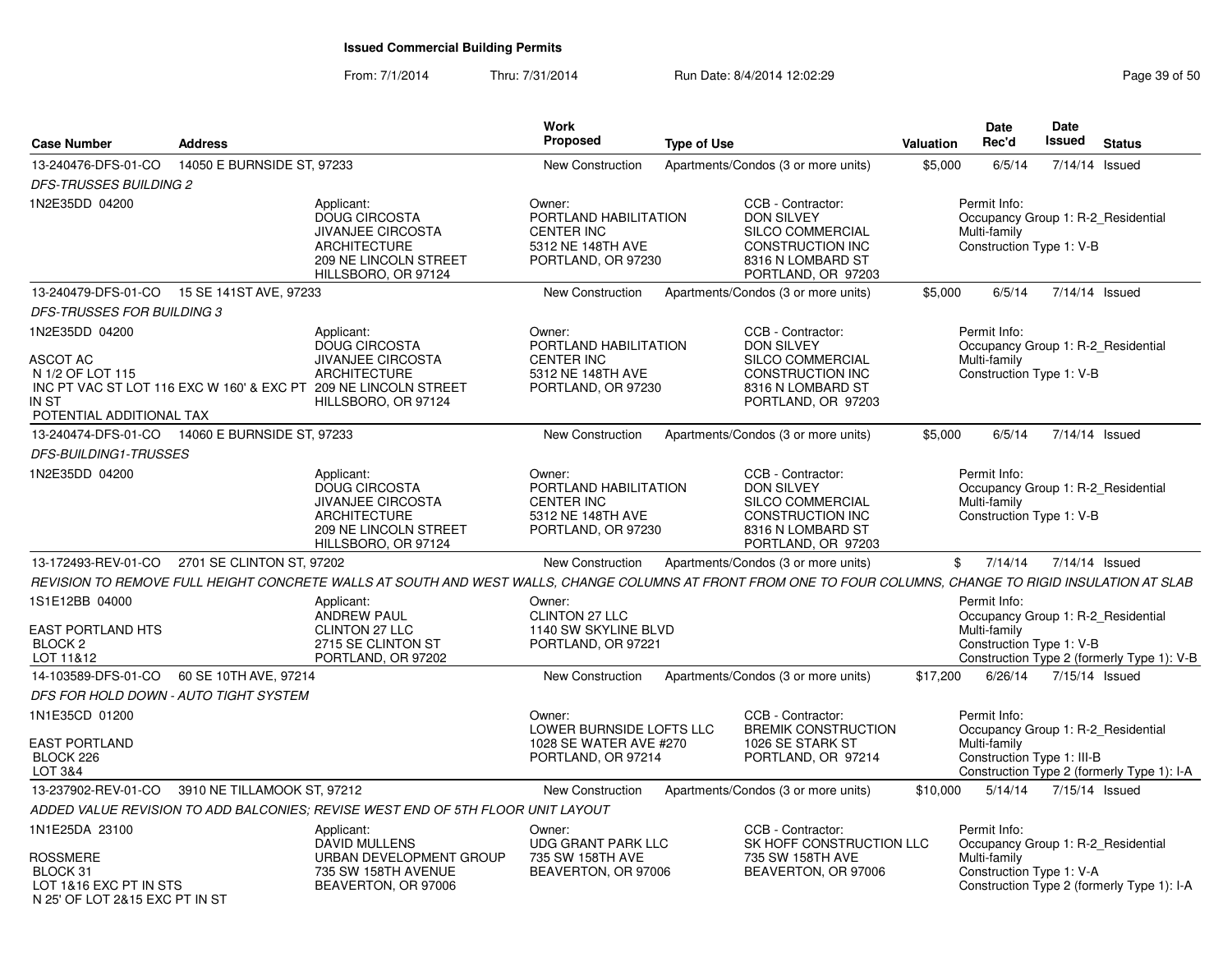| <b>Case Number</b>                                                        | <b>Address</b>               |                                                                                                                                                                                                                     | <b>Work</b><br>Proposed                                                                                                                                                    | <b>Type of Use</b>                                                                                                                    | <b>Valuation</b> | Date<br>Rec'd                                                      | Date<br>Issued | <b>Status</b>                                                                                                            |
|---------------------------------------------------------------------------|------------------------------|---------------------------------------------------------------------------------------------------------------------------------------------------------------------------------------------------------------------|----------------------------------------------------------------------------------------------------------------------------------------------------------------------------|---------------------------------------------------------------------------------------------------------------------------------------|------------------|--------------------------------------------------------------------|----------------|--------------------------------------------------------------------------------------------------------------------------|
| 13-170969-000-00-CO                                                       | 4525 N ALBINA AVE, 97217     |                                                                                                                                                                                                                     | <b>New Construction</b>                                                                                                                                                    | Apartments/Condos (3 or more units)                                                                                                   | \$1,408,776      | 6/28/13                                                            |                | 7/15/14 Under Inspection                                                                                                 |
|                                                                           |                              | 4-STORY MIXED USE BUILDING - 16 RESIDENTIAL UNITS WITH ONE COMMERCIAL RETAIL SPACE ON GROUND FLOOR.   SEPARATE TENANT IMPROVEMENT PERMIT REQD. FOR RETAIL SPACE T                                                   |                                                                                                                                                                            |                                                                                                                                       |                  |                                                                    |                |                                                                                                                          |
| 1N1E22BD 12400<br><b>CLIFFORD ADD</b><br>BLOCK 8<br>LOT <sub>6</sub>      |                              | Applicant:<br>ANDREA WALLACE<br>SOLTERRA SYSTEMS<br>79 SE TAYLOR ST. SUITE 401<br>PROTLAND, OR 97214                                                                                                                | Owner:<br>DIAGON ALLY FLATS LLC<br>1300 SW PARK AVE #408<br>PORTLAND, OR 97201                                                                                             | CCB - Contractor:<br>SOLTERRA SYSTEMS INC<br>79 SE TAYLOR ST. STE 401<br>PORTLAND OR 97214                                            |                  | Permit Info:<br>Multi-family<br>Construction Type 1: V-A<br>14022  |                | Occupancy Group 1: R-2_Residential<br>Construction Type 2 (formerly Type 1): V-A<br>Total Square Footage - Display Only: |
| 12-142505-REV-01-CO                                                       | 5120 N INTERSTATE AVE, 97217 |                                                                                                                                                                                                                     | <b>New Construction</b>                                                                                                                                                    | Apartments/Condos (3 or more units)                                                                                                   |                  | \$ 11/14/13 7/16/14 Issued                                         |                |                                                                                                                          |
|                                                                           |                              | ***REVISION, raise finish floor 18 inches, provide stair and ramp to main entry and change landscaping, enlarge units 212, 312,412, delete roof top fans and generator and swithch to sidewall units, raise parapet |                                                                                                                                                                            |                                                                                                                                       |                  |                                                                    |                |                                                                                                                          |
| 1N1E22BB 13500<br>M PATTONS ADD & 2ND<br>BLOCK 35<br>LOT 2&3 EXC PT IN ST |                              | Applicant:<br>RYAN MIYAHIRA<br>ANKROM MOISAN ASSOC<br>6720 SW MACADAM STE 100<br>PORTLAND OR 97219                                                                                                                  | Owner:<br>CORSO LLC<br>5320 SW MACADAM AVE<br>PORTLAND, OR 97239-3814                                                                                                      | CCB - Contractor:<br><b>LCG PENCE</b><br>2720 SW CORBETT<br>PORTLAND OR 97201                                                         |                  | Permit Info:<br>Multi-family<br>Construction Type 1: V-A           |                | Occupancy Group 1: R-2 Residential                                                                                       |
| 14-118634-000-00-CO                                                       | 1075 NW NORTHRUP ST          |                                                                                                                                                                                                                     | <b>New Construction</b>                                                                                                                                                    | Apartments/Condos (3 or more units)                                                                                                   | \$51,551,545     | 2/25/14                                                            |                | 7/16/14 Under Inspection                                                                                                 |
|                                                                           |                              | New 28 story, mixed use, high rise condominium tower, 198 parking spaces are provided above grade                                                                                                                   |                                                                                                                                                                            |                                                                                                                                       |                  |                                                                    |                |                                                                                                                          |
| 1N1E34BB 02620                                                            |                              | Applicant:<br><b>LESLIE CLIFFE</b><br><b>BOORA ARCHITECTS</b><br>720 SW WASHINGTON, STE 800<br>PORTLAND OR 97205-3510                                                                                               | Owner:<br><b>HOYT STREET PROPERTIES LLC</b><br>1022 NW MARSHALL ST #270<br>PORTLAND, OR 97209-2989                                                                         | CCB - Contractor:<br>ANDERSEN CONSTRUCTION<br><b>COMPANY</b><br>PO BOX 6712<br>PORTLAND, OR 97228-6712                                |                  | Permit Info:<br>Multi-family<br>Construction Type 1: I-A<br>353359 |                | Occupancy Group 1: R-2 Residential<br>Construction Type 2 (formerly Type 1): I-A<br>Total Square Footage - Display Only: |
| 13-226996-DFS-01-CO 610 NE 99TH AVE - BLDG W, 97220                       |                              |                                                                                                                                                                                                                     | <b>New Construction</b>                                                                                                                                                    | Apartments/Condos (3 or more units)                                                                                                   | \$35,000         | 5/30/14 7/18/14 Issued                                             |                |                                                                                                                          |
| DFS FOR SEISMIC ROD HOLD DOWNS                                            |                              |                                                                                                                                                                                                                     |                                                                                                                                                                            |                                                                                                                                       |                  |                                                                    |                |                                                                                                                          |
| 1N2E33AD 03100                                                            |                              | Applicant:<br>ELIZABETH WARNER<br>R&H/COLAS CONSTRUCTION<br>1530 SW TAYLOR ST<br>PORTLAND, OR 97205                                                                                                                 | Owner:<br>PORTLAND CITY OF(PORTLAND<br>421 SW 6TH AVE #500<br>PORTLAND, OR 97204-1620<br>Owner:<br><b>HOUSING BUREAU</b><br>421 SW 6TH AVE #500<br>PORTLAND, OR 97204-1620 | CCB - Contractor:<br>R & H COLAS CONSTRUCTION LLC Occupancy Group 1: S-2_Storage - Low<br>1530 SW TAYLOR STREET<br>PORTLAND, OR 97205 |                  | Permit Info:<br>Hazard, Parking Garage<br>Construction Type 1: I-A |                | Construction Type 2 (formerly Type 1): I-A                                                                               |
| 13-233000-REV-01-CO                                                       | 442 NE SIMPSON ST, 97211     |                                                                                                                                                                                                                     | New Construction                                                                                                                                                           | Apartments/Condos (3 or more units)                                                                                                   | \$3.000          | 6/24/14                                                            |                | 7/18/14 Issued                                                                                                           |
|                                                                           |                              | ADDED VALUE REVISION FOR 1ST FLOOR UNITS TO MOVE KITCHEN OVER AND ADD NEW PARTITION WALLS IN UNIT B AND UNIT C TO CREATE NEW BEDROOMS: ADD WALLS IN UNIT A AND UN                                                   |                                                                                                                                                                            |                                                                                                                                       |                  |                                                                    |                |                                                                                                                          |
| 1N1E14CC 05000                                                            |                              | Applicant:<br><b>ALBERTO TORRES</b><br>126 NE ALBERTA ST #206<br>PORTLAND OR 9721                                                                                                                                   | Owner:<br>DOZER CONSTRUCTION LLC<br>5212 NE 28TH AVE<br>PORTLAND, OR 97211-6234                                                                                            | CCB - Contractor:<br>DOZER CONSTRUCTION LLC<br>5324 NE 28TH AVE<br>PORTLAND, OR 97211                                                 |                  | Permit Info:<br>Multi-family<br>Construction Type 1: V-B           |                | Occupancy Group 1: R-2 Residential                                                                                       |
| 13-232997-REV-02-CO                                                       | 460 NE SIMPSON ST, 97211     |                                                                                                                                                                                                                     | New Construction                                                                                                                                                           | Apartments/Condos (3 or more units)                                                                                                   | \$3.000          | 6/24/14                                                            |                | 7/18/14 Issued                                                                                                           |
|                                                                           |                              | ADDED VALUE REVISION FOR 1ST FLOOR UNITS TO MOVE KITCHEN OVER AND ADD NEW PARTITION WALLS IN UNIT B AND UNIT C TO CREATE NEW BEDROOMS: ADD WALLS IN UNIT A AND UN                                                   |                                                                                                                                                                            |                                                                                                                                       |                  |                                                                    |                |                                                                                                                          |
| 1N1E14CC 05000                                                            |                              | Applicant:<br><b>ALBERTO TORRES</b><br>126 NE ALBERTA ST #206<br>PORTLAND OR 97211                                                                                                                                  | Owner:<br>DOZER CONSTRUCTION LLC<br>5212 NE 28TH AVE<br>PORTLAND, OR 97211-6234                                                                                            | CCB - Contractor:<br>DOZER CONSTRUCTION LLC<br>5324 NE 28TH AVE<br>PORTLAND, OR 97211                                                 |                  | Permit Info:<br>Multi-family<br>Construction Type 1: V-B           |                | Occupancy Group 1: R-2 Residential                                                                                       |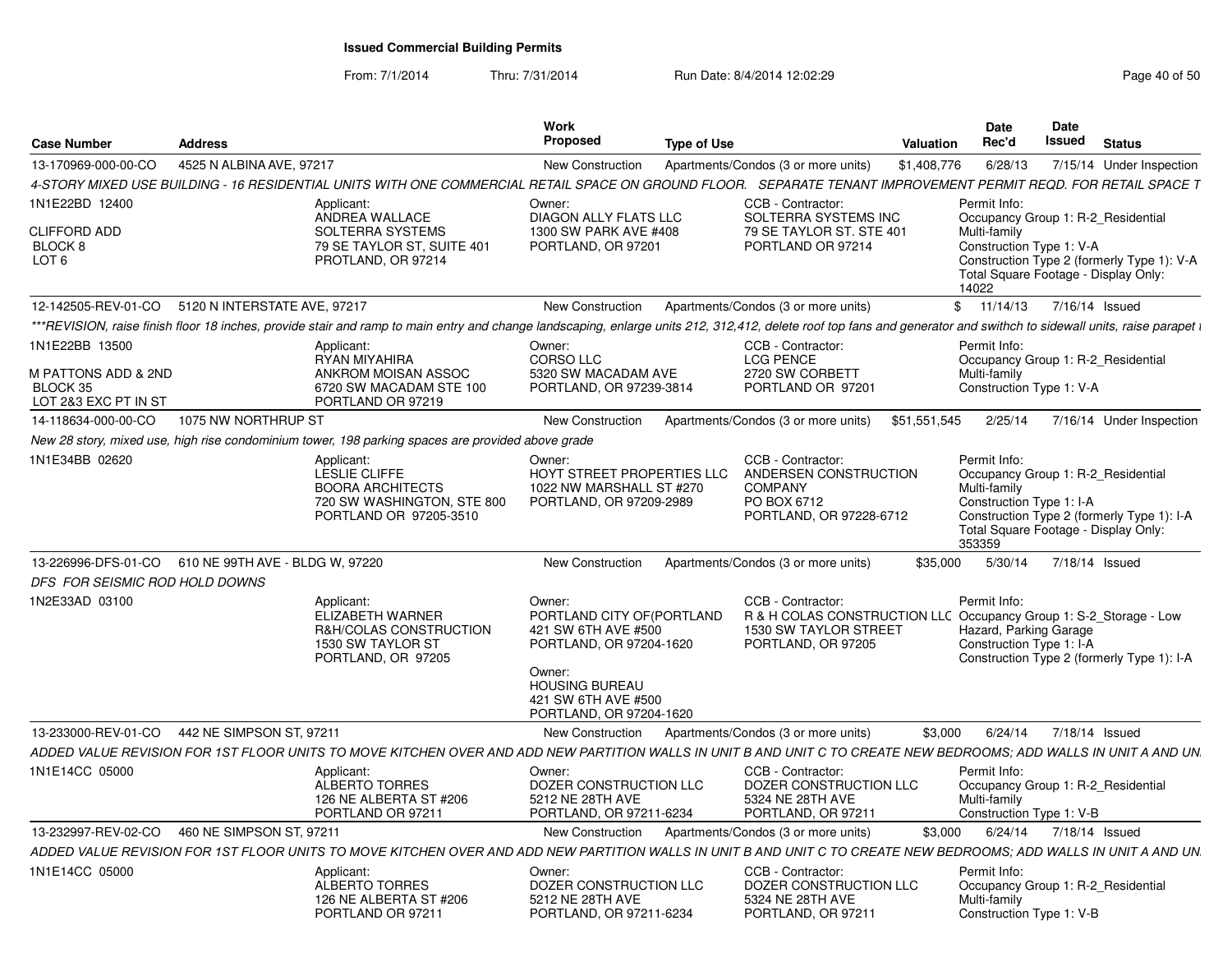| <b>Case Number</b>                                       | <b>Address</b>                  |                                                                                                                                                                                                              | Work<br>Proposed                                                                                                                                            | <b>Type of Use</b> |                                                                                                                                                     | <b>Valuation</b> | Date<br>Rec'd                                                                                                                                      | <b>Date</b><br>Issued | <b>Status</b>                                                                      |
|----------------------------------------------------------|---------------------------------|--------------------------------------------------------------------------------------------------------------------------------------------------------------------------------------------------------------|-------------------------------------------------------------------------------------------------------------------------------------------------------------|--------------------|-----------------------------------------------------------------------------------------------------------------------------------------------------|------------------|----------------------------------------------------------------------------------------------------------------------------------------------------|-----------------------|------------------------------------------------------------------------------------|
| 13-132335-000-00-CO                                      | 11530 NE YACHT HARBOR DR, 97217 |                                                                                                                                                                                                              | <b>New Construction</b>                                                                                                                                     |                    | Apartments/Condos (3 or more units)                                                                                                                 | \$12,483,891     | 5/14/13                                                                                                                                            |                       | 7/18/14 Under Inspection                                                           |
|                                                          |                                 | BLDG D - New 79 unit 5 story wood framed apartments over concrete basement garage and reconfigure drive entry/walkway between Building C & Building D and reconfigure a portion of east parking lot and park |                                                                                                                                                             |                    |                                                                                                                                                     |                  |                                                                                                                                                    |                       |                                                                                    |
| 2N1E35 00200                                             |                                 | Applicant:<br><b>MIKE DEFREES</b><br>Gateway National Corp<br>2501 NE 134TH ST<br>VANCOUVER WA 98686                                                                                                         | Owner:<br>YACHT HARBOR LLC<br>2501 NE 134TH ST #300<br>VANCOUVER, WA 98686-3030                                                                             |                    | CCB - Contractor:<br><b>GATEWAY NATIONAL</b><br><b>CORPORATION</b><br>2501 NE 134TH ST<br>VANCOUVER WA 98686                                        |                  | Permit Info:<br>Occupancy Group 1: R-2_Residential<br>Multi-family<br>Construction Type 1: III-B<br>Total Square Footage - Display Only:<br>121800 |                       | Construction Type 2 (formerly Type 1): III-B                                       |
| 14-113396-000-00-CO                                      | 6906 N GREENWICH AVE, 97217     |                                                                                                                                                                                                              | New Construction                                                                                                                                            |                    | Apartments/Condos (3 or more units)                                                                                                                 | \$2,050,873      | 2/4/14                                                                                                                                             | 7/21/14 Issued        |                                                                                    |
|                                                          |                                 | NEW 23 UNIT APARTMENT, SITE IMPROVEMENTS AND LANDSCAPING                                                                                                                                                     |                                                                                                                                                             |                    |                                                                                                                                                     |                  |                                                                                                                                                    |                       |                                                                                    |
| 1N1E16AD 01400                                           |                                 | Applicant:<br>MIKE COYLE<br><b>FASTER PERMITS</b><br>14334 NW EAGLERIDGE LANE<br>PORTLAND, OR 97229                                                                                                          | Owner:<br><b>NORTH GREENWICH</b><br><b>APARTMENTS LLC</b><br>PO BOX 1567<br>LAKE OSWEGO, OR 97035                                                           |                    | CCB - Contractor:<br><b>GROVE HUNT</b><br>GROVE DEVELOPMENT INC<br>9020 SW WASHINGTON SQUARE<br><b>RD</b><br><b>SUITE 505</b><br>PORTLAND, OR 97223 |                  | Permit Info:<br>Occupancy Group 1: R-2 Residential<br>Multi-family<br>Construction Type 1: V-B<br>Total Square Footage - Display Only:<br>21080    |                       |                                                                                    |
| 12-218141-REV-01-CO                                      | 8150 SE 23RD AVE, 97202         |                                                                                                                                                                                                              | <b>New Construction</b>                                                                                                                                     |                    | Apartments/Condos (3 or more units)                                                                                                                 |                  | \$<br>3/12/14                                                                                                                                      | 7/21/14 Issued        |                                                                                    |
|                                                          |                                 | REVISION TO CHANGE TO STEM WALL PERIMETER FOOTING DETAIL. BLOCKOUT DETAIL. AND EPOXY DETAIL FOR MISSED STAB BOLTS                                                                                            |                                                                                                                                                             |                    |                                                                                                                                                     |                  |                                                                                                                                                    |                       |                                                                                    |
| 1S1E23DD 03000<br>SECTION 23 1S 1E<br>TL 3000 0.78 ACRES |                                 | Applicant:<br><b>RICHARD NELSON</b><br><b>Pavilion Construction</b><br>6720 SW MACADAM AVE<br>PORTLAND, OR 97209                                                                                             | Owner:<br>MORELAND STATION<br>8150 SE 23RD AVE<br>PORTLAND, OR 97202-6810<br>Owner:<br><b>APARTMENTS LLC</b><br>8150 SE 23RD AVE                            |                    | CCB - Contractor:<br>PAVILION CONSTRUCTION NW LLO<br>6720 SW MACADAM AVE #310<br>PORTLAND, OR 97219                                                 |                  | Permit Info:<br>Occupancy Group 1: R-2 Residential<br>Multi-family<br>Construction Type 1: V-A                                                     |                       |                                                                                    |
|                                                          |                                 |                                                                                                                                                                                                              | PORTLAND, OR 97202-6810                                                                                                                                     |                    |                                                                                                                                                     |                  |                                                                                                                                                    |                       |                                                                                    |
| 13-211977-DFS-03-CO                                      | 1315 NW 11TH AVE                |                                                                                                                                                                                                              | New Construction                                                                                                                                            |                    | Apartments/Condos (3 or more units)                                                                                                                 | \$507,257        | 6/24/14                                                                                                                                            |                       | 7/22/14 Issued                                                                     |
| DFS FOR POST TENSION CONCRETE LEVELS 2 THROUGH ROOF      |                                 |                                                                                                                                                                                                              |                                                                                                                                                             |                    |                                                                                                                                                     |                  |                                                                                                                                                    |                       |                                                                                    |
| 1N1E34BB 02630<br>HOYT STREET YARDS NO 2<br>LOT 25-28    |                                 | Applicant:<br>ANDERSEN CONSTRUCTION<br><b>COMPANY</b><br>PO BOX 6712<br>PORTLAND, OR 97228-6712                                                                                                              | Owner:<br>BLOCK 17 HOLDINGS LLC<br>1420 5TH AVE #3670<br>SEATTLE, WA 98101                                                                                  |                    | CCB - Contractor:<br>ANDERSEN CONSTRUCTION<br><b>COMPANY</b><br>PO BOX 6712<br>PORTLAND, OR 97228-6712                                              |                  | Permit Info:<br>Hazard, Parking Garage<br>Construction Type 1: I-A                                                                                 |                       | Occupancy Group 1: S-2_Storage - Low<br>Construction Type 2 (formerly Type 1): I-A |
| 12-218141-REV-02-CO 8150 SE 23RD AVE, 97202              |                                 |                                                                                                                                                                                                              | <b>New Construction</b>                                                                                                                                     |                    | Apartments/Condos (3 or more units)                                                                                                                 | \$5,000          | 6/3/14                                                                                                                                             | 7/23/14 Issued        |                                                                                    |
|                                                          |                                 | VALUE ADDED REVISION TO ADD NEW CAN LIGHTING TO AMENITY ROOMS: ADD NEW OPENINGS TO BALCONY TO LET IN MORE LIGHT: delta 13                                                                                    |                                                                                                                                                             |                    |                                                                                                                                                     |                  |                                                                                                                                                    |                       |                                                                                    |
| 1S1E23DD 03000<br>SECTION 23 1S 1E<br>TL 3000 0.78 ACRES |                                 | Applicant:<br><b>RICHARD NELSON</b><br><b>Pavilion Construction</b><br>6720 SW MACADAM AVE<br>PORTLAND, OR 97209                                                                                             | Owner:<br>MORELAND STATION<br>8150 SE 23RD AVE<br>PORTLAND, OR 97202-6810<br>Owner:<br><b>APARTMENTS LLC</b><br>8150 SE 23RD AVE<br>PORTLAND, OR 97202-6810 |                    | CCB - Contractor:<br>PAVILION CONSTRUCTION NW LL(Occupancy Group 1: R-2 Residential<br>6720 SW MACADAM AVE # 310<br>PORTLAND, OR 97219              |                  | Permit Info:<br>Multi-family<br>Construction Type 1: V-A                                                                                           |                       |                                                                                    |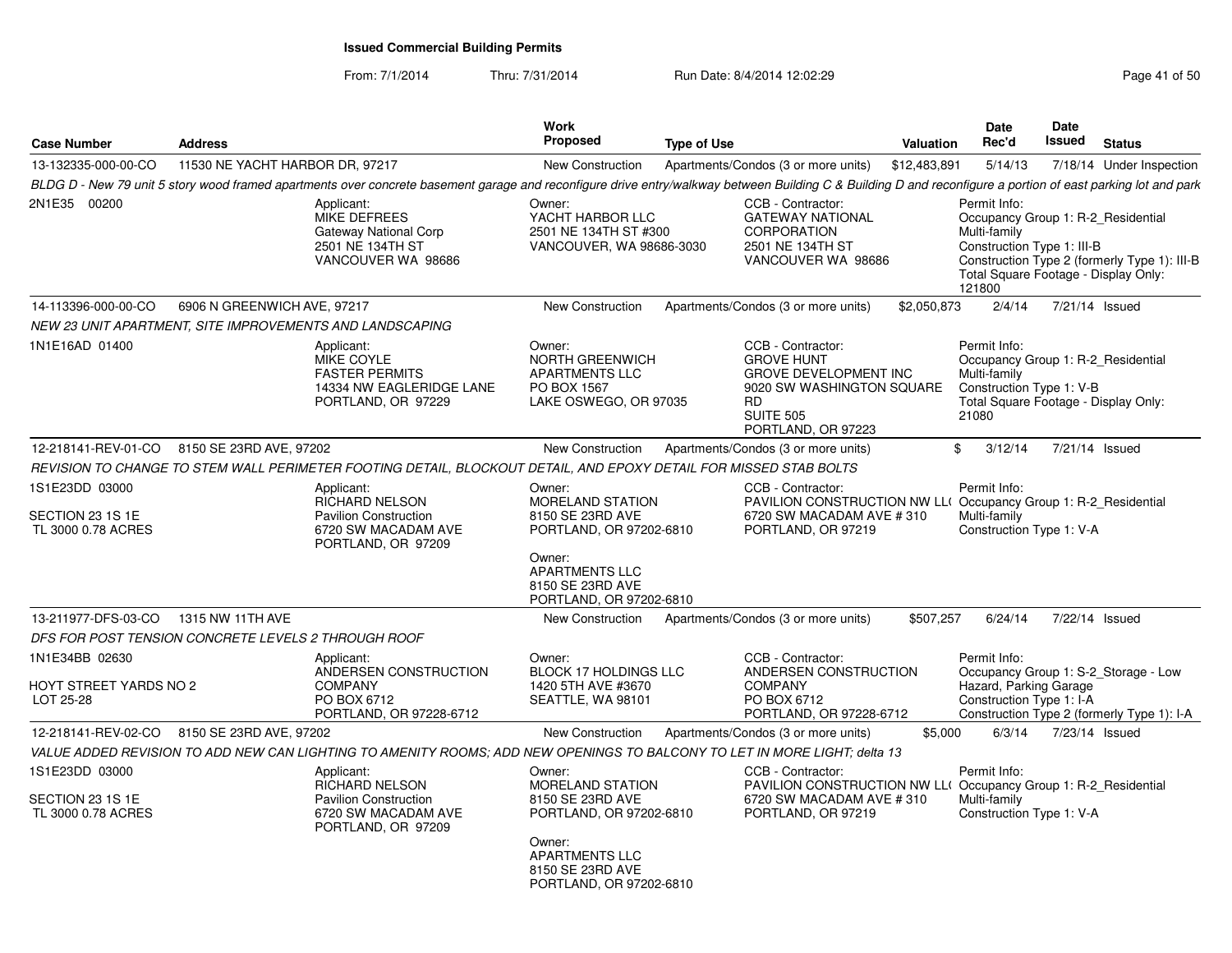| <b>Case Number</b>                                               | Address                 |                                                                                                                                                                                                                          | Work<br><b>Proposed</b>                                                               | <b>Type of Use</b>                                                                                                                                 | Valuation   | <b>Date</b><br>Rec'd                                               | <b>Date</b><br>Issued | Status                                                                             |
|------------------------------------------------------------------|-------------------------|--------------------------------------------------------------------------------------------------------------------------------------------------------------------------------------------------------------------------|---------------------------------------------------------------------------------------|----------------------------------------------------------------------------------------------------------------------------------------------------|-------------|--------------------------------------------------------------------|-----------------------|------------------------------------------------------------------------------------|
| 13-133987-DFS-03-CO                                              | 304 NE MULTNOMAH, 97232 |                                                                                                                                                                                                                          | New Construction                                                                      | Apartments/Condos (3 or more units)                                                                                                                | \$50,000    | 6/20/14                                                            |                       | 7/23/14 Issued                                                                     |
|                                                                  |                         | DFS-3: L2 PT CABLES***Mixed use residential project. 186 residential, 3500 SF retail, 1 level subgarde parking. 5/1 construction***                                                                                      |                                                                                       |                                                                                                                                                    |             |                                                                    |                       |                                                                                    |
| 1N1E34AA 02600                                                   |                         | Applicant:<br>PETE BRUNS<br><b>WALSH CONSTRUCTION</b><br>2905 SW 1ST AVENUE<br>PORTLAND OR 97201                                                                                                                         | Owner:<br>STARTERRA LLC<br>610 SW ALDER ST #1221<br>PORTLAND, OR 97205                | CCB - Contractor:<br>WALSH CONSTRUCTION CO<br>2905 SW 1ST AVE<br>PORTLAND, OR 972014707                                                            |             | Permit Info:<br>Hazard, Parking Garage<br>Construction Type 1: I-A |                       | Occupancy Group 1: S-2 Storage - Low<br>Construction Type 2 (formerly Type 1): I-A |
| 13-179034-DFS-03-CO  4357 N WILLIAMS AVE, 97217                  |                         |                                                                                                                                                                                                                          | <b>New Construction</b>                                                               | Apartments/Condos (3 or more units)                                                                                                                | \$97.065    |                                                                    |                       | 7/21/14 7/24/14 Issued                                                             |
| DFS FOR ENGINEERED FLOOR SYSTEM                                  |                         |                                                                                                                                                                                                                          |                                                                                       |                                                                                                                                                    |             |                                                                    |                       |                                                                                    |
| 1N1E22DB 00400                                                   |                         | Applicant:<br><b>TODD PAYS</b><br>MARATHON CONSTRUCTION<br>30050 SW TOWN CENTER LOOP<br><b>WEST. #200</b><br>WILSONVILLE, OR 97070                                                                                       | Owner:<br><b>WILLIAMS 1 LLC</b><br>12806 NW LORRAINE DR<br>PORTLAND, OR 97229-8348    | CCB - Contractor:<br><b>MARATHON CONSTRUCTION</b><br><b>SERVICES LLC</b><br>30050 SW TOWN CENTER LOOP<br><b>W STE 200</b><br>WILSONVILLE, OR 97070 |             | Permit Info:<br>Multi-family<br>Construction Type 1: III-A         |                       | Occupancy Group 1: R-2 Residential<br>Construction Type 2 (formerly Type 1): I-A   |
| 14-169191-GRD-01-CO 444 SW BOUNDARY ST, 97201                    |                         |                                                                                                                                                                                                                          | New Construction                                                                      | Apartments/Condos (3 or more units)                                                                                                                | \$1,000,000 |                                                                    |                       | 7/24/14 7/24/14 Issued                                                             |
|                                                                  |                         | partial - a) site remediation and erosion control per DEQ permit; b site preparation and excavation; c) perimeter stormwater drains and piping, relocation of sanitary manhole; d) removal of abandoned utilities as re- |                                                                                       |                                                                                                                                                    |             |                                                                    |                       |                                                                                    |
| 1S1E15BD 00600<br>SECTION 15 1S 1E<br>TL 600 1.17 ACRES          |                         | Applicant:<br>PAUL DUSTRUD<br><b>DUSTRUD ARCHITECTURE PC</b><br>1699 PEARL ST<br>EUGENE OR 97401                                                                                                                         | Owner:<br>JOHNS LANDING SUSTAINABLE<br>14250 NW MCNAMEE RD<br>PORTLAND, OR 97231-2138 | CCB - Contractor:<br><b>ESSEX GENERAL</b><br>CONSTRUCTION INC<br>4284 W 7TH AVE<br>EUGENE OR 97239                                                 |             |                                                                    |                       |                                                                                    |
|                                                                  |                         |                                                                                                                                                                                                                          | Owner:<br><b>HOUSING LLC</b><br>14250 NW MCNAMEE RD<br>PORTLAND, OR 97231-2138        |                                                                                                                                                    |             |                                                                    |                       |                                                                                    |
| 14-103589-DFS-02-CO   60 SE 10TH AVE, 97214                      |                         |                                                                                                                                                                                                                          | New Construction                                                                      | Apartments/Condos (3 or more units)                                                                                                                | \$7.500     | 7/17/14                                                            |                       | 7/28/14 Issued                                                                     |
| DFS FOR POST TENSION SYSTEM                                      |                         |                                                                                                                                                                                                                          |                                                                                       |                                                                                                                                                    |             |                                                                    |                       |                                                                                    |
| 1N1E35CD 01200                                                   |                         |                                                                                                                                                                                                                          | Owner:<br>LOWER BURNSIDE LOFTS LLC                                                    | CCB - Contractor:<br><b>BREMIK CONSTRUCTION</b>                                                                                                    |             | Permit Info:                                                       |                       | Occupancy Group 1: R-2_Residential                                                 |
| EAST PORTLAND<br>BLOCK 226<br>LOT 3&4                            |                         |                                                                                                                                                                                                                          | 1028 SE WATER AVE #270<br>PORTLAND, OR 97214                                          | 1026 SE STARK ST<br>PORTLAND, OR 97214                                                                                                             |             | Multi-family<br>Construction Type 1: III-B                         |                       | Construction Type 2 (formerly Type 1): I-A                                         |
| 13-130031-DFS-04-CO 3330 SE DIVISION ST, 97202                   |                         |                                                                                                                                                                                                                          | New Construction                                                                      | Apartments/Condos (3 or more units)                                                                                                                | \$25,000    | 6/16/14                                                            |                       | 7/29/14 Issued                                                                     |
| DFS FOR GLASS RAIL SYSTEMS                                       |                         |                                                                                                                                                                                                                          |                                                                                       |                                                                                                                                                    |             |                                                                    |                       |                                                                                    |
| 1S1E12BA 00100                                                   |                         | Applicant:<br>ZACH BASCOM                                                                                                                                                                                                | Owner:<br>3330 DIVISION LLC                                                           | CCB - Contractor:<br><b>ROB YORKE</b>                                                                                                              |             | Permit Info:                                                       |                       | Occupancy Group 1: M_Store, Service                                                |
| <b>EAST PORTLAND HTS</b><br>BLOCK 9<br>E 1/2 OF LOT 2<br>LOT 3&4 |                         | YORKE AND CURTIS<br>4480 SW 101ST AVE<br>BEAVERTON, OR 97005                                                                                                                                                             | 116 NE 6TH AVE #400<br>PORTLAND, OR 97232-2904                                        | YORKE & CURTIS INC<br>4480 SW 101 ST AVE<br>BEAVERTON, OR 970053427                                                                                |             | Station<br>Construction Type 1: I-A                                |                       | Construction Type 2 (formerly Type 1): V-B                                         |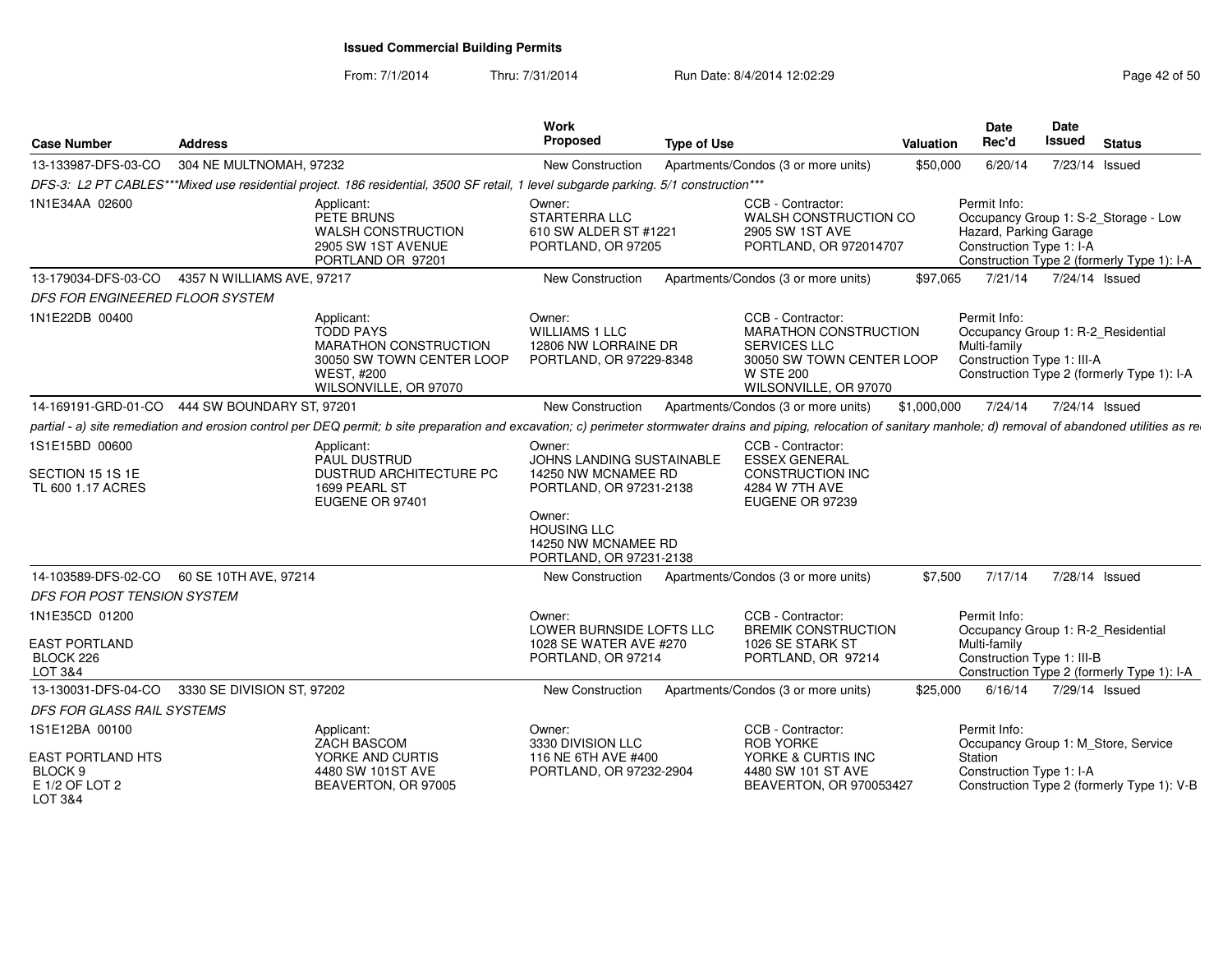| <b>Case Number</b>                                                     | <b>Address</b>              |                                                                                                                                                               | <b>Work</b><br><b>Proposed</b>                                                     | <b>Type of Use</b> |                                                                                                                                     | <b>Valuation</b> | Date<br>Rec'd                                                                                   | <b>Date</b><br><b>Issued</b> | <b>Status</b>                                                                           |
|------------------------------------------------------------------------|-----------------------------|---------------------------------------------------------------------------------------------------------------------------------------------------------------|------------------------------------------------------------------------------------|--------------------|-------------------------------------------------------------------------------------------------------------------------------------|------------------|-------------------------------------------------------------------------------------------------|------------------------------|-----------------------------------------------------------------------------------------|
| 13-218579-000-00-CO                                                    | 8072 SE 6TH AVE, 97202      |                                                                                                                                                               | New Construction                                                                   |                    | Apartments/Condos (3 or more units)                                                                                                 | \$750,000        | 10/29/13                                                                                        |                              | 7/29/14 Under Inspection                                                                |
|                                                                        |                             | NEW 2-STORY 11-UNIT APARTMENT BUILDING / NO ON-SITE VEHICLE PARKING / ON-SITE LONG TERM BIKE PARKING                                                          |                                                                                    |                    |                                                                                                                                     |                  |                                                                                                 |                              |                                                                                         |
| 1S1E23CC 02700                                                         |                             | Applicant:<br><b>STEVE FOSLER</b><br><b>FOSLER PORTLAND</b><br>ARCHITECTURE LLC<br>1930 NW LOVEJOY STREET<br>PORTLAND OR 97209                                | Owner:<br><b>MARK R MADDEN</b><br>1355 NW 13TH AVE<br>PORTLAND, OR 97209-3284      |                    | CCB - Contractor:<br><b>RICH GRIMES</b><br>PROGRESS CONSTRUCTION<br>710 NW 17TH STE B<br>PORTLAND OR 97209                          |                  | Permit Info:<br>Occupancy Group 1: R-2 Residential<br>Multi-family<br>Construction Type 1: V-B  |                              | Total Square Footage - Display Only: 6636                                               |
| 14-137364-000-00-CO                                                    | 6037 SE STARK ST, 97215     |                                                                                                                                                               | <b>New Construction</b>                                                            |                    | Apartments/Condos (3 or more units)                                                                                                 | \$481,047        | 4/9/14                                                                                          | 7/30/14 Issued               |                                                                                         |
|                                                                        |                             | CONSTRUCT NEW 5 PLEX, 2 STORY MIXED USED BUILDING. 2 UNITS AND B OCCUPANCY SPACE ON MAIN FLOOR, 3 UNITS ON 2ND FLOOR (TRUSSES DEFEREED)                       |                                                                                    |                    |                                                                                                                                     |                  |                                                                                                 |                              |                                                                                         |
| 1N2E31DD 05900                                                         |                             | Applicant:<br><b>KEVIN PARTAIN</b><br><b>URBAN VISIONS</b><br>223 NE 56TH AVE<br>PORTLAND, OR 97213                                                           | Owner:<br>AZUL PROPERTIES LLC<br>6045 SE STARK ST<br>PORTLAND, OR 97215            |                    | CCB - Contractor:<br><b>CLINT WEILER</b><br><b>GROUND BREAKERS CONST &amp;</b><br>DEV INC<br>6045 SE STARK ST<br>PORTLAND, OR 97215 |                  | Permit Info:<br>Occupancy Group 1: R-2 Residential<br>Multi-family<br>Construction Type 1: V-B  |                              | Construction Type 2 (formerly Type 1): V-B<br>Total Square Footage - Display Only: 4652 |
| 13-172468-DFS-07-CO                                                    | 1605 NE CLACKAMAS ST, 97232 |                                                                                                                                                               | New Construction                                                                   |                    | Apartments/Condos (3 or more units)                                                                                                 | \$3,000          | 7/2/14                                                                                          | 7/30/14 Issued               |                                                                                         |
|                                                                        |                             | *** DFS 7 : MOU attachment to metal roof curb***NEW 6 STORY, 19 UNIT LIVING FACILITY, 4-TON MUA FOR CORRIDORS, ELECTRIC SPLITS FOR APARTMENTS, "OPEN" GARAGE, |                                                                                    |                    |                                                                                                                                     |                  |                                                                                                 |                              |                                                                                         |
| 1N1E35AB 05708<br><b>BROWNFIELD PLACE</b><br>LOT 8 INC UND INT TRACT A |                             | Applicant:<br>Collin Foster<br><b>Turner Construction</b>                                                                                                     | Owner:<br><b>HOLLADAY PARK PLAZA INC</b><br>1300 NE 16TH AVE<br>PORTLAND, OR 97232 |                    | CCB - Contractor:<br>TURNER CONSTRUCTION CO<br>1200 NW NAITO PARKWAY #300<br>PORTLAND, OR 972209                                    |                  | Permit Info:<br>Occupancy Group 1: R-2_Residential<br>Multi-family<br>Construction Type 1: II-B |                              |                                                                                         |
|                                                                        |                             |                                                                                                                                                               |                                                                                    |                    |                                                                                                                                     |                  |                                                                                                 |                              | Construction Type 2 (formerly Type 1): I-A                                              |
| 13-172468-DFS-06-CO  1605 NE CLACKAMAS ST. 97232                       |                             |                                                                                                                                                               | <b>New Construction</b>                                                            |                    | Apartments/Condos (3 or more units)                                                                                                 | \$75,000         | 6/5/14                                                                                          | 7/30/14 Issued               |                                                                                         |
|                                                                        |                             | *** DFS 6 : metal composite wall panels***NEW 6 STORY, 19 UNIT LIVING FACILITY, 4-TON MUA FOR CORRIDORS, ELECTRIC SPLITS FOR APARTMENTS, "OPEN" GARAGE,       |                                                                                    |                    |                                                                                                                                     |                  |                                                                                                 |                              |                                                                                         |
| 1N1E35AB 05708<br><b>BROWNFIELD PLACE</b><br>LOT 8 INC UND INT TRACT A |                             | Applicant:<br>Collin Foster<br><b>Turner Construction</b>                                                                                                     | Owner:<br>HOLLADAY PARK PLAZA INC<br>1300 NE 16TH AVE<br>PORTLAND, OR 97232        |                    | CCB - Contractor:<br>TURNER CONSTRUCTION CO<br>1200 NW NAITO PARKWAY #300<br>PORTLAND, OR 972209                                    |                  | Permit Info:<br>Occupancy Group 1: R-2 Residential<br>Multi-family<br>Construction Type 1: II-B |                              | Construction Type 2 (formerly Type 1): I-A                                              |
| 13-172468-DFS-05-CO  1605 NE CLACKAMAS ST. 97232                       |                             |                                                                                                                                                               | <b>New Construction</b>                                                            |                    | Apartments/Condos (3 or more units)                                                                                                 | \$20,000         | 5/22/14                                                                                         | 7/30/14 Issued               |                                                                                         |
|                                                                        |                             | *** DFS 5 : linear metal ceilings to canopy***NEW 6 STORY, 19 UNIT LIVING FACILITY, 4-TON MUA FOR CORRIDORS, ELECTRIC SPLITS FOR APARTMENTS, "OPEN" GARAGE,   |                                                                                    |                    |                                                                                                                                     |                  |                                                                                                 |                              |                                                                                         |
| 1N1E35AB 05708<br><b>BROWNFIELD PLACE</b><br>LOT 8 INC UND INT TRACT A |                             | Applicant:<br>Collin Foster<br><b>Turner Construction</b>                                                                                                     | Owner:<br><b>HOLLADAY PARK PLAZA INC</b><br>1300 NE 16TH AVE<br>PORTLAND, OR 97232 |                    | CCB - Contractor:<br>TURNER CONSTRUCTION CO<br>1200 NW NAITO PARKWAY #300<br>PORTLAND, OR 972209                                    |                  | Permit Info:<br>Occupancy Group 1: R-2_Residential<br>Multi-family<br>Construction Type 1: II-B |                              |                                                                                         |
|                                                                        |                             |                                                                                                                                                               |                                                                                    |                    |                                                                                                                                     |                  |                                                                                                 |                              | Construction Type 2 (formerly Type 1): I-A                                              |
| 13-133987-DFS-02-CO                                                    | 304 NE MULTNOMAH, 97232     |                                                                                                                                                               | <b>New Construction</b>                                                            |                    | Apartments/Condos (3 or more units)                                                                                                 | \$50,000         | 6/13/14                                                                                         | 7/31/14 Issued               |                                                                                         |
|                                                                        |                             | DFS-2: Shear wall hold down system***Mixed use residential project. 186 residential, 3500 SF retail, 1 level subgarde parking. 5/1 construction***            |                                                                                    |                    |                                                                                                                                     |                  |                                                                                                 |                              |                                                                                         |
| 1N1E34AA 02600                                                         |                             | Applicant:<br>PETE BRUNS<br><b>WALSH CONSTRUCTION</b><br>2905 SW 1ST AVENUE<br>PORTLAND OR 97201                                                              | Owner:<br><b>STARTERRA LLC</b><br>610 SW ALDER ST #1221<br>PORTLAND, OR 97205      |                    | CCB - Contractor:<br>WALSH CONSTRUCTION CO<br>2905 SW 1ST AVE<br>PORTLAND, OR 972014707                                             |                  | Permit Info:<br>Hazard, Parking Garage<br>Construction Type 1: I-A                              |                              | Occupancy Group 1: S-2_Storage - Low<br>Construction Type 2 (formerly Type 1): I-A      |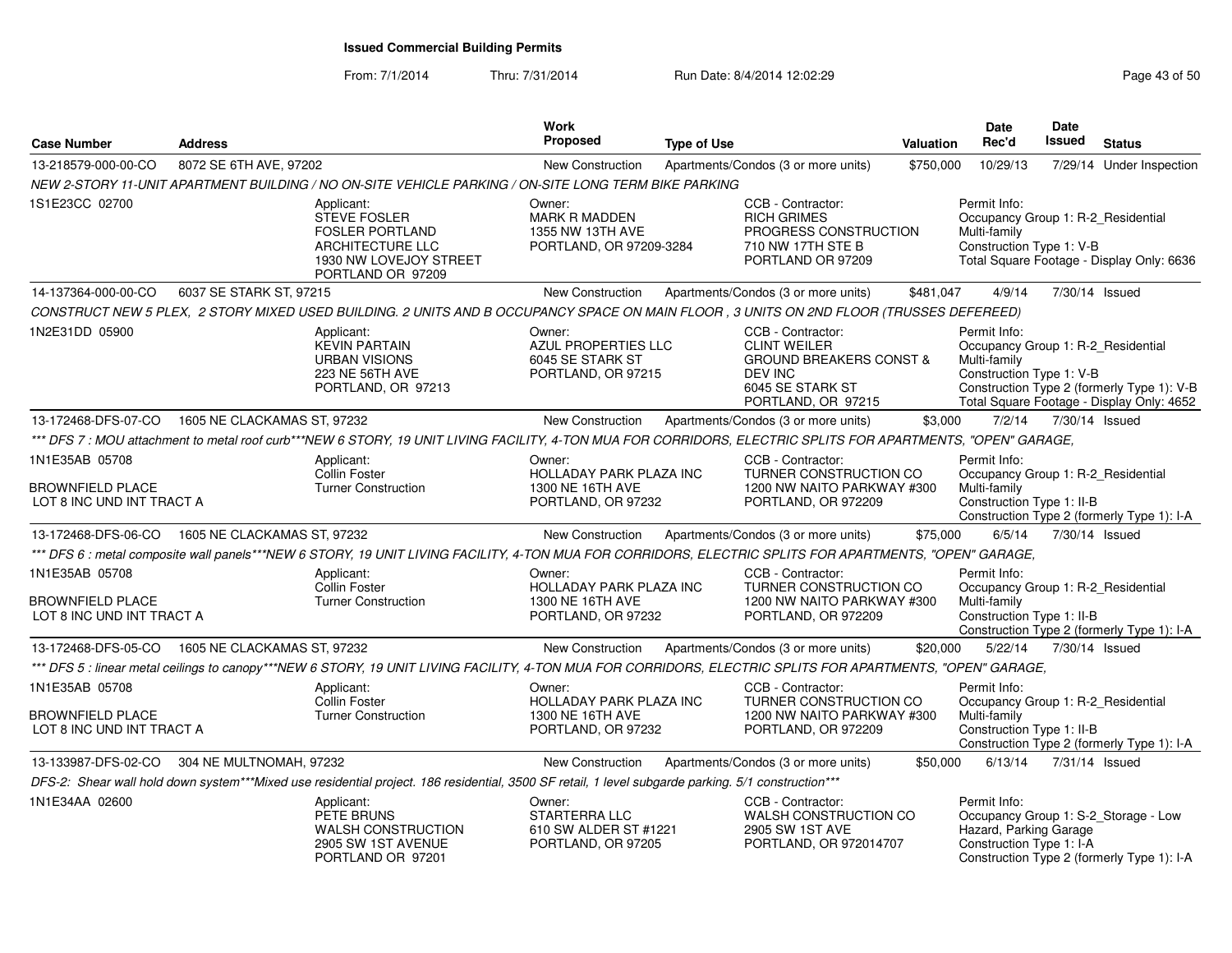From: 7/1/2014Thru: 7/31/2014 Run Date: 8/4/2014 12:02:29 Rage 44 of 50 and 50 and 50 and 50 and 50 and 50 and 50 and 50

| <b>Case Number</b>                           | <b>Address</b>                                                          | Work<br><b>Proposed</b>                                                                                                                                             | <b>Type of Use</b>                                                                                            | Valuation                                              | Date<br>Rec'd                                                                            | Date<br>Issued         | <b>Status</b>                                                                           |
|----------------------------------------------|-------------------------------------------------------------------------|---------------------------------------------------------------------------------------------------------------------------------------------------------------------|---------------------------------------------------------------------------------------------------------------|--------------------------------------------------------|------------------------------------------------------------------------------------------|------------------------|-----------------------------------------------------------------------------------------|
| 13-132301-DFS-03-CO                          | 11505 NE YACHT HARBOR DR. 97217                                         | <b>New Construction</b>                                                                                                                                             | Apartments/Condos (3 or more units)                                                                           | \$20,000                                               | 3/14/14                                                                                  | 7/31/14 Issued         |                                                                                         |
| DFS FOR HELICAL ANCHOR                       |                                                                         |                                                                                                                                                                     |                                                                                                               |                                                        |                                                                                          |                        |                                                                                         |
| 2N1E35 00200                                 | Applicant:<br>MIKE DEFREES                                              | Owner:<br>YACHT HARBOR LLC                                                                                                                                          | CCB - Contractor:<br><b>GATEWAY NATIONAL</b>                                                                  |                                                        | Permit Info:<br>Occupancy Group 1: R-2 Residential                                       |                        |                                                                                         |
| PARTITION PLAT 1992-36<br>LOT 2 EXC PT IN ST | 2501 NE 134TH ST                                                        | 2501 NE 134TH ST #300<br>Gateway National Corp<br>VANCOUVER, WA 98686-3030<br>VANCOUVER WA 98686                                                                    | <b>CORPORATION</b><br>2501 NE 134TH ST<br>VANCOUVER WA 98686                                                  |                                                        | Multi-family<br>Construction Type 1: III-B                                               |                        | Construction Type 2 (formerly Type 1): III-B                                            |
| 14-107482-000-00-CO                          | 5200 NE ALBERTA ST, 97218                                               | New Construction                                                                                                                                                    | Assembly                                                                                                      | \$950,000                                              | 1/21/14                                                                                  |                        | 7/17/14 Under Inspection                                                                |
|                                              |                                                                         | BUILD NEW PARK -- SITEWORK. 2 STORMWATER FACILITIES. LANDSCAPING. OPEN SPACE. WALKS. RETAINING WALL. PLAYGROUND. SKATE PARK. PRE FABRICATED 320 SF PICNIC SHELTER W |                                                                                                               |                                                        |                                                                                          |                        |                                                                                         |
| 1N2E19AC 08700                               | Applicant:<br><b>BEN JOHNSON</b>                                        | Owner:<br>PORTLAND CITY OF                                                                                                                                          | CCB - Contractor:<br><b>R &amp; R GENERAL CONTRACTORS</b>                                                     |                                                        | Permit Info:<br>Occupancy Group 1: U_Private                                             |                        |                                                                                         |
| SECTION 19 1N 2E<br>TL 8700 2.43 ACRES       | <b>GREEN WORKS</b>                                                      | 1120 SW 5TH AVE #1302<br>24 NW 2ND AVE, STE 100<br>PORTLAND, OR 97204-1912<br>PORTLAND, OR 97209                                                                    | <b>INC</b><br>WILSONVILLE, OR 97070                                                                           | 9720 SW HILLMAN COURT STE 84( Construction Type 1: V-B | Garage\Utility Misc.                                                                     |                        | Construction Type 2 (formerly Type 1): V-B<br>Total Square Footage - Display Only: 320  |
| 14-127045-000-00-CO                          | 11705 SE FOSTER RD, 97266                                               | New Construction                                                                                                                                                    | Assembly                                                                                                      | \$1,143,812                                            |                                                                                          | 3/14/14 7/29/14 Issued |                                                                                         |
|                                              |                                                                         | NEW 4,800 SF GRANGE BUILDING; BASEMENT MEETING ROOM AND STORAGE, MAIN FLOOR TEACHING KITCHEN AND CLASSROOM, 2ND FLOOR OFFICES; ASSOCIATED SITE WORK INCLUDED        |                                                                                                               |                                                        |                                                                                          |                        |                                                                                         |
| 1S2E15DD 06600                               | Applicant:<br><b>SHEM HARDING</b><br>935 SE ALDER                       | Owner:<br>PORTLAND CITY OF<br><b>DECA ARCHITECTURE. INC</b><br>1120 SW 5TH AVE #1000<br>PORTLAND, OR 97204-1912<br>PORTLAND OR 97214                                | <b>Primary Contractor:</b><br>TO BID                                                                          |                                                        | Permit Info:<br>Occupancy Group 1: A-3 Assembly -<br>General<br>Construction Type 1: V-B |                        | Construction Type 2 (formerly Type 1): V-B<br>Total Square Footage - Display Only: 9900 |
|                                              | 13-173450-DFS-03-CO 1405 NW 14TH AVE, 97209                             | New Construction                                                                                                                                                    | Assembly                                                                                                      | \$80,000                                               | 7/14/14                                                                                  | 7/14/14 Issued         |                                                                                         |
|                                              | DFS FOR THERMAL BARRIER: See appeal #10869                              |                                                                                                                                                                     |                                                                                                               |                                                        |                                                                                          |                        |                                                                                         |
| 1N1E33AA 00600                               | Applicant:<br><b>STEVE FOSLER</b>                                       | Owner:<br>EPPHAVEN PROPERTY LLC                                                                                                                                     | CCB - Contractor:<br>Tom Severson                                                                             |                                                        | Permit Info:<br>Occupancy Group 1: A-3 Assembly -                                        |                        |                                                                                         |
| <b>COUCHS ADD</b><br>BLOCK 238<br>LOT 1-4    |                                                                         | <b>FOSLER PORTLAND</b><br>924 MASON ST<br>ARCHITECTURE LLC<br>SAN FRANCISCO, CA 94129-1602<br>1930 NW LOVEJOY STREET<br>PORTLAND OR 97209                           | CENTREX CONSTRUCTION INC<br>8250 SW HUNZIKER RD<br>TIGARD, OR 972238260                                       |                                                        | General<br>Construction Type 1: II-B                                                     |                        |                                                                                         |
| 14-150191-EXC-01-CO                          | 1455 NW IRVING ST, 97209                                                | New Construction                                                                                                                                                    | <b>Business</b>                                                                                               | \$2,200,000                                            | 5/1/14                                                                                   | 7/16/14 Issued         |                                                                                         |
| partial - excavation and shoring             |                                                                         |                                                                                                                                                                     |                                                                                                               |                                                        |                                                                                          |                        |                                                                                         |
| 1N1E33AD 02200                               | Applicant:<br>Jesse Emory<br>GBD Architects, Inc.<br>Portland, OR 97209 | Owner:<br>14TH & IRVING LLC<br>101 SW MAIN ST #1100<br>1120 NW Couch, Ste 300<br>PORTLAND, OR 97204-3219                                                            | CCB - Contractor:<br><b>BALFOUR BEATTY</b><br>CONSTRUCTION LLC<br>3100 MCKINNON 6TH FLOOR<br>DALLAS, TX 75201 |                                                        |                                                                                          |                        |                                                                                         |
|                                              | 13-137297-DFS-07-CO 5 SE MADISON ST, 97214                              | New Construction                                                                                                                                                    | <b>Business</b>                                                                                               | \$5.000                                                | 5/22/14                                                                                  | 7/9/14 Issued          |                                                                                         |
|                                              | DFS-FOR ROOFTOP PAVERS AND PEDESTALS                                    |                                                                                                                                                                     |                                                                                                               |                                                        |                                                                                          |                        |                                                                                         |
| 1S1E03AD 03900                               | Applicant:<br><b>TIM PHAM</b>                                           | Owner:<br>PORTLAND CITY OF                                                                                                                                          | CCB - Contractor:<br><b>SKANSKA USA</b>                                                                       |                                                        | Permit Info:<br>Occupancy Group 1: R-2 Residential                                       |                        |                                                                                         |
| <b>EAST PORTLAND</b><br>BLOCK 10&11 TL 3900  | Skanska<br>5 SE MADISON ST                                              | 55 SW ASH ST<br>PORTLAND, OR 97204-3509<br>PORTLAND OR 97214                                                                                                        | 222 SW Columbia St., Suite 300<br>Portland, OR 97201                                                          |                                                        | Multi-family<br>Construction Type 1: V-B                                                 |                        | Construction Type 2 (formerly Type 1): V-B                                              |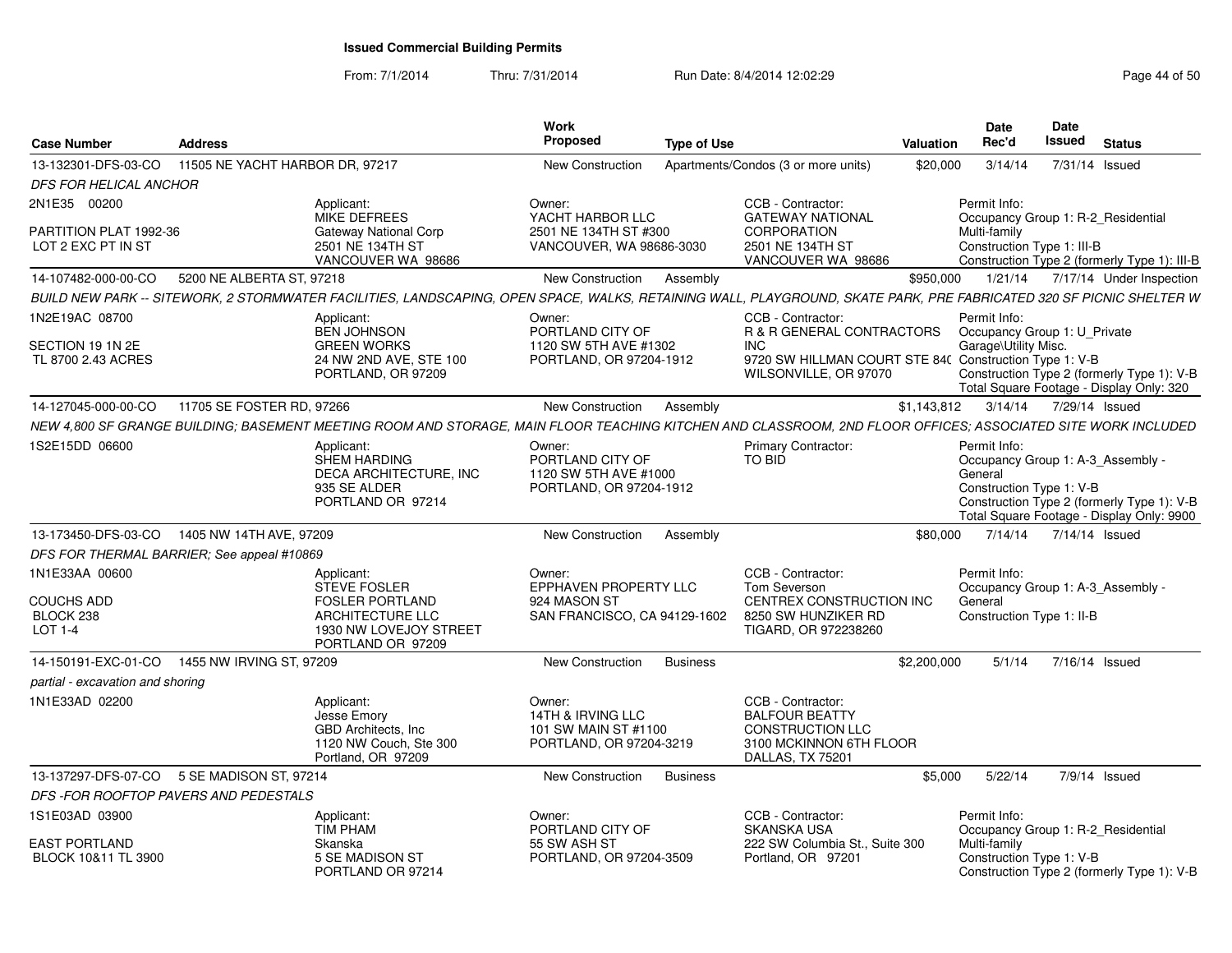| <b>Case Number</b>                                          | <b>Address</b>                  |                                                                                                                 | Work<br>Proposed                                                                                                                                                      | <b>Type of Use</b> |                                                                                                    | Valuation   | <b>Date</b><br>Rec'd                                                                                       | <b>Date</b><br>Issued | <b>Status</b>                                                                           |
|-------------------------------------------------------------|---------------------------------|-----------------------------------------------------------------------------------------------------------------|-----------------------------------------------------------------------------------------------------------------------------------------------------------------------|--------------------|----------------------------------------------------------------------------------------------------|-------------|------------------------------------------------------------------------------------------------------------|-----------------------|-----------------------------------------------------------------------------------------|
| 13-137297-DFS-08-CO                                         | 5 SE MADISON ST, 97214          |                                                                                                                 | <b>New Construction</b>                                                                                                                                               | <b>Business</b>    |                                                                                                    | \$42,428    | 6/26/14                                                                                                    |                       | 7/9/14 Issued                                                                           |
| DFS 8 : Lower level soffit metal stud framing               |                                 |                                                                                                                 |                                                                                                                                                                       |                    |                                                                                                    |             |                                                                                                            |                       |                                                                                         |
| 1S1E03AD 03900                                              |                                 | Applicant:<br><b>TIM PHAM</b>                                                                                   | Owner:<br>PORTLAND CITY OF                                                                                                                                            |                    | CCB - Contractor:<br>SKANSKA USA                                                                   |             | Permit Info:                                                                                               |                       | Occupancy Group 1: R-2_Residential                                                      |
| <b>EAST PORTLAND</b><br>BLOCK 10&11 TL 3900                 |                                 | Skanska<br>5 SE MADISON ST                                                                                      | 55 SW ASH ST<br>PORTLAND, OR 97204-3509                                                                                                                               |                    | 222 SW Columbia St., Suite 300<br>Portland, OR 97201                                               |             | Multi-family<br>Construction Type 1: V-B                                                                   |                       |                                                                                         |
|                                                             |                                 | PORTLAND OR 97214                                                                                               |                                                                                                                                                                       |                    |                                                                                                    |             |                                                                                                            |                       | Construction Type 2 (formerly Type 1): V-B                                              |
| 13-149527-DFS-01-CO                                         | 9555 NE ALDERWOOD RD, 97220     |                                                                                                                 | New Construction                                                                                                                                                      | <b>Business</b>    |                                                                                                    | \$1,800,000 | 4/11/14                                                                                                    |                       | 7/9/14 Issued                                                                           |
| <b>DFS - JOIST AND GIRDERS</b>                              |                                 |                                                                                                                 |                                                                                                                                                                       |                    |                                                                                                    |             |                                                                                                            |                       |                                                                                         |
| 1N2E16 00100                                                |                                 | Applicant:<br>CHRIS GREGG<br>PERLO CONSTRUCTION<br>16101 SW 72ND AVE, SUITE 200<br>PORTLAND, OR 97224           | Owner:<br>PORT OF PORTLAND<br>PO BOX 3529<br>PORTLAND, OR 97208-3529                                                                                                  |                    | CCB - Contractor:<br>PERLO CONSTRUCTION GROUP<br>INC.<br>7190 SW SANDBURG ST<br>PORTLAND, OR 97223 |             | Permit Info:<br>Occupancy Group 1: S-1_Storage -<br>Moderate Hazard, Warehouse<br>Construction Type 1: V-B |                       |                                                                                         |
| 14-121217-000-00-CO                                         | 7826 NE SANDY BLVD, 97213       |                                                                                                                 | <b>New Construction</b>                                                                                                                                               | <b>Business</b>    |                                                                                                    | \$122,400   | 2/27/14                                                                                                    |                       | 7/9/14 Under Inspection                                                                 |
|                                                             |                                 | NEW 1727 SF SINGLE STORY, B OCCUPANCY BUILDING - SHELL ONLY                                                     |                                                                                                                                                                       |                    |                                                                                                    |             |                                                                                                            |                       |                                                                                         |
| 1N2E20DD 04400                                              |                                 | Applicant:<br><b>TODD SLOAN</b><br>TODD SLOAN ARCHITECTURE<br>800 NW 6TH # 203<br>PORTLAND, OR 97209            | Owner:<br><b>SANDY CENTER LP</b><br>7816 NE SANDY BLVD<br>PORTLAND, OR 97213                                                                                          |                    | CCB - Contractor:<br>P & Z CONSTRUCTION<br>14218 NE BRAZEE ST<br>PORTLAND, OR 97230                |             | Permit Info:<br>Occupancy Group 1: B_Bank, Off.,<br>Med.Off., Pub.Bldg.<br>Construction Type 1: V-B        |                       | Total Square Footage - Display Only: 1727                                               |
| 13-171122-REV-02-CO                                         | 4001 SW CANYON RD, 97221        |                                                                                                                 | <b>New Construction</b>                                                                                                                                               | <b>Business</b>    |                                                                                                    | \$          | 3/12/14                                                                                                    |                       | 7/10/14 Issued                                                                          |
| revisions - change to add two geothermal french drain lines |                                 |                                                                                                                 |                                                                                                                                                                       |                    |                                                                                                    |             |                                                                                                            |                       |                                                                                         |
| 1S1E05 01400<br>SECTION 05 1S 1E<br>TL 1400 60.69 ACRES     |                                 | Applicant:<br><b>EMILY DAWSON</b><br><b>SRG PARTNERSHIP</b><br>621 SW MORRISON, SUITE 200<br>PORTLAND, OR 97201 | Owner:<br><b>METRO</b><br>600 NE GRAND AVE<br>PORTLAND, OR 97232-2736                                                                                                 |                    |                                                                                                    |             | Permit Info:<br>Occupancy Group 1: B_Bank, Off.,<br>Med.Off., Pub.Bldg.<br>Construction Type 1: V-B        |                       | Construction Type 2 (formerly Type 1): V-B                                              |
| 14-113294-DFS-01-CO                                         | 11549 NE GLENN WIDING DR, 97220 |                                                                                                                 | <b>New Construction</b>                                                                                                                                               | <b>Business</b>    |                                                                                                    | \$1,250     | 6/2/14                                                                                                     |                       | 7/10/14 Issued                                                                          |
| <b>DFS FOR TRUSSES</b>                                      |                                 |                                                                                                                 |                                                                                                                                                                       |                    |                                                                                                    |             |                                                                                                            |                       |                                                                                         |
| 1N2E15AC 00400                                              |                                 | Applicant:<br><b>TIM YARNOT</b><br>11811 NE 72ND AVE<br>VANCOUVER WA 98686                                      | Owner:<br>MAJ WOODSTOCK LLC<br>300 W 15TH ST #200<br>VANCOUVER, WA 98660-2927<br>Owner:<br><b>MAJ TACOMA STREET</b><br>300 W 15TH ST #200<br>VANCOUVER, WA 98660-2927 |                    | CCB - Contractor:<br>TAPIO CONSTRUCTION INC<br>PO BOX 820364<br>VANCOUVER WA 98682                 |             | Permit Info:<br>Factory, Mod.Hazard<br>Construction Type 1: V-B                                            |                       | Occupancy Group 1: F-1_Industrial Plant -<br>Construction Type 2 (formerly Type 1): V-B |
|                                                             |                                 |                                                                                                                 | Owner:<br><b>LLC</b><br>300 W 15TH ST #200<br>VANCOUVER, WA 98660-2927                                                                                                |                    |                                                                                                    |             |                                                                                                            |                       |                                                                                         |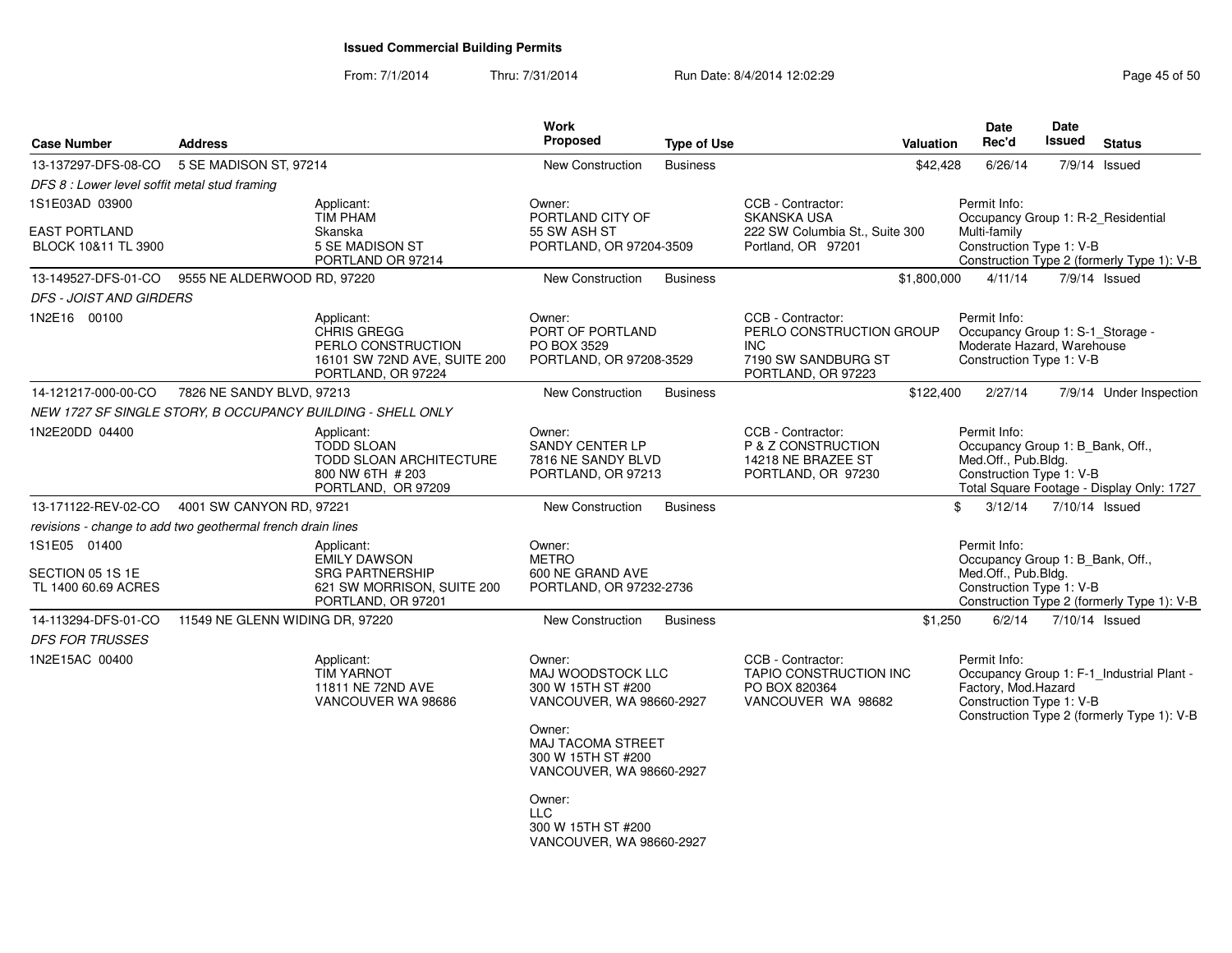| <b>Case Number</b>                                         | <b>Address</b>              |                                                                                                                                                                  | <b>Work</b><br>Proposed                                                                                                                                                   | <b>Type of Use</b> |                                                                                                    | Valuation | Date<br>Rec'd                                                                                       | Date<br><b>Issued</b> | <b>Status</b>                                                                     |
|------------------------------------------------------------|-----------------------------|------------------------------------------------------------------------------------------------------------------------------------------------------------------|---------------------------------------------------------------------------------------------------------------------------------------------------------------------------|--------------------|----------------------------------------------------------------------------------------------------|-----------|-----------------------------------------------------------------------------------------------------|-----------------------|-----------------------------------------------------------------------------------|
| 13-164353-REV-04-CO                                        | 3530 N VANCOUVER AVE, 97227 |                                                                                                                                                                  | New Construction                                                                                                                                                          | <b>Business</b>    |                                                                                                    | \$7,000   | 7/11/14                                                                                             |                       | 7/11/14 Issued                                                                    |
|                                                            |                             | VALUE ADDED REVISION TO ADD GREASE INTERCEPTOR ON EXTERIOR OF BUILDING                                                                                           |                                                                                                                                                                           |                    |                                                                                                    |           |                                                                                                     |                       |                                                                                   |
| 1N1E22DC 14300<br>ALBINA HMSTD<br>BLOCK 30<br>LOT 11&12    |                             | Applicant:<br><b>JEFF VINCENT</b><br>PATH ARCHITECTURE<br>5229 N MLK JR BLVD<br>PORTLAND, OR 97217                                                               | Owner:<br><b>DECO DINER LLC</b><br>5229 NE M L KING BLVD<br>PORTLAND, OR 97211                                                                                            |                    | CCB - Contractor:<br>KAISER GROUP LLC<br>5229 NE M L KING JR BLVD, STE<br>101<br>PORTLAND OR 97211 |           | Permit Info:<br>Construction Type 1: III-A                                                          |                       | Occupancy Group 1: A-2_Restaurant<br>Construction Type 2 (formerly Type 1): III-A |
| 12-169656-REV-01-CO                                        | 1849 SE CENTER ST           |                                                                                                                                                                  | New Construction                                                                                                                                                          | <b>Business</b>    |                                                                                                    |           | 7/30/14<br>\$                                                                                       |                       | 7/30/14 Issued                                                                    |
|                                                            |                             | ***REVISION FOR CHANGE TO PARKING LAY OUT AT ENTRY TO ALLOW LARGER TURN RADIUS FOR LARGER VEHICLES***NEW PARKING LOT FOR 167 SPACES; ACCESSIBLE PARKING ON SEPAF |                                                                                                                                                                           |                    |                                                                                                    |           |                                                                                                     |                       |                                                                                   |
| 1S1E11D 00201                                              |                             | Applicant:<br><b>KAREN KARLSSON</b><br><b>KLK CONSULTING</b><br>906 NW 23RD AVE<br>PORTLAND, OR 97210                                                            | Owner:<br>TRI-COUNTY METROPOLITAN<br>1800 SW 1ST AVE #300<br>PORTLAND, OR 97201<br>Owner:<br><b>TRANSPORTATION DISTRICT</b><br>1800 SW 1ST AVE #300<br>PORTLAND, OR 97201 |                    |                                                                                                    |           | Permit Info:<br>Occupancy Group 1: U_Private<br>Garage\Utility Misc.<br>Construction Type 1: V-B    |                       |                                                                                   |
| 13-171122-DFS-03-CO                                        | 4001 SW CANYON RD, 97221    |                                                                                                                                                                  | Owner:<br>OF OREGON<br>1800 SW 1ST AVE #300<br>PORTLAND, OR 97201<br>New Construction                                                                                     | <b>Business</b>    |                                                                                                    | \$30,000  | 6/25/14                                                                                             |                       | 7/8/14 Issued                                                                     |
| <b>DFS FOR STEEL JOISTS</b>                                |                             |                                                                                                                                                                  |                                                                                                                                                                           |                    |                                                                                                    |           |                                                                                                     |                       |                                                                                   |
| 1S1E05 01400                                               |                             | Applicant:                                                                                                                                                       | Owner:                                                                                                                                                                    |                    |                                                                                                    |           | Permit Info:                                                                                        |                       |                                                                                   |
| SECTION 05 1S 1E<br>TL 1400 60.69 ACRES                    |                             | <b>EMILY DAWSON</b><br><b>SRG PARTNERSHIP</b><br>621 SW MORRISON, SUITE 200<br>PORTLAND, OR 97201                                                                | <b>METRO</b><br>600 NE GRAND AVE<br>PORTLAND, OR 97232-2736                                                                                                               |                    |                                                                                                    |           | Occupancy Group 1: B_Bank, Off.,<br>Med.Off., Pub.Bldg.<br>Construction Type 1: V-B                 |                       | Construction Type 2 (formerly Type 1): V-B                                        |
| 13-171122-DFS-04-CO                                        | 4001 SW CANYON RD, 97221    |                                                                                                                                                                  | New Construction                                                                                                                                                          | <b>Business</b>    |                                                                                                    | \$15,000  | 6/25/14                                                                                             |                       | 7/8/14 Issued                                                                     |
| DFS FOR STAIRS AND RAILING                                 |                             |                                                                                                                                                                  |                                                                                                                                                                           |                    |                                                                                                    |           |                                                                                                     |                       |                                                                                   |
| 1S1E05 01400<br>SECTION 05 1S 1E<br>TL 1400 60.69 ACRES    |                             | Applicant:<br><b>EMILY DAWSON</b><br><b>SRG PARTNERSHIP</b><br>621 SW MORRISON, SUITE 200<br>PORTLAND, OR 97201                                                  | Owner:<br><b>METRO</b><br>600 NE GRAND AVE<br>PORTLAND, OR 97232-2736                                                                                                     |                    |                                                                                                    |           | Permit Info:<br>Occupancy Group 1: B_Bank, Off.,<br>Med.Off., Pub.Bldg.<br>Construction Type 1: V-B |                       | Construction Type 2 (formerly Type 1): V-B                                        |
| 13-240733-000-00-CO                                        | 4718 SE 82ND AVE, 97266     |                                                                                                                                                                  | New Construction                                                                                                                                                          | <b>Business</b>    |                                                                                                    | \$19,833  | 12/26/13                                                                                            |                       | 7/16/14 Issued                                                                    |
| <b>PREMANUFATURED KIOSK</b>                                |                             |                                                                                                                                                                  |                                                                                                                                                                           |                    |                                                                                                    |           |                                                                                                     |                       |                                                                                   |
| 1S2E16BB 13900<br><b>ELMIRA</b><br><b>BLOCK 1 TL 13900</b> |                             | Applicant:<br><b>JAKE TATE</b><br><b>GREAT BASIN ENGINEERING</b><br>SOUTH<br>2010 NORTH REDWOOD RD<br>SALT LAKE CITY UT 84116                                    | Owner:<br>FRED MEYER STORES INC<br>1014 VINE ST #1000<br>CINCINNATI, OH 45202-1119                                                                                        |                    | CCB - Contractor:<br>JOE HALL CONSTRUCTION INC<br>1317 54TH AVE EAST<br>FIFE, WA 98424-1226        |           | Permit Info:<br>Station<br>Construction Type 1: V-B                                                 |                       | Occupancy Group 1: M_Store, Service<br>Total Square Footage - Display Only: 233   |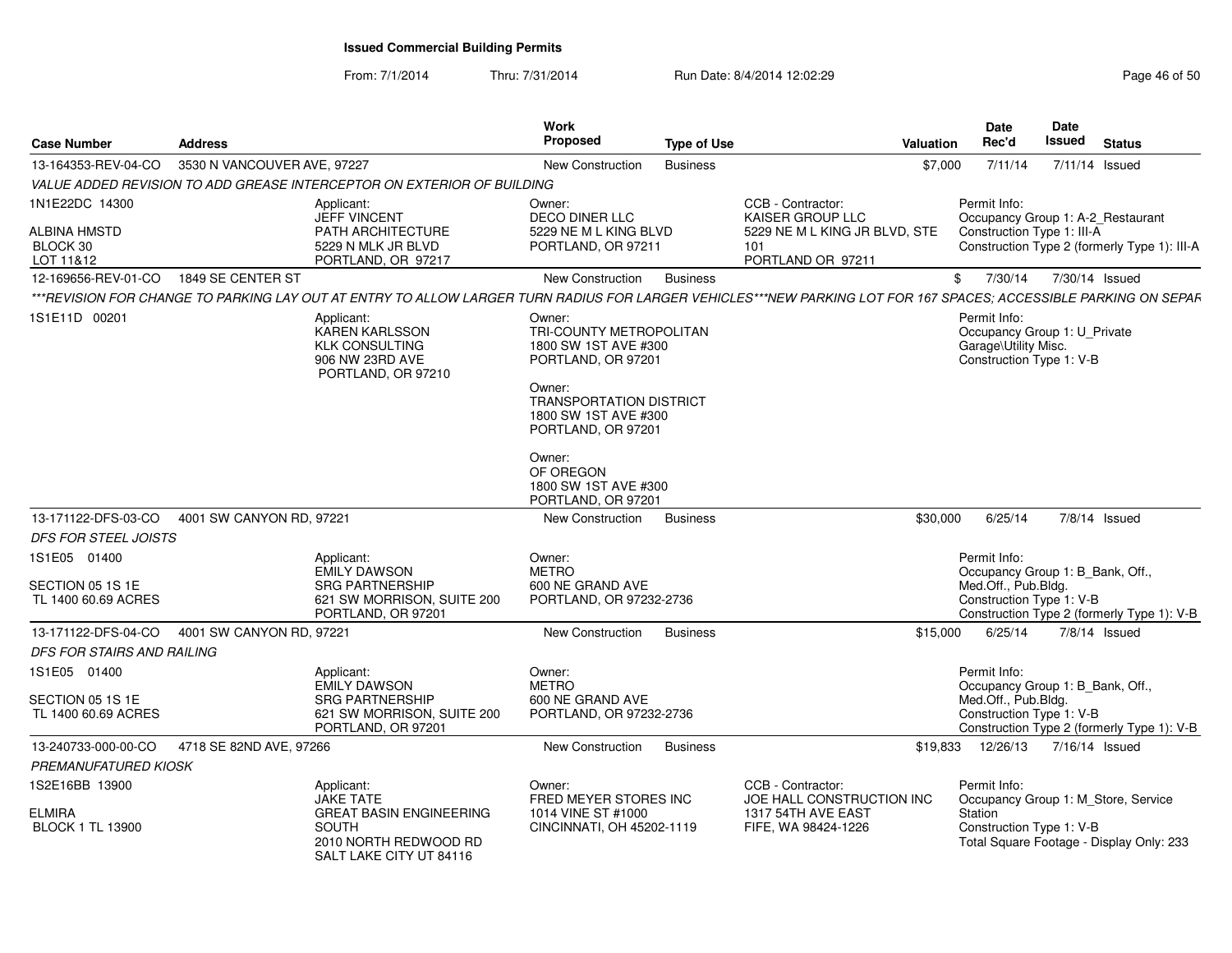| <b>Case Number</b>                                                                           | <b>Address</b>             |                                                                                                                                                                   | Work<br><b>Proposed</b>                                                  | <b>Type of Use</b> |                                                                          | Valuation   | <b>Date</b><br>Rec'd                                                                                                                    | Date<br>Issued | <b>Status</b>  |                          |
|----------------------------------------------------------------------------------------------|----------------------------|-------------------------------------------------------------------------------------------------------------------------------------------------------------------|--------------------------------------------------------------------------|--------------------|--------------------------------------------------------------------------|-------------|-----------------------------------------------------------------------------------------------------------------------------------------|----------------|----------------|--------------------------|
| 13-171122-DFS-02-CO                                                                          | 4001 SW CANYON RD, 97221   |                                                                                                                                                                   | <b>New Construction</b>                                                  | <b>Business</b>    |                                                                          | \$165,000   | 6/18/14                                                                                                                                 |                | 7/8/14 Issued  |                          |
| DFS-STAIRS AND RAILING STO4A,STO2A,STO6A                                                     |                            |                                                                                                                                                                   |                                                                          |                    |                                                                          |             |                                                                                                                                         |                |                |                          |
| 1S1E05 01400                                                                                 |                            | Applicant:<br><b>Glenn Whitefield</b>                                                                                                                             | Owner:<br><b>METRO</b>                                                   |                    |                                                                          |             | Permit Info:<br>Occupancy Group 1: B Bank, Off.,                                                                                        |                |                |                          |
| SECTION 05 1S 1E<br>TL 1400 60.69 ACRES                                                      |                            | LEASE CRUTCHER LEWIS<br>550 SW 12th Ave<br>Portland, OR 97205                                                                                                     | 600 NE GRAND AVE<br>PORTLAND, OR 97232-2736                              |                    |                                                                          |             | Med.Off., Pub.Bldg.<br>Construction Type 1: V-B<br>Construction Type 2 (formerly Type 1): V-B                                           |                |                |                          |
| 13-171122-DFS-01-CO                                                                          | 4001 SW CANYON RD, 97221   |                                                                                                                                                                   | New Construction                                                         | <b>Business</b>    |                                                                          | \$545,000   | 5/8/14                                                                                                                                  |                | 7/31/14 Issued |                          |
| <b>DFS FOR SHOTCRETE / SOIL NAILS</b>                                                        |                            |                                                                                                                                                                   |                                                                          |                    |                                                                          |             |                                                                                                                                         |                |                |                          |
| 1S1E05 01400                                                                                 |                            | Applicant:<br>Glenn Whitefield                                                                                                                                    | Owner:<br><b>METRO</b>                                                   |                    |                                                                          |             | Permit Info:<br>Occupancy Group 1: B_Bank, Off.,                                                                                        |                |                |                          |
| SECTION 05 1S 1E<br>TL 1400 60.69 ACRES                                                      |                            | LEASE CRUTCHER LEWIS<br>550 SW 12th Ave<br>Portland, OR 97205                                                                                                     | 600 NE GRAND AVE<br>PORTLAND, OR 97232-2736                              |                    |                                                                          |             | Med.Off., Pub.Bldg.<br>Construction Type 1: V-B<br>Construction Type 2 (formerly Type 1): V-B                                           |                |                |                          |
| 14-148849-000-00-CO                                                                          | 13200 SE LINCOLN ST, 97233 |                                                                                                                                                                   | New Construction                                                         | Educational        |                                                                          | \$84,700    | 5/13/14                                                                                                                                 |                |                | 7/8/14 Under Inspection  |
|                                                                                              |                            | NEW 50' X 80' METAL PLAY STRUCTURE OVER NEW BASKETBALL COURT; REMOVING LAWN TO CREATE ADDITIONAL ASPHALT AREA ADJACENT TO NEW CONVERED STRUCTURE                  |                                                                          |                    |                                                                          |             |                                                                                                                                         |                |                |                          |
| 1S2E02 00200                                                                                 |                            | Applicant:<br><b>RICK RAINONE</b>                                                                                                                                 | Owner:                                                                   |                    | CCB - Contractor:<br>SCHOOL DISTRICT NO 40 MULT C(PAYNE CONSTRUCTION INC |             | Permit Info:<br>Occupancy Group 1: A-3_Assembly -                                                                                       |                |                |                          |
| <b>TAYLOR'S SUB</b><br>LOT 12 EXC PT IN ST<br>W 1/2 OF LOT 13<br>& W 1/2 OF NE 1/4 OF LOT 13 |                            | <b>CORNERSTONE MANAGEMENT</b><br>17262 NOBLE FIR CT<br>SHERWOOD, OR 97140                                                                                         | 1500 SE 130TH AVE<br>PORTLAND, OR 97233-1719                             |                    | 1835 NE 137TH AVE<br>PORTLAND, OR 972304007                              |             | General<br>Construction Type 1: II-B                                                                                                    |                |                |                          |
| 14-137942-000-00-CO                                                                          | 1500 SE 96TH AVE           |                                                                                                                                                                   | <b>New Construction</b>                                                  | Educational        |                                                                          | \$993,500   | 4/10/14                                                                                                                                 |                |                | 7/28/14 Under Inspection |
|                                                                                              |                            | REPLACEMENT OF GRASS ATHLETIC FIELD WITH SYNTHETIC TURF. INCLUDES FENCING UP TO 25' HIGH, SPECTATOR AREA OUTSIDE OF FENCE, ACCESSIBILITY IMPROVEMENTS AND LIMITED |                                                                          |                    |                                                                          |             |                                                                                                                                         |                |                |                          |
| 1S2E04A 02502                                                                                |                            | Applicant:<br><b>BRENT NIELSEN</b>                                                                                                                                | Owner:<br>OREGON CONFERENCE                                              |                    | CCB - Contractor:<br><b>J &amp; C EXCAVATING INC</b>                     |             |                                                                                                                                         |                |                |                          |
| SECTION 04 1S 2E<br>TL 2502 11.72 ACRES<br>SPLIT LEVY SPLIT LEVY R643110<br>(R992045490)     |                            | 1515 SE WATER AVE #100<br>PORTLAND OR 97214                                                                                                                       | EDUCATION & ASSOCIATION<br>19800 OATFIELD RD<br>GLADSTONE, OR 97027-2564 |                    | <b>PO BOX 576</b><br><b>BORING, OR 97009</b>                             |             |                                                                                                                                         |                |                |                          |
| 14-117981-000-00-CO                                                                          | 6363 SW CAPITOL HWY, 97201 |                                                                                                                                                                   | New Construction                                                         | Mercantile         |                                                                          | \$1,300,000 | 2/27/14                                                                                                                                 |                |                | 7/28/14 Under Inspection |
|                                                                                              |                            | NEW 7056 SINGLE STORY W/MEZZANINES COMMERCIAL SHELL WITH 4 TENANT SPACE; NEW PARKING LOT, LANDSCAPING AND UTILITIES - SEPARATE TRASH ENCLOSURE                    |                                                                          |                    |                                                                          |             |                                                                                                                                         |                |                |                          |
| 1S1E16CD 01800                                                                               |                            | Applicant:<br><b>JASON DIDION</b><br>RICHARD BROWN ARCHITECT AIA PO BOX 80885<br>239 NW 13TH AVE ROOM 305<br>PORTLAND, OR 97209                                   | Owner:<br>WARDIN INVESTMENT CO<br>PORTLAND, OR 97280-1885                |                    | Primary Contractor:<br>TO BID                                            |             | Permit Info:<br>Occupancy Group 1: M_Store, Service<br>Station<br>Construction Type 1: V-B<br>Total Square Footage - Display Only: 7056 |                |                |                          |
| 14-154985-REV-01-CO                                                                          | 4085 N ANCHOR ST, 97217    |                                                                                                                                                                   | <b>New Construction</b>                                                  | Storage            |                                                                          | \$          | 7/25/14                                                                                                                                 |                | 7/25/14 Issued |                          |
|                                                                                              |                            | revision to NE corner of surface parking lot for Daimler Headquarters building, changes result in a reduction of 3 parking spaces.                                |                                                                          |                    |                                                                          |             |                                                                                                                                         |                |                |                          |
| 1N1E20AD 01200                                                                               |                            | Applicant:<br><b>KARL SCHULZ</b><br>inici Group, Inc.<br>3030 SW MOODY AVE, STE 104<br>PORTLAND OR 97201                                                          | Owner:<br>PORT OF PORTLAND<br>PO BOX 3529<br>PORTLAND, OR 97208-3529     |                    |                                                                          |             | Permit Info:<br>Occupancy Group 1: U_Private<br>Garage\Utility Misc.<br>Construction Type 1: V-B                                        |                |                |                          |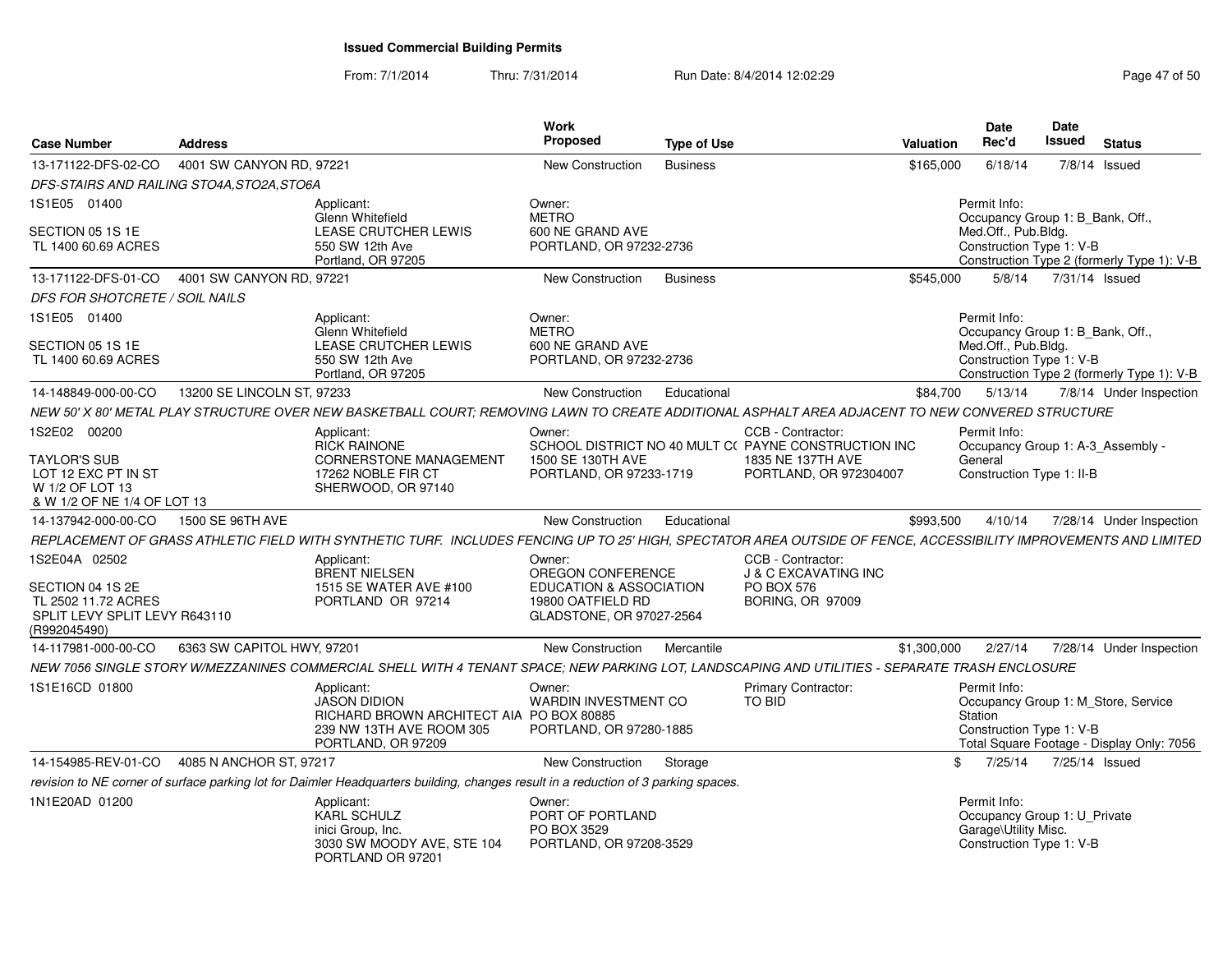PORTLAND, OR 97212

| <b>Case Number</b>                                                                                | <b>Address</b>                 |                                                                                                                              | <b>Work</b><br>Proposed                                                              | <b>Type of Use</b> |                                                                                                                                                                      | <b>Valuation</b> | Date<br>Rec'd                                                                                              | Date<br><b>Issued</b> | <b>Status</b>                             |
|---------------------------------------------------------------------------------------------------|--------------------------------|------------------------------------------------------------------------------------------------------------------------------|--------------------------------------------------------------------------------------|--------------------|----------------------------------------------------------------------------------------------------------------------------------------------------------------------|------------------|------------------------------------------------------------------------------------------------------------|-----------------------|-------------------------------------------|
| 13-225513-000-00-CO                                                                               | 3651 SE FRANCIS ST, 97202      |                                                                                                                              | <b>New Construction</b>                                                              | Storage            |                                                                                                                                                                      | \$1,000          | 7/25/14                                                                                                    |                       | 7/25/14 Issued                            |
| NEW 17X20 TRASH ENCLOSURE                                                                         |                                |                                                                                                                              |                                                                                      |                    |                                                                                                                                                                      |                  |                                                                                                            |                       |                                           |
| 1S1E12DA 10500<br>SECTION 12 1S 1E<br>TL 10500 0.32 ACRES                                         |                                | Applicant:<br><b>KEVIN PARTAIN</b><br><b>URBAN VISIONS</b><br>223 NE 56TH AVE<br>PORTLAND, OR 97213                          | Owner:<br><b>IRWIN LEITGEB</b><br>1201 SW 12TH AVE #308<br>PORTLAND, OR 97205-2031   |                    | CCB - Contractor:<br><b>GREG HEINZE</b><br><b>GH PROPERTIES</b><br>7008 SW NYBERG RD<br>TUALATIN, OR 97062                                                           |                  | Permit Info:<br>Occupancy Group 1: U_Private<br>Garage\Utility Misc.<br>Construction Type 1: V-B           |                       | Total Square Footage - Display Only: 170  |
| 14-184581-000-00-CO                                                                               | 6144 SE FOSTER RD, 97206       |                                                                                                                              | New Construction                                                                     | Storage            |                                                                                                                                                                      | \$7,646          | 7/22/14                                                                                                    |                       | 7/22/14 Under Inspection                  |
| <b>NEW 180' DETACHED TRASH ENCLOSURE</b>                                                          |                                |                                                                                                                              |                                                                                      |                    |                                                                                                                                                                      |                  |                                                                                                            |                       |                                           |
| 1S2E07DD 06900<br><b>J F LYNDS ADD</b><br><b>BLOCK1</b><br>LOT 1-10                               |                                | Applicant:<br>PETER WASCH<br>13600 SE TAYLOR CT<br>PORTLAND OR 97233                                                         | Owner:<br><b>WINSON INTERNATIONAL LLC</b><br>6512 GOLD DUST ST<br>EASTVALE, CA 92880 |                    | CCB - Contractor:<br><b>FOSURE CONSTRUCTION &amp;</b><br><b>DEVELOPMENT LLC</b><br>822 NW MURRAY BLVD                                                                |                  | Permit Info:<br>Occupancy Group 1: U_Private<br>Garage\Utility Misc.<br>Construction Type 1: V-B           |                       | Total Square Footage - Display Only: 180  |
| 14-150737-REV-01-CO                                                                               | 2731 SE BELMONT ST, 97214      |                                                                                                                              | <b>New Construction</b>                                                              | Storage            |                                                                                                                                                                      |                  | \$<br>7/22/14                                                                                              | 7/22/14 Issued        |                                           |
|                                                                                                   |                                | REVISION TO CHNGE TRASH ENCLOSURE SHEATHING TO FIRE RATED PLYWOOD                                                            |                                                                                      |                    |                                                                                                                                                                      |                  |                                                                                                            |                       |                                           |
| 1S1E01BB 06900<br>HANSONS ADD & 2ND<br>BLOCK <sub>8</sub><br>LOT 5&6<br>S 10' OF LOT 7            |                                | Applicant:<br>Robert Hayden<br>Delta Studios, Architecture and<br>Planning, LLC<br>3344 NE 25th Avenue<br>Portland, OR 97212 | Owner:<br>ALQUIP CO<br>6149 SW SHATTUCK RD<br>PORTLAND, OR 97221-1044                |                    | Primary Contractor:<br>ARM PROPERTY MANAGEMENT<br>6149 SW SHATTUCK<br>PORTLAND, OR 97221                                                                             |                  | Permit Info:<br>Occupancy Group 1: S-1_Storage -<br>Moderate Hazard, Warehouse<br>Construction Type 1: V-B |                       |                                           |
| 13-185534-000-00-CO                                                                               | 8300 SE MCLOUGHLIN BLVD, 97222 |                                                                                                                              | New Construction                                                                     | Storage            |                                                                                                                                                                      | \$33,000         | 9/4/13                                                                                                     | 7/14/14 Issued        |                                           |
| Bike parking shed at Tacoma Park and ride.                                                        |                                |                                                                                                                              |                                                                                      |                    |                                                                                                                                                                      |                  |                                                                                                            |                       |                                           |
| 1S1E24CC 00200<br>SECTION 24 1S 1E<br>TL 200 7.77 ACRES<br>SEE R330408 (R991240121) FOR BILLBOARD |                                | Applicant:<br><b>KAREN KARLSSON</b><br><b>KLK CONSULTING</b><br>906 NW 23RD AVE<br>PORTLAND, OR 97210                        | Owner:<br>OREGON WORSTED CO<br>9701 SE MCLOUGHLIN BLVD<br>MILWAUKIE, OR 97222        |                    | CCB - Contractor:<br><b>Bill Bruce</b><br>STACY & WITBECK INC/MOWAT<br>CONSTRUCTION CO A JOINT<br><b>VENTURE</b><br><b>403 SE CARUTHERS ST</b><br>PORTLAND, OR 97214 |                  | Permit Info:<br>Occupancy Group 1: U_Private<br>Garage\Utility Misc.<br>Construction Type 1: II-B          |                       | Total Square Footage - Display Only: 1575 |
| 13-120345-000-00-CO                                                                               | 7783 SW CAPITOL HWY, 97219     |                                                                                                                              | New Construction                                                                     | Storage            |                                                                                                                                                                      | \$6,000          | 3/5/13                                                                                                     |                       | 7/7/14 Issued                             |
|                                                                                                   |                                | NEW 142 SF TRASH ENCLOSURE WITH BIKE ENCLOSURE - see 13-120339-CO for main permit                                            |                                                                                      |                    |                                                                                                                                                                      |                  |                                                                                                            |                       |                                           |
| 1S1E20DB 07200<br><b>WILDWOOD</b><br><b>BLOCK 5</b>                                               |                                | Applicant:<br>ROBERT HAYDEN<br><b>DELTA STUDIOS ARCH &amp;</b><br><b>PLANNING</b>                                            | Owner:<br>ROSE PROPERTY MANAGEMENT<br>CO<br>6149 SW SHATTUCK RD                      |                    | CCB - Contractor:<br><b>BNK CONSTRUCTION INC</b><br>45 82nd dr. ste 53b<br>gladstone, or 97027                                                                       |                  | Permit Info:<br>Occupancy Group 1: U_Private<br>Garage\Utility Misc.<br>Construction Type 1: V-B           |                       |                                           |
| LOT <sub>7</sub>                                                                                  |                                | 3344 NE 25TH AVE                                                                                                             | PORTLAND, OR 97221-1044                                                              |                    |                                                                                                                                                                      |                  |                                                                                                            |                       | Total Square Footage - Display Only: 142  |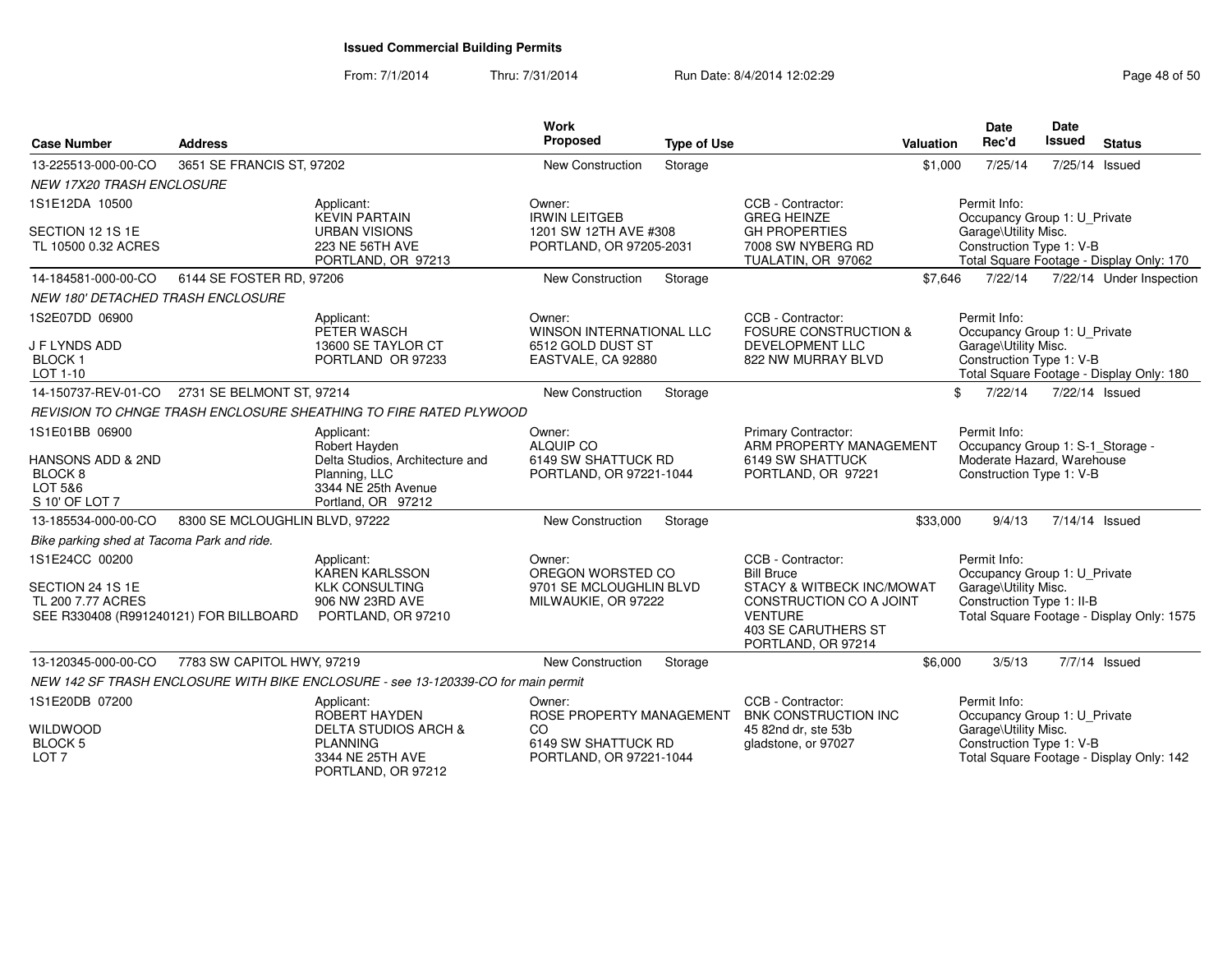| <b>Case Number</b>                                                                                                          | <b>Address</b>                           |                                                                                                                                 | Work<br><b>Proposed</b>                                                                                                                                                                                               | <b>Type of Use</b> |                                                                                | <b>Valuation</b> | <b>Date</b><br>Rec'd                                                                                       | <b>Date</b><br><b>Issued</b>                                                                                | <b>Status</b>                                                                     |
|-----------------------------------------------------------------------------------------------------------------------------|------------------------------------------|---------------------------------------------------------------------------------------------------------------------------------|-----------------------------------------------------------------------------------------------------------------------------------------------------------------------------------------------------------------------|--------------------|--------------------------------------------------------------------------------|------------------|------------------------------------------------------------------------------------------------------------|-------------------------------------------------------------------------------------------------------------|-----------------------------------------------------------------------------------|
| 14-171901-000-00-CO                                                                                                         | 6415 NE KILLINGSWORTH ST - Unit E11      |                                                                                                                                 | New Construction                                                                                                                                                                                                      | Storage            |                                                                                | \$26,000         | 7/1/14                                                                                                     |                                                                                                             | $7/1/14$ Issued                                                                   |
|                                                                                                                             |                                          | NEW 1,120 SF POLE BUILDING FOR USE AS STORAGE SHED ON EXISTING VACANT LOT IN MOBILE HOME PARK                                   |                                                                                                                                                                                                                       |                    |                                                                                |                  |                                                                                                            |                                                                                                             |                                                                                   |
| 1N2E17CC 03300<br>THE ARBOR MOBILE PARK<br>SPACE E11<br>MS SERIAL # S502FK7121<br>X #126012<br>Home ID 199157; PERSONAL MS  |                                          | Applicant:<br>TW CONSTRUCTION LLC<br>PO BOX 19803<br>PORTLAND, OR 97280                                                         | CCB - Contractor:<br>Owner:<br>TW CONSTRUCTION LLC<br><b>LARRY ALAN NEEL</b><br>6415 NE KILLINGSWORTH ST SP<br>PO BOX 19803<br>$E-04$<br>PORTLAND, OR 97280<br>PORTLAND, OR 97218<br>Owner:<br><b>LARRY ALAN NEEL</b> |                    |                                                                                |                  | Permit Info:<br>Construction Type 1: V-B                                                                   | Occupancy Group 1: S-1_Storage -<br>Moderate Hazard, Warehouse<br>Total Square Footage - Display Only: 1120 |                                                                                   |
|                                                                                                                             |                                          |                                                                                                                                 | 6415 NE KILLINGSWORTH ST FIR!<br>PORTLAND, OR 97218                                                                                                                                                                   |                    |                                                                                |                  |                                                                                                            |                                                                                                             |                                                                                   |
|                                                                                                                             |                                          |                                                                                                                                 | Owner:<br><b>TERESA MARIE WEINBECK</b><br>6415 NE KILLINGSWORTH ST<br>SPDGW3<br>PORTLAND, OR 97218                                                                                                                    |                    |                                                                                |                  |                                                                                                            |                                                                                                             |                                                                                   |
|                                                                                                                             |                                          |                                                                                                                                 | Owner:<br>MARIA DEL ROSARIO ORTIGOZA<br>248 NE DIVISION ST<br>GRESHAM, OR 97030                                                                                                                                       |                    |                                                                                |                  |                                                                                                            |                                                                                                             |                                                                                   |
| 14-169372-000-00-CO                                                                                                         | 10223 SE POWELL BLVD, 97266              |                                                                                                                                 | New Construction                                                                                                                                                                                                      | Storage            |                                                                                | \$51,000         | 7/7/14                                                                                                     |                                                                                                             | 7/7/14 Under Inspection                                                           |
|                                                                                                                             |                                          | NEW 6,750 S.F. (150'X45') CANOPY - RELOCATED/RECONSTRUCTED FROM 2 CANOPIES AT 10177 SE POWELL; SEE DEMO PERMITS                 |                                                                                                                                                                                                                       |                    |                                                                                |                  |                                                                                                            |                                                                                                             |                                                                                   |
| 1S2E10B 00900<br>SECTION 10 1S 2E<br>TL 900 8.73 ACRES SPLIT LEVY R333729<br>(R992095720) SPLIT MAP R333729<br>(R992095720) |                                          | Applicant:<br>MORGAN PHILIPP<br><b>CURTIS TRAILERS INC.</b><br>10177 SE POWELL BLVD<br>PORTLAND OR 97266                        | Owner:<br><b>CARLENE H SCHRIEVER</b><br>10177 SE POWELL BLVD<br>PORTLAND, OR 97266-1812                                                                                                                               |                    | CCB - Contractor:<br>STEELPORT, LLC<br>7075 SW 130TH AVE<br>BEAVERTON OR 97008 |                  | Permit Info:<br>Hazard, Parking Garage<br>Construction Type 1: V-B                                         |                                                                                                             | Occupancy Group 1: S-2_Storage - Low<br>Total Square Footage - Display Only: 6750 |
| 14-117990-000-00-CO                                                                                                         | 6363 SW CAPITOL HWY, 97201               |                                                                                                                                 | <b>New Construction</b>                                                                                                                                                                                               | Storage            |                                                                                | \$10,000         | 2/18/14                                                                                                    |                                                                                                             | 7/28/14 Issued                                                                    |
| <b>NEW DETACHED TRASH ENCLOSURE</b>                                                                                         |                                          |                                                                                                                                 |                                                                                                                                                                                                                       |                    |                                                                                |                  |                                                                                                            |                                                                                                             |                                                                                   |
| 1S1E16CD 01800                                                                                                              |                                          | Applicant:<br><b>JASON DIDION</b><br>RICHARD BROWN ARCHITECT AIA PO BOX 80885<br>239 NW 13TH AVE ROOM 305<br>PORTLAND, OR 97209 | Owner:<br><b>WARDIN INVESTMENT CO</b><br>PORTLAND, OR 97280-1885                                                                                                                                                      |                    | <b>Primary Contractor:</b><br><b>TO BID</b>                                    |                  | Permit Info:<br>Occupancy Group 1: S-1_Storage -<br>Moderate Hazard, Warehouse<br>Construction Type 1: V-B |                                                                                                             | Total Square Footage - Display Only: 238                                          |
| 13-240721-000-00-CO                                                                                                         | 4718 SE 82ND AVE, 97266                  |                                                                                                                                 | <b>New Construction</b>                                                                                                                                                                                               | Utility            |                                                                                | \$1,500,000      | 12/20/13                                                                                                   |                                                                                                             | 7/16/14 Issued                                                                    |
|                                                                                                                             | NEW FUEL CANOPY AND ASSOCIATED SITE WORK |                                                                                                                                 |                                                                                                                                                                                                                       |                    |                                                                                |                  |                                                                                                            |                                                                                                             |                                                                                   |
| 1S2E16BB 13900                                                                                                              |                                          | Applicant:                                                                                                                      | Owner:                                                                                                                                                                                                                |                    | CCB - Contractor:                                                              |                  | Permit Info:                                                                                               |                                                                                                             |                                                                                   |
| <b>ELMIRA</b><br><b>BLOCK 1 TL 13900</b>                                                                                    |                                          | <b>JAKE TATE</b><br><b>GREAT BASIN ENGINEERING</b><br><b>SOUTH</b><br>2010 NORTH REDWOOD RD<br>SALT LAKE CITY UT 84116          | FRED MEYER STORES INC<br>1014 VINE ST #1000<br>CINCINNATI, OH 45202-1119                                                                                                                                              |                    | JOE HALL CONSTRUCTION INC<br>1317 54TH AVE EAST<br>FIFE, WA 98424-1226         |                  | <b>Station</b><br>Construction Type 1: II-B                                                                |                                                                                                             | Occupancy Group 1: M Store, Service<br>Total Square Footage - Display Only: 6705  |